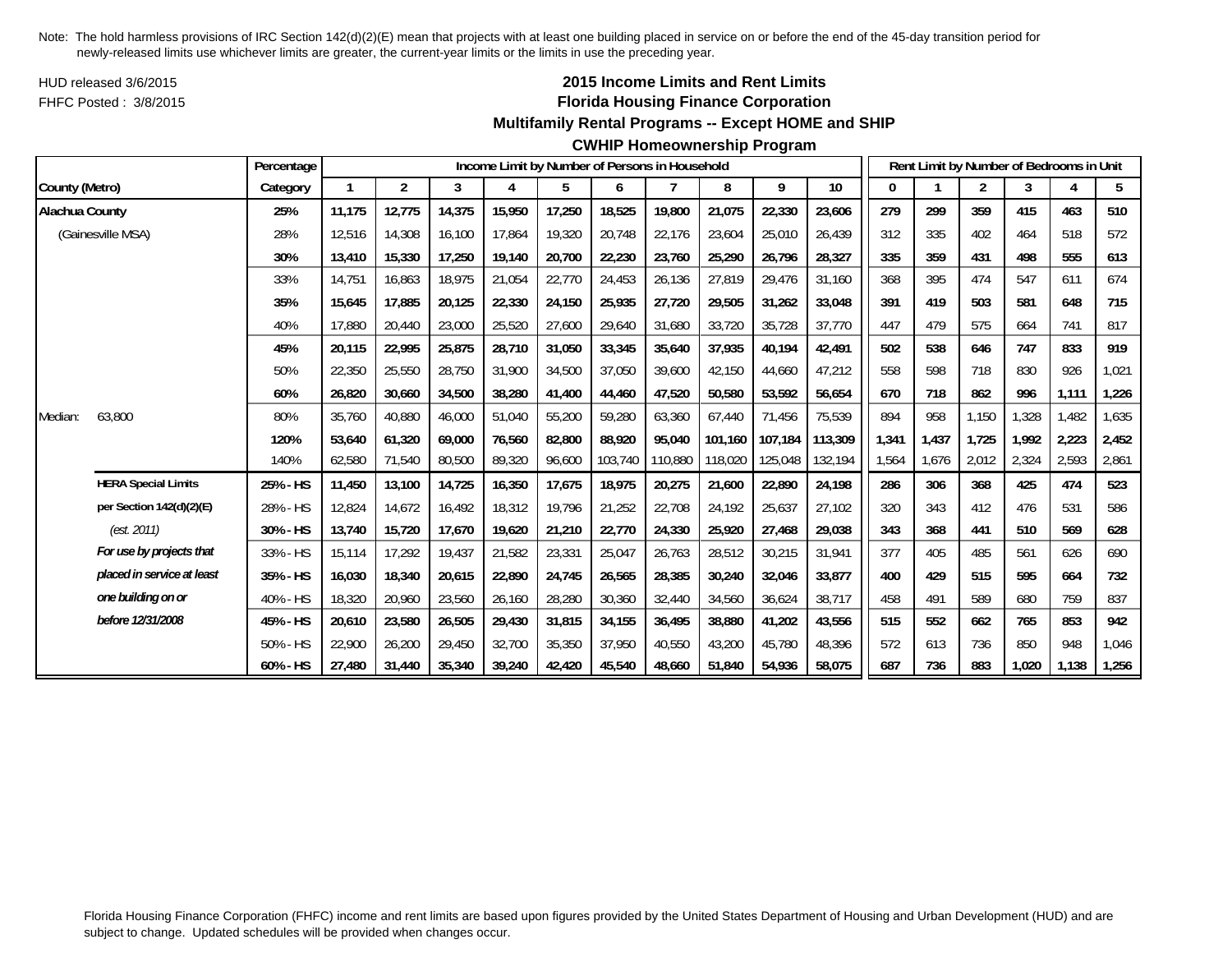HUD released 3/6/2015FHFC Posted : 3/8/2015

# **2015 Income Limits and Rent Limits Florida Housing Finance Corporation**

## **Multifamily Rental Programs -- Except HOME and SHIP**

#### **CWHIP Homeownership Program**

|                     |                            | Percentage |        |                |        |        |        |        | Income Limit by Number of Persons in Household |         |         |         |       | Rent Limit by Number of Bedrooms in Unit |                |       |       |       |
|---------------------|----------------------------|------------|--------|----------------|--------|--------|--------|--------|------------------------------------------------|---------|---------|---------|-------|------------------------------------------|----------------|-------|-------|-------|
| County (Metro)      |                            | Category   | 1      | $\overline{2}$ | 3      | 4      | 5      | 6      | 7                                              | 8       | 9       | 10      | 0     |                                          | $\overline{2}$ | 3     | 4     | 5     |
| <b>Baker County</b> |                            | 25%        | 10,275 | 11,725         | 13,200 | 14,650 | 15,825 | 17,000 | 18,175                                         | 19,350  | 20,510  | 21,682  | 256   | 275                                      | 330            | 380   | 425   | 469   |
|                     | (Baker County HMFA;        | 28%        | 11,508 | 13,132         | 14.784 | 16,408 | 17.724 | 19,040 | 20,356                                         | 21,672  | 22,971  | 24.284  | 287   | 308                                      | 369            | 426   | 476   | 525   |
|                     | Jacksonville MSA)          | 30%        | 12,330 | 14,070         | 15,840 | 17,580 | 18,990 | 20,400 | 21,810                                         | 23,220  | 24,612  | 26,018  | 308   | 330                                      | 396            | 457   | 510   | 562   |
|                     |                            | 33%        | 13,563 | 15,477         | 17,424 | 19,338 | 20,889 | 22,440 | 23,991                                         | 25,542  | 27,073  | 28,620  | 339   | 363                                      | 435            | 502   | 561   | 619   |
|                     |                            | 35%        | 14,385 | 16,415         | 18,480 | 20,510 | 22,155 | 23,800 | 25,445                                         | 27,090  | 28,714  | 30,355  | 359   | 385                                      | 462            | 533   | 595   | 656   |
|                     |                            | 40%        | 16,440 | 18,760         | 21,120 | 23,440 | 25,320 | 27,200 | 29,080                                         | 30,960  | 32,816  | 34,691  | 411   | 440                                      | 528            | 609   | 680   | 750   |
|                     |                            | 45%        | 18,495 | 21,105         | 23,760 | 26,370 | 28,485 | 30,600 | 32,715                                         | 34,830  | 36,918  | 39,028  | 462   | 495                                      | 594            | 685   | 765   | 844   |
|                     |                            | 50%        | 20,550 | 23,450         | 26,400 | 29,300 | 31,650 | 34,000 | 36,350                                         | 38,700  | 41,020  | 43,364  | 513   | 550                                      | 660            | 761   | 850   | 938   |
|                     |                            | 60%        | 24,660 | 28,140         | 31,680 | 35,160 | 37,980 | 40,800 | 43,620                                         | 46,440  | 49,224  | 52,037  | 616   | 660                                      | 792            | 914   | 1,020 | 1,125 |
| Median:             | 58,600                     | 80%        | 32,880 | 37,520         | 42,240 | 46,880 | 50,640 | 54,400 | 58,160                                         | 61,920  | 65,632  | 69,382  | 822   | 880                                      | 1,056          | 1,219 | 1,360 | 1,501 |
|                     |                            | 120%       | 49,320 | 56,280         | 63,360 | 70,320 | 75,960 | 81.600 | 87,240                                         | 92,880  | 98,448  | 104,074 | 1,233 | 1,320                                    | 1,584          | 1,828 | 2,040 | 2,251 |
|                     |                            | 140%       | 57,540 | 65,660         | 73,920 | 82,040 | 88,620 | 95,200 | 101,780                                        | 108,360 | 114,856 | 121,419 | 1,438 | 1,540                                    | 1,848          | 2,133 | 2,380 | 2,626 |
|                     | <b>HERA Special Limits</b> | 25% - HS   | 10,350 | 11,825         | 13,300 | 14,775 | 15,975 | 17,150 | 18,325                                         | 19,525  | 20,685  | 21,867  | 258   | 277                                      | 332            | 384   | 428   | 473   |
|                     | per Section 142(d)(2)(E)   | 28% - HS   | 11,592 | 13,244         | 14,896 | 16,548 | 17,892 | 19,208 | 20,524                                         | 21,868  | 23,167  | 24,491  | 289   | 310                                      | 372            | 430   | 480   | 529   |
|                     | (est. 2014)                | 30% - HS   | 12,420 | 14.190         | 15,960 | 17,730 | 19,170 | 20,580 | 21,990                                         | 23,430  | 24,822  | 26,240  | 310   | 332                                      | 399            | 461   | 514   | 567   |
|                     | For use by projects that   | 33% - HS   | 13,662 | 15,609         | 17,556 | 19,503 | 21,087 | 22,638 | 24,189                                         | 25,773  | 27,304  | 28,864  | 341   | 365                                      | 438            | 507   | 565   | 624   |
|                     | placed in service at least | 35% - HS   | 14,490 | 16,555         | 18,620 | 20,685 | 22,365 | 24,010 | 25,655                                         | 27,335  | 28,959  | 30,614  | 362   | 388                                      | 465            | 538   | 600   | 662   |
|                     | one building on or         | 40% - HS   | 16,560 | 18,920         | 21,280 | 23,640 | 25,560 | 27,440 | 29,320                                         | 31,240  | 33,096  | 34,987  | 414   | 443                                      | 532            | 615   | 686   | 757   |
|                     | before 12/31/2008          | 45% - HS   | 18,630 | 21,285         | 23,940 | 26,595 | 28,755 | 30,870 | 32,985                                         | 35,145  | 37,233  | 39,361  | 465   | 498                                      | 598            | 691   | 771   | 851   |
|                     |                            | 50% - HS   | 20,700 | 23,650         | 26,600 | 29,550 | 31,950 | 34,300 | 36,650                                         | 39,050  | 41,370  | 43,734  | 517   | 554                                      | 665            | 768   | 857   | 946   |
|                     |                            | 60% - HS   | 24,840 | 28,380         | 31,920 | 35,460 | 38,340 | 41,160 | 43,980                                         | 46,860  | 49,644  | 52,481  | 621   | 665                                      | 798            | 922   | 1,029 | 1,135 |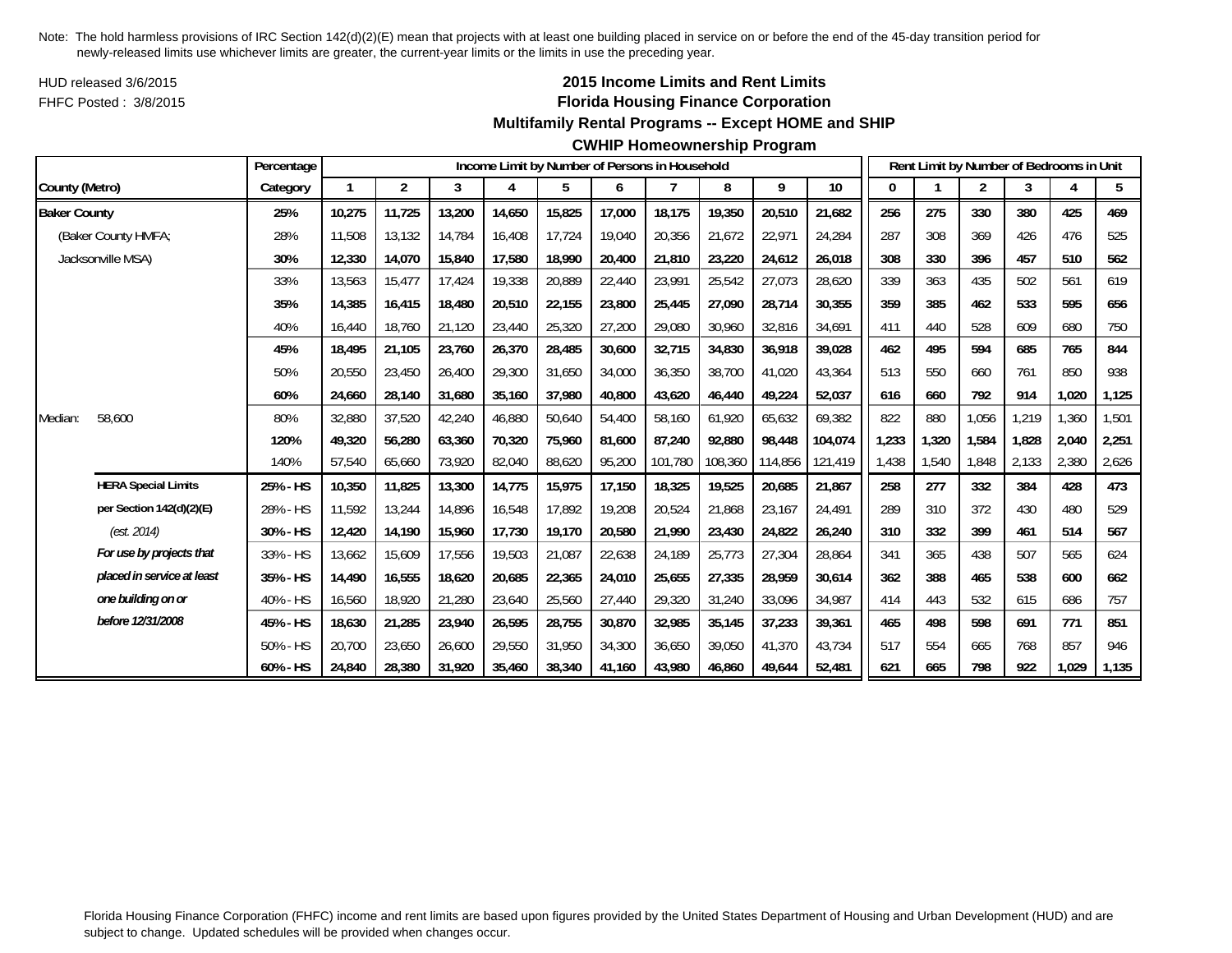HUD released 3/6/2015FHFC Posted : 3/8/2015

# **2015 Income Limits and Rent Limits Florida Housing Finance Corporation**

#### **Multifamily Rental Programs -- Except HOME and SHIP**

#### **CWHIP Homeownership Program**

|                   |                            | Percentage |        |                |        |        |        |        | Income Limit by Number of Persons in Household |         |         |         |       |       | Rent Limit by Number of Bedrooms in Unit |       |       |       |
|-------------------|----------------------------|------------|--------|----------------|--------|--------|--------|--------|------------------------------------------------|---------|---------|---------|-------|-------|------------------------------------------|-------|-------|-------|
| County (Metro)    |                            | Category   | 1      | $\overline{2}$ | 3      | 4      | 5      | 6      |                                                | 8       | 9       | 10      |       |       | $\overline{2}$                           | 3     | 4     | 5     |
| <b>Bay County</b> |                            | 25%        | 10,150 | 11,600         | 13,050 | 14,475 | 15,650 | 16,800 | 17,950                                         | 19,125  | 20,265  | 21,423  | 253   | 271   | 326                                      | 376   | 420   | 463   |
|                   | (Panama City-Lynn Haven-   | 28%        | 11,368 | 12.992         | 14,616 | 16,212 | 17,528 | 18,816 | 20.104                                         | 21,420  | 22,697  | 23,994  | 284   | 304   | 365                                      | 421   | 470   | 519   |
|                   | Panama City Beach MSA)     | 30%        | 12,180 | 13,920         | 15,660 | 17,370 | 18,780 | 20,160 | 21,540                                         | 22,950  | 24,318  | 25,708  | 304   | 326   | 391                                      | 451   | 504   | 556   |
|                   |                            | 33%        | 13,398 | 15,312         | 17,226 | 19,107 | 20,658 | 22,176 | 23,694                                         | 25,245  | 26,750  | 28,278  | 334   | 358   | 430                                      | 497   | 554   | 611   |
|                   |                            | 35%        | 14,210 | 16,240         | 18,270 | 20,265 | 21,910 | 23,520 | 25,130                                         | 26,775  | 28,371  | 29,992  | 355   | 380   | 456                                      | 527   | 588   | 648   |
|                   |                            | 40%        | 16,240 | 18,560         | 20,880 | 23,160 | 25,040 | 26,880 | 28,720                                         | 30,600  | 32,424  | 34,277  | 406   | 435   | 522                                      | 602   | 672   | 741   |
|                   |                            | 45%        | 18,270 | 20,880         | 23,490 | 26,055 | 28,170 | 30,240 | 32,310                                         | 34,425  | 36,477  | 38,561  | 456   | 489   | 587                                      | 677   | 756   | 834   |
|                   |                            | 50%        | 20,300 | 23,200         | 26,100 | 28,950 | 31,300 | 33,600 | 35,900                                         | 38,250  | 40,530  | 42,846  | 507   | 543   | 652                                      | 753   | 840   | 926   |
|                   |                            | 60%        | 24,360 | 27,840         | 31,320 | 34,740 | 37,560 | 40,320 | 43,080                                         | 45,900  | 48,636  | 51,415  | 609   | 652   | 783                                      | 903   | 1,008 | 1,112 |
| Median:           | 57,900                     | 80%        | 32,480 | 37,120         | 41,760 | 46,320 | 50,080 | 53,760 | 57,440                                         | 61,200  | 64,848  | 68,554  | 812   | 870   | 1,044                                    | 1,205 | 1,344 | 1,483 |
|                   |                            | 120%       | 48.720 | 55.680         | 62,640 | 69,480 | 75,120 | 80,640 | 86.160                                         | 91.800  | 97,272  | 102,830 | 1,218 | 1,305 | 1,566                                    | 1.807 | 2,016 | 2,224 |
|                   |                            | 140%       | 56,840 | 64,960         | 73,080 | 81,060 | 87,640 | 94,080 | 100,520                                        | 107,100 | 113,484 | 119,969 | 1,421 | 1,522 | 1,827                                    | 2,108 | 2,352 | 2,595 |
|                   | <b>HERA Special Limits</b> | 25% - HS   | 10,425 | 11,900         | 13,400 | 14,875 | 16,075 | 17,275 | 18,450                                         | 19,650  | 20,825  | 22,015  | 260   | 279   | 335                                      | 386   | 431   | 476   |
|                   | per Section 142(d)(2)(E)   | 28% - HS   | 11,676 | 13,328         | 15,008 | 16,660 | 18,004 | 19,348 | 20,664                                         | 22,008  | 23,324  | 24,657  | 291   | 312   | 375                                      | 433   | 483   | 533   |
|                   | (est. 2015)                | 30% - HS   | 12,510 | 14,280         | 16,080 | 17,850 | 19,290 | 20,730 | 22,140                                         | 23,580  | 24,990  | 26,418  | 312   | 334   | 402                                      | 464   | 518   | 571   |
|                   | For use by projects that   | 33% - HS   | 13,761 | 15,708         | 17,688 | 19,635 | 21,219 | 22,803 | 24,354                                         | 25,938  | 27,489  | 29,060  | 344   | 368   | 442                                      | 510   | 570   | 628   |
|                   | placed in service at least | 35% - HS   | 14,595 | 16,660         | 18,760 | 20,825 | 22,505 | 24,185 | 25,830                                         | 27,510  | 29,155  | 30,821  | 364   | 390   | 469                                      | 541   | 604   | 666   |
|                   | one building on or         | 40% - HS   | 16,680 | 19,040         | 21,440 | 23,800 | 25,720 | 27,640 | 29,520                                         | 31,440  | 33,320  | 35,224  | 417   | 446   | 536                                      | 619   | 691   | 762   |
|                   | before 12/31/2008          | 45% - HS   | 18,765 | 21,420         | 24,120 | 26,775 | 28,935 | 31,095 | 33,210                                         | 35,370  | 37,485  | 39,627  | 469   | 502   | 603                                      | 696   | 777   | 857   |
|                   |                            | 50% - HS   | 20,850 | 23,800         | 26,800 | 29,750 | 32,150 | 34,550 | 36,900                                         | 39,300  | 41,650  | 44,030  | 521   | 558   | 670                                      | 773   | 863   | 952   |
|                   |                            | 60% - HS   | 25,020 | 28,560         | 32,160 | 35,700 | 38,580 | 41.460 | 44.280                                         | 47,160  | 49.980  | 52,836  | 625   | 669   | 804                                      | 928   | 1,036 | 1,143 |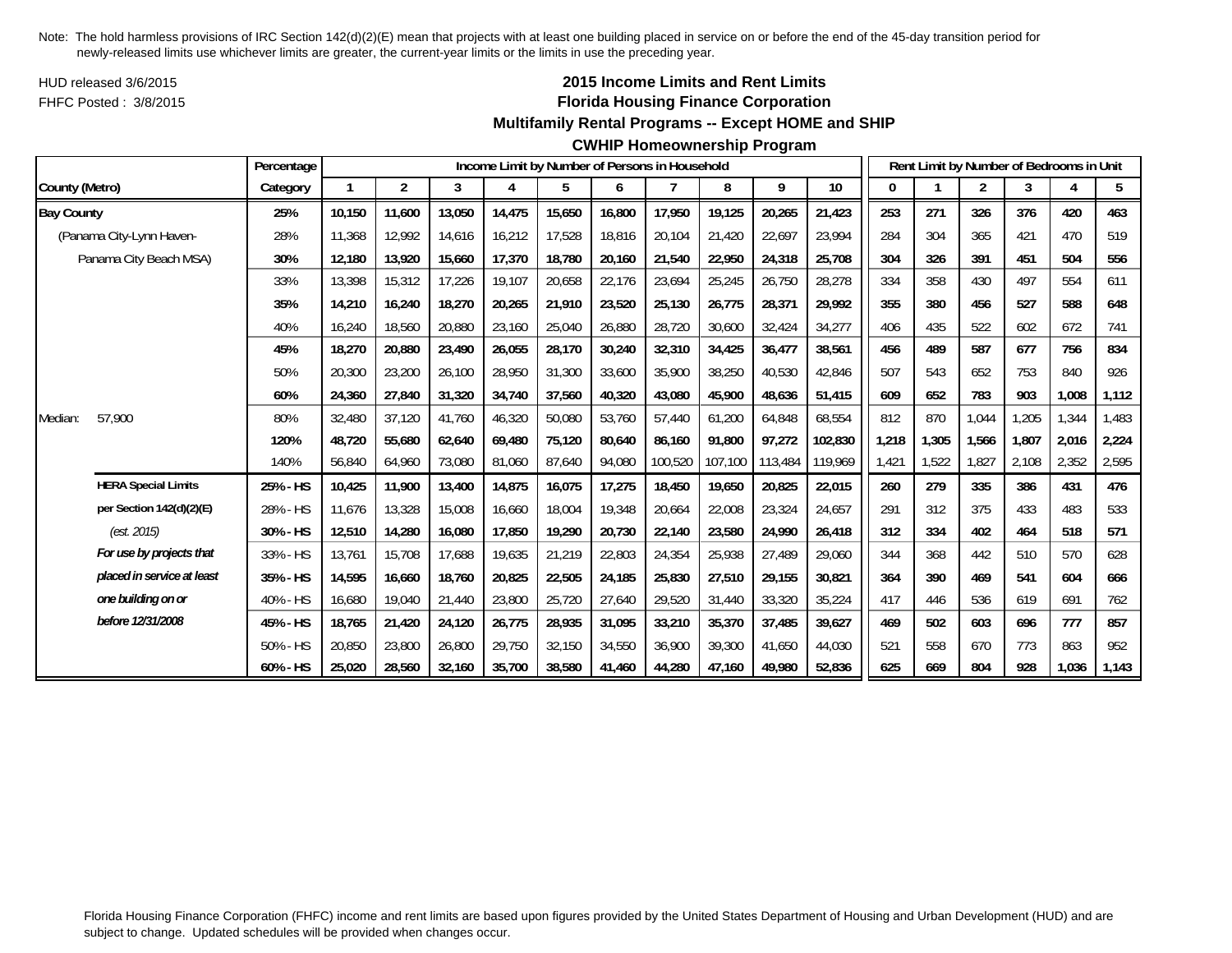HUD released 3/6/2015FHFC Posted : 3/8/2015

# **2015 Income Limits and Rent Limits Florida Housing Finance Corporation**

**Multifamily Rental Programs -- Except HOME and SHIP**

**CWHIP Homeownership Program**

|                        |                            | Percentage |              |                |        | Income Limit by Number of Persons in Household |        |        |        |        |        |         |       |       |                | Rent Limit by Number of Bedrooms in Unit |       |       |
|------------------------|----------------------------|------------|--------------|----------------|--------|------------------------------------------------|--------|--------|--------|--------|--------|---------|-------|-------|----------------|------------------------------------------|-------|-------|
| County (Metro)         |                            | Category   | $\mathbf{1}$ | $\overline{2}$ | 3      | 4                                              | 5      | 6      | 7      | 8      | 9      | 10      | O     |       | $\overline{2}$ | 3                                        | 4     | 5     |
| <b>Bradford County</b> |                            | 25%        | 8,750        | 10,000         | 11,250 | 12,500                                         | 13,500 | 14,500 | 15,500 | 16,500 | 17,500 | 18,500  | 218   | 234   | 281            | 325                                      | 362   | 400   |
|                        |                            | 28%        | 9,800        | 11,200         | 12,600 | 14,000                                         | 15,120 | 16,240 | 17,360 | 18,480 | 19,600 | 20,720  | 245   | 262   | 315            | 364                                      | 406   | 448   |
|                        |                            | 30%        | 10,500       | 12,000         | 13,500 | 15,000                                         | 16,200 | 17,400 | 18,600 | 19,800 | 21,000 | 22,200  | 262   | 281   | 337            | 390                                      | 435   | 480   |
|                        |                            | 33%        | 11,550       | 13,200         | 14,850 | 16,500                                         | 17,820 | 19,140 | 20,460 | 21,780 | 23,100 | 24,420  | 288   | 309   | 371            | 429                                      | 478   | 528   |
|                        |                            | 35%        | 12,250       | 14,000         | 15,750 | 17,500                                         | 18,900 | 20,300 | 21,700 | 23,100 | 24,500 | 25,900  | 306   | 328   | 393            | 455                                      | 507   | 560   |
|                        |                            | 40%        | 14,000       | 16,000         | 18,000 | 20,000                                         | 21,600 | 23,200 | 24,800 | 26,400 | 28,000 | 29,600  | 350   | 375   | 450            | 520                                      | 580   | 640   |
|                        |                            | 45%        | 15,750       | 18,000         | 20,250 | 22,500                                         | 24,300 | 26,100 | 27,900 | 29,700 | 31,500 | 33,300  | 393   | 421   | 506            | 585                                      | 652   | 720   |
|                        |                            | 50%        | 17,500       | 20,000         | 22,500 | 25,000                                         | 27,000 | 29,000 | 31,000 | 33,000 | 35,000 | 37,000  | 437   | 468   | 562            | 650                                      | 725   | 800   |
|                        |                            | 60%        | 21,000       | 24,000         | 27,000 | 30,000                                         | 32,400 | 34,800 | 37,200 | 39,600 | 42,000 | 44,400  | 525   | 562   | 675            | 780                                      | 870   | 960   |
| Median:                | 50,000                     | 80%        | 28,000       | 32,000         | 36,000 | 40,000                                         | 43,200 | 46,400 | 49,600 | 52,800 | 56,000 | 59,200  | 700   | 750   | 900            | 1,040                                    | 1,160 | 1,280 |
|                        |                            | 120%       | 42,000       | 48,000         | 54,000 | 60,000                                         | 64,800 | 69,600 | 74,400 | 79,200 | 84,000 | 88,800  | 1,050 | 1,125 | 1,350          | 1,560                                    | 1,740 | 1,920 |
|                        |                            | 140%       | 49,000       | 56,000         | 63,000 | 70,000                                         | 75,600 | 81,200 | 86,800 | 92,400 | 98,000 | 103,600 | 1,225 | 1,312 | 1,575          | 1,820                                    | 2,030 | 2,240 |
|                        | <b>HERA Special Limits</b> | 25% - HS   | 9,100        | 10,400         | 11,700 | 12,975                                         | 14,025 | 15,075 | 16,100 | 17,150 | 18,165 | 19,203  | 227   | 243   | 292            | 337                                      | 376   | 415   |
|                        | per Section 142(d)(2)(E)   | 28% - HS   | 10,192       | 11,648         | 13,104 | 14,532                                         | 15,708 | 16,884 | 18,032 | 19,208 | 20,345 | 21,507  | 254   | 273   | 327            | 378                                      | 422   | 465   |
|                        | (est. 2015)                | 30% - HS   | 10,920       | 12,480         | 14,040 | 15,570                                         | 16,830 | 18,090 | 19,320 | 20,580 | 21,798 | 23,044  | 273   | 292   | 351            | 405                                      | 452   | 498   |
|                        | For use by projects that   | 33% - HS   | 12,012       | 13,728         | 15,444 | 17,127                                         | 18,513 | 19,899 | 21,252 | 22,638 | 23,978 | 25,348  | 300   | 321   | 386            | 445                                      | 497   | 548   |
|                        | placed in service at least | 35% - HS   | 12,740       | 14,560         | 16,380 | 18,165                                         | 19,635 | 21,105 | 22,540 | 24,010 | 25,431 | 26,884  | 318   | 341   | 409            | 472                                      | 527   | 581   |
|                        | one building on or         | 40% - HS   | 14,560       | 16,640         | 18,720 | 20,760                                         | 22,440 | 24,120 | 25,760 | 27,440 | 29,064 | 30,725  | 364   | 390   | 468            | 540                                      | 603   | 665   |
|                        | before 12/31/2008          | 45% - HS   | 16,380       | 18,720         | 21,060 | 23,355                                         | 25,245 | 27,135 | 28,980 | 30,870 | 32,697 | 34,565  | 409   | 438   | 526            | 607                                      | 678   | 748   |
|                        |                            | 50% - HS   | 18,200       | 20,800         | 23,400 | 25,950                                         | 28,050 | 30,150 | 32,200 | 34,300 | 36,330 | 38,406  | 455   | 487   | 585            | 675                                      | 753   | 831   |
|                        |                            | 60% - HS   | 21,840       | 24,960         | 28,080 | 31,140                                         | 33,660 | 36,180 | 38,640 | 41,160 | 43,596 | 46,087  | 546   | 585   | 702            | 810                                      | 904   | 997   |
|                        | USDA-Eligible              | 25% - R    | 9,475        | 10,825         | 12,175 | 13,525                                         | 14,600 | 15,700 | 16,775 | 17,850 | 18,935 | 20,017  | 236   | 253   | 304            | 351                                      | 392   | 432   |
|                        | <b>Rural Addresses</b>     | 28% - R    | 10,612       | 12,124         | 13,636 | 15,148                                         | 16,352 | 17,584 | 18,788 | 19,992 | 21,207 | 22,419  | 265   | 284   | 340            | 393                                      | 439   | 484   |
|                        | per Section 42(i)(8)       | 30% - R    | 11,370       | 12,990         | 14,610 | 16,230                                         | 17,520 | 18,840 | 20,130 | 21,420 | 22,722 | 24,020  | 284   | 304   | 365            | 421                                      | 471   | 519   |
|                        |                            | 33% - R    | 12,507       | 14,289         | 16,071 | 17,853                                         | 19,272 | 20,724 | 22,143 | 23,562 | 24,994 | 26,422  | 312   | 334   | 401            | 464                                      | 518   | 571   |
|                        |                            | 35% - R    | 13,265       | 15,155         | 17,045 | 18,935                                         | 20,440 | 21,980 | 23,485 | 24,990 | 26,509 | 28,024  | 331   | 355   | 426            | 492                                      | 549   | 605   |
|                        |                            | 40% - R    | 15,160       | 17,320         | 19,480 | 21,640                                         | 23,360 | 25,120 | 26,840 | 28,560 | 30,296 | 32,027  | 379   | 406   | 487            | 562                                      | 628   | 692   |
|                        |                            | 45% - R    | 17,055       | 19,485         | 21,915 | 24,345                                         | 26,280 | 28,260 | 30,195 | 32,130 | 34,083 | 36,031  | 426   | 456   | 547            | 632                                      | 706   | 779   |
|                        |                            | $50% - R$  | 18,950       | 21,650         | 24,350 | 27,050                                         | 29,200 | 31,400 | 33,550 | 35,700 | 37,870 | 40,034  | 473   | 507   | 608            | 703                                      | 785   | 865   |
|                        |                            | $60% - R$  | 22,740       | 25,980         | 29,220 | 32,460                                         | 35,040 | 37,680 | 40,260 | 42,840 | 45,444 | 48,041  | 568   | 609   | 730            | 843                                      | 942   | 1,038 |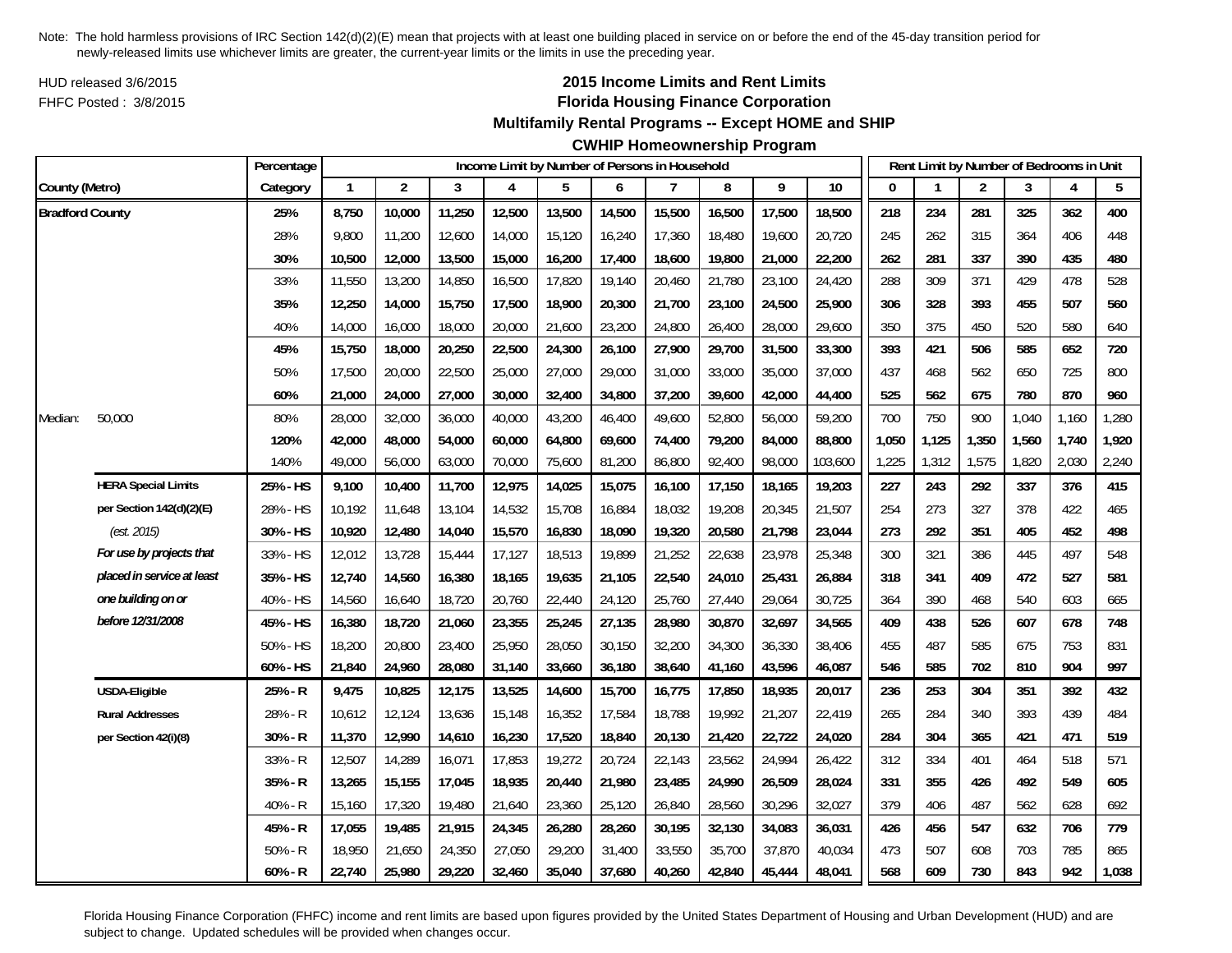HUD released 3/6/2015FHFC Posted : 3/8/2015

# **2015 Income Limits and Rent Limits Florida Housing Finance Corporation**

#### **Multifamily Rental Programs -- Except HOME and SHIP**

#### **CWHIP Homeownership Program**

|                       |                            | Percentage |        |                |        |        | Income Limit by Number of Persons in Household |         |         |         |         |         |       |       | Rent Limit by Number of Bedrooms in Unit |       |       |       |
|-----------------------|----------------------------|------------|--------|----------------|--------|--------|------------------------------------------------|---------|---------|---------|---------|---------|-------|-------|------------------------------------------|-------|-------|-------|
| County (Metro)        |                            | Category   | 1      | $\overline{2}$ | 3      | 4      | 5                                              | 6       |         | 8       | 9       | 10      | 0     |       | $\overline{2}$                           | 3     | 4     | 5     |
| <b>Brevard County</b> |                            | 25%        | 10,850 | 12,400         | 13,950 | 15,475 | 16,725                                         | 17,975  | 19,200  | 20,450  | 21,665  | 22,903  | 271   | 290   | 348                                      | 402   | 449   | 495   |
|                       | (Palm Bay-Melbourne-       | 28%        | 12.152 | 13,888         | 15,624 | 17,332 | 18,732                                         | 20,132  | 21,504  | 22,904  | 24,265  | 25,651  | 303   | 325   | 390                                      | 450   | 503   | 555   |
|                       | Titusville MSA)            | 30%        | 13,020 | 14,880         | 16,740 | 18,570 | 20,070                                         | 21,570  | 23,040  | 24,540  | 25,998  | 27,484  | 325   | 348   | 418                                      | 483   | 539   | 594   |
|                       |                            | 33%        | 14,322 | 16,368         | 18,414 | 20,427 | 22,077                                         | 23,727  | 25,344  | 26,994  | 28,598  | 30,232  | 358   | 383   | 460                                      | 531   | 593   | 654   |
|                       |                            | 35%        | 15,190 | 17,360         | 19,530 | 21,665 | 23,415                                         | 25,165  | 26,880  | 28,630  | 30,331  | 32,064  | 379   | 406   | 488                                      | 563   | 629   | 693   |
|                       |                            | 40%        | 17,360 | 19,840         | 22,320 | 24,760 | 26,760                                         | 28,760  | 30,720  | 32,720  | 34,664  | 36,645  | 434   | 465   | 558                                      | 644   | 719   | 793   |
|                       |                            | 45%        | 19,530 | 22,320         | 25,110 | 27,855 | 30,105                                         | 32,355  | 34,560  | 36,810  | 38,997  | 41,225  | 488   | 523   | 627                                      | 724   | 808   | 892   |
|                       |                            | 50%        | 21,700 | 24,800         | 27,900 | 30,950 | 33,450                                         | 35,950  | 38,400  | 40,900  | 43,330  | 45,806  | 542   | 581   | 697                                      | 805   | 898   | 991   |
|                       |                            | 60%        | 26,040 | 29,760         | 33,480 | 37,140 | 40,140                                         | 43,140  | 46,080  | 49,080  | 51,996  | 54,967  | 651   | 697   | 837                                      | 966   | 1,078 | 1,189 |
| Median:               | 61,900                     | 80%        | 34,720 | 39,680         | 44,640 | 49,520 | 53,520                                         | 57,520  | 61,440  | 65,440  | 69,328  | 73,290  | 868   | 930   | 1,116                                    | ,288  | 1,438 | 1,586 |
|                       |                            | 120%       | 52,080 | 59,520         | 66.960 | 74,280 | 80,280                                         | 86.280  | 92.160  | 98.160  | 103.992 | 109.934 | 1,302 | 1,395 | 1,674                                    | 1.932 | 2,157 | 2,379 |
|                       |                            | 140%       | 60,760 | 69,440         | 78,120 | 86,660 | 93,660                                         | 100,660 | 107,520 | 114,520 | 121,324 | 128,257 | 1,519 | 1,627 | 1,953                                    | 2,254 | 2,516 | 2,775 |
|                       | <b>HERA Special Limits</b> | 25% - HS   | 11,025 | 12,600         | 14,175 | 15,725 | 17,000                                         | 18,250  | 19,500  | 20,775  | 22,015  | 23,273  | 275   | 295   | 354                                      | 409   | 456   | 503   |
|                       | per Section 142(d)(2)(E)   | 28% - HS   | 12,348 | 14,112         | 15,876 | 17,612 | 19,040                                         | 20,440  | 21,840  | 23,268  | 24,657  | 26,066  | 308   | 330   | 396                                      | 458   | 511   | 563   |
|                       | (est. 2011)                | 30% - HS   | 13,230 | 15,120         | 17,010 | 18,870 | 20,400                                         | 21,900  | 23,400  | 24,930  | 26,418  | 27,928  | 330   | 354   | 425                                      | 490   | 547   | 604   |
|                       | For use by projects that   | 33% - HS   | 14,553 | 16,632         | 18,711 | 20,757 | 22,440                                         | 24,090  | 25,740  | 27,423  | 29,060  | 30,720  | 363   | 389   | 467                                      | 539   | 602   | 664   |
|                       | placed in service at least | 35% - HS   | 15,435 | 17,640         | 19,845 | 22,015 | 23,800                                         | 25,550  | 27,300  | 29,085  | 30,821  | 32,582  | 385   | 413   | 496                                      | 572   | 638   | 704   |
|                       | one building on or         | 40% - HS   | 17,640 | 20,160         | 22,680 | 25,160 | 27,200                                         | 29,200  | 31,200  | 33,240  | 35,224  | 37,237  | 441   | 472   | 567                                      | 654   | 730   | 805   |
|                       | before 12/31/2008          | 45% - HS   | 19,845 | 22,680         | 25,515 | 28,305 | 30,600                                         | 32,850  | 35,100  | 37,395  | 39,627  | 41,891  | 496   | 531   | 637                                      | 736   | 821   | 906   |
|                       |                            | 50% - HS   | 22,050 | 25,200         | 28,350 | 31,450 | 34,000                                         | 36,500  | 39,000  | 41,550  | 44,030  | 46,546  | 551   | 590   | 708                                      | 818   | 912   | 1,006 |
|                       |                            | 60% - HS   | 26,460 | 30,240         | 34,020 | 37,740 | 40,800                                         | 43,800  | 46,800  | 49,860  | 52,836  | 55,855  | 661   | 708   | 850                                      | 981   | 1,095 | 1,208 |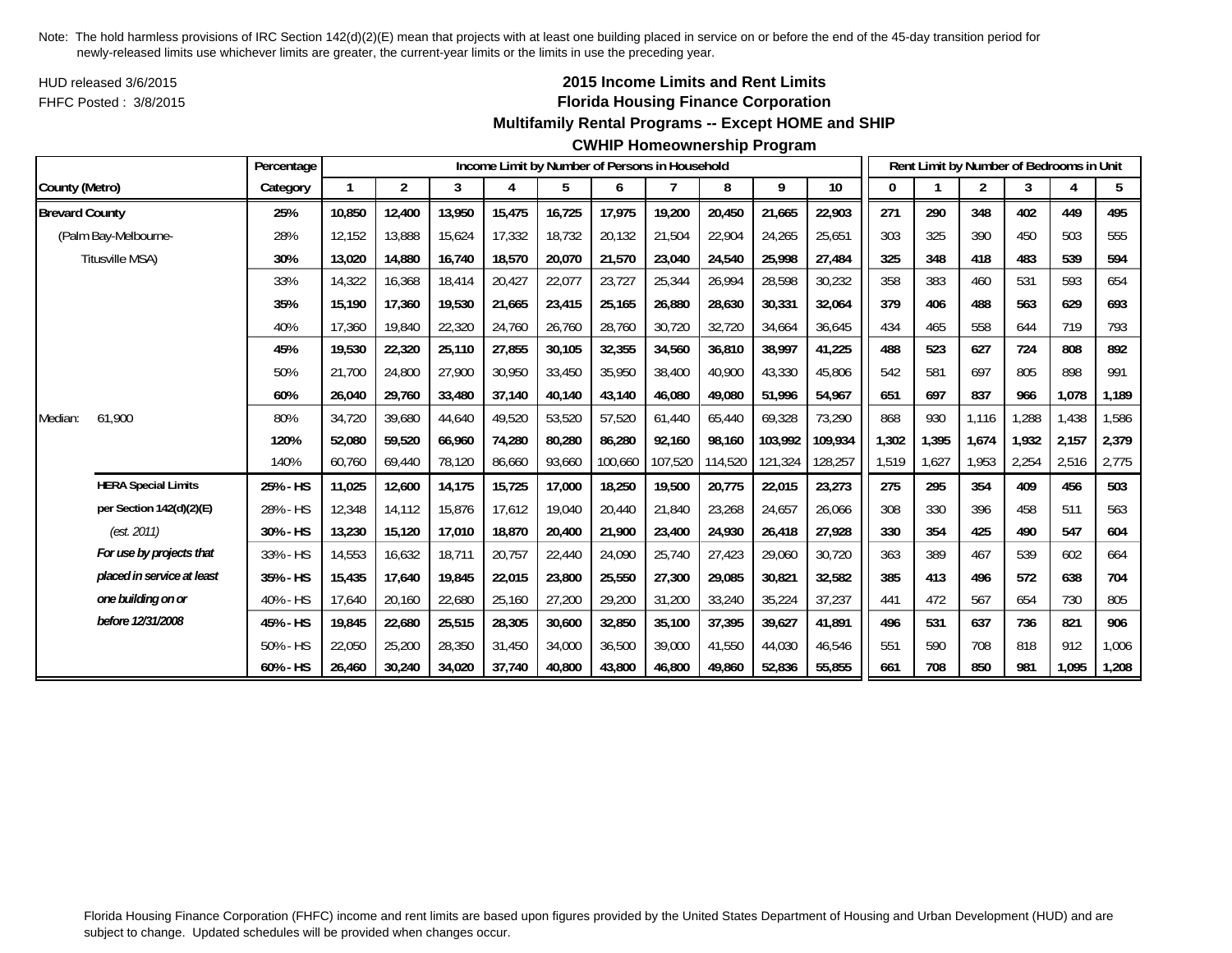HUD released 3/6/2015FHFC Posted : 3/8/2015

# **2015 Income Limits and Rent Limits Florida Housing Finance Corporation Multifamily Rental Programs -- Except HOME and SHIP**

|                        | Percentage |        |        |        |        | Income Limit by Number of Persons in Household |         |         |         |         |         |       |       | Rent Limit by Number of Bedrooms in Unit |       |       |        |
|------------------------|------------|--------|--------|--------|--------|------------------------------------------------|---------|---------|---------|---------|---------|-------|-------|------------------------------------------|-------|-------|--------|
| County (Metro)         | Category   |        |        |        |        |                                                |         |         |         |         | 10      |       |       |                                          |       |       |        |
| <b>Broward County</b>  | 25%        | 12.100 | 13,825 | 15,550 | 17,275 | 18,675                                         | 20,050  | 21,425  | 22,825  | 24,185  | 25,567  | 302   | 324   | 388                                      | 449   | 501   | 553    |
| (Fort Lauderdale HMFA; | 28%        | 13,552 | 15,484 | 17,416 | 19,348 | 20,916                                         | 22,456  | 23,996  | 25,564  | 27,087  | 28,635  | 338   | 362   | 435                                      | 503   | 561   | 619    |
| Miami-Fort Lauderdale- | 30%        | 14,520 | 16.590 | 18,660 | 20,730 | 22,410                                         | 24,060  | 25,710  | 27.390  | 29,022  | 30,680  | 363   | 388   | 466                                      | 539   | 601   | 663    |
| Pompano Beach MSA)     | 33%        | 15,972 | 18,249 | 20,526 | 22,803 | 24,651                                         | 26,466  | 28,281  | 30,129  | 31,924  | 33,748  | 399   | 427   | 513                                      | 593   | 661   | 730    |
|                        | 35%        | 16.940 | 19,355 | 21.770 | 24.185 | 26,145                                         | 28,070  | 29.995  | 31,955  | 33,859  | 35,794  | 423   | 453   | 544                                      | 629   | 701   | 774    |
|                        | 40%        | 19,360 | 22,120 | 24,880 | 27,640 | 29,880                                         | 32,080  | 34,280  | 36,520  | 38,696  | 40,907  | 484   | 518   | 622                                      | 719   | 802   | 885    |
|                        | 45%        | 21,780 | 24,885 | 27,990 | 31,095 | 33,615                                         | 36,090  | 38,565  | 41,085  | 43,533  | 46,021  | 544   | 583   | 699                                      | 808   | 902   | 995    |
|                        | 50%        | 24,200 | 27,650 | 31,100 | 34,550 | 37,350                                         | 40,100  | 42,850  | 45,650  | 48,370  | 51,134  | 605   | 648   | 777                                      | 898   | 1,002 | 106, ا |
|                        | 60%        | 29,040 | 33,180 | 37,320 | 41,460 | 44,820                                         | 48,120  | 51,420  | 54,780  | 58,044  | 61,361  | 726   | 777   | 933                                      | 1,078 | 1,203 | 1,327  |
| 63,300<br>Median:      | 80%        | 38,720 | 44,240 | 49,760 | 55,280 | 59,760                                         | 64,160  | 68,560  | 73,040  | 77,392  | 81,814  | 968   | 1,037 | .244                                     | .438  | 1,604 | 1.770  |
|                        | 120%       | 58,080 | 66,360 | 74,640 | 82,920 | 89,640                                         | 96,240  | 102,840 | 109,560 | 116,088 | 122,722 | 1,452 | 1,555 | 1,866                                    | 2,157 | 2,406 | 2,655  |
|                        | 140%       | 67.760 | 77.420 | 87,080 | 96,740 | 104,580                                        | 112,280 | 119,980 | 127,820 | 135,436 | 143,175 | .694  | 1,814 | 2.177                                    | 2,516 | 2,807 | 3,097  |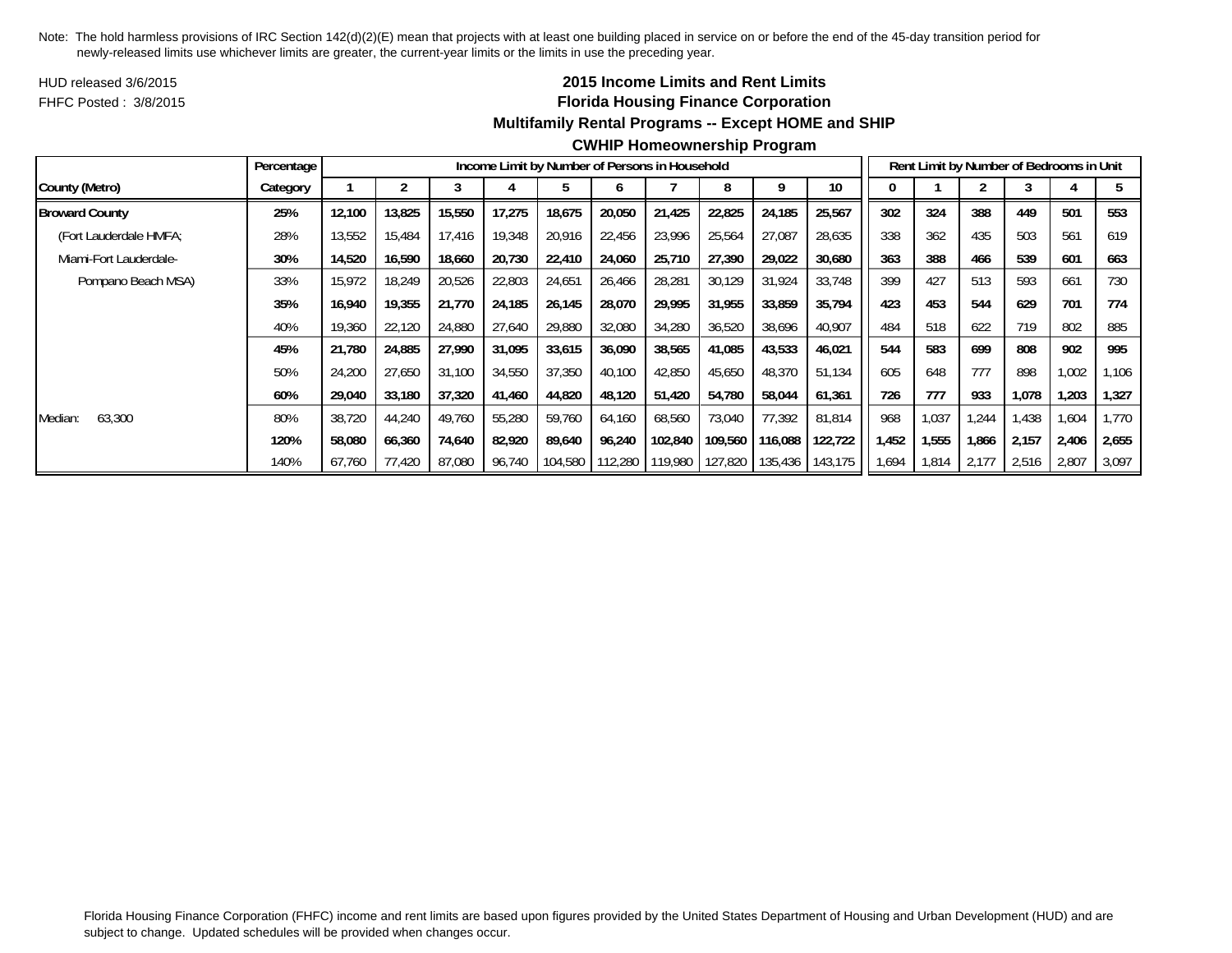HUD released 3/6/2015FHFC Posted : 3/8/2015

# **2015 Income Limits and Rent Limits Florida Housing Finance Corporation**

## **Multifamily Rental Programs -- Except HOME and SHIP**

# **CWHIP Homeownership Program**

|                       |                            | Percentage |              |                |        | Income Limit by Number of Persons in Household |        |        |        |        |        |        |              |       | Rent Limit by Number of Bedrooms in Unit |       |       |       |
|-----------------------|----------------------------|------------|--------------|----------------|--------|------------------------------------------------|--------|--------|--------|--------|--------|--------|--------------|-------|------------------------------------------|-------|-------|-------|
| County (Metro)        |                            | Category   | $\mathbf{1}$ | $\overline{c}$ | 3      | 4                                              | 5      | 6      | 7      | 8      | 9      | 10     | $\mathbf{0}$ |       | $\overline{2}$                           | 3     | 4     | 5     |
| <b>Calhoun County</b> |                            | 25%        | 8,350        | 9,550          | 10,750 | 11,925                                         | 12,900 | 13,850 | 14,800 | 15,750 | 16,695 | 17,649 | 208          | 223   | 268                                      | 310   | 346   | 381   |
|                       |                            | 28%        | 9,352        | 10,696         | 12,040 | 13,356                                         | 14,448 | 15,512 | 16,576 | 17,640 | 18,698 | 19,767 | 233          | 250   | 301                                      | 347   | 387   | 427   |
|                       |                            | 30%        | 10,020       | 11,460         | 12,900 | 14,310                                         | 15,480 | 16,620 | 17,760 | 18,900 | 20,034 | 21,179 | 250          | 268   | 322                                      | 372   | 415   | 458   |
|                       |                            | 33%        | 11,022       | 12,606         | 14,190 | 15,741                                         | 17,028 | 18,282 | 19,536 | 20,790 | 22,037 | 23,297 | 275          | 295   | 354                                      | 409   | 457   | 504   |
|                       |                            | 35%        | 11,690       | 13,370         | 15,050 | 16,695                                         | 18,060 | 19,390 | 20,720 | 22,050 | 23,373 | 24,709 | 292          | 313   | 376                                      | 434   | 484   | 534   |
|                       |                            | 40%        | 13,360       | 15,280         | 17,200 | 19,080                                         | 20,640 | 22,160 | 23,680 | 25,200 | 26,712 | 28,238 | 334          | 358   | 430                                      | 496   | 554   | 611   |
|                       |                            | 45%        | 15,030       | 17,190         | 19,350 | 21,465                                         | 23,220 | 24,930 | 26,640 | 28,350 | 30,051 | 31,768 | 375          | 402   | 483                                      | 558   | 623   | 687   |
|                       |                            | 50%        | 16,700       | 19,100         | 21,500 | 23,850                                         | 25,800 | 27,700 | 29,600 | 31,500 | 33,390 | 35,298 | 417          | 447   | 537                                      | 620   | 692   | 763   |
|                       |                            | 60%        | 20,040       | 22,920         | 25,800 | 28,620                                         | 30,960 | 33,240 | 35,520 | 37,800 | 40,068 | 42,358 | 501          | 537   | 645                                      | 744   | 831   | 916   |
| Median:               | 42,500                     | 80%        | 26,720       | 30,560         | 34,400 | 38,160                                         | 41,280 | 44,320 | 47,360 | 50,400 | 53,424 | 56,477 | 668          | 716   | 860                                      | 993   | 1,108 | 1,222 |
|                       |                            | 120%       | 40,080       | 45,840         | 51,600 | 57,240                                         | 61,920 | 66,480 | 71,040 | 75,600 | 80,136 | 84,715 | 1,002        | 1,074 | 1,290                                    | 1,489 | 1,662 | 1,833 |
|                       |                            | 140%       | 46,760       | 53,480         | 60,200 | 66,780                                         | 72,240 | 77,560 | 82,880 | 88,200 | 93,492 | 98,834 | 1,169        | 1,253 | 1,505                                    | 1,737 | 1,939 | 2,138 |
|                       | <b>HERA Special Limits</b> | 25% - HS   | 8,500        | 9,700          | 10,925 | 12,125                                         | 13,100 | 14,075 | 15,050 | 16,025 | 16,975 | 17,945 | 212          | 227   | 273                                      | 315   | 351   | 388   |
|                       | per Section 142(d)(2)(E)   | 28% - HS   | 9,520        | 10,864         | 12,236 | 13,580                                         | 14,672 | 15,764 | 16,856 | 17,948 | 19,012 | 20,098 | 238          | 254   | 305                                      | 353   | 394   | 435   |
|                       | (est. 2009)                | 30% - HS   | 10,200       | 11,640         | 13,110 | 14,550                                         | 15,720 | 16,890 | 18,060 | 19,230 | 20,370 | 21,534 | 255          | 273   | 327                                      | 378   | 422   | 466   |
|                       | For use by projects that   | 33% - HS   | 11,220       | 12,804         | 14,421 | 16,005                                         | 17,292 | 18,579 | 19,866 | 21,153 | 22,407 | 23,687 | 280          | 300   | 360                                      | 416   | 464   | 512   |
|                       | placed in service at least | 35% - HS   | 11,900       | 13,580         | 15,295 | 16,975                                         | 18,340 | 19,705 | 21,070 | 22,435 | 23,765 | 25,123 | 297          | 318   | 382                                      | 441   | 492   | 543   |
|                       | one building on or         | 40% - HS   | 13,600       | 15,520         | 17,480 | 19,400                                         | 20,960 | 22,520 | 24,080 | 25,640 | 27,160 | 28,712 | 340          | 364   | 437                                      | 504   | 563   | 621   |
|                       | before 12/31/2008          | 45% - HS   | 15,300       | 17,460         | 19,665 | 21,825                                         | 23,580 | 25,335 | 27,090 | 28,845 | 30,555 | 32,301 | 382          | 409   | 491                                      | 567   | 633   | 699   |
|                       |                            | 50% - HS   | 17,000       | 19,400         | 21,850 | 24,250                                         | 26,200 | 28,150 | 30,100 | 32,050 | 33,950 | 35,890 | 425          | 455   | 546                                      | 630   | 703   | 776   |
|                       |                            | 60% - HS   | 20,400       | 23,280         | 26,220 | 29,100                                         | 31,440 | 33,780 | 36,120 | 38,460 | 40,740 | 43,068 | 510          | 546   | 655                                      | 756   | 844   | 932   |
|                       | USDA-Eligible              | 25% - R    | 9,475        | 10,825         | 12,175 | 13,525                                         | 14,600 | 15,700 | 16,775 | 17,850 | 18,935 | 20,017 | 236          | 253   | 304                                      | 351   | 392   | 432   |
|                       | <b>Rural Addresses</b>     | 28% - R    | 10,612       | 12,124         | 13,636 | 15,148                                         | 16,352 | 17,584 | 18,788 | 19,992 | 21,207 | 22,419 | 265          | 284   | 340                                      | 393   | 439   | 484   |
|                       | per Section 42(i)(8)       | 30% - R    | 11,370       | 12,990         | 14,610 | 16,230                                         | 17,520 | 18,840 | 20,130 | 21,420 | 22,722 | 24,020 | 284          | 304   | 365                                      | 421   | 471   | 519   |
|                       |                            | 33% - R    | 12,507       | 14,289         | 16,071 | 17,853                                         | 19,272 | 20,724 | 22,143 | 23,562 | 24,994 | 26,422 | 312          | 334   | 401                                      | 464   | 518   | 571   |
|                       |                            | 35% - R    | 13,265       | 15,155         | 17,045 | 18,935                                         | 20,440 | 21,980 | 23,485 | 24,990 | 26,509 | 28,024 | 331          | 355   | 426                                      | 492   | 549   | 605   |
|                       |                            | 40% - R    | 15,160       | 17,320         | 19,480 | 21,640                                         | 23,360 | 25,120 | 26,840 | 28,560 | 30,296 | 32,027 | 379          | 406   | 487                                      | 562   | 628   | 692   |
|                       |                            | 45% - R    | 17,055       | 19,485         | 21,915 | 24,345                                         | 26,280 | 28,260 | 30,195 | 32,130 | 34,083 | 36,031 | 426          | 456   | 547                                      | 632   | 706   | 779   |
|                       |                            | $50% - R$  | 18,950       | 21,650         | 24,350 | 27,050                                         | 29,200 | 31,400 | 33,550 | 35,700 | 37,870 | 40,034 | 473          | 507   | 608                                      | 703   | 785   | 865   |
|                       |                            | $60% - R$  | 22,740       | 25,980         | 29,220 | 32,460                                         | 35,040 | 37,680 | 40,260 | 42,840 | 45,444 | 48,041 | 568          | 609   | 730                                      | 843   | 942   | 1,038 |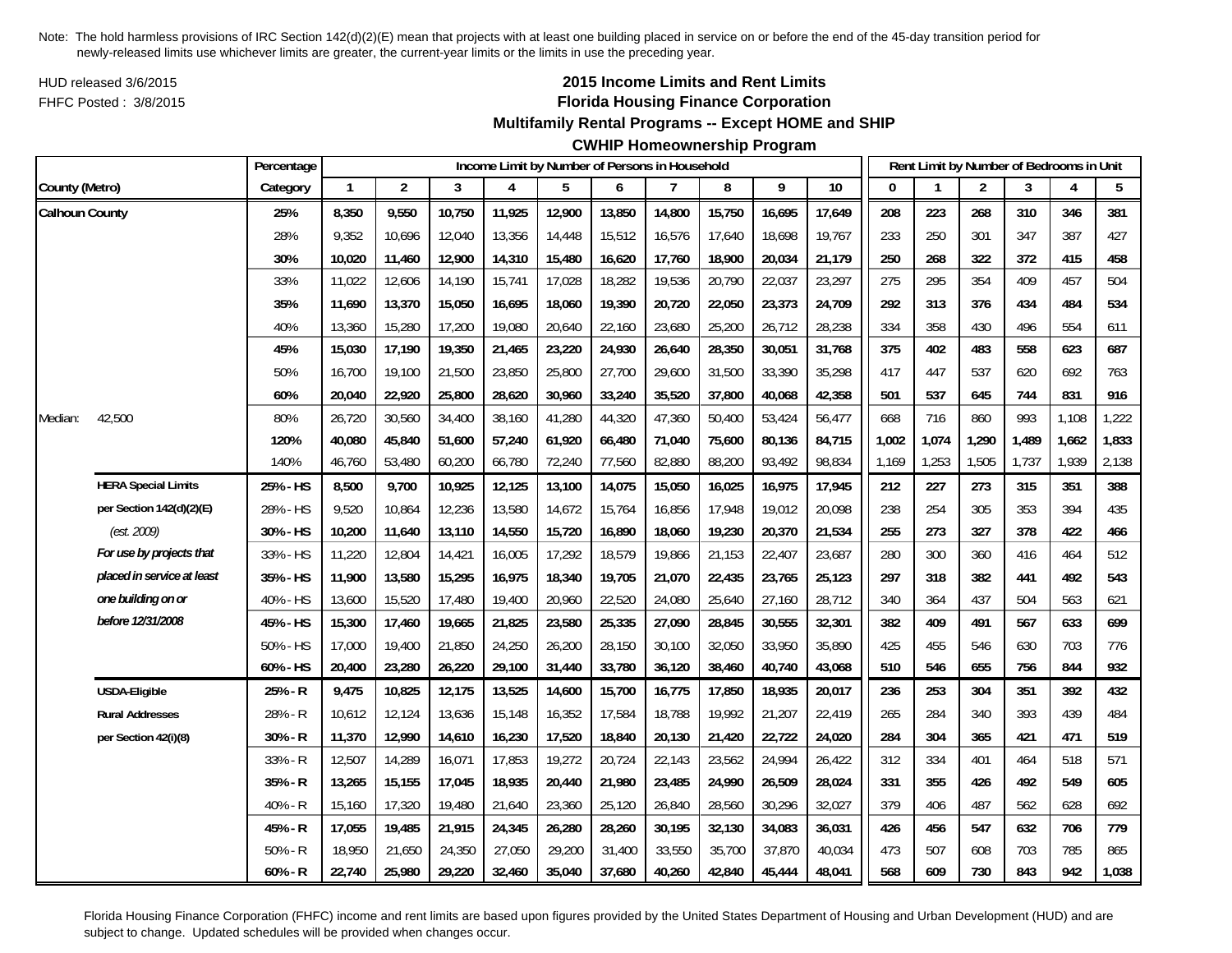HUD released 3/6/2015FHFC Posted : 3/8/2015

# **2015 Income Limits and Rent Limits Florida Housing Finance Corporation Multifamily Rental Programs -- Except HOME and SHIP**

|                         | Percentage |        |        |        |        | Income Limit by Number of Persons in Household |        |         |         |         |         |       | Rent Limit by Number of Bedrooms in Unit |       |       |       |       |
|-------------------------|------------|--------|--------|--------|--------|------------------------------------------------|--------|---------|---------|---------|---------|-------|------------------------------------------|-------|-------|-------|-------|
| County (Metro)          | Category   |        |        |        |        |                                                | o      |         |         | a       | 10      |       |                                          |       |       |       |       |
| <b>Charlotte County</b> | 25%        | 10,225 | 11.700 | 13,150 | 14,600 | 15,775                                         | 16,950 | 18,125  | 19,275  | 20,440  | 21,608  | 255   | 274                                      | 328   | 379   | 423   | 467   |
| (Punta Gorda MSA)       | 28%        | 11,452 | 13,104 | 14,728 | 16,352 | 17,668                                         | 18,984 | 20,300  | 21,588  | 22,893  | 24,201  | 286   | 306                                      | 368   | 425   | 474   | 523   |
|                         | 30%        | 12,270 | 14,040 | 15,780 | 17,520 | 18,930                                         | 20,340 | 21,750  | 23,130  | 24,528  | 25,930  | 306   | 328                                      | 394   | 455   | 508   | 561   |
|                         | 33%        | 13,497 | 15,444 | 17,358 | 19,272 | 20,823                                         | 22,374 | 23,925  | 25,443  | 26,981  | 28,523  | 337   | 361                                      | 433   | 501   | 559   | 617   |
|                         | 35%        | 14,315 | 16,380 | 18,410 | 20,440 | 22,085                                         | 23,730 | 25,375  | 26,985  | 28,616  | 30,251  | 357   | 383                                      | 460   | 531   | 593   | 654   |
|                         | 40%        | 16,360 | 18,720 | 21,040 | 23,360 | 25,240                                         | 27,120 | 29,000  | 30,840  | 32,704  | 34,573  | 409   | 438                                      | 526   | 607   | 678   | 748   |
|                         | 45%        | 18,405 | 21,060 | 23,670 | 26,280 | 28,395                                         | 30,510 | 32,625  | 34,695  | 36,792  | 38,894  | 460   | 493                                      | 591   | 683   | 762   | 841   |
|                         | 50%        | 20,450 | 23,400 | 26,300 | 29,200 | 31,550                                         | 33,900 | 36,250  | 38,550  | 40,880  | 43,216  | 511   | 548                                      | 657   | 759   | 847   | 935   |
|                         | 60%        | 24,540 | 28,080 | 31,560 | 35,040 | 37,860                                         | 40.680 | 43,500  | 46,260  | 49,056  | 51,859  | 613   | 657                                      | 789   | 911   | 1,017 | 1,122 |
| 58,400<br>Median:       | 80%        | 32,720 | 37,440 | 42,080 | 46,720 | 50,480                                         | 54,240 | 58,000  | 61,680  | 65,408  | 69,146  | 818   | 877                                      | 1,052 | 1.215 | 1,356 | 1.496 |
|                         | 120%       | 49,080 | 56,160 | 63,120 | 70,080 | 75,720                                         | 81,360 | 87,000  | 92,520  | 98,112  | 103,718 | 1,227 | 1,315                                    | 1,578 | 1,822 | 2,034 | 2,244 |
|                         | 140%       | 57,260 | 65,520 | 73,640 | 81,760 | 88,340                                         | 94,920 | 101,500 | 107,940 | 114,464 | 121,005 | 1,431 | 1,534                                    | 1,841 | 2,126 | 2,373 | 2,618 |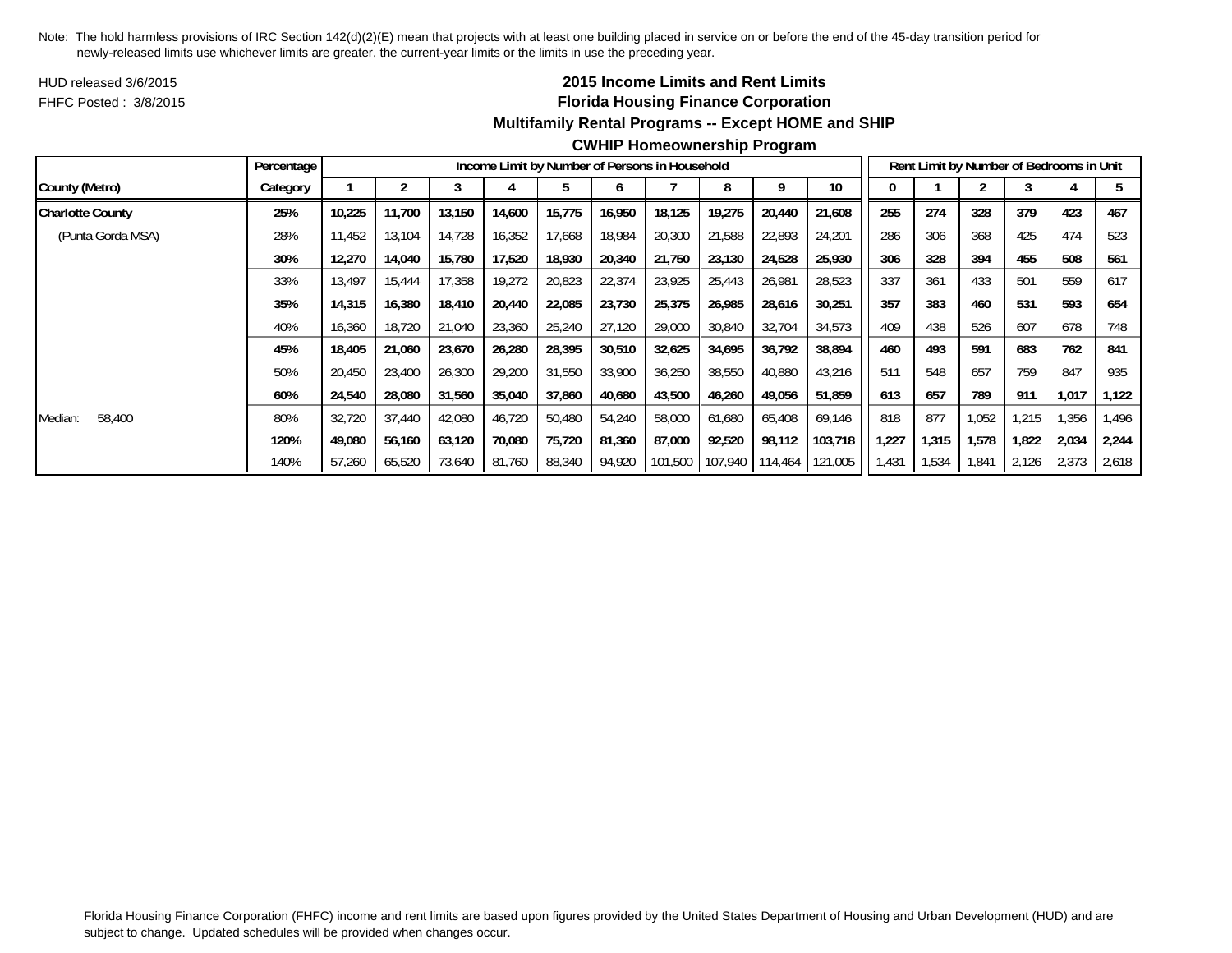HUD released 3/6/2015FHFC Posted : 3/8/2015

# **2015 Income Limits and Rent Limits Florida Housing Finance Corporation**

## **Multifamily Rental Programs -- Except HOME and SHIP**

#### **CWHIP Homeownership Program**

|                      |                        | Percentage |        |                |        |        |        |        | Income Limit by Number of Persons in Household |        |        |                 |       |       |                | Rent Limit by Number of Bedrooms in Unit |       |       |
|----------------------|------------------------|------------|--------|----------------|--------|--------|--------|--------|------------------------------------------------|--------|--------|-----------------|-------|-------|----------------|------------------------------------------|-------|-------|
| County (Metro)       |                        | Category   |        | $\overline{2}$ | 3      | 4      | 5      | 6      |                                                | 8      | 9      | 10 <sup>°</sup> | 0     |       | $\overline{2}$ | 3                                        |       | 5     |
| <b>Citrus County</b> |                        | 25%        | 8,475  | 9,700          | 10,900 | 12,100 | 13,075 | 14,050 | 15,025                                         | 15,975 | 16,940 | 17,908          | 211   | 227   | 272            | 314                                      | 351   | 387   |
|                      |                        | 28%        | 9.492  | 10.864         | 12,208 | 13,552 | 14,644 | 15.736 | 16,828                                         | 17.892 | 18,973 | 20,057          | 237   | 254   | 305            | 352                                      | 393   | 434   |
|                      |                        | 30%        | 10,170 | 11,640         | 13,080 | 14,520 | 15,690 | 16,860 | 18,030                                         | 19,170 | 20,328 | 21,490          | 254   | 272   | 327            | 377                                      | 421   | 465   |
|                      |                        | 33%        | 11,187 | 12,804         | 14,388 | 15,972 | 17,259 | 18,546 | 19,833                                         | 21,087 | 22,361 | 23,639          | 279   | 299   | 359            | 415                                      | 463   | 511   |
|                      |                        | 35%        | 11,865 | 13,580         | 15,260 | 16,940 | 18,305 | 19,670 | 21,035                                         | 22,365 | 23,716 | 25,071          | 296   | 318   | 381            | 440                                      | 491   | 542   |
|                      |                        | 40%        | 13,560 | 15,520         | 17,440 | 19,360 | 20,920 | 22,480 | 24,040                                         | 25,560 | 27,104 | 28,653          | 339   | 363   | 436            | 503                                      | 562   | 620   |
|                      |                        | 45%        | 15,255 | 17,460         | 19,620 | 21,780 | 23,535 | 25,290 | 27,045                                         | 28,755 | 30,492 | 32,234          | 381   | 408   | 490            | 566                                      | 632   | 697   |
|                      |                        | 50%        | 16,950 | 19,400         | 21,800 | 24,200 | 26,150 | 28,100 | 30,050                                         | 31,950 | 33,880 | 35,816          | 423   | 454   | 545            | 629                                      | 702   | 775   |
|                      |                        | 60%        | 20,340 | 23,280         | 26,160 | 29,040 | 31,380 | 33,720 | 36,060                                         | 38,340 | 40,656 | 42,979          | 508   | 545   | 654            | 755                                      | 843   | 930   |
| Median:              | 48,400                 | 80%        | 27,120 | 31,040         | 34,880 | 38,720 | 41,840 | 44,960 | 48,080                                         | 51,120 | 54,208 | 57,306          | 678   | 727   | 872            | 1,007                                    | 1,124 | 1,240 |
|                      |                        | 120%       | 40.680 | 46,560         | 52,320 | 58,080 | 62.760 | 67.440 | 72,120                                         | 76.680 | 81,312 | 85,958          | 1,017 | 1,090 | 1.308          | 1,510                                    | 1.686 | 1,860 |
|                      |                        | 140%       | 47,460 | 54,320         | 61,040 | 67,760 | 73,220 | 78,680 | 84,140                                         | 89,460 | 94,864 | 100,285         | 1,186 | 1,272 | 1,526          | 1,762                                    | 1,967 | 2,170 |
|                      | <b>USDA-Eligible</b>   | 25% - R    | 9,475  | 10,825         | 12,175 | 13,525 | 14,600 | 15,700 | 16,775                                         | 17,850 | 18,935 | 20,017          | 236   | 253   | 304            | 351                                      | 392   | 432   |
|                      | <b>Rural Addresses</b> | 28% - R    | 10,612 | 12,124         | 13,636 | 15,148 | 16,352 | 17,584 | 18,788                                         | 19,992 | 21,207 | 22,419          | 265   | 284   | 340            | 393                                      | 439   | 484   |
|                      | per Section 42(i)(8)   | 30% - R    | 11,370 | 12,990         | 14,610 | 16,230 | 17,520 | 18,840 | 20,130                                         | 21,420 | 22,722 | 24,020          | 284   | 304   | 365            | 421                                      | 471   | 519   |
|                      |                        | $33% - R$  | 12,507 | 14,289         | 16,071 | 17,853 | 19,272 | 20,724 | 22,143                                         | 23,562 | 24,994 | 26,422          | 312   | 334   | 401            | 464                                      | 518   | 571   |
|                      |                        | 35% - R    | 13,265 | 15,155         | 17,045 | 18,935 | 20,440 | 21,980 | 23,485                                         | 24,990 | 26,509 | 28,024          | 331   | 355   | 426            | 492                                      | 549   | 605   |
|                      |                        | $40% - R$  | 15,160 | 17,320         | 19,480 | 21,640 | 23,360 | 25,120 | 26,840                                         | 28,560 | 30,296 | 32,027          | 379   | 406   | 487            | 562                                      | 628   | 692   |
|                      |                        | 45% - R    | 17,055 | 19,485         | 21,915 | 24,345 | 26,280 | 28,260 | 30,195                                         | 32,130 | 34,083 | 36,031          | 426   | 456   | 547            | 632                                      | 706   | 779   |
|                      |                        | $50% - R$  | 18,950 | 21,650         | 24,350 | 27,050 | 29,200 | 31,400 | 33,550                                         | 35,700 | 37,870 | 40,034          | 473   | 507   | 608            | 703                                      | 785   | 865   |
|                      |                        | $60% - R$  | 22,740 | 25,980         | 29,220 | 32,460 | 35,040 | 37,680 | 40,260                                         | 42,840 | 45,444 | 48,041          | 568   | 609   | 730            | 843                                      | 942   | 1,038 |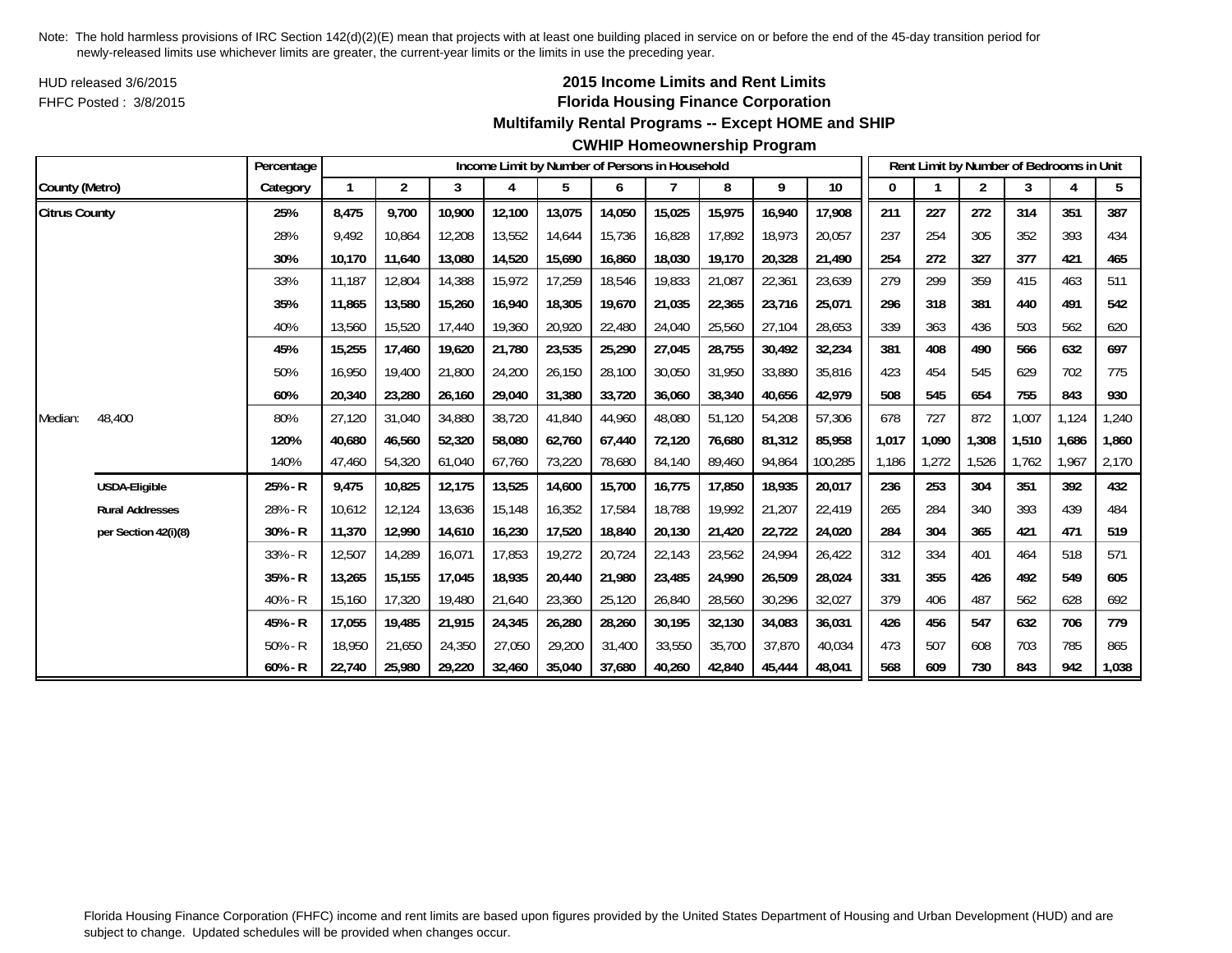HUD released 3/6/2015FHFC Posted : 3/8/2015

## **2015 Income Limits and Rent Limits Florida Housing Finance Corporation**

#### **Multifamily Rental Programs -- Except HOME and SHIP**

#### **CWHIP Homeownership Program**

|                    |                            | Percentage |        |                |        |        |        |         | Income Limit by Number of Persons in Household |         |         |         |       |       | Rent Limit by Number of Bedrooms in Unit |       |       |       |
|--------------------|----------------------------|------------|--------|----------------|--------|--------|--------|---------|------------------------------------------------|---------|---------|---------|-------|-------|------------------------------------------|-------|-------|-------|
| County (Metro)     |                            | Category   | 1      | $\overline{2}$ | 3      | 4      | 5      | 6       |                                                | 8       | 9       | 10      |       |       | $\overline{2}$                           | 3     | 4     | 5     |
| <b>Clay County</b> |                            | 25%        | 11,100 | 12,675         | 14,250 | 15,825 | 17,100 | 18,375  | 19,625                                         | 20,900  | 22,155  | 23,421  | 277   | 297   | 356                                      | 411   | 459   | 506   |
|                    | (Jacksonville HMFA;        | 28%        | 12.432 | 14,196         | 15,960 | 17,724 | 19,152 | 20,580  | 21,980                                         | 23,408  | 24,814  | 26,232  | 310   | 332   | 399                                      | 460   | 514   | 567   |
|                    | Jacksonville MSA)          | 30%        | 13,320 | 15,210         | 17,100 | 18,990 | 20,520 | 22,050  | 23,550                                         | 25,080  | 26,586  | 28,105  | 333   | 356   | 427                                      | 493   | 551   | 607   |
|                    |                            | 33%        | 14,652 | 16,731         | 18,810 | 20,889 | 22,572 | 24,255  | 25,905                                         | 27,588  | 29,245  | 30,916  | 366   | 392   | 470                                      | 543   | 606   | 668   |
|                    |                            | 35%        | 15,540 | 17,745         | 19,950 | 22,155 | 23,940 | 25,725  | 27,475                                         | 29,260  | 31,017  | 32,789  | 388   | 416   | 498                                      | 576   | 643   | 709   |
|                    |                            | 40%        | 17.760 | 20,280         | 22,800 | 25,320 | 27,360 | 29,400  | 31,400                                         | 33,440  | 35,448  | 37,474  | 444   | 475   | 570                                      | 658   | 735   | 810   |
|                    |                            | 45%        | 19,980 | 22,815         | 25,650 | 28,485 | 30,780 | 33,075  | 35,325                                         | 37,620  | 39,879  | 42,158  | 499   | 534   | 641                                      | 740   | 826   | 911   |
|                    |                            | 50%        | 22,200 | 25,350         | 28,500 | 31,650 | 34,200 | 36,750  | 39,250                                         | 41,800  | 44,310  | 46,842  | 555   | 594   | 712                                      | 823   | 918   | 1,013 |
|                    |                            | 60%        | 26,640 | 30,420         | 34,200 | 37,980 | 41,040 | 44,100  | 47,100                                         | 50,160  | 53,172  | 56,210  | 666   | 713   | 855                                      | 987   | 1,102 | 1,215 |
| Median:            | 63,300                     | 80%        | 35,520 | 40,560         | 45,600 | 50,640 | 54,720 | 58,800  | 62,800                                         | 66,880  | 70,896  | 74,947  | 888   | 951   | 1,140                                    | 1,317 | 1,470 | 1,621 |
|                    |                            | 120%       | 53,280 | 60,840         | 68,400 | 75,960 | 82,080 | 88,200  | 94,200                                         | 100,320 | 106,344 | 112,421 | 1,332 | 1,426 | 1,710                                    | 1.975 | 2,205 | 2,431 |
|                    |                            | 140%       | 62,160 | 70,980         | 79,800 | 88,620 | 95,760 | 102,900 | 109,900                                        | 117,040 | 124,068 | 131,158 | 1,554 | 1,664 | 1,995                                    | 2,304 | 2,572 | 2,836 |
|                    | <b>HERA Special Limits</b> | 25% - HS   | 11,800 | 13,475         | 15,150 | 16,825 | 18,175 | 19,525  | 20,875                                         | 22,225  | 23,555  | 24,901  | 295   | 315   | 378                                      | 437   | 488   | 538   |
|                    | per Section 142(d)(2)(E)   | 28% - HS   | 13,216 | 15,092         | 16,968 | 18,844 | 20,356 | 21,868  | 23,380                                         | 24,892  | 26,382  | 27,889  | 330   | 353   | 424                                      | 490   | 546   | 603   |
|                    | (est. 2013)                | 30% - HS   | 14,160 | 16.170         | 18.180 | 20,190 | 21,810 | 23,430  | 25,050                                         | 26,670  | 28,266  | 29,881  | 354   | 379   | 454                                      | 525   | 585   | 646   |
|                    | For use by projects that   | 33% - HS   | 15,576 | 17,787         | 19,998 | 22,209 | 23,991 | 25,773  | 27,555                                         | 29,337  | 31,093  | 32,869  | 389   | 417   | 499                                      | 577   | 644   | 711   |
|                    | placed in service at least | 35% - HS   | 16,520 | 18,865         | 21,210 | 23,555 | 25,445 | 27,335  | 29,225                                         | 31,115  | 32,977  | 34,861  | 413   | 442   | 530                                      | 612   | 683   | 754   |
|                    | one building on or         | 40% - HS   | 18,880 | 21,560         | 24,240 | 26,920 | 29,080 | 31,240  | 33,400                                         | 35,560  | 37,688  | 39,842  | 472   | 505   | 606                                      | 700   | 781   | 862   |
|                    | before 12/31/2008          | 45% - HS   | 21,240 | 24,255         | 27,270 | 30,285 | 32,715 | 35,145  | 37,575                                         | 40,005  | 42,399  | 44,822  | 531   | 568   | 681                                      | 787   | 878   | 969   |
|                    |                            | 50% - HS   | 23,600 | 26,950         | 30,300 | 33,650 | 36,350 | 39,050  | 41.750                                         | 44.450  | 47.110  | 49,802  | 590   | 631   | 757                                      | 875   | 976   | 1,077 |
|                    |                            | 60% - HS   | 28,320 | 32,340         | 36,360 | 40,380 | 43,620 | 46,860  | 50,100                                         | 53,340  | 56,532  | 59,762  | 708   | 758   | 909                                      | 1,050 | 1,171 | 1,293 |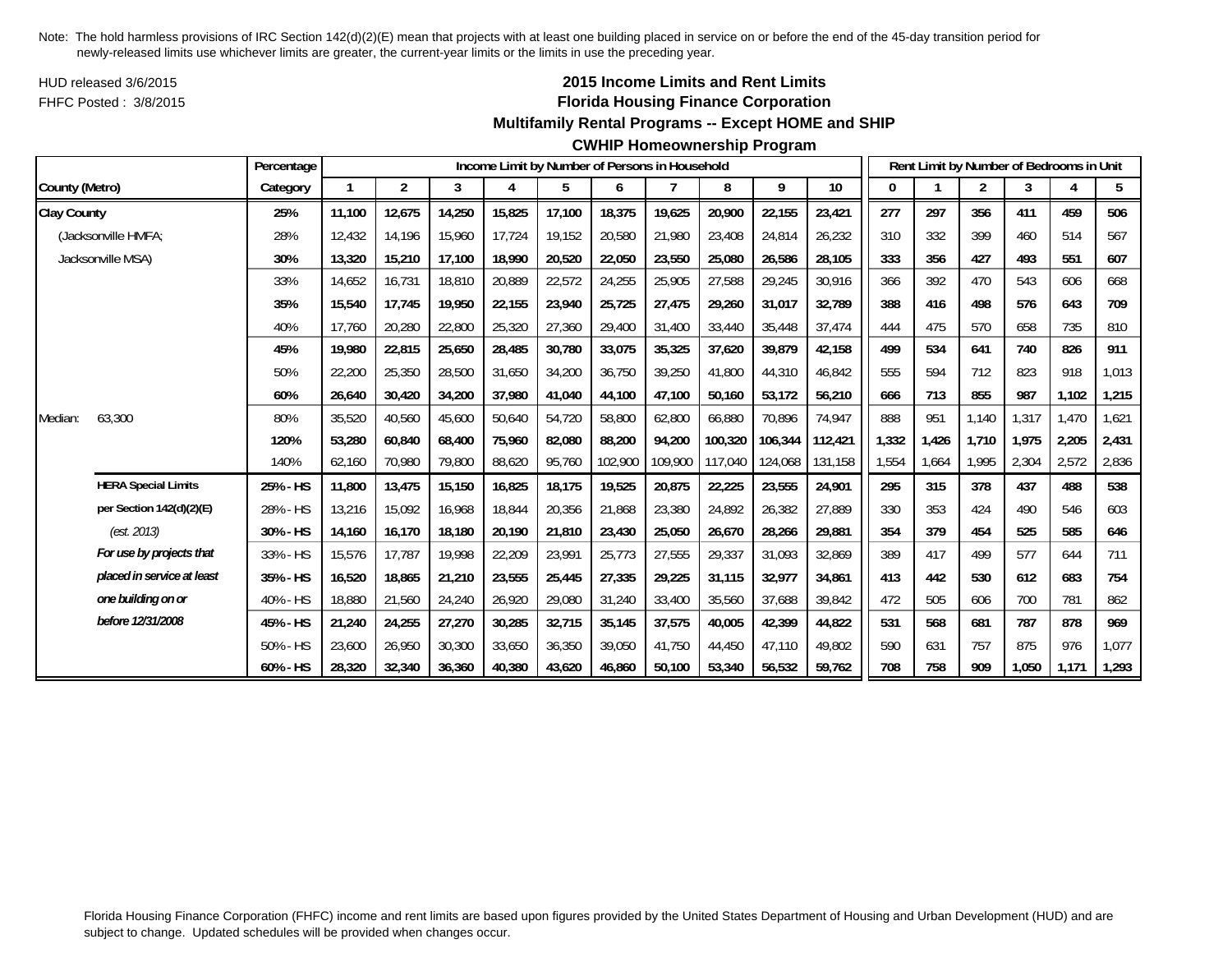HUD released 3/6/2015FHFC Posted : 3/8/2015

## **2015 Income Limits and Rent Limits Florida Housing Finance Corporation**

#### **Multifamily Rental Programs -- Except HOME and SHIP**

|                       |                            | Percentage |        |                |        |        |         |         | Income Limit by Number of Persons in Household |         |         |         |       |       |                | Rent Limit by Number of Bedrooms in Unit |       |       |
|-----------------------|----------------------------|------------|--------|----------------|--------|--------|---------|---------|------------------------------------------------|---------|---------|---------|-------|-------|----------------|------------------------------------------|-------|-------|
| County (Metro)        |                            | Category   |        | $\overline{2}$ | 3      | 4      | 5       | 6       |                                                | 8       | 9       | 10      | 0     |       | $\overline{2}$ | 3                                        | 4     | 5     |
| <b>Collier County</b> |                            | 25%        | 11,650 | 13,300         | 14,975 | 16,625 | 17,975  | 19,300  | 20,625                                         | 21,950  | 23,275  | 24,605  | 291   | 311   | 374            | 432                                      | 482   | 532   |
|                       | (Naples-Marco Island MSA)  | 28%        | 13,048 | 14,896         | 16,772 | 18,620 | 20,132  | 21,616  | 23,100                                         | 24,584  | 26,068  | 27,558  | 326   | 349   | 419            | 484                                      | 540   | 596   |
|                       |                            | 30%        | 13,980 | 15,960         | 17,970 | 19,950 | 21,570  | 23,160  | 24,750                                         | 26,340  | 27,930  | 29,526  | 349   | 374   | 449            | 519                                      | 579   | 638   |
|                       |                            | 33%        | 15,378 | 17,556         | 19,767 | 21,945 | 23,727  | 25,476  | 27,225                                         | 28,974  | 30,723  | 32,479  | 384   | 411   | 494            | 570                                      | 636   | 702   |
|                       |                            | 35%        | 16,310 | 18,620         | 20,965 | 23,275 | 25,165  | 27,020  | 28,875                                         | 30,730  | 32,585  | 34,447  | 407   | 436   | 524            | 605                                      | 675   | 745   |
|                       |                            | 40%        | 18,640 | 21,280         | 23,960 | 26,600 | 28,760  | 30,880  | 33,000                                         | 35,120  | 37,240  | 39,368  | 466   | 499   | 599            | 692                                      | 772   | 851   |
|                       |                            | 45%        | 20,970 | 23,940         | 26,955 | 29,925 | 32,355  | 34,740  | 37,125                                         | 39,510  | 41,895  | 44,289  | 524   | 561   | 673            | 778                                      | 868   | 957   |
|                       |                            | 50%        | 23,300 | 26,600         | 29,950 | 33,250 | 35,950  | 38,600  | 41,250                                         | 43,900  | 46,550  | 49,210  | 582   | 623   | 748            | 865                                      | 965   | 1,064 |
|                       |                            | 60%        | 27,960 | 31,920         | 35,940 | 39,900 | 43,140  | 46,320  | 49,500                                         | 52,680  | 55,860  | 59,052  | 699   | 748   | 898            | 1,038                                    | 1,158 | 1,277 |
| Median:               | 66,500                     | 80%        | 37,280 | 42,560         | 47,920 | 53,200 | 57,520  | 61,760  | 66,000                                         | 70,240  | 74,480  | 78,736  | 932   | 998   | 1,198          | 1,384                                    | 1,544 | 1,703 |
|                       |                            | 120%       | 55,920 | 63,840         | 71,880 | 79,800 | 86,280  | 92,640  | 99.000                                         | 105,360 | 111,720 | 118,104 | 1,398 | 1,497 | 1,797          | 2,076                                    | 2,316 | 2,554 |
|                       |                            | 140%       | 65,240 | 74,480         | 83,860 | 93,100 | 100,660 | 108,080 | 115,500                                        | 122,920 | 130,340 | 137,788 | 1,631 | 1,746 | 2,096          | 2,422                                    | 2,702 | 2,980 |
|                       | <b>HERA Special Limits</b> | 25% - HS   | 12,850 | 14,700         | 16,525 | 18,350 | 19,825  | 21,300  | 22,775                                         | 24,225  | 25,690  | 27,158  | 321   | 344   | 413            | 477                                      | 532   | 587   |
|                       | per Section 142(d)(2)(E)   | 28% - HS   | 14,392 | 16.464         | 18,508 | 20,552 | 22,204  | 23,856  | 25,508                                         | 27,132  | 28,773  | 30,417  | 359   | 385   | 462            | 534                                      | 596   | 658   |
|                       | (est. 2009)                | 30% - HS   | 15,420 | 17,640         | 19,830 | 22,020 | 23,790  | 25,560  | 27,330                                         | 29,070  | 30,828  | 32,590  | 385   | 413   | 495            | 572                                      | 639   | 705   |
|                       | For use by projects that   | 33% - HS   | 16,962 | 19.404         | 21,813 | 24,222 | 26,169  | 28,116  | 30,063                                         | 31,977  | 33,911  | 35,849  | 424   | 454   | 545            | 629                                      | 702   | 775   |
|                       | placed in service at least | 35% - HS   | 17,990 | 20,580         | 23,135 | 25,690 | 27,755  | 29,820  | 31,885                                         | 33,915  | 35,966  | 38.021  | 449   | 482   | 578            | 668                                      | 745   | 822   |
|                       | one building on or         | 40% - HS   | 20,560 | 23,520         | 26,440 | 29,360 | 31,720  | 34,080  | 36,440                                         | 38,760  | 41,104  | 43,453  | 514   | 551   | 661            | 763                                      | 852   | 940   |
|                       | before 12/31/2008          | 45% - HS   | 23,130 | 26,460         | 29,745 | 33,030 | 35,685  | 38,340  | 40,995                                         | 43,605  | 46,242  | 48,884  | 578   | 619   | 743            | 858                                      | 958   | 1,057 |
|                       |                            | 50% - HS   | 25,700 | 29,400         | 33,050 | 36,700 | 39,650  | 42,600  | 45,550                                         | 48,450  | 51,380  | 54,316  | 642   | 688   | 826            | 954                                      | 1,065 | 1,175 |
|                       |                            | 60% - HS   | 30,840 | 35,280         | 39,660 | 44,040 | 47,580  | 51,120  | 54,660                                         | 58,140  | 61,656  | 65,179  | 771   | 826   | 991            | 1,145                                    | 1,278 | 1,410 |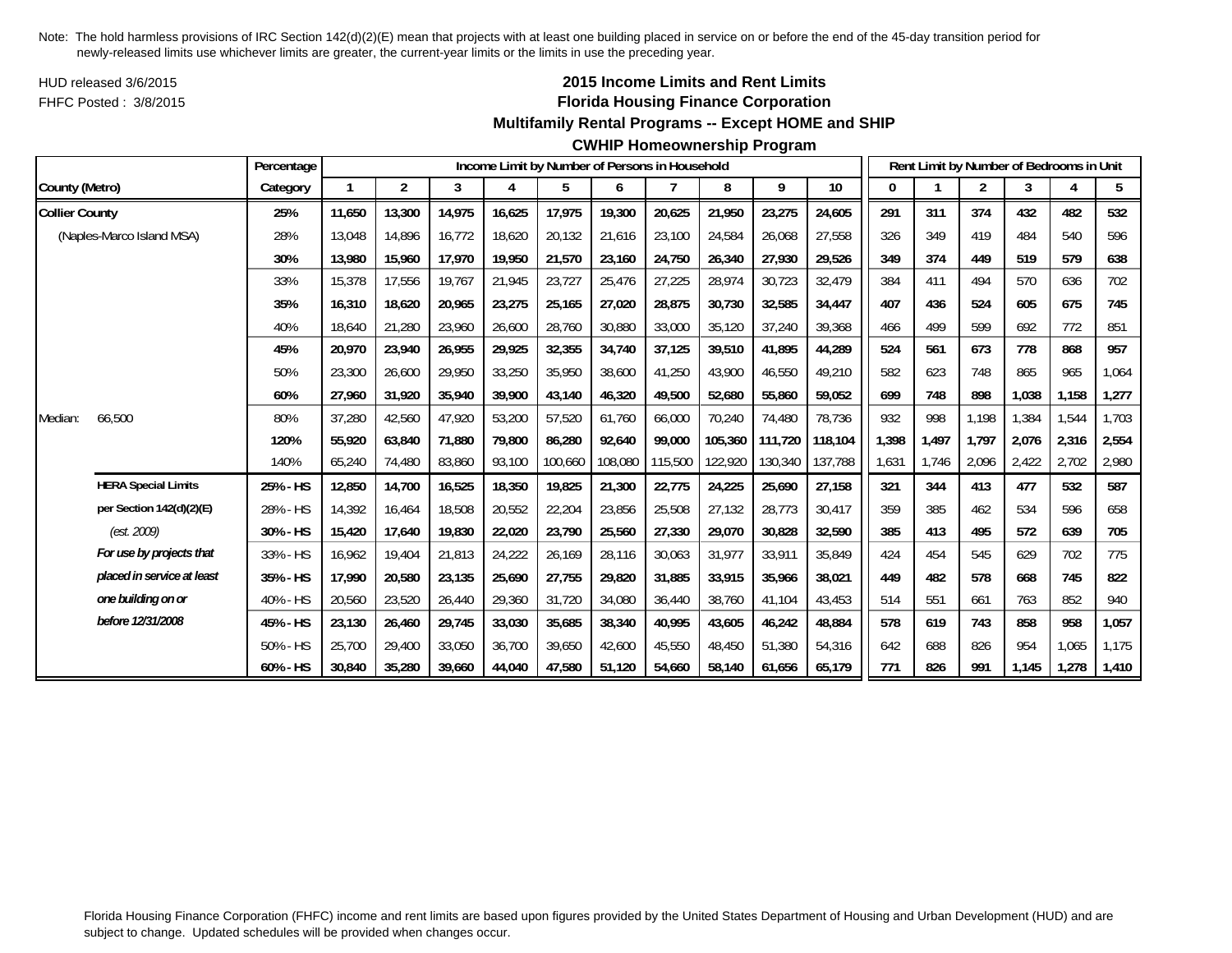HUD released 3/6/2015FHFC Posted : 3/8/2015

# **2015 Income Limits and Rent Limits Florida Housing Finance Corporation**

## **Multifamily Rental Programs -- Except HOME and SHIP**

# **CWHIP Homeownership Program**

|                 |                            | Percentage |              |                |        | Income Limit by Number of Persons in Household |        |        |        |        |        |        |       |       | Rent Limit by Number of Bedrooms in Unit |       |       |       |
|-----------------|----------------------------|------------|--------------|----------------|--------|------------------------------------------------|--------|--------|--------|--------|--------|--------|-------|-------|------------------------------------------|-------|-------|-------|
| County (Metro)  |                            | Category   | $\mathbf{1}$ | $\overline{2}$ | 3      | 4                                              | 5      | 6      | 7      | 8      | 9      | 10     | 0     |       | 2                                        | 3     | 4     | 5     |
| Columbia County |                            | 25%        | 8,350        | 9,550          | 10,750 | 11,925                                         | 12,900 | 13,850 | 14,800 | 15,750 | 16,695 | 17,649 | 208   | 223   | 268                                      | 310   | 346   | 381   |
|                 |                            | 28%        | 9,352        | 10,696         | 12,040 | 13,356                                         | 14,448 | 15,512 | 16,576 | 17,640 | 18,698 | 19,767 | 233   | 250   | 301                                      | 347   | 387   | 427   |
|                 |                            | 30%        | 10,020       | 11,460         | 12,900 | 14,310                                         | 15,480 | 16,620 | 17,760 | 18,900 | 20,034 | 21,179 | 250   | 268   | 322                                      | 372   | 415   | 458   |
|                 |                            | 33%        | 11,022       | 12,606         | 14,190 | 15,741                                         | 17,028 | 18,282 | 19,536 | 20,790 | 22,037 | 23,297 | 275   | 295   | 354                                      | 409   | 457   | 504   |
|                 |                            | 35%        | 11,690       | 13,370         | 15,050 | 16,695                                         | 18,060 | 19,390 | 20,720 | 22,050 | 23,373 | 24,709 | 292   | 313   | 376                                      | 434   | 484   | 534   |
|                 |                            | 40%        | 13,360       | 15,280         | 17,200 | 19,080                                         | 20,640 | 22,160 | 23,680 | 25,200 | 26,712 | 28,238 | 334   | 358   | 430                                      | 496   | 554   | 611   |
|                 |                            | 45%        | 15,030       | 17,190         | 19,350 | 21,465                                         | 23,220 | 24,930 | 26,640 | 28,350 | 30,051 | 31,768 | 375   | 402   | 483                                      | 558   | 623   | 687   |
|                 |                            | 50%        | 16,700       | 19,100         | 21,500 | 23,850                                         | 25,800 | 27,700 | 29,600 | 31,500 | 33,390 | 35,298 | 417   | 447   | 537                                      | 620   | 692   | 763   |
|                 |                            | 60%        | 20,040       | 22,920         | 25,800 | 28,620                                         | 30,960 | 33,240 | 35,520 | 37,800 | 40,068 | 42,358 | 501   | 537   | 645                                      | 744   | 831   | 916   |
| Median:         | 43,500                     | 80%        | 26,720       | 30,560         | 34,400 | 38,160                                         | 41,280 | 44,320 | 47,360 | 50,400 | 53,424 | 56,477 | 668   | 716   | 860                                      | 993   | 1,108 | 1,222 |
|                 |                            | 120%       | 40,080       | 45,840         | 51,600 | 57,240                                         | 61,920 | 66,480 | 71,040 | 75,600 | 80,136 | 84,715 | 1,002 | 1,074 | 1,290                                    | 1,489 | 1,662 | 1,833 |
|                 |                            | 140%       | 46,760       | 53,480         | 60,200 | 66,780                                         | 72,240 | 77,560 | 82,880 | 88,200 | 93,492 | 98,834 | 1,169 | 1,253 | 1,505                                    | 1,737 | 1,939 | 2,138 |
|                 | <b>HERA Special Limits</b> | 25% - HS   | 8,675        | 9,900          | 11,150 | 12,375                                         | 13,375 | 14,375 | 15,350 | 16,350 | 17,325 | 18,315 | 216   | 232   | 278                                      | 321   | 359   | 396   |
|                 | per Section 142(d)(2)(E)   | 28% - HS   | 9,716        | 11,088         | 12,488 | 13,860                                         | 14,980 | 16,100 | 17,192 | 18,312 | 19,404 | 20,513 | 242   | 260   | 312                                      | 360   | 402   | 443   |
|                 | (est. 2009)                | 30% - HS   | 10,410       | 11,880         | 13,380 | 14,850                                         | 16,050 | 17,250 | 18,420 | 19,620 | 20,790 | 21,978 | 260   | 278   | 334                                      | 386   | 431   | 475   |
|                 | For use by projects that   | 33% - HS   | 11,451       | 13,068         | 14,718 | 16,335                                         | 17,655 | 18,975 | 20,262 | 21,582 | 22,869 | 24,176 | 286   | 306   | 367                                      | 424   | 474   | 523   |
|                 | placed in service at least | 35% - HS   | 12,145       | 13,860         | 15,610 | 17,325                                         | 18,725 | 20,125 | 21,490 | 22,890 | 24,255 | 25,641 | 303   | 325   | 390                                      | 450   | 503   | 554   |
|                 | one building on or         | 40% - HS   | 13,880       | 15,840         | 17,840 | 19,800                                         | 21,400 | 23,000 | 24,560 | 26,160 | 27,720 | 29,304 | 347   | 371   | 446                                      | 515   | 575   | 634   |
|                 | before 12/31/2008          | 45% - HS   | 15,615       | 17,820         | 20,070 | 22,275                                         | 24,075 | 25,875 | 27,630 | 29,430 | 31,185 | 32,967 | 390   | 417   | 501                                      | 579   | 646   | 713   |
|                 |                            | 50% - HS   | 17,350       | 19,800         | 22,300 | 24,750                                         | 26,750 | 28,750 | 30,700 | 32,700 | 34,650 | 36,630 | 433   | 464   | 557                                      | 643   | 718   | 792   |
|                 |                            | 60% - HS   | 20,820       | 23,760         | 26,760 | 29,700                                         | 32,100 | 34,500 | 36,840 | 39,240 | 41,580 | 43,956 | 520   | 557   | 669                                      | 772   | 862   | 951   |
|                 | <b>USDA-Eligible</b>       | 25% - R    | 9,475        | 10,825         | 12,175 | 13,525                                         | 14,600 | 15,700 | 16,775 | 17,850 | 18,935 | 20,017 | 236   | 253   | 304                                      | 351   | 392   | 432   |
|                 | <b>Rural Addresses</b>     | 28% - R    | 10,612       | 12,124         | 13,636 | 15,148                                         | 16,352 | 17,584 | 18,788 | 19,992 | 21,207 | 22,419 | 265   | 284   | 340                                      | 393   | 439   | 484   |
|                 | per Section 42(i)(8)       | $30% - R$  | 11,370       | 12,990         | 14,610 | 16,230                                         | 17,520 | 18,840 | 20,130 | 21,420 | 22,722 | 24,020 | 284   | 304   | 365                                      | 421   | 471   | 519   |
|                 |                            | 33% - R    | 12,507       | 14,289         | 16,071 | 17,853                                         | 19,272 | 20,724 | 22,143 | 23,562 | 24,994 | 26,422 | 312   | 334   | 401                                      | 464   | 518   | 571   |
|                 |                            | 35% - R    | 13,265       | 15,155         | 17,045 | 18,935                                         | 20,440 | 21,980 | 23,485 | 24,990 | 26,509 | 28,024 | 331   | 355   | 426                                      | 492   | 549   | 605   |
|                 |                            | 40% - R    | 15,160       | 17,320         | 19,480 | 21,640                                         | 23,360 | 25,120 | 26,840 | 28,560 | 30,296 | 32,027 | 379   | 406   | 487                                      | 562   | 628   | 692   |
|                 |                            | 45% - R    | 17,055       | 19,485         | 21,915 | 24,345                                         | 26,280 | 28,260 | 30,195 | 32,130 | 34,083 | 36,031 | 426   | 456   | 547                                      | 632   | 706   | 779   |
|                 |                            | $50% - R$  | 18,950       | 21,650         | 24,350 | 27,050                                         | 29,200 | 31,400 | 33,550 | 35,700 | 37,870 | 40,034 | 473   | 507   | 608                                      | 703   | 785   | 865   |
|                 |                            | $60% - R$  | 22,740       | 25,980         | 29,220 | 32,460                                         | 35,040 | 37,680 | 40,260 | 42,840 | 45,444 | 48,041 | 568   | 609   | 730                                      | 843   | 942   | 1,038 |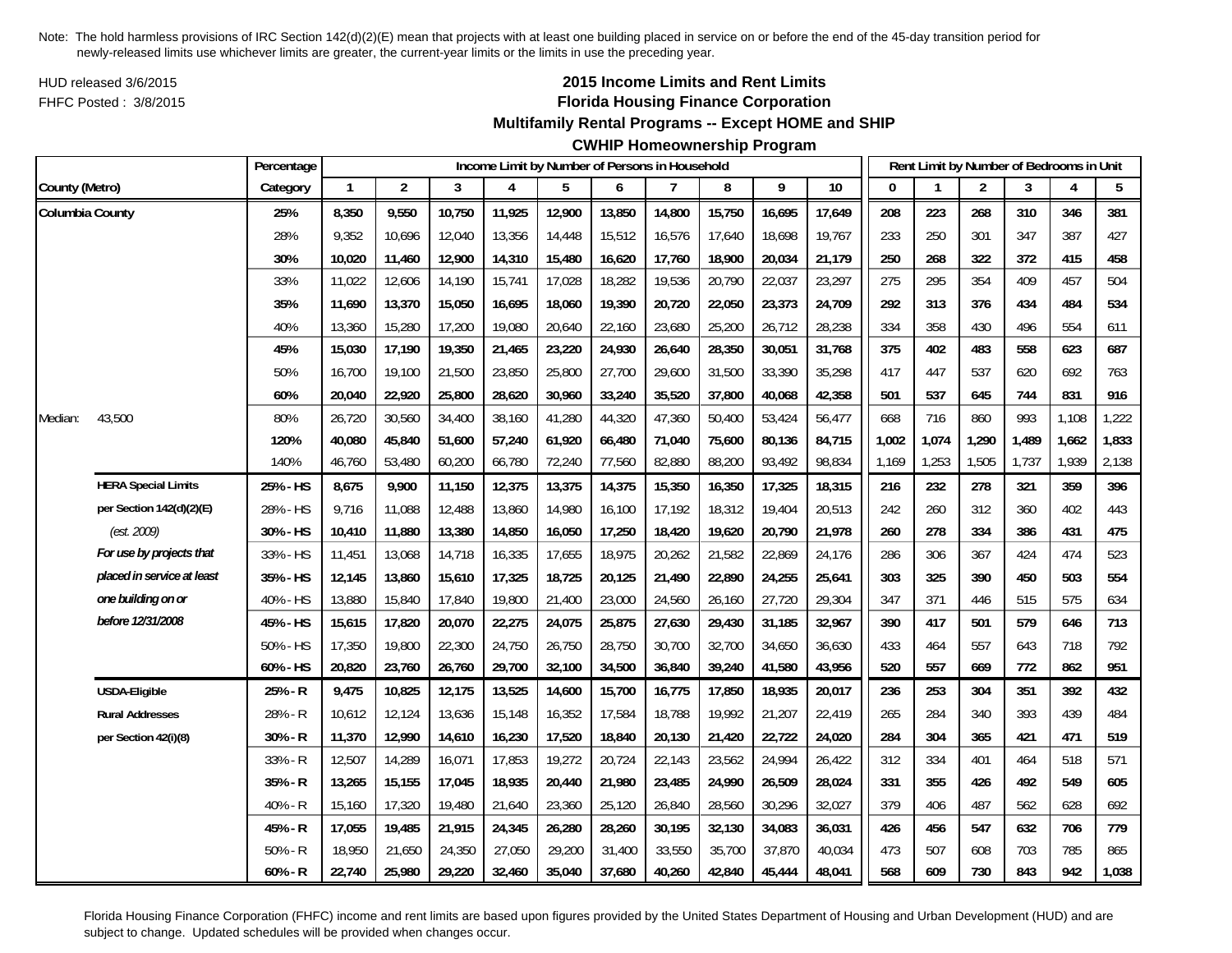HUD released 3/6/2015FHFC Posted : 3/8/2015

## **2015 Income Limits and Rent Limits Florida Housing Finance Corporation**

#### **Multifamily Rental Programs -- Except HOME and SHIP**

#### **CWHIP Homeownership Program**

|                      |                            | Percentage |              |                |        | Income Limit by Number of Persons in Household |        |        |        |        |        |        |          |       | Rent Limit by Number of Bedrooms in Unit |       |       |       |
|----------------------|----------------------------|------------|--------------|----------------|--------|------------------------------------------------|--------|--------|--------|--------|--------|--------|----------|-------|------------------------------------------|-------|-------|-------|
| County (Metro)       |                            | Category   | $\mathbf{1}$ | $\overline{2}$ | 3      | 4                                              | 5      | 6      | 7      | 8      | 9      | 10     | $\Omega$ |       | $\overline{2}$                           | 3     | 4     | 5     |
| <b>DeSoto County</b> |                            | 25%        | 8,350        | 9,550          | 10,750 | 11,925                                         | 12,900 | 13,850 | 14,800 | 15,750 | 16,695 | 17,649 | 208      | 223   | 268                                      | 310   | 346   | 381   |
|                      |                            | 28%        | 9,352        | 10,696         | 12,040 | 13,356                                         | 14,448 | 15,512 | 16,576 | 17,640 | 18,698 | 19,767 | 233      | 250   | 301                                      | 347   | 387   | 427   |
|                      |                            | 30%        | 10,020       | 11,460         | 12,900 | 14,310                                         | 15,480 | 16,620 | 17,760 | 18,900 | 20,034 | 21,179 | 250      | 268   | 322                                      | 372   | 415   | 458   |
|                      |                            | 33%        | 11,022       | 12,606         | 14,190 | 15,741                                         | 17,028 | 18,282 | 19,536 | 20,790 | 22,037 | 23,297 | 275      | 295   | 354                                      | 409   | 457   | 504   |
|                      |                            | 35%        | 11,690       | 13,370         | 15,050 | 16,695                                         | 18,060 | 19,390 | 20,720 | 22,050 | 23,373 | 24,709 | 292      | 313   | 376                                      | 434   | 484   | 534   |
|                      |                            | 40%        | 13,360       | 15,280         | 17,200 | 19,080                                         | 20,640 | 22,160 | 23,680 | 25,200 | 26,712 | 28,238 | 334      | 358   | 430                                      | 496   | 554   | 611   |
|                      |                            | 45%        | 15,030       | 17,190         | 19,350 | 21,465                                         | 23,220 | 24,930 | 26,640 | 28,350 | 30,051 | 31,768 | 375      | 402   | 483                                      | 558   | 623   | 687   |
|                      |                            | 50%        | 16,700       | 19,100         | 21,500 | 23,850                                         | 25,800 | 27,700 | 29,600 | 31,500 | 33,390 | 35,298 | 417      | 447   | 537                                      | 620   | 692   | 763   |
|                      |                            | 60%        | 20,040       | 22,920         | 25,800 | 28,620                                         | 30,960 | 33,240 | 35,520 | 37,800 | 40,068 | 42,358 | 501      | 537   | 645                                      | 744   | 831   | 916   |
| Median:              | 41,200                     | 80%        | 26,720       | 30,560         | 34,400 | 38,160                                         | 41,280 | 44,320 | 47,360 | 50,400 | 53,424 | 56,477 | 668      | 716   | 860                                      | 993   | 1,108 | 1,222 |
|                      |                            | 120%       | 40,080       | 45,840         | 51,600 | 57,240                                         | 61,920 | 66,480 | 71,040 | 75,600 | 80,136 | 84,715 | 1,002    | 1,074 | 1,290                                    | 1,489 | 1,662 | 1,833 |
|                      |                            | 140%       | 46,760       | 53,480         | 60,200 | 66,780                                         | 72,240 | 77,560 | 82,880 | 88,200 | 93,492 | 98,834 | 1,169    | 1,253 | 1,505                                    | 1,737 | 1,939 | 2,138 |
|                      | <b>HERA Special Limits</b> | 25% - HS   | 8,400        | 9,600          | 10,800 | 12,000                                         | 12,975 | 13,925 | 14,900 | 15,850 | 16,800 | 17,760 | 210      | 225   | 270                                      | 312   | 348   | 384   |
|                      | per Section 142(d)(2)(E)   | 28% - HS   | 9,408        | 10,752         | 12,096 | 13,440                                         | 14,532 | 15,596 | 16,688 | 17,752 | 18,816 | 19,891 | 235      | 252   | 302                                      | 349   | 389   | 430   |
|                      | (est. 2014)                | 30% - HS   | 10,080       | 11,520         | 12,960 | 14,400                                         | 15,570 | 16,710 | 17,880 | 19,020 | 20,160 | 21,312 | 252      | 270   | 324                                      | 374   | 417   | 461   |
|                      | For use by projects that   | 33% - HS   | 11,088       | 12,672         | 14,256 | 15,840                                         | 17,127 | 18,381 | 19,668 | 20,922 | 22,176 | 23,443 | 277      | 297   | 356                                      | 412   | 459   | 507   |
|                      | placed in service at least | 35% - HS   | 11,760       | 13,440         | 15,120 | 16,800                                         | 18,165 | 19,495 | 20,860 | 22,190 | 23,520 | 24,864 | 294      | 315   | 378                                      | 437   | 487   | 538   |
|                      | one building on or         | 40% - HS   | 13,440       | 15,360         | 17,280 | 19,200                                         | 20,760 | 22,280 | 23,840 | 25,360 | 26,880 | 28,416 | 336      | 360   | 432                                      | 499   | 557   | 615   |
|                      | before 12/31/2008          | 45% - HS   | 15,120       | 17,280         | 19,440 | 21,600                                         | 23,355 | 25,065 | 26,820 | 28,530 | 30,240 | 31,968 | 378      | 405   | 486                                      | 561   | 626   | 691   |
|                      |                            | 50% - HS   | 16,800       | 19,200         | 21,600 | 24,000                                         | 25,950 | 27,850 | 29,800 | 31,700 | 33,600 | 35,520 | 420      | 450   | 540                                      | 624   | 696   | 768   |
|                      |                            | 60% - HS   | 20,160       | 23,040         | 25,920 | 28,800                                         | 31,140 | 33,420 | 35,760 | 38,040 | 40,320 | 42,624 | 504      | 540   | 648                                      | 749   | 835   | 922   |
|                      | USDA-Eligible              | 25% - R    | 9,475        | 10,825         | 12,175 | 13,525                                         | 14,600 | 15,700 | 16,775 | 17,850 | 18,935 | 20,017 | 236      | 253   | 304                                      | 351   | 392   | 432   |
|                      | <b>Rural Addresses</b>     | 28% - R    | 10,612       | 12,124         | 13,636 | 15,148                                         | 16,352 | 17,584 | 18,788 | 19,992 | 21,207 | 22,419 | 265      | 284   | 340                                      | 393   | 439   | 484   |
|                      | per Section 42(i)(8)       | 30% - R    | 11,370       | 12,990         | 14,610 | 16,230                                         | 17,520 | 18,840 | 20,130 | 21,420 | 22,722 | 24,020 | 284      | 304   | 365                                      | 421   | 471   | 519   |
|                      |                            | 33% - R    | 12,507       | 14,289         | 16,071 | 17,853                                         | 19,272 | 20,724 | 22,143 | 23,562 | 24,994 | 26,422 | 312      | 334   | 401                                      | 464   | 518   | 571   |
|                      |                            | 35% - R    | 13,265       | 15,155         | 17,045 | 18,935                                         | 20,440 | 21,980 | 23,485 | 24,990 | 26,509 | 28,024 | 331      | 355   | 426                                      | 492   | 549   | 605   |
|                      |                            | 40% - R    | 15,160       | 17,320         | 19,480 | 21,640                                         | 23,360 | 25,120 | 26,840 | 28,560 | 30,296 | 32,027 | 379      | 406   | 487                                      | 562   | 628   | 692   |
|                      |                            | 45% - R    | 17,055       | 19,485         | 21,915 | 24,345                                         | 26,280 | 28,260 | 30,195 | 32,130 | 34,083 | 36,031 | 426      | 456   | 547                                      | 632   | 706   | 779   |
|                      |                            | $50% - R$  | 18,950       | 21,650         | 24,350 | 27,050                                         | 29,200 | 31,400 | 33,550 | 35,700 | 37,870 | 40,034 | 473      | 507   | 608                                      | 703   | 785   | 865   |
|                      |                            | $60% - R$  | 22,740       | 25,980         | 29,220 | 32,460                                         | 35,040 | 37,680 | 40,260 | 42,840 | 45,444 | 48,041 | 568      | 609   | 730                                      | 843   | 942   | 1,038 |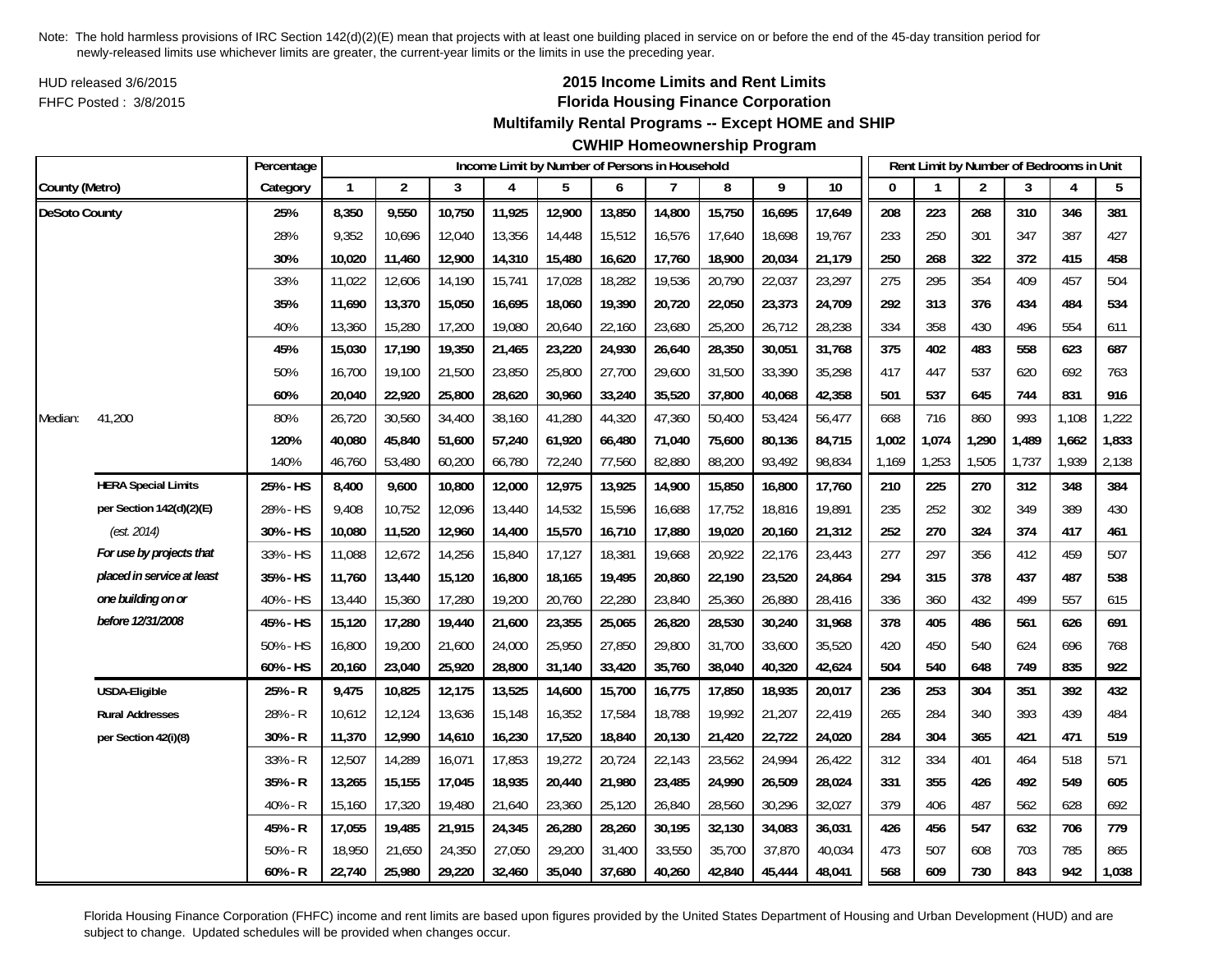HUD released 3/6/2015FHFC Posted : 3/8/2015

# **2015 Income Limits and Rent Limits Florida Housing Finance Corporation**

## **Multifamily Rental Programs -- Except HOME and SHIP**

# **CWHIP Homeownership Program**

|                     |                            | Percentage |              |                |        | Income Limit by Number of Persons in Household |        |        |        |        |        |        |          |       | Rent Limit by Number of Bedrooms in Unit |       |       |       |
|---------------------|----------------------------|------------|--------------|----------------|--------|------------------------------------------------|--------|--------|--------|--------|--------|--------|----------|-------|------------------------------------------|-------|-------|-------|
| County (Metro)      |                            | Category   | $\mathbf{1}$ | $\overline{2}$ | 3      | 4                                              | 5      | 6      | 7      | 8      | 9      | 10     | $\bf{0}$ |       | $\overline{2}$                           | 3     | 4     | 5     |
| <b>Dixie County</b> |                            | 25%        | 8,350        | 9,550          | 10,750 | 11,925                                         | 12,900 | 13,850 | 14,800 | 15,750 | 16,695 | 17,649 | 208      | 223   | 268                                      | 310   | 346   | 381   |
|                     |                            | 28%        | 9,352        | 10,696         | 12,040 | 13,356                                         | 14,448 | 15,512 | 16,576 | 17,640 | 18,698 | 19,767 | 233      | 250   | 301                                      | 347   | 387   | 427   |
|                     |                            | 30%        | 10,020       | 11,460         | 12,900 | 14,310                                         | 15,480 | 16,620 | 17,760 | 18,900 | 20,034 | 21,179 | 250      | 268   | 322                                      | 372   | 415   | 458   |
|                     |                            | 33%        | 11,022       | 12,606         | 14,190 | 15,741                                         | 17,028 | 18,282 | 19,536 | 20,790 | 22,037 | 23,297 | 275      | 295   | 354                                      | 409   | 457   | 504   |
|                     |                            | 35%        | 11,690       | 13,370         | 15,050 | 16,695                                         | 18,060 | 19,390 | 20,720 | 22,050 | 23,373 | 24,709 | 292      | 313   | 376                                      | 434   | 484   | 534   |
|                     |                            | 40%        | 13,360       | 15,280         | 17,200 | 19,080                                         | 20,640 | 22,160 | 23,680 | 25,200 | 26,712 | 28,238 | 334      | 358   | 430                                      | 496   | 554   | 611   |
|                     |                            | 45%        | 15,030       | 17,190         | 19,350 | 21,465                                         | 23,220 | 24,930 | 26,640 | 28,350 | 30,051 | 31,768 | 375      | 402   | 483                                      | 558   | 623   | 687   |
|                     |                            | 50%        | 16,700       | 19,100         | 21,500 | 23,850                                         | 25,800 | 27,700 | 29,600 | 31,500 | 33,390 | 35,298 | 417      | 447   | 537                                      | 620   | 692   | 763   |
|                     |                            | 60%        | 20,040       | 22,920         | 25,800 | 28,620                                         | 30,960 | 33,240 | 35,520 | 37,800 | 40,068 | 42,358 | 501      | 537   | 645                                      | 744   | 831   | 916   |
| Median:             | 46,600                     | 80%        | 26,720       | 30,560         | 34,400 | 38,160                                         | 41,280 | 44,320 | 47,360 | 50,400 | 53,424 | 56,477 | 668      | 716   | 860                                      | 993   | 1,108 | 1,222 |
|                     |                            | 120%       | 40,080       | 45,840         | 51,600 | 57,240                                         | 61,920 | 66,480 | 71,040 | 75,600 | 80,136 | 84,715 | 1,002    | 1,074 | 1,290                                    | 1,489 | 1,662 | 1,833 |
|                     |                            | 140%       | 46,760       | 53,480         | 60,200 | 66,780                                         | 72,240 | 77,560 | 82,880 | 88,200 | 93,492 | 98,834 | 1,169    | 1,253 | 1,505                                    | 1,737 | 1,939 | 2,138 |
|                     | <b>HERA Special Limits</b> | 25% - HS   | 10,225       | 11,675         | 13,125 | 14,575                                         | 15,750 | 16,925 | 18,075 | 19,250 | 20,405 | 21,571 | 255      | 273   | 328                                      | 379   | 423   | 466   |
|                     | per Section 142(d)(2)(E)   | 28% - HS   | 11,452       | 13,076         | 14,700 | 16,324                                         | 17,640 | 18,956 | 20,244 | 21,560 | 22,854 | 24,160 | 286      | 306   | 367                                      | 424   | 473   | 522   |
|                     | (est. 2009)                | 30% - HS   | 12,270       | 14,010         | 15,750 | 17,490                                         | 18,900 | 20,310 | 21,690 | 23,100 | 24,486 | 25,885 | 306      | 328   | 393                                      | 454   | 507   | 559   |
|                     | For use by projects that   | 33% - HS   | 13,497       | 15,411         | 17,325 | 19,239                                         | 20,790 | 22,341 | 23,859 | 25,410 | 26,935 | 28,474 | 337      | 361   | 433                                      | 500   | 558   | 615   |
|                     | placed in service at least | 35% - HS   | 14,315       | 16,345         | 18,375 | 20,405                                         | 22,050 | 23,695 | 25,305 | 26,950 | 28,567 | 30,199 | 357      | 383   | 459                                      | 530   | 592   | 653   |
|                     | one building on or         | 40% - HS   | 16,360       | 18,680         | 21,000 | 23,320                                         | 25,200 | 27,080 | 28,920 | 30,800 | 32,648 | 34,514 | 409      | 438   | 525                                      | 606   | 677   | 746   |
|                     | before 12/31/2008          | 45% - HS   | 18,405       | 21,015         | 23,625 | 26,235                                         | 28,350 | 30,465 | 32,535 | 34,650 | 36,729 | 38,828 | 460      | 492   | 590                                      | 682   | 761   | 839   |
|                     |                            | 50% - HS   | 20,450       | 23,350         | 26,250 | 29,150                                         | 31,500 | 33,850 | 36,150 | 38,500 | 40,810 | 43,142 | 511      | 547   | 656                                      | 758   | 846   | 933   |
|                     |                            | 60% - HS   | 24,540       | 28,020         | 31,500 | 34,980                                         | 37,800 | 40,620 | 43,380 | 46,200 | 48,972 | 51,770 | 613      | 657   | 787                                      | 909   | 1,015 | 1,119 |
|                     | <b>USDA-Eligible</b>       | 25% - R    | 9,475        | 10,825         | 12,175 | 13,525                                         | 14,600 | 15,700 | 16,775 | 17,850 | 18,935 | 20,017 | 236      | 253   | 304                                      | 351   | 392   | 432   |
|                     | <b>Rural Addresses</b>     | 28% - R    | 10,612       | 12,124         | 13,636 | 15,148                                         | 16,352 | 17,584 | 18,788 | 19,992 | 21,207 | 22,419 | 265      | 284   | 340                                      | 393   | 439   | 484   |
|                     | per Section 42(i)(8)       | 30% - R    | 11,370       | 12,990         | 14,610 | 16,230                                         | 17,520 | 18,840 | 20,130 | 21,420 | 22,722 | 24,020 | 284      | 304   | 365                                      | 421   | 471   | 519   |
|                     |                            | 33% - R    | 12,507       | 14,289         | 16,071 | 17,853                                         | 19,272 | 20,724 | 22,143 | 23,562 | 24,994 | 26,422 | 312      | 334   | 401                                      | 464   | 518   | 571   |
|                     |                            | 35% - R    | 13,265       | 15,155         | 17,045 | 18,935                                         | 20,440 | 21,980 | 23,485 | 24,990 | 26,509 | 28,024 | 331      | 355   | 426                                      | 492   | 549   | 605   |
|                     |                            | 40% - R    | 15,160       | 17,320         | 19,480 | 21,640                                         | 23,360 | 25,120 | 26,840 | 28,560 | 30,296 | 32,027 | 379      | 406   | 487                                      | 562   | 628   | 692   |
|                     |                            | 45% - R    | 17,055       | 19,485         | 21,915 | 24,345                                         | 26,280 | 28,260 | 30,195 | 32,130 | 34,083 | 36,031 | 426      | 456   | 547                                      | 632   | 706   | 779   |
|                     |                            | $50% - R$  | 18,950       | 21,650         | 24,350 | 27,050                                         | 29,200 | 31,400 | 33,550 | 35,700 | 37,870 | 40,034 | 473      | 507   | 608                                      | 703   | 785   | 865   |
|                     |                            | $60% - R$  | 22,740       | 25,980         | 29,220 | 32,460                                         | 35,040 | 37,680 | 40,260 | 42,840 | 45,444 | 48,041 | 568      | 609   | 730                                      | 843   | 942   | 1,038 |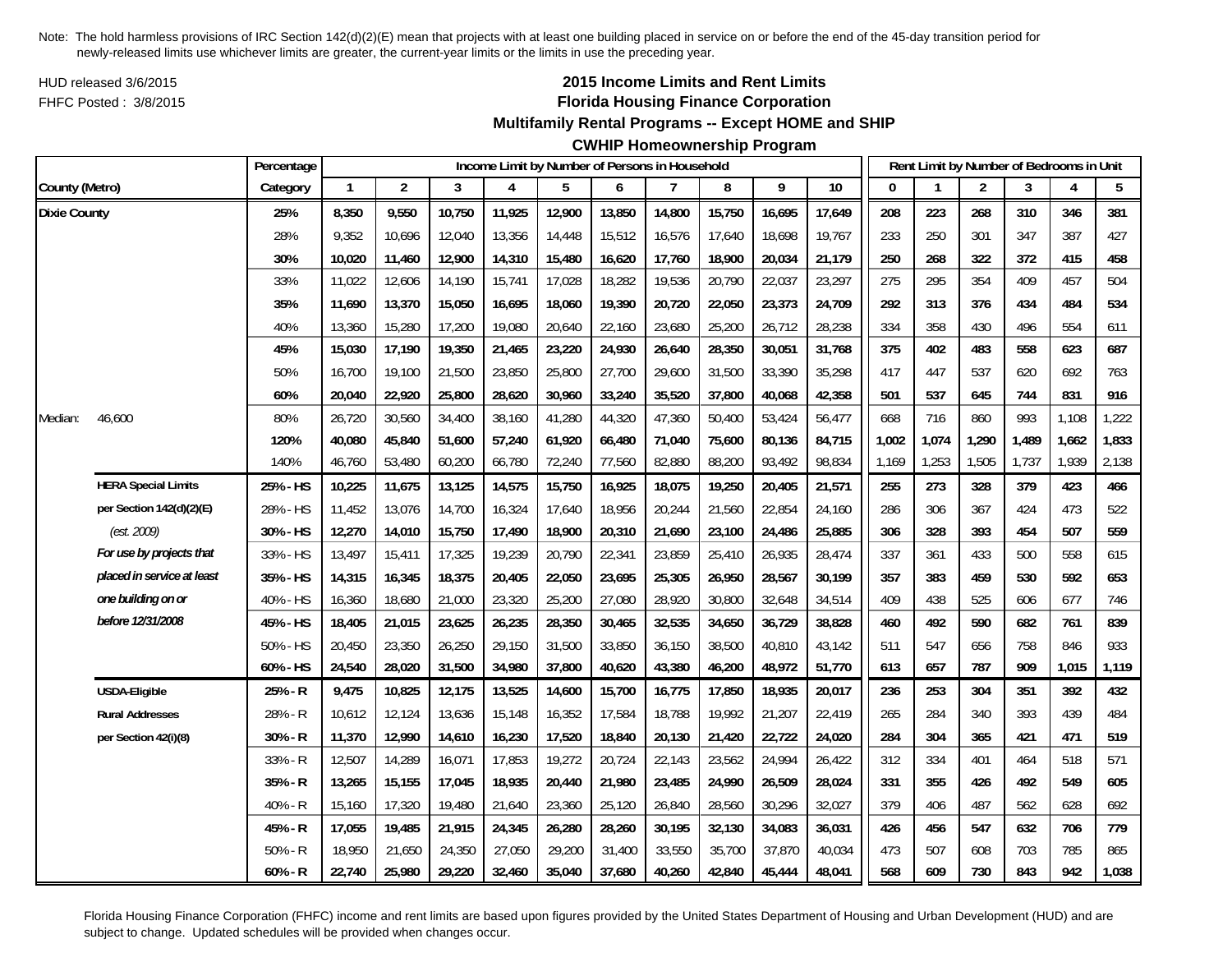HUD released 3/6/2015FHFC Posted : 3/8/2015

## **2015 Income Limits and Rent Limits Florida Housing Finance Corporation**

#### **Multifamily Rental Programs -- Except HOME and SHIP**

#### **CWHIP Homeownership Program**

|                     |                            | Percentage |        |                |        |        |        |         | Income Limit by Number of Persons in Household |         |         |         |       |       | Rent Limit by Number of Bedrooms in Unit |       |       |       |
|---------------------|----------------------------|------------|--------|----------------|--------|--------|--------|---------|------------------------------------------------|---------|---------|---------|-------|-------|------------------------------------------|-------|-------|-------|
| County (Metro)      |                            | Category   | 1      | $\overline{2}$ | 3      | 4      | 5      | 6       |                                                | 8       | 9       | 10      |       |       | $\overline{2}$                           | 3     | 4     | 5     |
| <b>Duval County</b> |                            | 25%        | 11,100 | 12,675         | 14,250 | 15,825 | 17,100 | 18,375  | 19,625                                         | 20,900  | 22,155  | 23,421  | 277   | 297   | 356                                      | 411   | 459   | 506   |
|                     | (Jacksonville HMFA;        | 28%        | 12.432 | 14,196         | 15,960 | 17,724 | 19,152 | 20,580  | 21,980                                         | 23,408  | 24,814  | 26,232  | 310   | 332   | 399                                      | 460   | 514   | 567   |
|                     | Jacksonville MSA)          | 30%        | 13,320 | 15,210         | 17,100 | 18,990 | 20,520 | 22,050  | 23,550                                         | 25,080  | 26,586  | 28,105  | 333   | 356   | 427                                      | 493   | 551   | 607   |
|                     |                            | 33%        | 14,652 | 16,731         | 18,810 | 20,889 | 22,572 | 24,255  | 25,905                                         | 27,588  | 29,245  | 30,916  | 366   | 392   | 470                                      | 543   | 606   | 668   |
|                     |                            | 35%        | 15,540 | 17,745         | 19,950 | 22,155 | 23,940 | 25,725  | 27,475                                         | 29,260  | 31,017  | 32,789  | 388   | 416   | 498                                      | 576   | 643   | 709   |
|                     |                            | 40%        | 17.760 | 20,280         | 22,800 | 25,320 | 27,360 | 29,400  | 31,400                                         | 33,440  | 35,448  | 37,474  | 444   | 475   | 570                                      | 658   | 735   | 810   |
|                     |                            | 45%        | 19,980 | 22,815         | 25,650 | 28,485 | 30,780 | 33,075  | 35,325                                         | 37,620  | 39,879  | 42,158  | 499   | 534   | 641                                      | 740   | 826   | 911   |
|                     |                            | 50%        | 22,200 | 25,350         | 28,500 | 31,650 | 34,200 | 36,750  | 39,250                                         | 41,800  | 44,310  | 46,842  | 555   | 594   | 712                                      | 823   | 918   | 1,013 |
|                     |                            | 60%        | 26,640 | 30,420         | 34,200 | 37,980 | 41,040 | 44,100  | 47,100                                         | 50,160  | 53,172  | 56,210  | 666   | 713   | 855                                      | 987   | 1,102 | 1,215 |
| Median:             | 63,300                     | 80%        | 35,520 | 40,560         | 45,600 | 50,640 | 54,720 | 58,800  | 62,800                                         | 66,880  | 70,896  | 74,947  | 888   | 951   | 1,140                                    | 1,317 | 1,470 | 1,621 |
|                     |                            | 120%       | 53,280 | 60,840         | 68,400 | 75,960 | 82,080 | 88,200  | 94,200                                         | 100,320 | 106,344 | 112,421 | 1,332 | 1,426 | 1,710                                    | 1.975 | 2,205 | 2,431 |
|                     |                            | 140%       | 62,160 | 70,980         | 79,800 | 88,620 | 95,760 | 102,900 | 109,900                                        | 117,040 | 124,068 | 131,158 | 1,554 | 1,664 | 1,995                                    | 2,304 | 2,572 | 2,836 |
|                     | <b>HERA Special Limits</b> | 25% - HS   | 11,800 | 13,475         | 15,150 | 16,825 | 18,175 | 19,525  | 20,875                                         | 22,225  | 23,555  | 24,901  | 295   | 315   | 378                                      | 437   | 488   | 538   |
|                     | per Section 142(d)(2)(E)   | 28% - HS   | 13,216 | 15,092         | 16,968 | 18,844 | 20,356 | 21,868  | 23,380                                         | 24,892  | 26,382  | 27,889  | 330   | 353   | 424                                      | 490   | 546   | 603   |
|                     | (est. 2013)                | 30% - HS   | 14,160 | 16.170         | 18.180 | 20,190 | 21,810 | 23,430  | 25,050                                         | 26,670  | 28,266  | 29,881  | 354   | 379   | 454                                      | 525   | 585   | 646   |
|                     | For use by projects that   | 33% - HS   | 15,576 | 17,787         | 19,998 | 22,209 | 23,991 | 25,773  | 27,555                                         | 29,337  | 31,093  | 32,869  | 389   | 417   | 499                                      | 577   | 644   | 711   |
|                     | placed in service at least | 35% - HS   | 16,520 | 18,865         | 21,210 | 23,555 | 25,445 | 27,335  | 29,225                                         | 31,115  | 32,977  | 34,861  | 413   | 442   | 530                                      | 612   | 683   | 754   |
|                     | one building on or         | 40% - HS   | 18,880 | 21,560         | 24,240 | 26,920 | 29,080 | 31,240  | 33,400                                         | 35,560  | 37,688  | 39,842  | 472   | 505   | 606                                      | 700   | 781   | 862   |
|                     | before 12/31/2008          | 45% - HS   | 21,240 | 24,255         | 27,270 | 30,285 | 32,715 | 35,145  | 37,575                                         | 40,005  | 42,399  | 44,822  | 531   | 568   | 681                                      | 787   | 878   | 969   |
|                     |                            | 50% - HS   | 23,600 | 26,950         | 30,300 | 33,650 | 36,350 | 39,050  | 41.750                                         | 44.450  | 47.110  | 49,802  | 590   | 631   | 757                                      | 875   | 976   | 1,077 |
|                     |                            | 60% - HS   | 28,320 | 32,340         | 36,360 | 40,380 | 43,620 | 46,860  | 50,100                                         | 53,340  | 56,532  | 59,762  | 708   | 758   | 909                                      | 1,050 | 1,171 | 1,293 |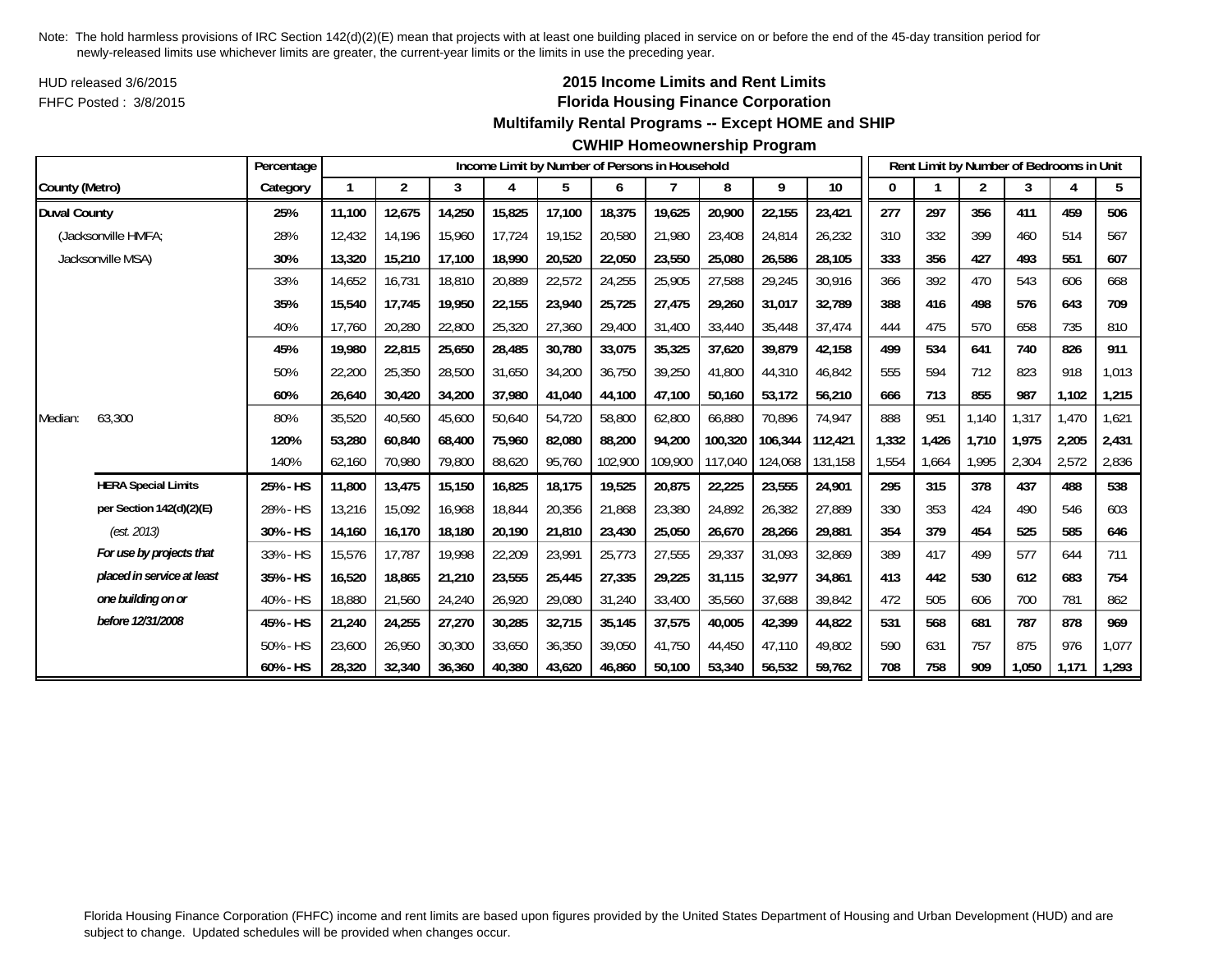HUD released 3/6/2015FHFC Posted : 3/8/2015

# **2015 Income Limits and Rent Limits Florida Housing Finance Corporation Multifamily Rental Programs -- Except HOME and SHIP**

|                        | Percentage |        |        |        | Income Limit by Number of Persons in Household |        |         |         |         |         |         |       |       | Rent Limit by Number of Bedrooms in Unit |       |       |       |
|------------------------|------------|--------|--------|--------|------------------------------------------------|--------|---------|---------|---------|---------|---------|-------|-------|------------------------------------------|-------|-------|-------|
| County (Metro)         | Category   |        |        |        |                                                |        | O       |         | 8       |         | 10      |       |       |                                          |       |       |       |
| <b>Escambia County</b> | 25%        | 10,825 | 12,375 | 13,925 | 15,450                                         | 16,700 | 17,925  | 19,175  | 20,400  | 21,630  | 22,866  | 270   | 290   | 348                                      | 401   | 448   | 494   |
| (Pensacola-Ferry Pass- | 28%        | 12,124 | 13,860 | 15,596 | 17,304                                         | 18,704 | 20,076  | 21,476  | 22,848  | 24,226  | 25,610  | 303   | 324   | 389                                      | 450   | 501   | 554   |
| Brent MSA)             | 30%        | 12,990 | 14,850 | 16,710 | 18,540                                         | 20,040 | 21,510  | 23,010  | 24,480  | 25,956  | 27,439  | 324   | 348   | 417                                      | 482   | 537   | 593   |
|                        | 33%        | 14,289 | 16,335 | 18,381 | 20,394                                         | 22,044 | 23,661  | 25,31'  | 26,928  | 28,552  | 30,183  | 357   | 382   | 459                                      | 530   | 591   | 652   |
|                        | 35%        | 15.155 | 17,325 | 19,495 | 21,630                                         | 23,380 | 25,095  | 26,845  | 28,560  | 30,282  | 32,012  | 378   | 406   | 487                                      | 562   | 627   | 692   |
|                        | 40%        | 17,320 | 19,800 | 22,280 | 24,720                                         | 26,720 | 28,680  | 30,680  | 32,640  | 34,608  | 36,586  | 433   | 464   | 557                                      | 643   | 717   | 791   |
|                        | 45%        | 19,485 | 22,275 | 25,065 | 27,810                                         | 30,060 | 32,265  | 34,515  | 36,720  | 38,934  | 41,159  | 487   | 522   | 626                                      | 723   | 806   | 890   |
|                        | 50%        | 21,650 | 24,750 | 27,850 | 30,900                                         | 33,400 | 35,850  | 38,350  | 40,800  | 43,260  | 45,732  | 541   | 580   | 696                                      | 803   | 896   | 989   |
|                        | 60%        | 25,980 | 29,700 | 33,420 | 37,080                                         | 40,080 | 43,020  | 46,020  | 48,960  | 51,912  | 54,878  | 649   | 696   | 835                                      | 964   | 1,075 | 1,187 |
| 63,300<br>Median:      | 80%        | 34,640 | 39,600 | 44,560 | 49,440                                         | 53,440 | 57,360  | 61,360  | 65,280  | 69,216  | 73,171  | 866   | 928   | 1,114                                    | .286  | 1,434 | 1,583 |
|                        | 120%       | 51,960 | 59,400 | 66,840 | 74,160                                         | 80,160 | 86,040  | 92,040  | 97,920  | 103,824 | 109,757 | 1,299 | 1,392 | 1,671                                    | 1,929 | 2,151 | 2,374 |
|                        | 140%       | 60,620 | 69,300 | 77,980 | 86,520                                         | 93,520 | 100,380 | 107,380 | 114,240 | 121,128 | 128,050 | 1,515 | 1,624 | 1.949                                    | 2,250 | 2,509 | 2,770 |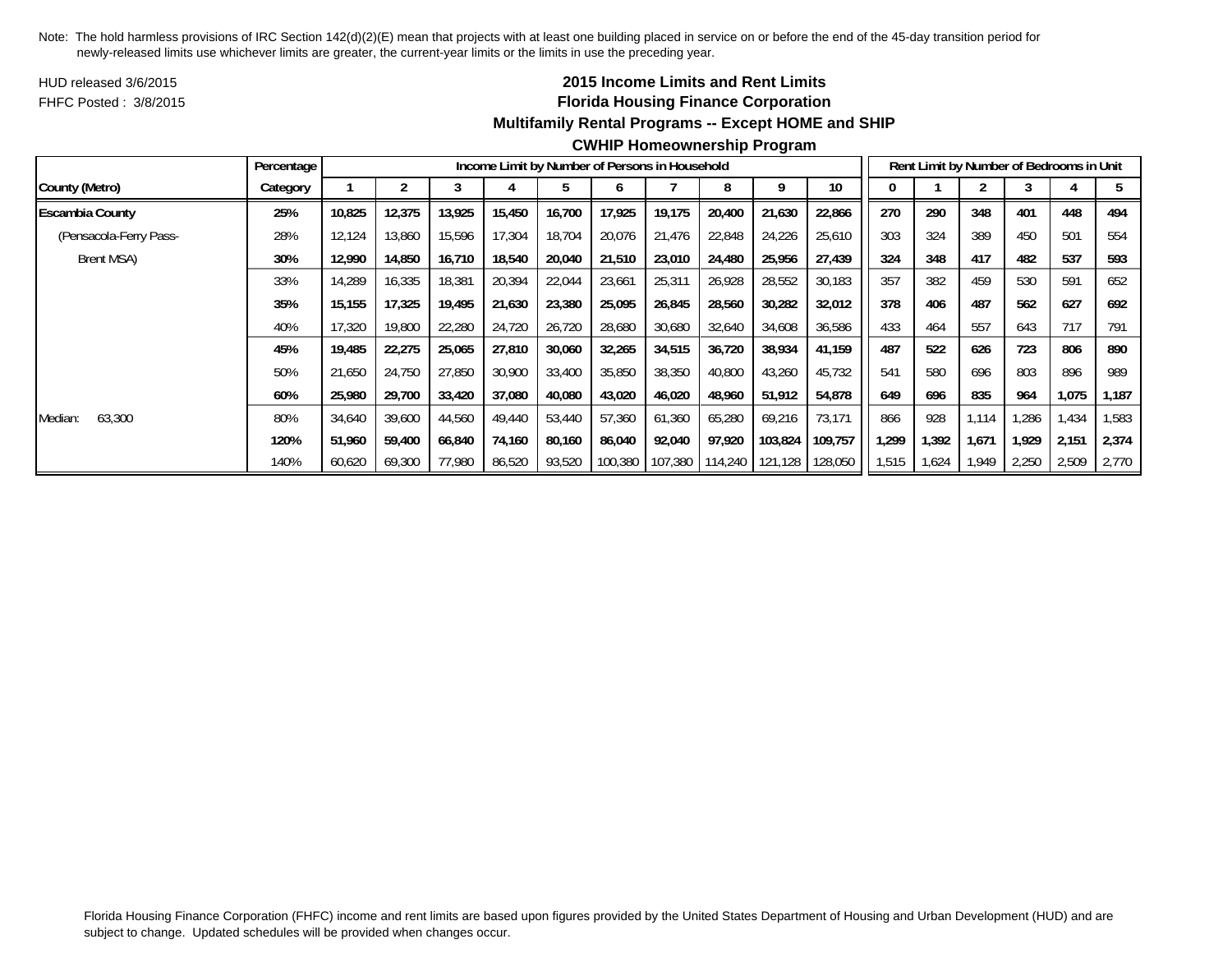HUD released 3/6/2015FHFC Posted : 3/8/2015

# **2015 Income Limits and Rent Limits Florida Housing Finance Corporation**

#### **Multifamily Rental Programs -- Except HOME and SHIP**

#### **CWHIP Homeownership Program**

|                       |                            | Percentage |        |                |        |        |        |        | Income Limit by Number of Persons in Household |         |         |         |       |       |                | Rent Limit by Number of Bedrooms in Unit |       |       |
|-----------------------|----------------------------|------------|--------|----------------|--------|--------|--------|--------|------------------------------------------------|---------|---------|---------|-------|-------|----------------|------------------------------------------|-------|-------|
| County (Metro)        |                            | Category   |        | $\overline{2}$ | 3      | 4      | 5      | 6      |                                                | 8       | 9       | 10      | 0     |       | $\overline{c}$ | 3                                        |       | 5     |
| <b>Flagler County</b> |                            | 25%        | 9,700  | 11,075         | 12,450 | 13,825 | 14,950 | 16,050 | 17,150                                         | 18,250  | 19,355  | 20,461  | 242   | 259   | 311            | 359                                      | 401   | 442   |
|                       | (Palm Coast MSA)           | 28%        | 10,864 | 12,404         | 13,944 | 15,484 | 16,744 | 17,976 | 19,208                                         | 20,440  | 21,678  | 22,916  | 271   | 290   | 348            | 402                                      | 449   | 495   |
|                       |                            | 30%        | 11,640 | 13,290         | 14,940 | 16,590 | 17,940 | 19,260 | 20,580                                         | 21,900  | 23,226  | 24,553  | 291   | 311   | 373            | 431                                      | 481   | 531   |
|                       |                            | 33%        | 12,804 | 14,619         | 16,434 | 18,249 | 19,734 | 21,186 | 22,638                                         | 24,090  | 25,549  | 27,009  | 320   | 342   | 410            | 474                                      | 529   | 584   |
|                       |                            | 35%        | 13,580 | 15,505         | 17,430 | 19,355 | 20,930 | 22,470 | 24,010                                         | 25,550  | 27.097  | 28,645  | 339   | 363   | 435            | 503                                      | 561   | 619   |
|                       |                            | 40%        | 15,520 | 17,720         | 19,920 | 22,120 | 23,920 | 25,680 | 27,440                                         | 29,200  | 30,968  | 32,738  | 388   | 415   | 498            | 575                                      | 642   | 708   |
|                       |                            | 45%        | 17.460 | 19.935         | 22,410 | 24,885 | 26,910 | 28,890 | 30,870                                         | 32,850  | 34,839  | 36,830  | 436   | 467   | 560            | 647                                      | 722   | 796   |
|                       |                            | 50%        | 19,400 | 22,150         | 24,900 | 27,650 | 29,900 | 32,100 | 34,300                                         | 36,500  | 38,710  | 40,922  | 485   | 519   | 622            | 719                                      | 802   | 885   |
|                       |                            | 60%        | 23,280 | 26,580         | 29,880 | 33,180 | 35,880 | 38,520 | 41,160                                         | 43,800  | 46,452  | 49,106  | 582   | 623   | 747            | 863                                      | 963   | 1,062 |
| Median:               | 49,200                     | 80%        | 31,040 | 35,440         | 39,840 | 44,240 | 47,840 | 51,360 | 54,880                                         | 58,400  | 61,936  | 65,475  | 776   | 831   | 996            | 1,151                                    | 1,284 | 1,416 |
|                       |                            | 120%       | 46.560 | 53,160         | 59.760 | 66,360 | 71,760 | 77.040 | 82,320                                         | 87,600  | 92.904  | 98.213  | 1.164 | 1,246 | 1.494          | 1.726                                    | 1.926 | 2,124 |
|                       |                            | 140%       | 54,320 | 62,020         | 69,720 | 77,420 | 83,720 | 89,880 | 96,040                                         | 102,200 | 108,388 | 114,582 | 1,358 | 1,454 | 1,743          | 2,014                                    | 2,247 | 2,478 |
|                       | <b>HERA Special Limits</b> | 25% - HS   | 10,575 | 12,075         | 13,575 | 15,075 | 16,300 | 17,500 | 18,700                                         | 19,900  | 21,105  | 22,311  | 264   | 283   | 339            | 392                                      | 437   | 482   |
|                       | per Section 142(d)(2)(E)   | 28% - HS   | 11,844 | 13,524         | 15,204 | 16,884 | 18,256 | 19,600 | 20,944                                         | 22,288  | 23,638  | 24,988  | 296   | 317   | 380            | 439                                      | 490   | 540   |
|                       | (est. 2014)                | 30% - HS   | 12,690 | 14,490         | 16,290 | 18,090 | 19,560 | 21,000 | 22,440                                         | 23,880  | 25,326  | 26,773  | 317   | 339   | 407            | 470                                      | 525   | 579   |
|                       | For use by projects that   | 33% - HS   | 13.959 | 15.939         | 17,919 | 19,899 | 21,516 | 23,100 | 24,684                                         | 26,268  | 27,859  | 29,451  | 348   | 373   | 447            | 517                                      | 577   | 636   |
|                       | placed in service at least | 35% - HS   | 14,805 | 16,905         | 19,005 | 21,105 | 22,820 | 24,500 | 26,180                                         | 27,860  | 29,547  | 31,235  | 370   | 396   | 475            | 549                                      | 612   | 675   |
|                       | one building on or         | 40% - HS   | 16,920 | 19,320         | 21,720 | 24,120 | 26,080 | 28,000 | 29,920                                         | 31,840  | 33,768  | 35,698  | 423   | 453   | 543            | 627                                      | 700   | 772   |
|                       | before 12/31/2008          | 45% - HS   | 19,035 | 21,735         | 24,435 | 27,135 | 29,340 | 31,500 | 33,660                                         | 35,820  | 37,989  | 40,160  | 475   | 509   | 610            | 705                                      | 787   | 868   |
|                       |                            | 50% - HS   | 21,150 | 24,150         | 27.150 | 30,150 | 32,600 | 35,000 | 37.400                                         | 39,800  | 42,210  | 44,622  | 528   | 566   | 678            | 784                                      | 875   | 965   |
|                       |                            | 60% - HS   | 25,380 | 28,980         | 32,580 | 36,180 | 39,120 | 42,000 | 44.880                                         | 47,760  | 50.652  | 53,546  | 634   | 679   | 814            | 941                                      | 1,050 | 1,158 |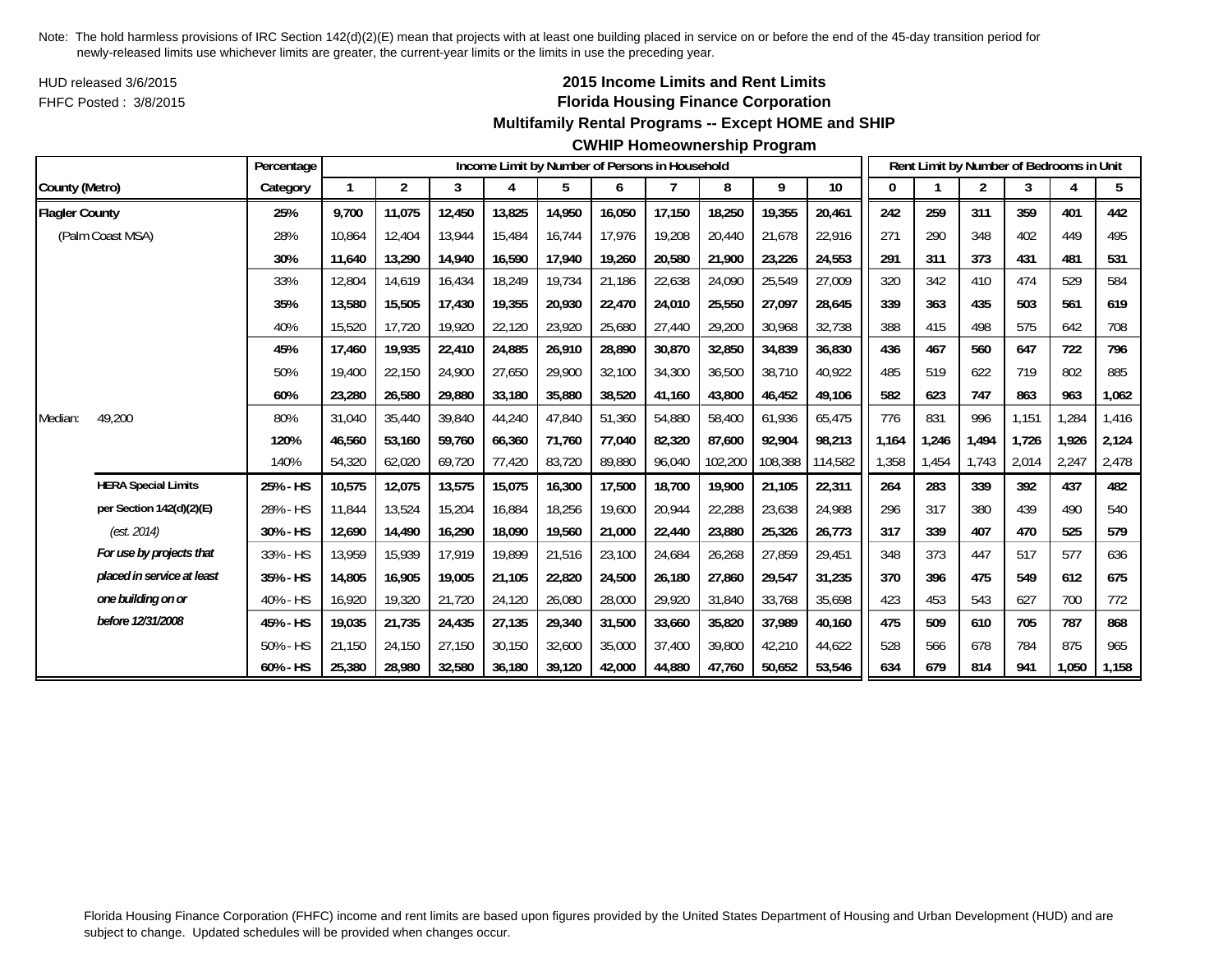HUD released 3/6/2015FHFC Posted : 3/8/2015

# **2015 Income Limits and Rent Limits Florida Housing Finance Corporation**

## **Multifamily Rental Programs -- Except HOME and SHIP**

# **CWHIP Homeownership Program**

|                 |                            | Percentage |              |                |        | Income Limit by Number of Persons in Household |        |        |        |        |        |         |       |       | Rent Limit by Number of Bedrooms in Unit |       |       |       |
|-----------------|----------------------------|------------|--------------|----------------|--------|------------------------------------------------|--------|--------|--------|--------|--------|---------|-------|-------|------------------------------------------|-------|-------|-------|
| County (Metro)  |                            | Category   | $\mathbf{1}$ | $\overline{2}$ | 3      | 4                                              | 5      | 6      | 7      | 8      | 9      | 10      | 0     |       | 2                                        | 3     | 4     | 5     |
| Franklin County |                            | 25%        | 8,850        | 10,100         | 11,375 | 12,625                                         | 13,650 | 14,650 | 15,675 | 16,675 | 17,675 | 18,685  | 221   | 236   | 284                                      | 328   | 366   | 404   |
|                 |                            | 28%        | 9,912        | 11,312         | 12,740 | 14,140                                         | 15,288 | 16,408 | 17,556 | 18,676 | 19,796 | 20,927  | 247   | 265   | 318                                      | 367   | 410   | 452   |
|                 |                            | 30%        | 10,620       | 12,120         | 13,650 | 15,150                                         | 16,380 | 17,580 | 18,810 | 20,010 | 21,210 | 22,422  | 265   | 284   | 341                                      | 394   | 439   | 485   |
|                 |                            | 33%        | 11,682       | 13,332         | 15,015 | 16,665                                         | 18,018 | 19,338 | 20,691 | 22,011 | 23,331 | 24,664  | 292   | 312   | 375                                      | 433   | 483   | 533   |
|                 |                            | 35%        | 12,390       | 14,140         | 15,925 | 17,675                                         | 19,110 | 20,510 | 21,945 | 23,345 | 24,745 | 26,159  | 309   | 331   | 398                                      | 459   | 512   | 566   |
|                 |                            | 40%        | 14,160       | 16,160         | 18,200 | 20,200                                         | 21,840 | 23,440 | 25,080 | 26,680 | 28,280 | 29,896  | 354   | 379   | 455                                      | 525   | 586   | 647   |
|                 |                            | 45%        | 15,930       | 18,180         | 20,475 | 22,725                                         | 24,570 | 26,370 | 28,215 | 30,015 | 31,815 | 33,633  | 398   | 426   | 511                                      | 591   | 659   | 727   |
|                 |                            | 50%        | 17,700       | 20,200         | 22,750 | 25,250                                         | 27,300 | 29,300 | 31,350 | 33,350 | 35,350 | 37,370  | 442   | 473   | 568                                      | 656   | 732   | 808   |
|                 |                            | 60%        | 21,240       | 24,240         | 27,300 | 30,300                                         | 32,760 | 35,160 | 37,620 | 40,020 | 42,420 | 44,844  | 531   | 568   | 682                                      | 788   | 879   | 970   |
| Median:         | 50,500                     | 80%        | 28,320       | 32,320         | 36,400 | 40,400                                         | 43,680 | 46,880 | 50,160 | 53,360 | 56,560 | 59,792  | 708   | 758   | 910                                      | 1,051 | 1,172 | 1,294 |
|                 |                            | 120%       | 42,480       | 48,480         | 54,600 | 60,600                                         | 65,520 | 70,320 | 75,240 | 80,040 | 84,840 | 89,688  | 1,062 | 1,137 | 1,365                                    | 1,576 | 1,758 | 1,941 |
|                 |                            | 140%       | 49,560       | 56,560         | 63,700 | 70,700                                         | 76,440 | 82,040 | 87,780 | 93,380 | 98,980 | 104,636 | 1,239 | 1,326 | 1,592                                    | 1,839 | 2,051 | 2,264 |
|                 | <b>HERA Special Limits</b> | 25% - HS   | 10,400       | 11,900         | 13,375 | 14,850                                         | 16,050 | 17,250 | 18,425 | 19,625 | 20,790 | 21,978  | 260   | 278   | 334                                      | 386   | 431   | 475   |
|                 | per Section 142(d)(2)(E)   | 28% - HS   | 11,648       | 13,328         | 14,980 | 16,632                                         | 17,976 | 19,320 | 20,636 | 21,980 | 23,285 | 24,615  | 291   | 312   | 374                                      | 432   | 483   | 532   |
|                 | (est. 2011)                | 30% - HS   | 12,480       | 14,280         | 16,050 | 17,820                                         | 19,260 | 20,700 | 22,110 | 23,550 | 24,948 | 26,374  | 312   | 334   | 401                                      | 463   | 517   | 570   |
|                 | For use by projects that   | 33% - HS   | 13,728       | 15,708         | 17,655 | 19,602                                         | 21,186 | 22,770 | 24,321 | 25,905 | 27,443 | 29,011  | 343   | 367   | 441                                      | 509   | 569   | 627   |
|                 | placed in service at least | 35% - HS   | 14,560       | 16,660         | 18,725 | 20,790                                         | 22,470 | 24,150 | 25,795 | 27,475 | 29,106 | 30.769  | 364   | 390   | 468                                      | 540   | 603   | 665   |
|                 | one building on or         | 40% - HS   | 16,640       | 19,040         | 21,400 | 23,760                                         | 25,680 | 27,600 | 29,480 | 31,400 | 33,264 | 35,165  | 416   | 446   | 535                                      | 618   | 690   | 761   |
|                 | before 12/31/2008          | 45% - HS   | 18,720       | 21,420         | 24,075 | 26,730                                         | 28,890 | 31,050 | 33,165 | 35,325 | 37,422 | 39,560  | 468   | 501   | 601                                      | 695   | 776   | 856   |
|                 |                            | 50% - HS   | 20,800       | 23,800         | 26,750 | 29,700                                         | 32,100 | 34,500 | 36,850 | 39,250 | 41,580 | 43,956  | 520   | 557   | 668                                      | 772   | 862   | 951   |
|                 |                            | 60% - HS   | 24,960       | 28,560         | 32,100 | 35,640                                         | 38,520 | 41,400 | 44,220 | 47,100 | 49,896 | 52,747  | 624   | 669   | 802                                      | 927   | 1,035 | 1,141 |
|                 | <b>USDA-Eligible</b>       | 25% - R    | 9,475        | 10,825         | 12,175 | 13,525                                         | 14,600 | 15,700 | 16,775 | 17,850 | 18,935 | 20,017  | 236   | 253   | 304                                      | 351   | 392   | 432   |
|                 | <b>Rural Addresses</b>     | 28% - R    | 10,612       | 12,124         | 13,636 | 15,148                                         | 16,352 | 17,584 | 18,788 | 19,992 | 21,207 | 22,419  | 265   | 284   | 340                                      | 393   | 439   | 484   |
|                 | per Section 42(i)(8)       | $30% - R$  | 11,370       | 12,990         | 14,610 | 16,230                                         | 17,520 | 18,840 | 20,130 | 21,420 | 22,722 | 24,020  | 284   | 304   | 365                                      | 421   | 471   | 519   |
|                 |                            | 33% - R    | 12,507       | 14,289         | 16,071 | 17,853                                         | 19,272 | 20,724 | 22,143 | 23,562 | 24,994 | 26,422  | 312   | 334   | 401                                      | 464   | 518   | 571   |
|                 |                            | $35% - R$  | 13,265       | 15,155         | 17,045 | 18,935                                         | 20,440 | 21,980 | 23,485 | 24,990 | 26,509 | 28,024  | 331   | 355   | 426                                      | 492   | 549   | 605   |
|                 |                            | 40% - R    | 15,160       | 17,320         | 19,480 | 21,640                                         | 23,360 | 25,120 | 26,840 | 28,560 | 30,296 | 32,027  | 379   | 406   | 487                                      | 562   | 628   | 692   |
|                 |                            | 45% - R    | 17,055       | 19,485         | 21,915 | 24,345                                         | 26,280 | 28,260 | 30,195 | 32,130 | 34,083 | 36,031  | 426   | 456   | 547                                      | 632   | 706   | 779   |
|                 |                            | $50% - R$  | 18,950       | 21,650         | 24,350 | 27,050                                         | 29,200 | 31,400 | 33,550 | 35,700 | 37,870 | 40,034  | 473   | 507   | 608                                      | 703   | 785   | 865   |
|                 |                            | $60% - R$  | 22,740       | 25,980         | 29,220 | 32,460                                         | 35,040 | 37,680 | 40,260 | 42,840 | 45,444 | 48,041  | 568   | 609   | 730                                      | 843   | 942   | 1,038 |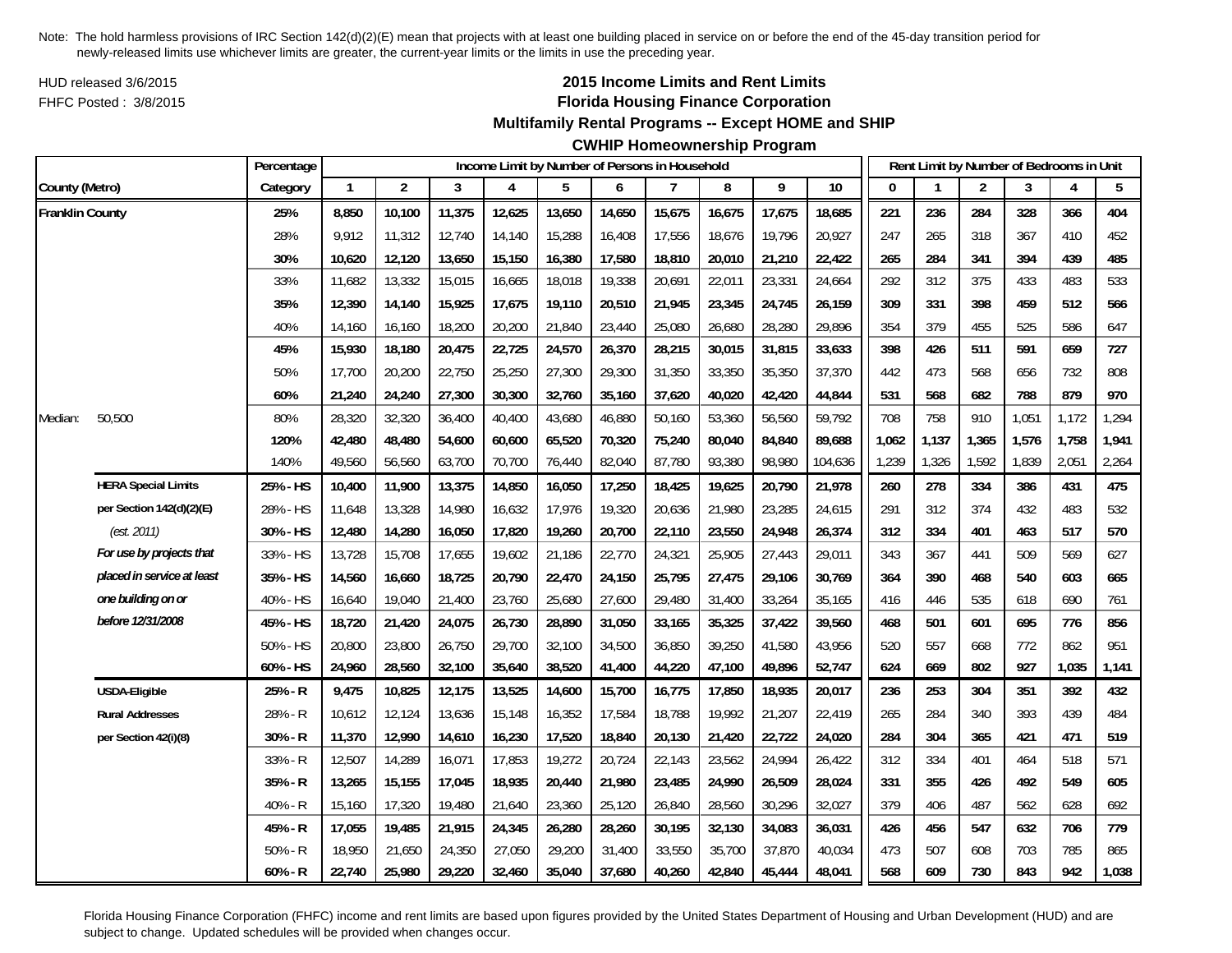HUD released 3/6/2015FHFC Posted : 3/8/2015

# **2015 Income Limits and Rent Limits Florida Housing Finance Corporation Multifamily Rental Programs -- Except HOME and SHIP**

|                       | Percentage |        |        |        |        | Income Limit by Number of Persons in Household |         |         |         |         |         |       |       | Rent Limit by Number of Bedrooms in Unit |       |       |       |
|-----------------------|------------|--------|--------|--------|--------|------------------------------------------------|---------|---------|---------|---------|---------|-------|-------|------------------------------------------|-------|-------|-------|
| County (Metro)        | Category   |        |        |        |        |                                                |         |         | 8       |         | 10      |       |       |                                          |       |       |       |
| <b>Gadsden County</b> | 25%        | 11,400 | 13,025 | 14,650 | 16,275 | 17,600                                         | 18,900  | 20,200  | 21,500  | 22,785  | 24,087  | 285   | 305   | 366                                      | 423   | 472   | 521   |
| (Tallahassee MSA)     | 28%        | 12,768 | 14,588 | 16,408 | 18,228 | 19.712                                         | 21,168  | 22,624  | 24,080  | 25,519  | 26,977  | 319   | 341   | 410                                      | 474   | 529   | 583   |
|                       | 30%        | 13,680 | 15,630 | 17,580 | 19,530 | 21,120                                         | 22,680  | 24,240  | 25,800  | 27,342  | 28,904  | 342   | 366   | 439                                      | 508   | 567   | 625   |
|                       | 33%        | 15,048 | 17,193 | 19,338 | 21,483 | 23,232                                         | 24,948  | 26,664  | 28,380  | 30,076  | 31,795  | 376   | 403   | 483                                      | 558   | 623   | 688   |
|                       | 35%        | 15,960 | 18,235 | 20,510 | 22,785 | 24,640                                         | 26,460  | 28,280  | 30,100  | 31,899  | 33,722  | 399   | 427   | 512                                      | 592   | 661   | 729   |
|                       | 40%        | 18,240 | 20,840 | 23,440 | 26,040 | 28,160                                         | 30,240  | 32,320  | 34,400  | 36,456  | 38,539  | 456   | 488   | 586                                      | 677   | 756   | 834   |
|                       | 45%        | 20,520 | 23,445 | 26,370 | 29,295 | 31,680                                         | 34,020  | 36,360  | 38,700  | 41,013  | 43,357  | 513   | 549   | 659                                      | 762   | 850   | 938   |
|                       | 50%        | 22,800 | 26,050 | 29,300 | 32,550 | 35,200                                         | 37,800  | 40,400  | 43,000  | 45,570  | 48,174  | 570   | 610   | 732                                      | 846   | 945   | 1,042 |
|                       | 60%        | 27,360 | 31,260 | 35,160 | 39,060 | 42,240                                         | 45,360  | 48,480  | 51,600  | 54,684  | 57,809  | 684   | 732   | 879                                      | 1,016 | ,134  | 251   |
| 65,100<br>Median:     | 80%        | 36,480 | 41,680 | 46,880 | 52,080 | 56,320                                         | 60,480  | 64,640  | 68,800  | 72,912  | 77,078  | 912   | 977   | 1.172                                    | .355  | 1,512 | .668  |
|                       | 120%       | 54,720 | 62,520 | 70,320 | 78,120 | 84,480                                         | 90,720  | 96,960  | 103,200 | 109,368 | 115,618 | 1,368 | 1,465 | 1,758                                    | 2,032 | 2,268 | 2,502 |
|                       | 140%       | 63,840 | 72,940 | 82,040 | 91,140 | 98,560                                         | 105,840 | 113,120 | 120,400 | 127,596 | 134,887 | 1,596 | 1,709 | 2,051                                    | 2,371 | 2,646 | 2,919 |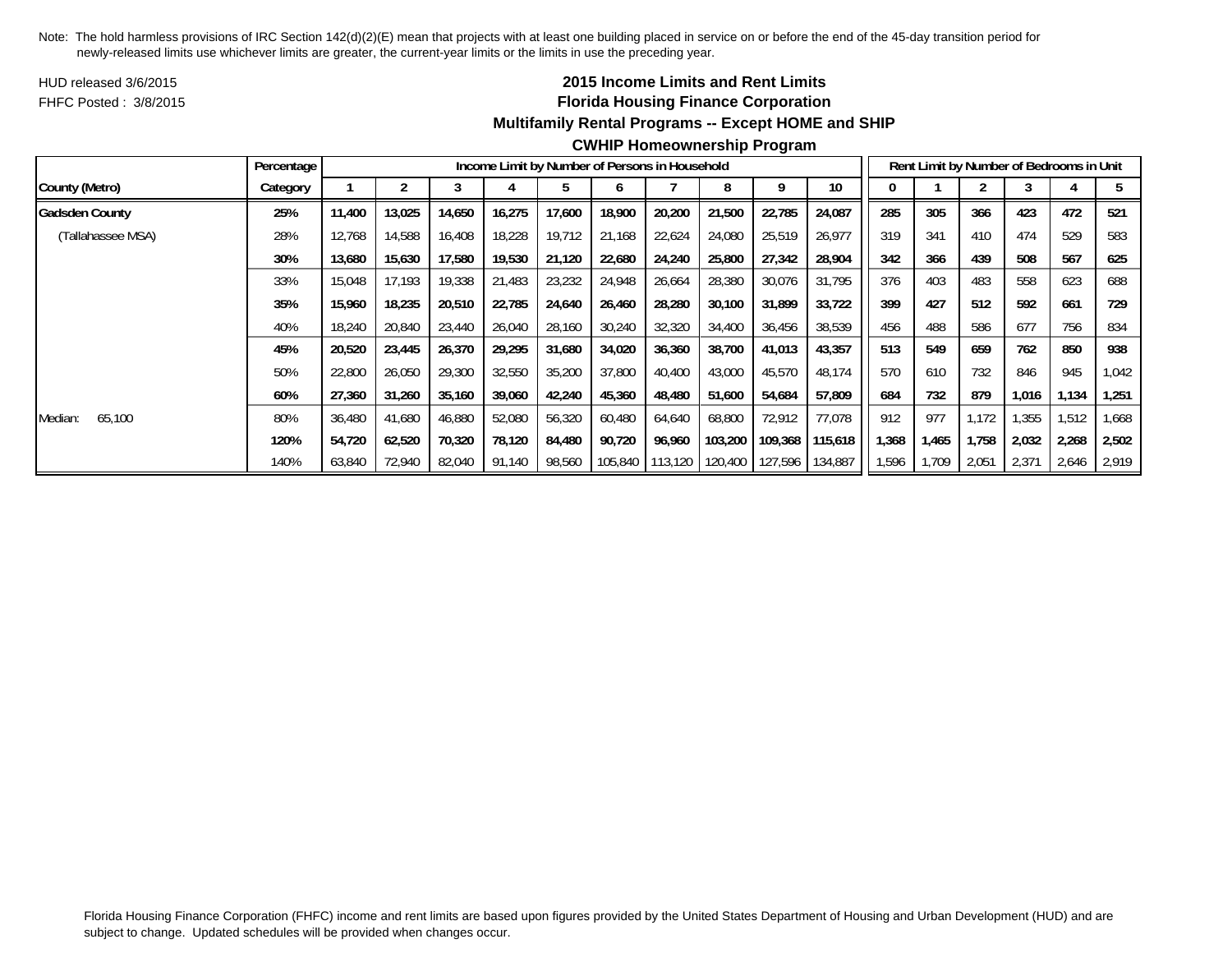HUD released 3/6/2015FHFC Posted : 3/8/2015

# **2015 Income Limits and Rent Limits Florida Housing Finance Corporation**

## **Multifamily Rental Programs -- Except HOME and SHIP**

#### **CWHIP Homeownership Program**

|                         |                            | Percentage |        |                |        |        |        |         | Income Limit by Number of Persons in Household |         |         |         |       |       | Rent Limit by Number of Bedrooms in Unit |       |       |       |
|-------------------------|----------------------------|------------|--------|----------------|--------|--------|--------|---------|------------------------------------------------|---------|---------|---------|-------|-------|------------------------------------------|-------|-------|-------|
| County (Metro)          |                            | Category   |        | $\overline{2}$ | 3      | 4      | 5      | 6       |                                                | 8       | 9       | 10      | 0     |       | $\overline{c}$                           | 3     |       | 5     |
| <b>Gilchrist County</b> |                            | 25%        | 11,175 | 12,775         | 14,375 | 15,950 | 17,250 | 18,525  | 19,800                                         | 21,075  | 22,330  | 23,606  | 279   | 299   | 359                                      | 415   | 463   | 510   |
|                         | (Gainesville MSA)          | 28%        | 12,516 | 14,308         | 16,100 | 17,864 | 19,320 | 20,748  | 22,176                                         | 23,604  | 25,010  | 26,439  | 312   | 335   | 402                                      | 464   | 518   | 572   |
|                         |                            | 30%        | 13,410 | 15,330         | 17,250 | 19,140 | 20,700 | 22,230  | 23,760                                         | 25,290  | 26,796  | 28,327  | 335   | 359   | 431                                      | 498   | 555   | 613   |
|                         |                            | 33%        | 14,751 | 16,863         | 18,975 | 21,054 | 22,770 | 24,453  | 26,136                                         | 27,819  | 29,476  | 31,160  | 368   | 395   | 474                                      | 547   | 611   | 674   |
|                         |                            | 35%        | 15,645 | 17,885         | 20,125 | 22,330 | 24,150 | 25,935  | 27.720                                         | 29,505  | 31.262  | 33,048  | 391   | 419   | 503                                      | 581   | 648   | 715   |
|                         |                            | 40%        | 17,880 | 20,440         | 23,000 | 25,520 | 27,600 | 29,640  | 31,680                                         | 33,720  | 35,728  | 37,770  | 447   | 479   | 575                                      | 664   | 741   | 817   |
|                         |                            | 45%        | 20,115 | 22,995         | 25,875 | 28,710 | 31,050 | 33,345  | 35,640                                         | 37,935  | 40,194  | 42,491  | 502   | 538   | 646                                      | 747   | 833   | 919   |
|                         |                            | 50%        | 22,350 | 25,550         | 28,750 | 31,900 | 34,500 | 37,050  | 39,600                                         | 42,150  | 44,660  | 47,212  | 558   | 598   | 718                                      | 830   | 926   | 1,021 |
|                         |                            | 60%        | 26,820 | 30,660         | 34,500 | 38,280 | 41,400 | 44,460  | 47,520                                         | 50,580  | 53,592  | 56,654  | 670   | 718   | 862                                      | 996   | 1,111 | 1,226 |
| Median:                 | 63,800                     | 80%        | 35,760 | 40,880         | 46,000 | 51,040 | 55,200 | 59,280  | 63,360                                         | 67,440  | 71,456  | 75,539  | 894   | 958   | 1,150                                    | ,328  | 1,482 | 1,635 |
|                         |                            | 120%       | 53.640 | 61.320         | 69,000 | 76,560 | 82,800 | 88.920  | 95.040                                         | 101.160 | 107.184 | 113,309 | 1,341 | 1,437 | 1.725                                    | 1.992 | 2,223 | 2,452 |
|                         |                            | 140%       | 62,580 | 71,540         | 80,500 | 89,320 | 96,600 | 103,740 | 110,880                                        | 118,020 | 125,048 | 132,194 | 1,564 | 1,676 | 2,012                                    | 2,324 | 2,593 | 2,861 |
|                         | <b>HERA Special Limits</b> | 25% - HS   | 11,450 | 13,100         | 14,725 | 16,350 | 17,675 | 18,975  | 20,275                                         | 21,600  | 22,890  | 24,198  | 286   | 306   | 368                                      | 425   | 474   | 523   |
|                         | per Section 142(d)(2)(E)   | 28% - HS   | 12,824 | 14,672         | 16,492 | 18,312 | 19,796 | 21,252  | 22,708                                         | 24,192  | 25,637  | 27,102  | 320   | 343   | 412                                      | 476   | 531   | 586   |
|                         | (est. 2011)                | 30% - HS   | 13,740 | 15,720         | 17,670 | 19,620 | 21,210 | 22,770  | 24,330                                         | 25,920  | 27,468  | 29,038  | 343   | 368   | 441                                      | 510   | 569   | 628   |
|                         | For use by projects that   | 33% - HS   | 15.114 | 17,292         | 19,437 | 21,582 | 23,331 | 25,047  | 26,763                                         | 28,512  | 30,215  | 31,941  | 377   | 405   | 485                                      | 561   | 626   | 690   |
|                         | placed in service at least | 35% - HS   | 16,030 | 18,340         | 20,615 | 22,890 | 24,745 | 26,565  | 28,385                                         | 30,240  | 32,046  | 33,877  | 400   | 429   | 515                                      | 595   | 664   | 732   |
|                         | one building on or         | 40% - HS   | 18,320 | 20,960         | 23,560 | 26,160 | 28,280 | 30,360  | 32,440                                         | 34,560  | 36,624  | 38,717  | 458   | 491   | 589                                      | 680   | 759   | 837   |
|                         | before 12/31/2008          | 45% - HS   | 20,610 | 23,580         | 26,505 | 29,430 | 31,815 | 34,155  | 36,495                                         | 38,880  | 41,202  | 43,556  | 515   | 552   | 662                                      | 765   | 853   | 942   |
|                         |                            | 50% - HS   | 22,900 | 26,200         | 29,450 | 32,700 | 35,350 | 37.950  | 40,550                                         | 43,200  | 45,780  | 48,396  | 572   | 613   | 736                                      | 850   | 948   | 1,046 |
|                         |                            | 60% - HS   | 27.480 | 31,440         | 35,340 | 39,240 | 42,420 | 45,540  | 48.660                                         | 51.840  | 54,936  | 58,075  | 687   | 736   | 883                                      | 1,020 | 1,138 | 1,256 |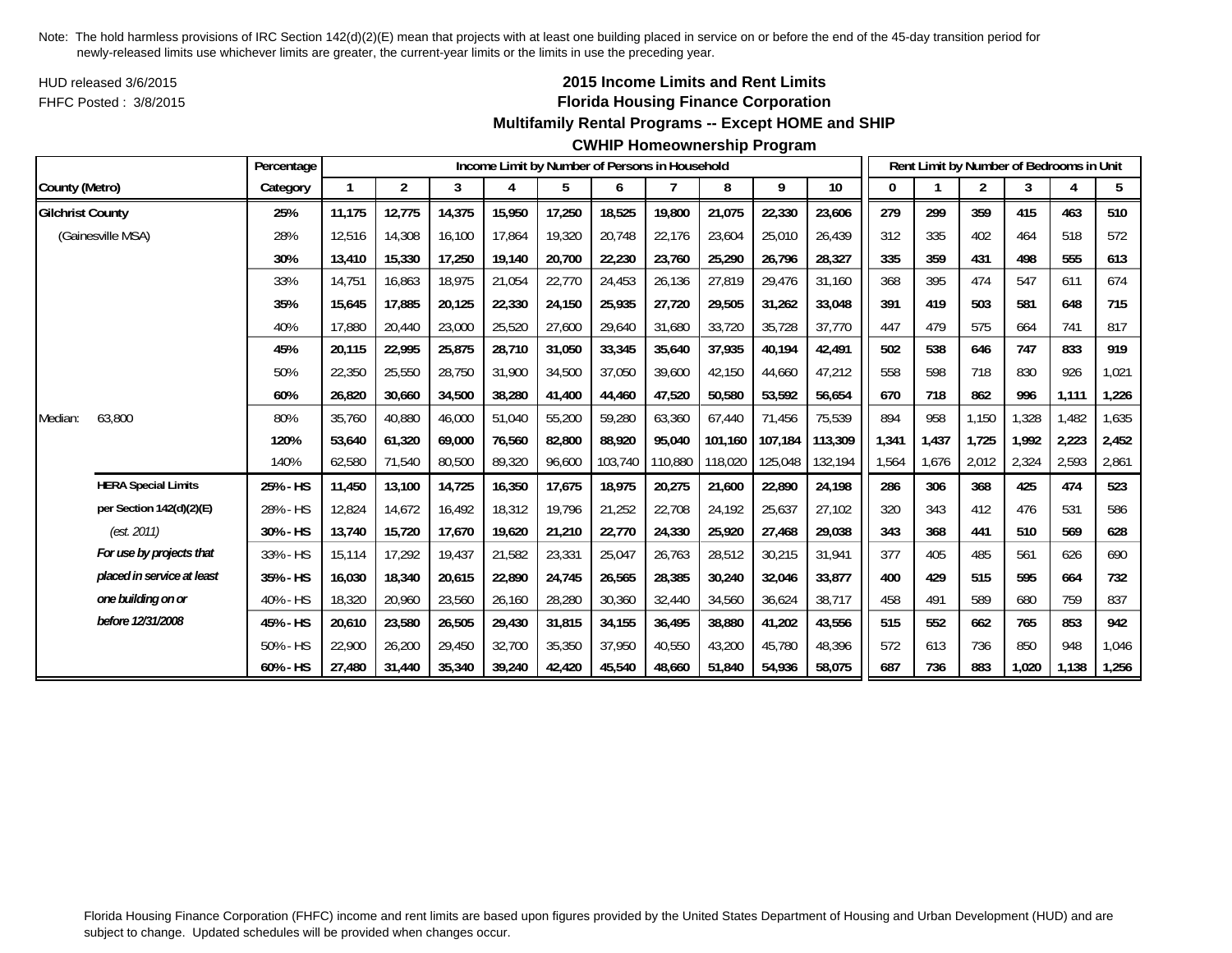HUD released 3/6/2015FHFC Posted : 3/8/2015

## **2015 Income Limits and Rent Limits Florida Housing Finance Corporation**

#### **Multifamily Rental Programs -- Except HOME and SHIP**

#### **CWHIP Homeownership Program**

|                      |                            | Percentage |              |                |        | Income Limit by Number of Persons in Household |        |        |        |        |        |        |              |       | Rent Limit by Number of Bedrooms in Unit |       |       |       |
|----------------------|----------------------------|------------|--------------|----------------|--------|------------------------------------------------|--------|--------|--------|--------|--------|--------|--------------|-------|------------------------------------------|-------|-------|-------|
| County (Metro)       |                            | Category   | $\mathbf{1}$ | $\overline{2}$ | 3      | $\overline{4}$                                 | 5      | 6      | 7      | 8      | 9      | 10     | $\mathbf{0}$ |       | $\overline{2}$                           | 3     | 4     | 5     |
| <b>Glades County</b> |                            | 25%        | 8,350        | 9,550          | 10,750 | 11,925                                         | 12,900 | 13,850 | 14,800 | 15,750 | 16,695 | 17,649 | 208          | 223   | 268                                      | 310   | 346   | 381   |
|                      |                            | 28%        | 9,352        | 10,696         | 12,040 | 13,356                                         | 14,448 | 15,512 | 16,576 | 17,640 | 18,698 | 19,767 | 233          | 250   | 301                                      | 347   | 387   | 427   |
|                      |                            | 30%        | 10,020       | 11,460         | 12,900 | 14,310                                         | 15,480 | 16,620 | 17,760 | 18,900 | 20,034 | 21,179 | 250          | 268   | 322                                      | 372   | 415   | 458   |
|                      |                            | 33%        | 11,022       | 12,606         | 14,190 | 15,741                                         | 17,028 | 18,282 | 19,536 | 20,790 | 22,037 | 23,297 | 275          | 295   | 354                                      | 409   | 457   | 504   |
|                      |                            | 35%        | 11,690       | 13,370         | 15,050 | 16,695                                         | 18,060 | 19,390 | 20,720 | 22,050 | 23,373 | 24,709 | 292          | 313   | 376                                      | 434   | 484   | 534   |
|                      |                            | 40%        | 13,360       | 15,280         | 17,200 | 19,080                                         | 20,640 | 22,160 | 23,680 | 25,200 | 26,712 | 28,238 | 334          | 358   | 430                                      | 496   | 554   | 611   |
|                      |                            | 45%        | 15,030       | 17,190         | 19,350 | 21,465                                         | 23,220 | 24,930 | 26,640 | 28,350 | 30,051 | 31,768 | 375          | 402   | 483                                      | 558   | 623   | 687   |
|                      |                            | 50%        | 16,700       | 19,100         | 21,500 | 23,850                                         | 25,800 | 27,700 | 29,600 | 31,500 | 33,390 | 35,298 | 417          | 447   | 537                                      | 620   | 692   | 763   |
|                      |                            | 60%        | 20,040       | 22,920         | 25,800 | 28,620                                         | 30,960 | 33,240 | 35,520 | 37,800 | 40,068 | 42,358 | 501          | 537   | 645                                      | 744   | 831   | 916   |
| Median:              | 44,100                     | 80%        | 26,720       | 30,560         | 34,400 | 38,160                                         | 41,280 | 44,320 | 47,360 | 50,400 | 53,424 | 56,477 | 668          | 716   | 860                                      | 993   | 1,108 | 1,222 |
|                      |                            | 120%       | 40,080       | 45,840         | 51,600 | 57,240                                         | 61,920 | 66,480 | 71,040 | 75,600 | 80,136 | 84,715 | 1,002        | 1,074 | 1,290                                    | 1,489 | 1,662 | 1,833 |
|                      |                            | 140%       | 46,760       | 53,480         | 60,200 | 66,780                                         | 72,240 | 77,560 | 82,880 | 88,200 | 93,492 | 98,834 | 1,169        | 1,253 | 1,505                                    | 1,737 | 1,939 | 2,138 |
|                      | <b>HERA Special Limits</b> | 25% - HS   | 8,525        | 9,725          | 10,950 | 12,150                                         | 13,125 | 14,100 | 15,075 | 16,050 | 17,010 | 17,982 | 213          | 228   | 273                                      | 315   | 352   | 389   |
|                      | per Section 142(d)(2)(E)   | 28% - HS   | 9,548        | 10,892         | 12,264 | 13,608                                         | 14,700 | 15,792 | 16,884 | 17,976 | 19,051 | 20,140 | 238          | 255   | 306                                      | 353   | 394   | 435   |
|                      | (est. 2011)                | 30% - HS   | 10,230       | 11,670         | 13,140 | 14,580                                         | 15,750 | 16,920 | 18,090 | 19,260 | 20,412 | 21,578 | 255          | 273   | 328                                      | 379   | 423   | 466   |
|                      | For use by projects that   | 33% - HS   | 11,253       | 12,837         | 14,454 | 16,038                                         | 17,325 | 18,612 | 19,899 | 21,186 | 22,453 | 23,736 | 281          | 301   | 361                                      | 417   | 465   | 513   |
|                      | placed in service at least | 35% - HS   | 11,935       | 13,615         | 15,330 | 17,010                                         | 18,375 | 19,740 | 21,105 | 22,470 | 23,814 | 25,175 | 298          | 319   | 383                                      | 442   | 493   | 544   |
|                      | one building on or         | 40% - HS   | 13,640       | 15,560         | 17,520 | 19,440                                         | 21,000 | 22,560 | 24,120 | 25,680 | 27,216 | 28,771 | 341          | 365   | 438                                      | 505   | 564   | 622   |
|                      | before 12/31/2008          | 45% - HS   | 15,345       | 17,505         | 19,710 | 21,870                                         | 23,625 | 25,380 | 27,135 | 28,890 | 30,618 | 32,368 | 383          | 410   | 492                                      | 568   | 634   | 700   |
|                      |                            | 50% - HS   | 17,050       | 19,450         | 21,900 | 24,300                                         | 26,250 | 28,200 | 30,150 | 32,100 | 34,020 | 35,964 | 426          | 456   | 547                                      | 631   | 705   | 778   |
|                      |                            | 60% - HS   | 20,460       | 23,340         | 26,280 | 29,160                                         | 31,500 | 33,840 | 36,180 | 38,520 | 40,824 | 43,157 | 511          | 547   | 657                                      | 758   | 846   | 933   |
|                      | <b>USDA-Eligible</b>       | 25% - R    | 9,475        | 10,825         | 12,175 | 13,525                                         | 14,600 | 15,700 | 16,775 | 17,850 | 18,935 | 20,017 | 236          | 253   | 304                                      | 351   | 392   | 432   |
|                      | <b>Rural Addresses</b>     | 28% - R    | 10,612       | 12,124         | 13,636 | 15,148                                         | 16,352 | 17,584 | 18,788 | 19,992 | 21,207 | 22,419 | 265          | 284   | 340                                      | 393   | 439   | 484   |
|                      | per Section 42(i)(8)       | 30% - R    | 11,370       | 12,990         | 14,610 | 16,230                                         | 17,520 | 18,840 | 20,130 | 21,420 | 22,722 | 24,020 | 284          | 304   | 365                                      | 421   | 471   | 519   |
|                      |                            | 33% - R    | 12,507       | 14,289         | 16,071 | 17,853                                         | 19,272 | 20,724 | 22,143 | 23,562 | 24,994 | 26,422 | 312          | 334   | 401                                      | 464   | 518   | 571   |
|                      |                            | 35% - R    | 13,265       | 15,155         | 17,045 | 18,935                                         | 20,440 | 21,980 | 23,485 | 24,990 | 26,509 | 28,024 | 331          | 355   | 426                                      | 492   | 549   | 605   |
|                      |                            | 40% - R    | 15,160       | 17,320         | 19,480 | 21,640                                         | 23,360 | 25,120 | 26,840 | 28,560 | 30,296 | 32,027 | 379          | 406   | 487                                      | 562   | 628   | 692   |
|                      |                            | 45% - R    | 17,055       | 19,485         | 21,915 | 24,345                                         | 26,280 | 28,260 | 30,195 | 32,130 | 34,083 | 36,031 | 426          | 456   | 547                                      | 632   | 706   | 779   |
|                      |                            | $50% - R$  | 18,950       | 21,650         | 24,350 | 27,050                                         | 29,200 | 31,400 | 33,550 | 35,700 | 37,870 | 40,034 | 473          | 507   | 608                                      | 703   | 785   | 865   |
|                      |                            | $60% - R$  | 22,740       | 25,980         | 29,220 | 32,460                                         | 35,040 | 37,680 | 40,260 | 42,840 | 45,444 | 48,041 | 568          | 609   | 730                                      | 843   | 942   | 1,038 |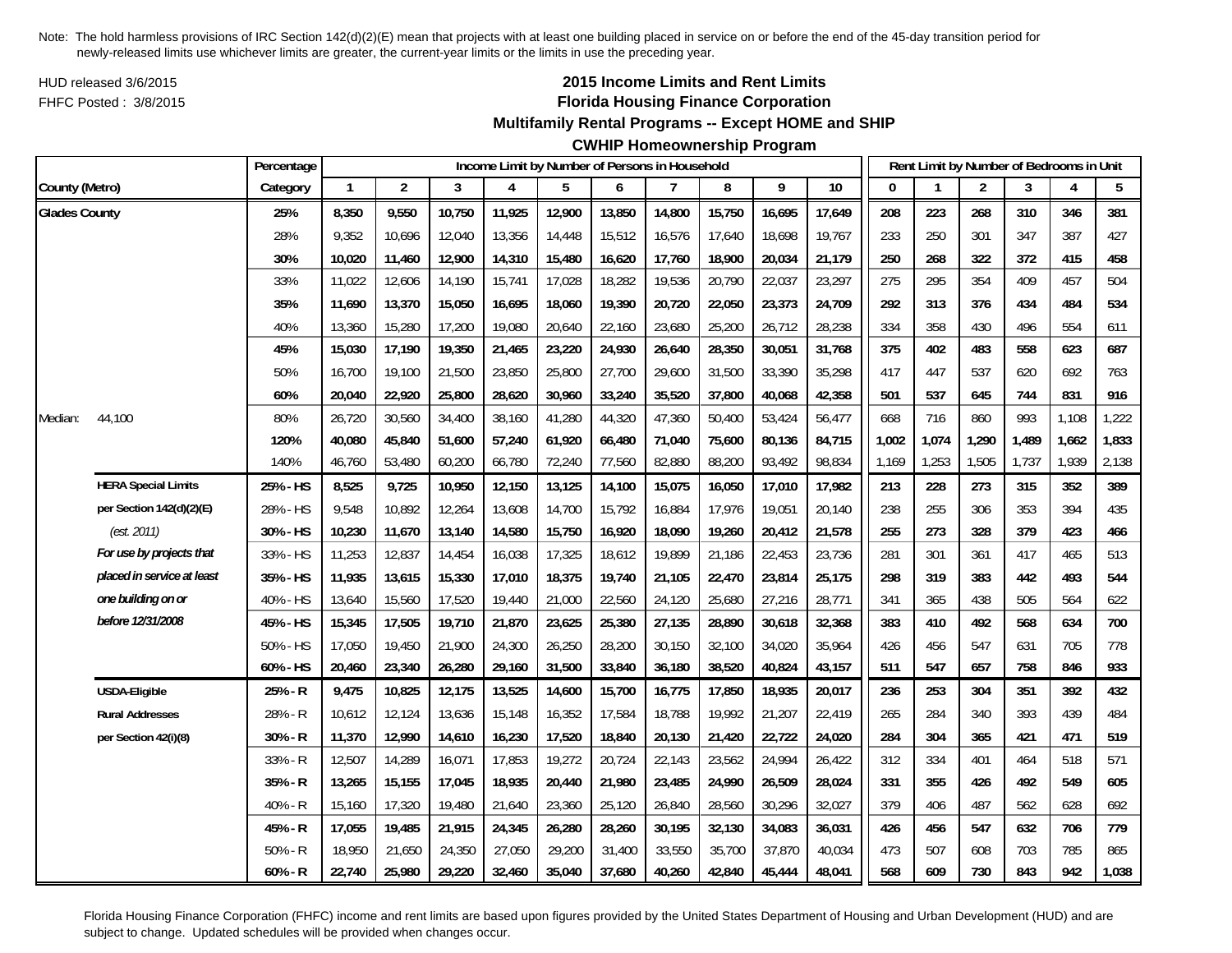HUD released 3/6/2015FHFC Posted : 3/8/2015

# **2015 Income Limits and Rent Limits Florida Housing Finance Corporation**

## **Multifamily Rental Programs -- Except HOME and SHIP**

# **CWHIP Homeownership Program**

|                    |                            | Percentage |              |                |        | Income Limit by Number of Persons in Household |        |        |        |        |        |        |       |       | Rent Limit by Number of Bedrooms in Unit |       |       |       |
|--------------------|----------------------------|------------|--------------|----------------|--------|------------------------------------------------|--------|--------|--------|--------|--------|--------|-------|-------|------------------------------------------|-------|-------|-------|
| County (Metro)     |                            | Category   | $\mathbf{1}$ | $\overline{2}$ | 3      | 4                                              | 5      | 6      | 7      | 8      | 9      | 10     | 0     |       | 2                                        | 3     | 4     | 5     |
| <b>Gulf County</b> |                            | 25%        | 8,425        | 9,625          | 10,825 | 12,025                                         | 13,000 | 13,950 | 14,925 | 15,875 | 16,835 | 17,797 | 210   | 225   | 270                                      | 312   | 348   | 385   |
|                    |                            | 28%        | 9,436        | 10,780         | 12,124 | 13,468                                         | 14,560 | 15,624 | 16,716 | 17,780 | 18,855 | 19,933 | 235   | 252   | 303                                      | 350   | 390   | 431   |
|                    |                            | 30%        | 10,110       | 11,550         | 12,990 | 14,430                                         | 15,600 | 16,740 | 17,910 | 19,050 | 20,202 | 21,356 | 252   | 270   | 324                                      | 375   | 418   | 462   |
|                    |                            | 33%        | 11,121       | 12,705         | 14,289 | 15,873                                         | 17,160 | 18,414 | 19,701 | 20,955 | 22,222 | 23,492 | 278   | 297   | 357                                      | 412   | 460   | 508   |
|                    |                            | 35%        | 11,795       | 13,475         | 15,155 | 16,835                                         | 18,200 | 19,530 | 20,895 | 22,225 | 23,569 | 24,916 | 294   | 315   | 378                                      | 437   | 488   | 539   |
|                    |                            | 40%        | 13,480       | 15,400         | 17,320 | 19,240                                         | 20,800 | 22,320 | 23,880 | 25,400 | 26,936 | 28,475 | 337   | 361   | 433                                      | 500   | 558   | 616   |
|                    |                            | 45%        | 15,165       | 17,325         | 19,485 | 21,645                                         | 23,400 | 25,110 | 26,865 | 28,575 | 30,303 | 32,035 | 379   | 406   | 487                                      | 563   | 627   | 693   |
|                    |                            | 50%        | 16,850       | 19,250         | 21,650 | 24,050                                         | 26,000 | 27,900 | 29,850 | 31,750 | 33,670 | 35,594 | 421   | 451   | 541                                      | 625   | 697   | 770   |
|                    |                            | 60%        | 20,220       | 23,100         | 25,980 | 28,860                                         | 31,200 | 33,480 | 35,820 | 38,100 | 40,404 | 42,713 | 505   | 541   | 649                                      | 750   | 837   | 924   |
| Median:            | 46,000                     | 80%        | 26,960       | 30,800         | 34,640 | 38,480                                         | 41,600 | 44,640 | 47,760 | 50,800 | 53,872 | 56,950 | 674   | 722   | 866                                      | 1,001 | 1,116 | 1,232 |
|                    |                            | 120%       | 40,440       | 46,200         | 51,960 | 57,720                                         | 62,400 | 66,960 | 71,640 | 76,200 | 80,808 | 85,426 | 1,011 | 1,083 | 1,299                                    | 1,501 | 1,674 | 1,848 |
|                    |                            | 140%       | 47,180       | 53,900         | 60,620 | 67,340                                         | 72,800 | 78,120 | 83,580 | 88,900 | 94,276 | 99,663 | 1,179 | 1,263 | 1,515                                    | 1,751 | 1,953 | 2,156 |
|                    | <b>HERA Special Limits</b> | 25% - HS   | 9,050        | 10,350         | 11,650 | 12,925                                         | 13,975 | 15,000 | 16,050 | 17,075 | 18,095 | 19,129 | 226   | 242   | 291                                      | 336   | 375   | 414   |
|                    | per Section 142(d)(2)(E)   | 28% - HS   | 10,136       | 11,592         | 13,048 | 14,476                                         | 15,652 | 16,800 | 17,976 | 19,124 | 20,266 | 21,424 | 253   | 271   | 326                                      | 376   | 420   | 463   |
|                    | (est. 2009)                | 30% - HS   | 10,860       | 12,420         | 13,980 | 15,510                                         | 16,770 | 18,000 | 19,260 | 20,490 | 21,714 | 22,955 | 271   | 291   | 349                                      | 403   | 450   | 496   |
|                    | For use by projects that   | 33% - HS   | 11,946       | 13,662         | 15,378 | 17,061                                         | 18,447 | 19,800 | 21,186 | 22,539 | 23,885 | 25,250 | 298   | 320   | 384                                      | 443   | 495   | 546   |
|                    | placed in service at least | 35% - HS   | 12,670       | 14,490         | 16,310 | 18,095                                         | 19,565 | 21,000 | 22,470 | 23,905 | 25,333 | 26,781 | 316   | 339   | 407                                      | 470   | 525   | 579   |
|                    | one building on or         | 40% - HS   | 14,480       | 16,560         | 18,640 | 20,680                                         | 22,360 | 24,000 | 25,680 | 27,320 | 28,952 | 30,606 | 362   | 388   | 466                                      | 538   | 600   | 662   |
|                    | before 12/31/2008          | 45% - HS   | 16,290       | 18,630         | 20,970 | 23,265                                         | 25,155 | 27,000 | 28,890 | 30,735 | 32,571 | 34,432 | 407   | 436   | 524                                      | 605   | 675   | 745   |
|                    |                            | 50% - HS   | 18,100       | 20,700         | 23,300 | 25,850                                         | 27,950 | 30,000 | 32,100 | 34,150 | 36,190 | 38,258 | 452   | 485   | 582                                      | 672   | 750   | 828   |
|                    |                            | 60% - HS   | 21,720       | 24,840         | 27,960 | 31,020                                         | 33,540 | 36,000 | 38,520 | 40,980 | 43,428 | 45,910 | 543   | 582   | 699                                      | 807   | 900   | 993   |
|                    | <b>USDA-Eligible</b>       | 25% - R    | 9,475        | 10,825         | 12,175 | 13,525                                         | 14,600 | 15,700 | 16,775 | 17,850 | 18,935 | 20,017 | 236   | 253   | 304                                      | 351   | 392   | 432   |
|                    | <b>Rural Addresses</b>     | 28% - R    | 10,612       | 12,124         | 13,636 | 15,148                                         | 16,352 | 17,584 | 18,788 | 19,992 | 21,207 | 22,419 | 265   | 284   | 340                                      | 393   | 439   | 484   |
|                    | per Section 42(i)(8)       | $30% - R$  | 11,370       | 12,990         | 14,610 | 16,230                                         | 17,520 | 18,840 | 20,130 | 21,420 | 22,722 | 24,020 | 284   | 304   | 365                                      | 421   | 471   | 519   |
|                    |                            | 33% - R    | 12,507       | 14,289         | 16,071 | 17,853                                         | 19,272 | 20,724 | 22,143 | 23,562 | 24,994 | 26,422 | 312   | 334   | 401                                      | 464   | 518   | 571   |
|                    |                            | 35% - R    | 13,265       | 15,155         | 17,045 | 18,935                                         | 20,440 | 21,980 | 23,485 | 24,990 | 26,509 | 28,024 | 331   | 355   | 426                                      | 492   | 549   | 605   |
|                    |                            | 40% - R    | 15,160       | 17,320         | 19,480 | 21,640                                         | 23,360 | 25,120 | 26,840 | 28,560 | 30,296 | 32,027 | 379   | 406   | 487                                      | 562   | 628   | 692   |
|                    |                            | 45% - R    | 17,055       | 19,485         | 21,915 | 24,345                                         | 26,280 | 28,260 | 30,195 | 32,130 | 34,083 | 36,031 | 426   | 456   | 547                                      | 632   | 706   | 779   |
|                    |                            | $50% - R$  | 18,950       | 21,650         | 24,350 | 27,050                                         | 29,200 | 31,400 | 33,550 | 35,700 | 37,870 | 40,034 | 473   | 507   | 608                                      | 703   | 785   | 865   |
|                    |                            | $60% - R$  | 22,740       | 25,980         | 29,220 | 32,460                                         | 35,040 | 37,680 | 40,260 | 42,840 | 45,444 | 48,041 | 568   | 609   | 730                                      | 843   | 942   | 1,038 |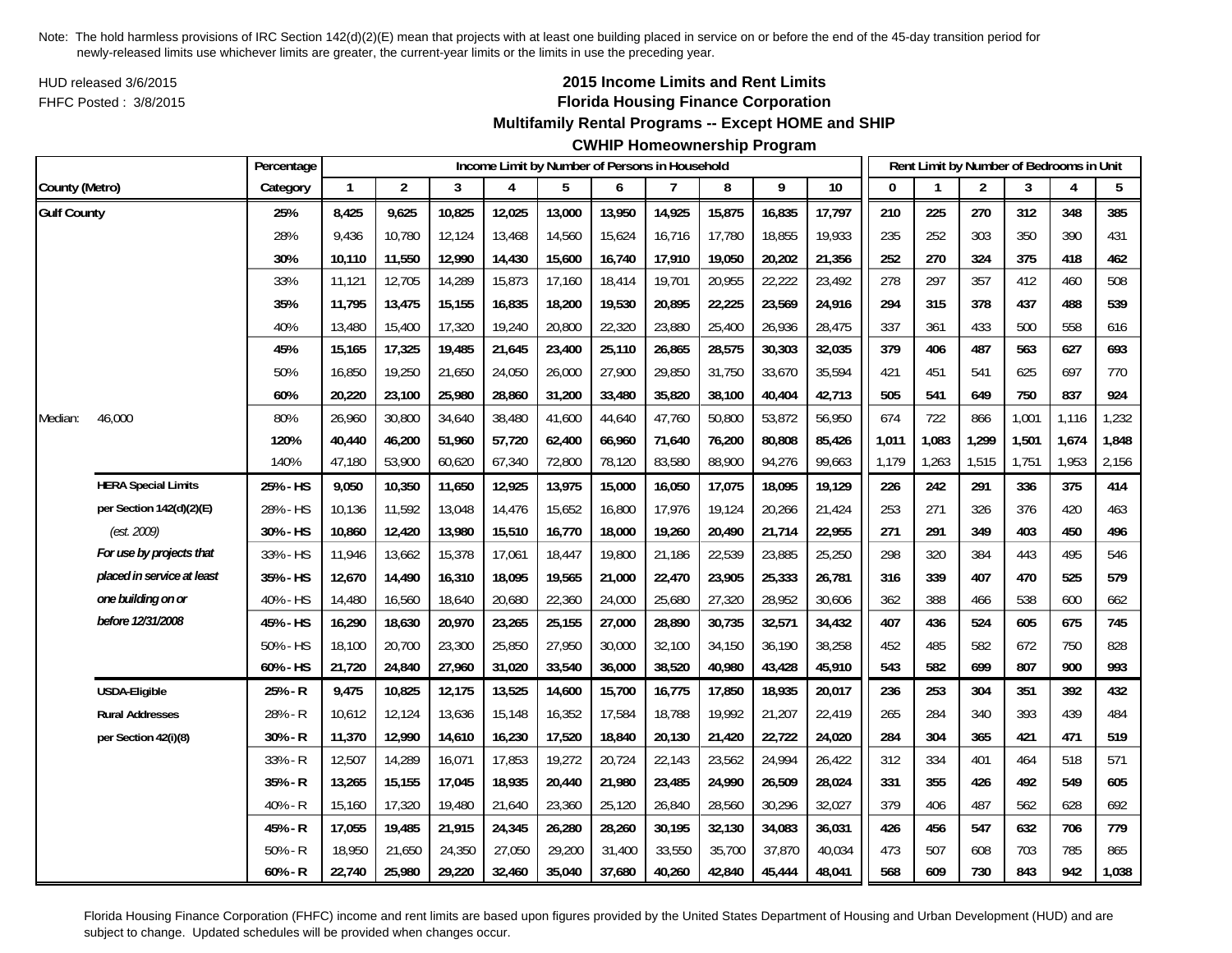HUD released 3/6/2015FHFC Posted : 3/8/2015

# **2015 Income Limits and Rent Limits Florida Housing Finance Corporation**

**Multifamily Rental Programs -- Except HOME and SHIP**

**CWHIP Homeownership Program**

|                        |                            | Percentage |              |                |        |        |        |        | Income Limit by Number of Persons in Household |        |        |         |       | Rent Limit by Number of Bedrooms in Unit |                |       |       |       |
|------------------------|----------------------------|------------|--------------|----------------|--------|--------|--------|--------|------------------------------------------------|--------|--------|---------|-------|------------------------------------------|----------------|-------|-------|-------|
| County (Metro)         |                            | Category   | $\mathbf{1}$ | $\overline{2}$ | 3      | Δ      | 5      | 6      | 7                                              | 8      | 9      | 10      | O     |                                          | $\overline{2}$ | 3     | 4     | 5     |
| <b>Hamilton County</b> |                            | 25%        | 8,925        | 10,200         | 11,475 | 12,750 | 13,775 | 14,800 | 15,825                                         | 16,850 | 17,850 | 18,870  | 223   | 239                                      | 286            | 331   | 370   | 408   |
|                        |                            | 28%        | 9,996        | 11,424         | 12,852 | 14,280 | 15,428 | 16,576 | 17,724                                         | 18,872 | 19,992 | 21,134  | 249   | 267                                      | 321            | 371   | 414   | 457   |
|                        |                            | 30%        | 10,710       | 12,240         | 13,770 | 15,300 | 16,530 | 17,760 | 18,990                                         | 20,220 | 21,420 | 22,644  | 267   | 286                                      | 344            | 397   | 444   | 490   |
|                        |                            | 33%        | 11,781       | 13,464         | 15,147 | 16,830 | 18,183 | 19,536 | 20,889                                         | 22,242 | 23,562 | 24,908  | 294   | 315                                      | 378            | 437   | 488   | 539   |
|                        |                            | 35%        | 12,495       | 14,280         | 16,065 | 17,850 | 19,285 | 20,720 | 22,155                                         | 23,590 | 24,990 | 26,418  | 312   | 334                                      | 401            | 464   | 518   | 571   |
|                        |                            | 40%        | 14,280       | 16,320         | 18,360 | 20,400 | 22,040 | 23,680 | 25,320                                         | 26,960 | 28,560 | 30,192  | 357   | 382                                      | 459            | 530   | 592   | 653   |
|                        |                            | 45%        | 16,065       | 18,360         | 20,655 | 22,950 | 24,795 | 26,640 | 28,485                                         | 30,330 | 32,130 | 33,966  | 401   | 430                                      | 516            | 596   | 666   | 735   |
|                        |                            | 50%        | 17,850       | 20,400         | 22,950 | 25,500 | 27,550 | 29,600 | 31,650                                         | 33,700 | 35,700 | 37,740  | 446   | 478                                      | 573            | 663   | 740   | 816   |
|                        |                            | 60%        | 21,420       | 24,480         | 27,540 | 30,600 | 33,060 | 35,520 | 37,980                                         | 40,440 | 42,840 | 45,288  | 535   | 573                                      | 688            | 795   | 888   | 980   |
| Median:                | 51,000                     | 80%        | 28,560       | 32,640         | 36,720 | 40,800 | 44,080 | 47,360 | 50,640                                         | 53,920 | 57,120 | 60,384  | 714   | 765                                      | 918            | 1,061 | 1,184 | 1,307 |
|                        |                            | 120%       | 42,840       | 48,960         | 55,080 | 61,200 | 66,120 | 71,040 | 75,960                                         | 80,880 | 85,680 | 90,576  | 1,071 | 1,147                                    | 1,377          | 1,591 | 1,776 | 1,960 |
|                        |                            | 140%       | 49,980       | 57,120         | 64,260 | 71,400 | 77,140 | 82,880 | 88,620                                         | 94,360 | 99,960 | 105,672 | 1,249 | 1,338                                    | 1,606          | 1,856 | 2,072 | 2,287 |
|                        | <b>HERA Special Limits</b> | 25% - HS   | 10,675       | 12,200         | 13,725 | 15,225 | 16,450 | 17,675 | 18,900                                         | 20,100 | 21,315 | 22,533  | 266   | 285                                      | 343            | 395   | 441   | 487   |
|                        | per Section 142(d)(2)(E)   | 28% - HS   | 11,956       | 13,664         | 15,372 | 17,052 | 18,424 | 19,796 | 21,168                                         | 22,512 | 23,873 | 25,237  | 298   | 320                                      | 384            | 443   | 494   | 546   |
|                        | (est. 2009)                | 30% - HS   | 12,810       | 14,640         | 16,470 | 18,270 | 19,740 | 21,210 | 22,680                                         | 24,120 | 25,578 | 27,040  | 320   | 343                                      | 411            | 475   | 530   | 585   |
|                        | For use by projects that   | 33% - HS   | 14,091       | 16,104         | 18,117 | 20,097 | 21,714 | 23,331 | 24,948                                         | 26,532 | 28,136 | 29,744  | 352   | 377                                      | 452            | 522   | 583   | 643   |
|                        | placed in service at least | 35% - HS   | 14,945       | 17,080         | 19,215 | 21,315 | 23,030 | 24,745 | 26,460                                         | 28,140 | 29,841 | 31,546  | 373   | 400                                      | 480            | 554   | 618   | 682   |
|                        | one building on or         | 40% - HS   | 17,080       | 19,520         | 21,960 | 24,360 | 26,320 | 28,280 | 30,240                                         | 32,160 | 34,104 | 36,053  | 427   | 457                                      | 549            | 633   | 707   | 780   |
|                        | before 12/31/2008          | 45% - HS   | 19,215       | 21,960         | 24,705 | 27,405 | 29,610 | 31,815 | 34,020                                         | 36,180 | 38,367 | 40,559  | 480   | 514                                      | 617            | 712   | 795   | 877   |
|                        |                            | 50% - HS   | 21,350       | 24,400         | 27,450 | 30,450 | 32,900 | 35,350 | 37,800                                         | 40,200 | 42,630 | 45,066  | 533   | 571                                      | 686            | 791   | 883   | 975   |
|                        |                            | 60% - HS   | 25,620       | 29,280         | 32,940 | 36,540 | 39,480 | 42,420 | 45,360                                         | 48,240 | 51,156 | 54,079  | 640   | 686                                      | 823            | 950   | 1,060 | 1,170 |
|                        | USDA-Eligible              | 25% - R    | 9,475        | 10,825         | 12,175 | 13,525 | 14,600 | 15,700 | 16,775                                         | 17,850 | 18,935 | 20,017  | 236   | 253                                      | 304            | 351   | 392   | 432   |
|                        | <b>Rural Addresses</b>     | 28% - R    | 10,612       | 12,124         | 13,636 | 15,148 | 16,352 | 17,584 | 18,788                                         | 19,992 | 21,207 | 22,419  | 265   | 284                                      | 340            | 393   | 439   | 484   |
|                        | per Section 42(i)(8)       | 30% - R    | 11,370       | 12,990         | 14,610 | 16,230 | 17,520 | 18,840 | 20,130                                         | 21,420 | 22,722 | 24,020  | 284   | 304                                      | 365            | 421   | 471   | 519   |
|                        |                            | 33% - R    | 12,507       | 14,289         | 16,071 | 17,853 | 19,272 | 20,724 | 22,143                                         | 23,562 | 24,994 | 26,422  | 312   | 334                                      | 401            | 464   | 518   | 571   |
|                        |                            | 35% - R    | 13,265       | 15,155         | 17,045 | 18,935 | 20,440 | 21,980 | 23,485                                         | 24,990 | 26,509 | 28,024  | 331   | 355                                      | 426            | 492   | 549   | 605   |
|                        |                            | 40% - R    | 15,160       | 17,320         | 19,480 | 21,640 | 23,360 | 25,120 | 26,840                                         | 28,560 | 30,296 | 32,027  | 379   | 406                                      | 487            | 562   | 628   | 692   |
|                        |                            | 45% - R    | 17,055       | 19,485         | 21,915 | 24,345 | 26,280 | 28,260 | 30,195                                         | 32,130 | 34,083 | 36,031  | 426   | 456                                      | 547            | 632   | 706   | 779   |
|                        |                            | $50% - R$  | 18,950       | 21,650         | 24,350 | 27,050 | 29,200 | 31,400 | 33,550                                         | 35,700 | 37,870 | 40,034  | 473   | 507                                      | 608            | 703   | 785   | 865   |
|                        |                            | $60% - R$  | 22,740       | 25,980         | 29,220 | 32,460 | 35,040 | 37,680 | 40,260                                         | 42,840 | 45,444 | 48,041  | 568   | 609                                      | 730            | 843   | 942   | 1,038 |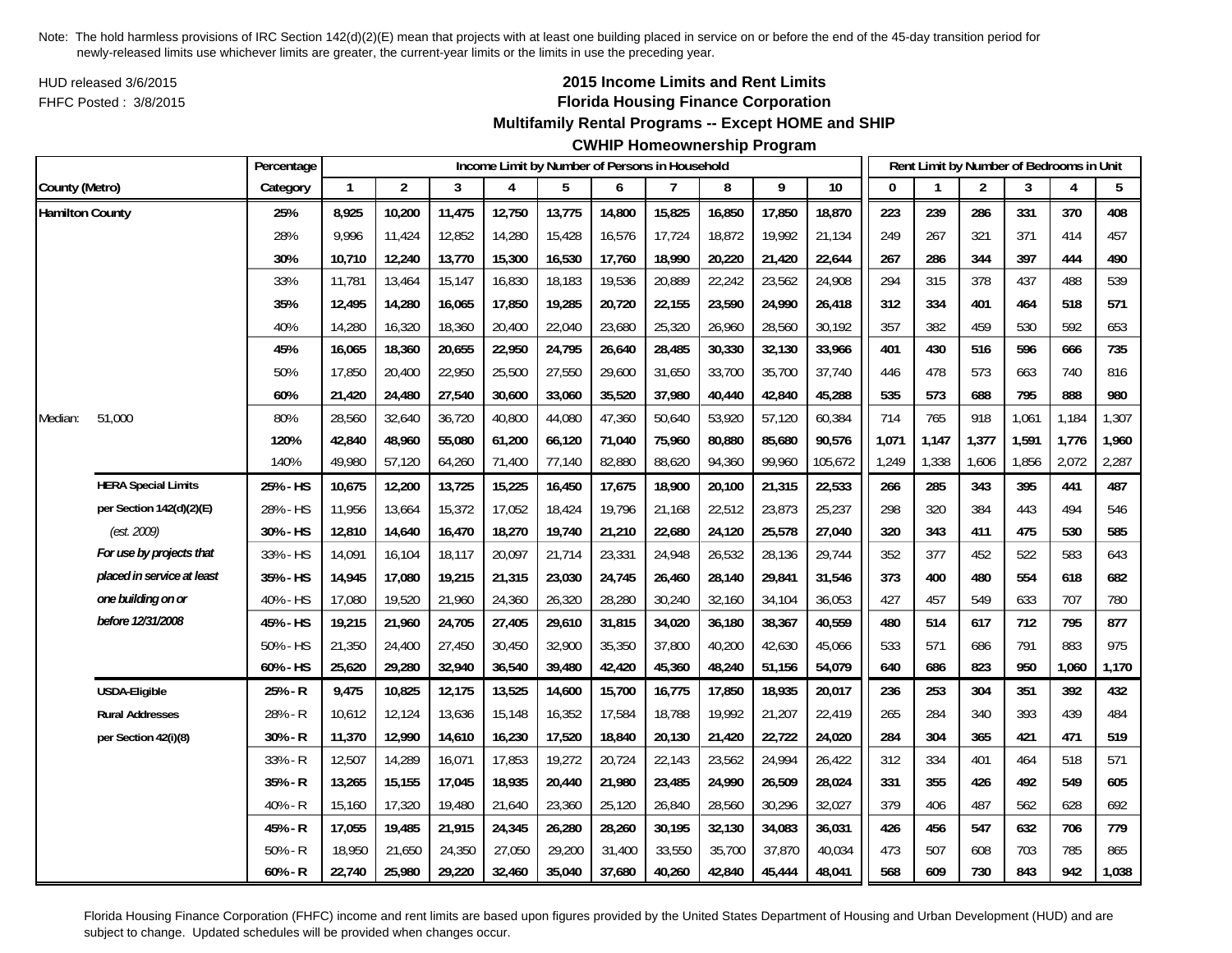HUD released 3/6/2015FHFC Posted : 3/8/2015

# **2015 Income Limits and Rent Limits Florida Housing Finance Corporation**

**Multifamily Rental Programs -- Except HOME and SHIP**

**CWHIP Homeownership Program**

|                      |                            | Percentage |              |                |        |        | Income Limit by Number of Persons in Household |        |        |        |        |        |       | Rent Limit by Number of Bedrooms in Unit |                |       |       |       |
|----------------------|----------------------------|------------|--------------|----------------|--------|--------|------------------------------------------------|--------|--------|--------|--------|--------|-------|------------------------------------------|----------------|-------|-------|-------|
| County (Metro)       |                            | Category   | $\mathbf{1}$ | $\overline{2}$ | 3      | Δ      | 5                                              | 6      | 7      | 8      | 9      | 10     | O     |                                          | $\overline{2}$ | 3     | 4     | 5     |
| <b>Hardee County</b> |                            | 25%        | 8,350        | 9,550          | 10,750 | 11,925 | 12,900                                         | 13,850 | 14,800 | 15,750 | 16,695 | 17,649 | 208   | 223                                      | 268            | 310   | 346   | 381   |
|                      |                            | 28%        | 9,352        | 10,696         | 12,040 | 13,356 | 14,448                                         | 15,512 | 16,576 | 17,640 | 18,698 | 19,767 | 233   | 250                                      | 301            | 347   | 387   | 427   |
|                      |                            | 30%        | 10,020       | 11,460         | 12,900 | 14,310 | 15,480                                         | 16,620 | 17,760 | 18,900 | 20,034 | 21,179 | 250   | 268                                      | 322            | 372   | 415   | 458   |
|                      |                            | 33%        | 11,022       | 12,606         | 14,190 | 15,741 | 17,028                                         | 18,282 | 19,536 | 20,790 | 22,037 | 23,297 | 275   | 295                                      | 354            | 409   | 457   | 504   |
|                      |                            | 35%        | 11,690       | 13,370         | 15,050 | 16,695 | 18,060                                         | 19,390 | 20,720 | 22,050 | 23,373 | 24,709 | 292   | 313                                      | 376            | 434   | 484   | 534   |
|                      |                            | 40%        | 13,360       | 15,280         | 17,200 | 19,080 | 20,640                                         | 22,160 | 23,680 | 25,200 | 26,712 | 28,238 | 334   | 358                                      | 430            | 496   | 554   | 611   |
|                      |                            | 45%        | 15,030       | 17,190         | 19,350 | 21,465 | 23,220                                         | 24,930 | 26,640 | 28,350 | 30,051 | 31,768 | 375   | 402                                      | 483            | 558   | 623   | 687   |
|                      |                            | 50%        | 16,700       | 19,100         | 21,500 | 23,850 | 25,800                                         | 27,700 | 29,600 | 31,500 | 33,390 | 35,298 | 417   | 447                                      | 537            | 620   | 692   | 763   |
|                      |                            | 60%        | 20,040       | 22,920         | 25,800 | 28,620 | 30,960                                         | 33,240 | 35,520 | 37,800 | 40,068 | 42,358 | 501   | 537                                      | 645            | 744   | 831   | 916   |
| Median:              | 41,700                     | 80%        | 26,720       | 30,560         | 34,400 | 38,160 | 41,280                                         | 44,320 | 47,360 | 50,400 | 53,424 | 56,477 | 668   | 716                                      | 860            | 993   | 1,108 | 1,222 |
|                      |                            | 120%       | 40,080       | 45,840         | 51,600 | 57,240 | 61,920                                         | 66,480 | 71,040 | 75,600 | 80,136 | 84,715 | 1,002 | 1,074                                    | 1,290          | 1,489 | 1,662 | 1,833 |
|                      |                            | 140%       | 46,760       | 53,480         | 60,200 | 66,780 | 72,240                                         | 77,560 | 82,880 | 88,200 | 93,492 | 98,834 | 1,169 | 1,253                                    | 1,505          | 1,737 | 1,939 | 2,138 |
|                      | <b>HERA Special Limits</b> | 25% - HS   | 9,175        | 10,500         | 11,800 | 13,100 | 14,150                                         | 15,200 | 16,250 | 17,300 | 18,340 | 19,388 | 229   | 245                                      | 295            | 340   | 380   | 419   |
|                      | per Section 142(d)(2)(E)   | 28% - HS   | 10,276       | 11,760         | 13,216 | 14,672 | 15,848                                         | 17,024 | 18,200 | 19,376 | 20,541 | 21,715 | 256   | 275                                      | 330            | 381   | 425   | 469   |
|                      | (est. 2009)                | 30% - HS   | 11,010       | 12,600         | 14,160 | 15,720 | 16,980                                         | 18,240 | 19,500 | 20,760 | 22,008 | 23,266 | 275   | 295                                      | 354            | 408   | 456   | 503   |
|                      | For use by projects that   | 33% - HS   | 12,111       | 13,860         | 15,576 | 17,292 | 18,678                                         | 20,064 | 21,450 | 22,836 | 24,209 | 25,592 | 302   | 324                                      | 389            | 449   | 501   | 553   |
|                      | placed in service at least | 35% - HS   | 12,845       | 14,700         | 16,520 | 18,340 | 19,810                                         | 21,280 | 22,750 | 24,220 | 25,676 | 27,143 | 321   | 344                                      | 413            | 476   | 532   | 587   |
|                      | one building on or         | 40% - HS   | 14,680       | 16,800         | 18,880 | 20,960 | 22,640                                         | 24,320 | 26,000 | 27,680 | 29,344 | 31,021 | 367   | 393                                      | 472            | 545   | 608   | 671   |
|                      | before 12/31/2008          | 45% - HS   | 16,515       | 18,900         | 21,240 | 23,580 | 25,470                                         | 27,360 | 29,250 | 31,140 | 33,012 | 34,898 | 412   | 442                                      | 531            | 613   | 684   | 754   |
|                      |                            | 50% - HS   | 18,350       | 21,000         | 23,600 | 26,200 | 28,300                                         | 30,400 | 32,500 | 34,600 | 36,680 | 38,776 | 458   | 491                                      | 590            | 681   | 760   | 838   |
|                      |                            | 60% - HS   | 22,020       | 25,200         | 28,320 | 31,440 | 33,960                                         | 36,480 | 39,000 | 41,520 | 44,016 | 46,531 | 550   | 590                                      | 708            | 817   | 912   | 1,006 |
|                      | USDA-Eligible              | 25% - R    | 9,475        | 10,825         | 12,175 | 13,525 | 14,600                                         | 15,700 | 16,775 | 17,850 | 18,935 | 20,017 | 236   | 253                                      | 304            | 351   | 392   | 432   |
|                      | <b>Rural Addresses</b>     | 28% - R    | 10,612       | 12,124         | 13,636 | 15,148 | 16,352                                         | 17,584 | 18,788 | 19,992 | 21,207 | 22,419 | 265   | 284                                      | 340            | 393   | 439   | 484   |
|                      | per Section 42(i)(8)       | 30% - R    | 11,370       | 12,990         | 14,610 | 16,230 | 17,520                                         | 18,840 | 20,130 | 21,420 | 22,722 | 24,020 | 284   | 304                                      | 365            | 421   | 471   | 519   |
|                      |                            | 33% - R    | 12,507       | 14,289         | 16,071 | 17,853 | 19,272                                         | 20,724 | 22,143 | 23,562 | 24,994 | 26,422 | 312   | 334                                      | 401            | 464   | 518   | 571   |
|                      |                            | 35% - R    | 13,265       | 15,155         | 17,045 | 18,935 | 20,440                                         | 21,980 | 23,485 | 24,990 | 26,509 | 28,024 | 331   | 355                                      | 426            | 492   | 549   | 605   |
|                      |                            | 40% - R    | 15,160       | 17,320         | 19,480 | 21,640 | 23,360                                         | 25,120 | 26,840 | 28,560 | 30,296 | 32,027 | 379   | 406                                      | 487            | 562   | 628   | 692   |
|                      |                            | 45% - R    | 17,055       | 19,485         | 21,915 | 24,345 | 26,280                                         | 28,260 | 30,195 | 32,130 | 34,083 | 36,031 | 426   | 456                                      | 547            | 632   | 706   | 779   |
|                      |                            | $50% - R$  | 18,950       | 21,650         | 24,350 | 27,050 | 29,200                                         | 31,400 | 33,550 | 35,700 | 37,870 | 40,034 | 473   | 507                                      | 608            | 703   | 785   | 865   |
|                      |                            | $60% - R$  | 22,740       | 25,980         | 29,220 | 32,460 | 35,040                                         | 37,680 | 40,260 | 42,840 | 45,444 | 48,041 | 568   | 609                                      | 730            | 843   | 942   | 1,038 |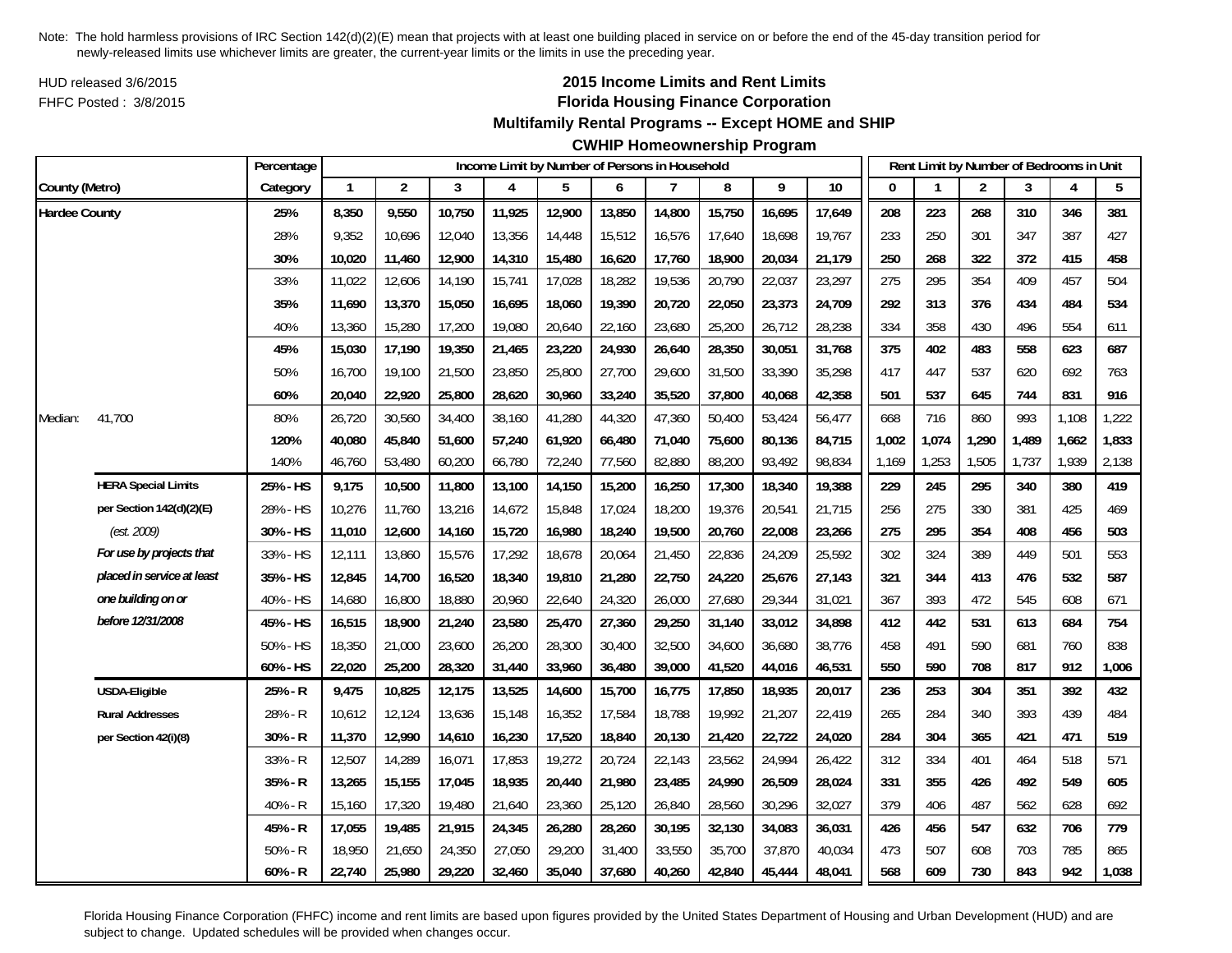HUD released 3/6/2015FHFC Posted : 3/8/2015

# **2015 Income Limits and Rent Limits Florida Housing Finance Corporation**

## **Multifamily Rental Programs -- Except HOME and SHIP**

# **CWHIP Homeownership Program**

|                      |                            | Percentage |              |                |        | Income Limit by Number of Persons in Household |        |        |        |        |        |        |          |       | Rent Limit by Number of Bedrooms in Unit |       |       |       |
|----------------------|----------------------------|------------|--------------|----------------|--------|------------------------------------------------|--------|--------|--------|--------|--------|--------|----------|-------|------------------------------------------|-------|-------|-------|
| County (Metro)       |                            | Category   | $\mathbf{1}$ | $\overline{2}$ | 3      | 4                                              | 5      | 6      | 7      | 8      | 9      | 10     | $\Omega$ |       | $\overline{2}$                           | 3     | 4     | 5     |
| <b>Hendry County</b> |                            | 25%        | 8,350        | 9,550          | 10,750 | 11,925                                         | 12,900 | 13,850 | 14,800 | 15,750 | 16,695 | 17,649 | 208      | 223   | 268                                      | 310   | 346   | 381   |
|                      |                            | 28%        | 9,352        | 10,696         | 12,040 | 13,356                                         | 14,448 | 15,512 | 16,576 | 17,640 | 18,698 | 19,767 | 233      | 250   | 301                                      | 347   | 387   | 427   |
|                      |                            | 30%        | 10,020       | 11,460         | 12,900 | 14,310                                         | 15,480 | 16,620 | 17,760 | 18,900 | 20,034 | 21,179 | 250      | 268   | 322                                      | 372   | 415   | 458   |
|                      |                            | 33%        | 11,022       | 12,606         | 14,190 | 15,741                                         | 17,028 | 18,282 | 19,536 | 20,790 | 22,037 | 23,297 | 275      | 295   | 354                                      | 409   | 457   | 504   |
|                      |                            | 35%        | 11,690       | 13,370         | 15,050 | 16,695                                         | 18,060 | 19,390 | 20,720 | 22,050 | 23,373 | 24,709 | 292      | 313   | 376                                      | 434   | 484   | 534   |
|                      |                            | 40%        | 13,360       | 15,280         | 17,200 | 19,080                                         | 20,640 | 22,160 | 23,680 | 25,200 | 26,712 | 28,238 | 334      | 358   | 430                                      | 496   | 554   | 611   |
|                      |                            | 45%        | 15,030       | 17,190         | 19,350 | 21,465                                         | 23,220 | 24,930 | 26,640 | 28,350 | 30,051 | 31,768 | 375      | 402   | 483                                      | 558   | 623   | 687   |
|                      |                            | 50%        | 16,700       | 19,100         | 21,500 | 23,850                                         | 25,800 | 27,700 | 29,600 | 31,500 | 33,390 | 35,298 | 417      | 447   | 537                                      | 620   | 692   | 763   |
|                      |                            | 60%        | 20,040       | 22,920         | 25,800 | 28,620                                         | 30,960 | 33,240 | 35,520 | 37,800 | 40,068 | 42,358 | 501      | 537   | 645                                      | 744   | 831   | 916   |
| Median:              | 41,300                     | 80%        | 26,720       | 30,560         | 34,400 | 38,160                                         | 41,280 | 44,320 | 47,360 | 50,400 | 53,424 | 56,477 | 668      | 716   | 860                                      | 993   | 1,108 | 1,222 |
|                      |                            | 120%       | 40,080       | 45,840         | 51,600 | 57,240                                         | 61,920 | 66,480 | 71,040 | 75,600 | 80,136 | 84,715 | 1,002    | 1,074 | 1,290                                    | 1,489 | 1,662 | 1,833 |
|                      |                            | 140%       | 46,760       | 53,480         | 60,200 | 66,780                                         | 72,240 | 77,560 | 82,880 | 88,200 | 93,492 | 98,834 | 1,169    | 1,253 | 1,505                                    | 1,737 | 1,939 | 2,138 |
|                      | <b>HERA Special Limits</b> | 25% - HS   | 8,400        | 9,600          | 10,800 | 12,000                                         | 12,975 | 13,925 | 14,900 | 15,850 | 16,800 | 17,760 | 210      | 225   | 270                                      | 312   | 348   | 384   |
|                      | per Section 142(d)(2)(E)   | 28% - HS   | 9,408        | 10,752         | 12,096 | 13,440                                         | 14,532 | 15,596 | 16,688 | 17,752 | 18,816 | 19,891 | 235      | 252   | 302                                      | 349   | 389   | 430   |
|                      | (est. 2014)                | 30% - HS   | 10,080       | 11,520         | 12,960 | 14,400                                         | 15,570 | 16,710 | 17,880 | 19,020 | 20,160 | 21,312 | 252      | 270   | 324                                      | 374   | 417   | 461   |
|                      | For use by projects that   | 33% - HS   | 11,088       | 12,672         | 14,256 | 15,840                                         | 17,127 | 18,381 | 19,668 | 20,922 | 22,176 | 23,443 | 277      | 297   | 356                                      | 412   | 459   | 507   |
|                      | placed in service at least | 35% - HS   | 11,760       | 13,440         | 15,120 | 16,800                                         | 18,165 | 19,495 | 20,860 | 22,190 | 23,520 | 24,864 | 294      | 315   | 378                                      | 437   | 487   | 538   |
|                      | one building on or         | 40% - HS   | 13,440       | 15,360         | 17,280 | 19,200                                         | 20,760 | 22,280 | 23,840 | 25,360 | 26,880 | 28,416 | 336      | 360   | 432                                      | 499   | 557   | 615   |
|                      | before 12/31/2008          | 45% - HS   | 15,120       | 17,280         | 19,440 | 21,600                                         | 23,355 | 25,065 | 26,820 | 28,530 | 30,240 | 31,968 | 378      | 405   | 486                                      | 561   | 626   | 691   |
|                      |                            | 50% - HS   | 16,800       | 19,200         | 21,600 | 24,000                                         | 25,950 | 27,850 | 29,800 | 31,700 | 33,600 | 35,520 | 420      | 450   | 540                                      | 624   | 696   | 768   |
|                      |                            | 60% - HS   | 20,160       | 23,040         | 25,920 | 28,800                                         | 31,140 | 33,420 | 35,760 | 38,040 | 40,320 | 42,624 | 504      | 540   | 648                                      | 749   | 835   | 922   |
|                      | USDA-Eligible              | 25% - R    | 9,475        | 10,825         | 12,175 | 13,525                                         | 14,600 | 15,700 | 16,775 | 17,850 | 18,935 | 20,017 | 236      | 253   | 304                                      | 351   | 392   | 432   |
|                      | <b>Rural Addresses</b>     | 28% - R    | 10,612       | 12,124         | 13,636 | 15,148                                         | 16,352 | 17,584 | 18,788 | 19,992 | 21,207 | 22,419 | 265      | 284   | 340                                      | 393   | 439   | 484   |
|                      | per Section 42(i)(8)       | 30% - R    | 11,370       | 12,990         | 14,610 | 16,230                                         | 17,520 | 18,840 | 20,130 | 21,420 | 22,722 | 24,020 | 284      | 304   | 365                                      | 421   | 471   | 519   |
|                      |                            | 33% - R    | 12,507       | 14,289         | 16,071 | 17,853                                         | 19,272 | 20,724 | 22,143 | 23,562 | 24,994 | 26,422 | 312      | 334   | 401                                      | 464   | 518   | 571   |
|                      |                            | 35% - R    | 13,265       | 15,155         | 17,045 | 18,935                                         | 20,440 | 21,980 | 23,485 | 24,990 | 26,509 | 28,024 | 331      | 355   | 426                                      | 492   | 549   | 605   |
|                      |                            | 40% - R    | 15,160       | 17,320         | 19,480 | 21,640                                         | 23,360 | 25,120 | 26,840 | 28,560 | 30,296 | 32,027 | 379      | 406   | 487                                      | 562   | 628   | 692   |
|                      |                            | 45% - R    | 17,055       | 19,485         | 21,915 | 24,345                                         | 26,280 | 28,260 | 30,195 | 32,130 | 34,083 | 36,031 | 426      | 456   | 547                                      | 632   | 706   | 779   |
|                      |                            | $50% - R$  | 18,950       | 21,650         | 24,350 | 27,050                                         | 29,200 | 31,400 | 33,550 | 35,700 | 37,870 | 40,034 | 473      | 507   | 608                                      | 703   | 785   | 865   |
|                      |                            | $60% - R$  | 22,740       | 25,980         | 29,220 | 32,460                                         | 35,040 | 37,680 | 40,260 | 42,840 | 45,444 | 48,041 | 568      | 609   | 730                                      | 843   | 942   | 1,038 |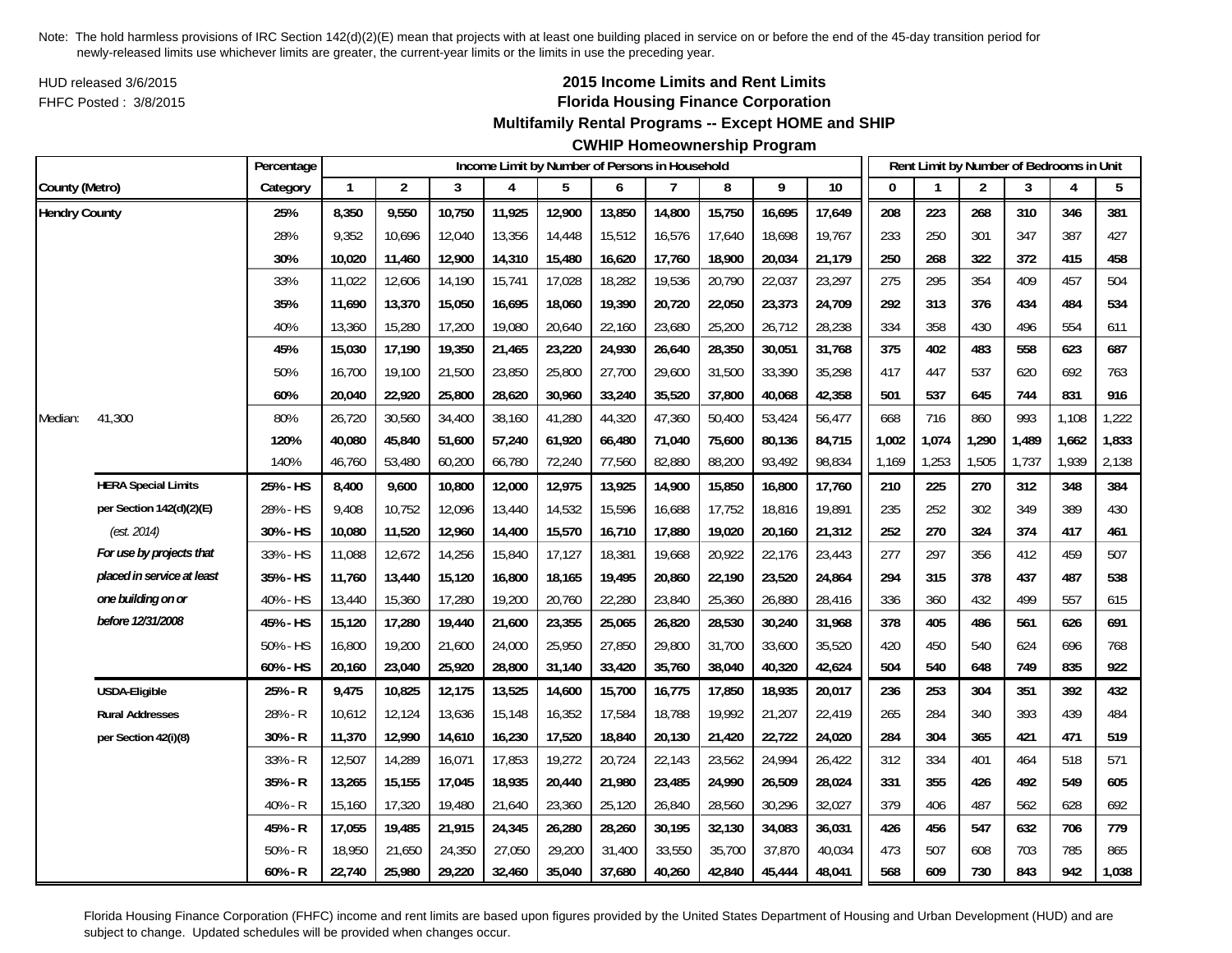HUD released 3/6/2015FHFC Posted : 3/8/2015

# **2015 Income Limits and Rent Limits Florida Housing Finance Corporation**

#### **Multifamily Rental Programs -- Except HOME and SHIP**

#### **CWHIP Homeownership Program**

|                        |                            | Percentage |        |        |        |        |        |        | Income Limit by Number of Persons in Household |         |         |         |       |       | Rent Limit by Number of Bedrooms in Unit |       |       |       |
|------------------------|----------------------------|------------|--------|--------|--------|--------|--------|--------|------------------------------------------------|---------|---------|---------|-------|-------|------------------------------------------|-------|-------|-------|
| County (Metro)         |                            | Category   |        | 2      | 3      | 4      | 5      | 6      | 7                                              | 8       | 9       | 10      | 0     |       | $\overline{2}$                           | 3     |       | 5     |
| <b>Hernando County</b> |                            | 25%        | 10,325 | 11,800 | 13,275 | 14,750 | 15,950 | 17,125 | 18,300                                         | 19,475  | 20,650  | 21,830  | 258   | 276   | 331                                      | 383   | 428   | 472   |
|                        | (Tampa-St.Petersburg-      | 28%        | 11,564 | 13,216 | 14,868 | 16,520 | 17,864 | 19,180 | 20,496                                         | 21,812  | 23,128  | 24,450  | 289   | 309   | 371                                      | 429   | 479   | 528   |
|                        | Clearwater MSA)            | 30%        | 12,390 | 14,160 | 15,930 | 17,700 | 19,140 | 20,550 | 21,960                                         | 23,370  | 24,780  | 26,196  | 309   | 331   | 398                                      | 460   | 513   | 566   |
|                        |                            | 33%        | 13,629 | 15,576 | 17,523 | 19,470 | 21,054 | 22,605 | 24,156                                         | 25,707  | 27,258  | 28,816  | 340   | 365   | 438                                      | 506   | 565   | 623   |
|                        |                            | 35%        | 14.455 | 16,520 | 18,585 | 20,650 | 22,330 | 23,975 | 25,620                                         | 27.265  | 28,910  | 30,562  | 361   | 387   | 464                                      | 537   | 599   | 661   |
|                        |                            | 40%        | 16,520 | 18,880 | 21,240 | 23,600 | 25,520 | 27,400 | 29,280                                         | 31,160  | 33,040  | 34,928  | 413   | 442   | 531                                      | 614   | 685   | 755   |
|                        |                            | 45%        | 18,585 | 21,240 | 23,895 | 26,550 | 28,710 | 30,825 | 32,940                                         | 35,055  | 37,170  | 39,294  | 464   | 497   | 597                                      | 690   | 770   | 849   |
|                        |                            | 50%        | 20,650 | 23,600 | 26,550 | 29,500 | 31,900 | 34,250 | 36,600                                         | 38,950  | 41,300  | 43,660  | 516   | 553   | 663                                      | 767   | 856   | 944   |
|                        |                            | 60%        | 24,780 | 28,320 | 31,860 | 35,400 | 38,280 | 41,100 | 43,920                                         | 46,740  | 49,560  | 52,392  | 619   | 663   | 796                                      | 921   | 1,027 | 1,133 |
| Median:                | 59,000                     | 80%        | 33,040 | 37,760 | 42,480 | 47,200 | 51,040 | 54,800 | 58,560                                         | 62,320  | 66,080  | 69,856  | 826   | 885   | 1,062                                    | ,228  | 1,370 | 1,511 |
|                        |                            | 120%       | 49.560 | 56.640 | 63.720 | 70.800 | 76,560 | 82,200 | 87.840                                         | 93,480  | 99.120  | 104,784 | 1.239 | 1,327 | 1,593                                    | 1,842 | 2,055 | 2,266 |
|                        |                            | 140%       | 57,820 | 66,080 | 74,340 | 82,600 | 89,320 | 95,900 | 102,480                                        | 109,060 | 115,640 | 122,248 | 1,445 | 1,548 | ,858                                     | 2,149 | 2,397 | 2,644 |
|                        | <b>HERA Special Limits</b> | 25% - HS   | 10,400 | 11,900 | 13,375 | 14,850 | 16,050 | 17,250 | 18,425                                         | 19,625  | 20,790  | 21,978  | 260   | 278   | 334                                      | 386   | 431   | 475   |
|                        | per Section 142(d)(2)(E)   | 28% - HS   | 11,648 | 13,328 | 14,980 | 16,632 | 17,976 | 19,320 | 20,636                                         | 21,980  | 23,285  | 24,615  | 291   | 312   | 374                                      | 432   | 483   | 532   |
|                        | (est. 2011)                | 30% - HS   | 12,480 | 14,280 | 16,050 | 17,820 | 19,260 | 20,700 | 22,110                                         | 23,550  | 24,948  | 26,374  | 312   | 334   | 401                                      | 463   | 517   | 570   |
|                        | For use by projects that   | 33% - HS   | 13.728 | 15,708 | 17.655 | 19.602 | 21,186 | 22,770 | 24,321                                         | 25,905  | 27,443  | 29,011  | 343   | 367   | 441                                      | 509   | 569   | 627   |
|                        | placed in service at least | 35% - HS   | 14,560 | 16,660 | 18,725 | 20,790 | 22,470 | 24,150 | 25,795                                         | 27,475  | 29,106  | 30,769  | 364   | 390   | 468                                      | 540   | 603   | 665   |
|                        | one building on or         | 40% - HS   | 16,640 | 19,040 | 21,400 | 23,760 | 25,680 | 27,600 | 29,480                                         | 31,400  | 33,264  | 35,165  | 416   | 446   | 535                                      | 618   | 690   | 761   |
|                        | before 12/31/2008          | 45% - HS   | 18,720 | 21,420 | 24,075 | 26,730 | 28,890 | 31,050 | 33,165                                         | 35,325  | 37,422  | 39,560  | 468   | 501   | 601                                      | 695   | 776   | 856   |
|                        |                            | 50% - HS   | 20,800 | 23,800 | 26,750 | 29,700 | 32,100 | 34,500 | 36,850                                         | 39.250  | 41,580  | 43,956  | 520   | 557   | 668                                      | 772   | 862   | 951   |
|                        |                            | 60% - HS   | 24,960 | 28,560 | 32,100 | 35,640 | 38,520 | 41.400 | 44,220                                         | 47,100  | 49,896  | 52,747  | 624   | 669   | 802                                      | 927   | 1,035 | 1,141 |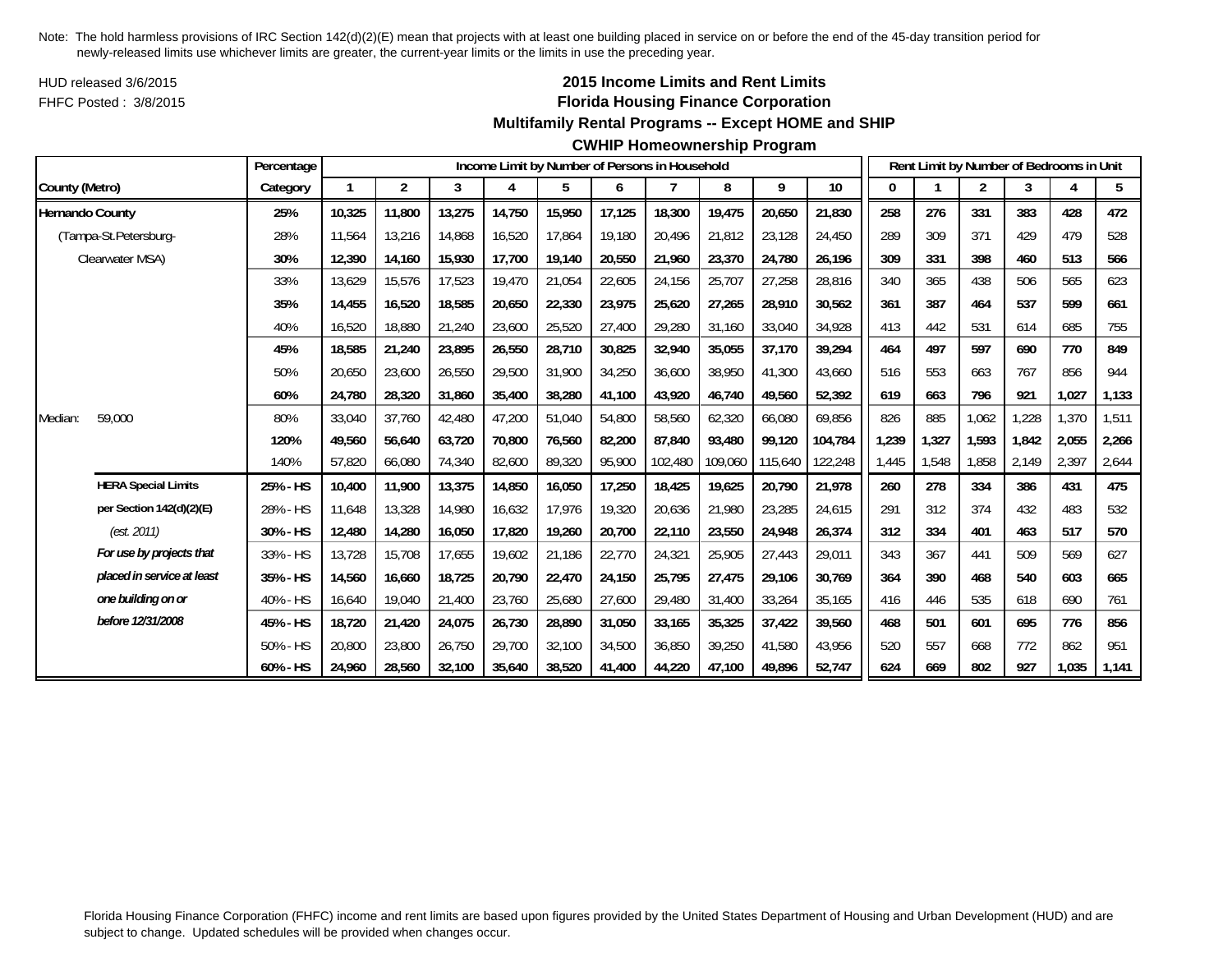HUD released 3/6/2015FHFC Posted : 3/8/2015

## **2015 Income Limits and Rent Limits Florida Housing Finance Corporation**

#### **Multifamily Rental Programs -- Except HOME and SHIP**

## **CWHIP Homeownership Program**

|                         |                            | Percentage |              |                |        | Income Limit by Number of Persons in Household |        |        |        |        |        |        |       |       | Rent Limit by Number of Bedrooms in Unit |       |       |       |
|-------------------------|----------------------------|------------|--------------|----------------|--------|------------------------------------------------|--------|--------|--------|--------|--------|--------|-------|-------|------------------------------------------|-------|-------|-------|
| County (Metro)          |                            | Category   | $\mathbf{1}$ | $\overline{2}$ | 3      | 4                                              | 5      | 6      | 7      | 8      | 9      | 10     | 0     |       | 2                                        | 3     | 4     | 5     |
| <b>Highlands County</b> |                            | 25%        | 8,350        | 9,550          | 10,750 | 11,925                                         | 12,900 | 13,850 | 14,800 | 15,750 | 16,695 | 17,649 | 208   | 223   | 268                                      | 310   | 346   | 381   |
|                         |                            | 28%        | 9,352        | 10,696         | 12,040 | 13,356                                         | 14,448 | 15,512 | 16,576 | 17,640 | 18,698 | 19,767 | 233   | 250   | 301                                      | 347   | 387   | 427   |
|                         |                            | 30%        | 10,020       | 11,460         | 12,900 | 14,310                                         | 15,480 | 16,620 | 17,760 | 18,900 | 20,034 | 21,179 | 250   | 268   | 322                                      | 372   | 415   | 458   |
|                         |                            | 33%        | 11,022       | 12,606         | 14,190 | 15,741                                         | 17,028 | 18,282 | 19,536 | 20,790 | 22,037 | 23,297 | 275   | 295   | 354                                      | 409   | 457   | 504   |
|                         |                            | 35%        | 11,690       | 13,370         | 15,050 | 16,695                                         | 18,060 | 19,390 | 20,720 | 22,050 | 23,373 | 24,709 | 292   | 313   | 376                                      | 434   | 484   | 534   |
|                         |                            | 40%        | 13,360       | 15,280         | 17,200 | 19,080                                         | 20,640 | 22,160 | 23,680 | 25,200 | 26,712 | 28,238 | 334   | 358   | 430                                      | 496   | 554   | 611   |
|                         |                            | 45%        | 15,030       | 17,190         | 19,350 | 21,465                                         | 23,220 | 24,930 | 26,640 | 28,350 | 30,051 | 31,768 | 375   | 402   | 483                                      | 558   | 623   | 687   |
|                         |                            | 50%        | 16,700       | 19,100         | 21,500 | 23,850                                         | 25,800 | 27,700 | 29,600 | 31,500 | 33,390 | 35,298 | 417   | 447   | 537                                      | 620   | 692   | 763   |
|                         |                            | 60%        | 20,040       | 22,920         | 25,800 | 28,620                                         | 30,960 | 33,240 | 35,520 | 37,800 | 40,068 | 42,358 | 501   | 537   | 645                                      | 744   | 831   | 916   |
| Median:                 | 44,500                     | 80%        | 26,720       | 30,560         | 34,400 | 38,160                                         | 41,280 | 44,320 | 47,360 | 50,400 | 53,424 | 56,477 | 668   | 716   | 860                                      | 993   | 1,108 | 1,222 |
|                         |                            | 120%       | 40,080       | 45,840         | 51,600 | 57,240                                         | 61,920 | 66,480 | 71,040 | 75,600 | 80,136 | 84,715 | 1,002 | 1,074 | 1,290                                    | 1,489 | 1,662 | 1,833 |
|                         |                            | 140%       | 46,760       | 53,480         | 60,200 | 66,780                                         | 72,240 | 77,560 | 82,880 | 88,200 | 93,492 | 98,834 | 1,169 | 1,253 | 1,505                                    | 1,737 | 1,939 | 2,138 |
|                         | <b>HERA Special Limits</b> | 25% - HS   | 8,700        | 9,925          | 11,175 | 12,400                                         | 13,400 | 14,400 | 15,400 | 16,375 | 17,360 | 18,352 | 217   | 232   | 279                                      | 322   | 360   | 397   |
|                         | per Section 142(d)(2)(E)   | 28% - HS   | 9,744        | 11,116         | 12,516 | 13,888                                         | 15,008 | 16,128 | 17,248 | 18,340 | 19,443 | 20,554 | 243   | 260   | 312                                      | 361   | 403   | 444   |
|                         | (est. 2009)                | 30% - HS   | 10,440       | 11,910         | 13,410 | 14,880                                         | 16,080 | 17,280 | 18,480 | 19,650 | 20,832 | 22,022 | 261   | 279   | 335                                      | 387   | 432   | 476   |
|                         | For use by projects that   | 33% - HS   | 11,484       | 13,101         | 14,751 | 16,368                                         | 17,688 | 19,008 | 20,328 | 21,615 | 22,915 | 24,225 | 287   | 307   | 368                                      | 425   | 475   | 524   |
|                         | placed in service at least | 35% - HS   | 12,180       | 13,895         | 15,645 | 17,360                                         | 18,760 | 20,160 | 21,560 | 22,925 | 24,304 | 25,693 | 304   | 325   | 391                                      | 451   | 504   | 556   |
|                         | one building on or         | 40% - HS   | 13,920       | 15,880         | 17,880 | 19,840                                         | 21,440 | 23,040 | 24,640 | 26,200 | 27,776 | 29,363 | 348   | 372   | 447                                      | 516   | 576   | 635   |
|                         | before 12/31/2008          | 45% - HS   | 15,660       | 17,865         | 20,115 | 22,320                                         | 24,120 | 25,920 | 27,720 | 29,475 | 31,248 | 33,034 | 391   | 419   | 502                                      | 580   | 648   | 714   |
|                         |                            | 50% - HS   | 17,400       | 19,850         | 22,350 | 24,800                                         | 26,800 | 28,800 | 30,800 | 32,750 | 34,720 | 36,704 | 435   | 465   | 558                                      | 645   | 720   | 794   |
|                         |                            | 60% - HS   | 20,880       | 23,820         | 26,820 | 29,760                                         | 32,160 | 34,560 | 36,960 | 39,300 | 41,664 | 44,045 | 522   | 558   | 670                                      | 774   | 864   | 953   |
|                         | <b>USDA-Eligible</b>       | 25% - R    | 9,475        | 10,825         | 12,175 | 13,525                                         | 14,600 | 15,700 | 16,775 | 17,850 | 18,935 | 20,017 | 236   | 253   | 304                                      | 351   | 392   | 432   |
|                         | <b>Rural Addresses</b>     | 28% - R    | 10,612       | 12,124         | 13,636 | 15,148                                         | 16,352 | 17,584 | 18,788 | 19,992 | 21,207 | 22,419 | 265   | 284   | 340                                      | 393   | 439   | 484   |
|                         | per Section 42(i)(8)       | 30% - R    | 11,370       | 12,990         | 14,610 | 16,230                                         | 17,520 | 18,840 | 20,130 | 21,420 | 22,722 | 24,020 | 284   | 304   | 365                                      | 421   | 471   | 519   |
|                         |                            | 33% - R    | 12,507       | 14,289         | 16,071 | 17,853                                         | 19,272 | 20,724 | 22,143 | 23,562 | 24,994 | 26,422 | 312   | 334   | 401                                      | 464   | 518   | 571   |
|                         |                            | 35% - R    | 13,265       | 15,155         | 17,045 | 18,935                                         | 20,440 | 21,980 | 23,485 | 24,990 | 26,509 | 28,024 | 331   | 355   | 426                                      | 492   | 549   | 605   |
|                         |                            | 40% - R    | 15,160       | 17,320         | 19,480 | 21,640                                         | 23,360 | 25,120 | 26,840 | 28,560 | 30,296 | 32,027 | 379   | 406   | 487                                      | 562   | 628   | 692   |
|                         |                            | 45% - R    | 17,055       | 19,485         | 21,915 | 24,345                                         | 26,280 | 28,260 | 30,195 | 32,130 | 34,083 | 36,031 | 426   | 456   | 547                                      | 632   | 706   | 779   |
|                         |                            | $50% - R$  | 18,950       | 21,650         | 24,350 | 27,050                                         | 29,200 | 31,400 | 33,550 | 35,700 | 37,870 | 40,034 | 473   | 507   | 608                                      | 703   | 785   | 865   |
|                         |                            | $60% - R$  | 22,740       | 25,980         | 29,220 | 32,460                                         | 35,040 | 37,680 | 40,260 | 42,840 | 45,444 | 48,041 | 568   | 609   | 730                                      | 843   | 942   | 1,038 |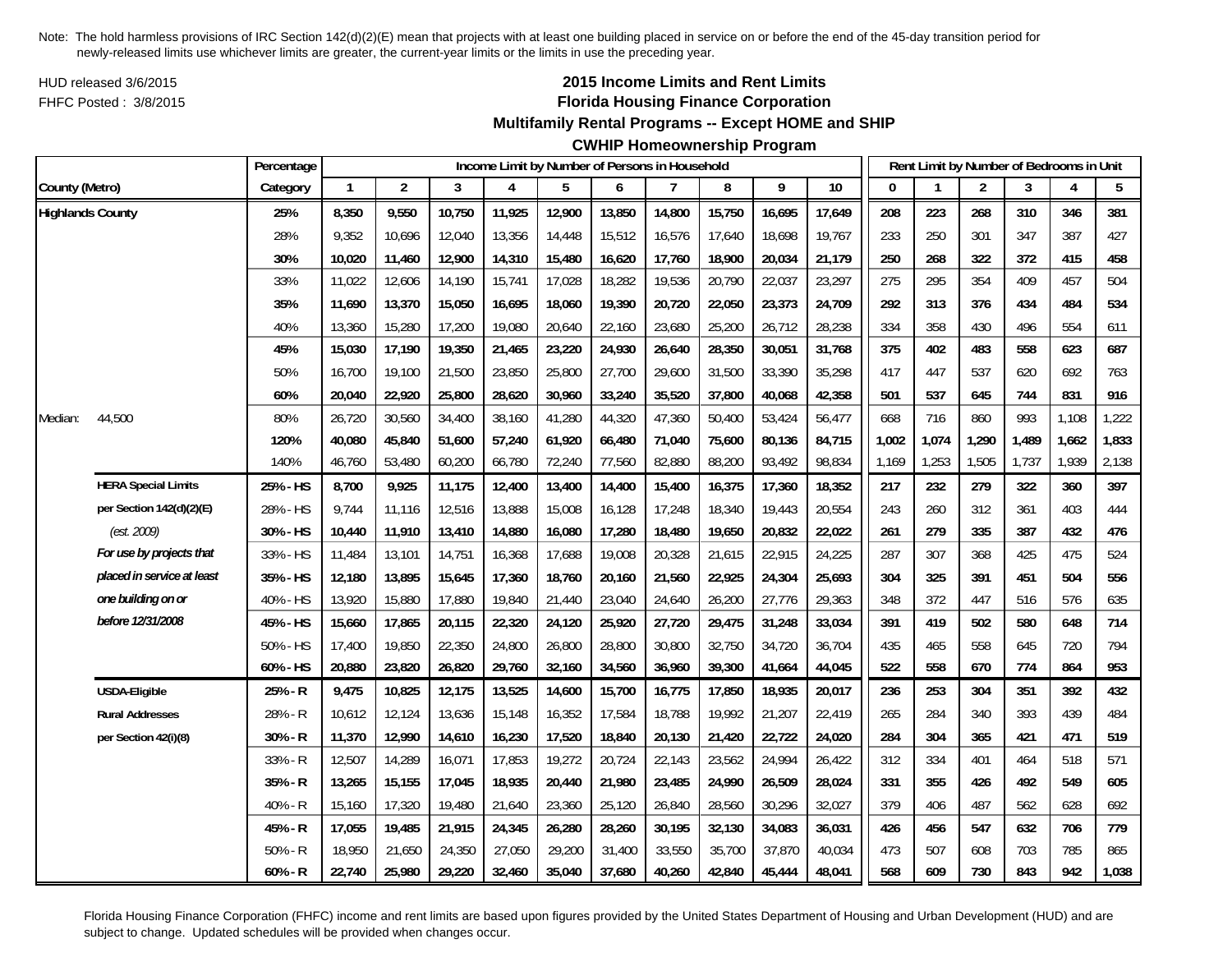HUD released 3/6/2015FHFC Posted : 3/8/2015

## **2015 Income Limits and Rent Limits Florida Housing Finance Corporation**

#### **Multifamily Rental Programs -- Except HOME and SHIP**

#### **CWHIP Homeownership Program**

|                |                            | Percentage |        |                |        |        |        |        | Income Limit by Number of Persons in Household |         |         |                 |       |       | Rent Limit by Number of Bedrooms in Unit |       |       |       |
|----------------|----------------------------|------------|--------|----------------|--------|--------|--------|--------|------------------------------------------------|---------|---------|-----------------|-------|-------|------------------------------------------|-------|-------|-------|
| County (Metro) |                            | Category   |        | $\overline{2}$ | 3      | 4      | 5      | 6      | $\overline{7}$                                 | 8       | 9       | 10 <sup>°</sup> | 0     |       | $\overline{2}$                           | 3     | 4     | 5     |
|                | <b>Hillsborough County</b> | 25%        | 10,325 | 11,800         | 13,275 | 14,750 | 15,950 | 17,125 | 18,300                                         | 19,475  | 20,650  | 21,830          | 258   | 276   | 331                                      | 383   | 428   | 472   |
|                | (Tampa-St.Petersburg-      | 28%        | 11.564 | 13,216         | 14.868 | 16,520 | 17,864 | 19.180 | 20.496                                         | 21,812  | 23,128  | 24.450          | 289   | 309   | 371                                      | 429   | 479   | 528   |
|                | Clearwater MSA)            | 30%        | 12,390 | 14,160         | 15,930 | 17,700 | 19,140 | 20,550 | 21,960                                         | 23,370  | 24,780  | 26,196          | 309   | 331   | 398                                      | 460   | 513   | 566   |
|                |                            | 33%        | 13,629 | 15,576         | 17,523 | 19,470 | 21,054 | 22,605 | 24,156                                         | 25,707  | 27,258  | 28,816          | 340   | 365   | 438                                      | 506   | 565   | 623   |
|                |                            | 35%        | 14,455 | 16,520         | 18,585 | 20,650 | 22,330 | 23,975 | 25,620                                         | 27,265  | 28,910  | 30,562          | 361   | 387   | 464                                      | 537   | 599   | 661   |
|                |                            | 40%        | 16,520 | 18,880         | 21,240 | 23,600 | 25,520 | 27,400 | 29,280                                         | 31,160  | 33,040  | 34,928          | 413   | 442   | 531                                      | 614   | 685   | 755   |
|                |                            | 45%        | 18,585 | 21,240         | 23,895 | 26,550 | 28,710 | 30,825 | 32,940                                         | 35,055  | 37,170  | 39,294          | 464   | 497   | 597                                      | 690   | 770   | 849   |
|                |                            | 50%        | 20,650 | 23,600         | 26,550 | 29,500 | 31,900 | 34,250 | 36,600                                         | 38,950  | 41,300  | 43,660          | 516   | 553   | 663                                      | 767   | 856   | 944   |
|                |                            | 60%        | 24,780 | 28,320         | 31,860 | 35,400 | 38,280 | 41,100 | 43,920                                         | 46,740  | 49,560  | 52,392          | 619   | 663   | 796                                      | 921   | 1,027 | 1,133 |
| Median:        | 59,000                     | 80%        | 33,040 | 37,760         | 42,480 | 47,200 | 51,040 | 54,800 | 58,560                                         | 62,320  | 66,080  | 69,856          | 826   | 885   | 1,062                                    | ,228  | 1,370 | 1,511 |
|                |                            | 120%       | 49,560 | 56,640         | 63,720 | 70,800 | 76,560 | 82,200 | 87,840                                         | 93,480  | 99.120  | 104,784         | 1,239 | 1,327 | 1,593                                    | 1,842 | 2,055 | 2,266 |
|                |                            | 140%       | 57,820 | 66,080         | 74,340 | 82,600 | 89,320 | 95,900 | 102,480                                        | 109,060 | 115,640 | 122,248         | 1,445 | 1,548 | 1,858                                    | 2,149 | 2,397 | 2,644 |
|                | <b>HERA Special Limits</b> | 25% - HS   | 10,400 | 11,900         | 13,375 | 14,850 | 16,050 | 17,250 | 18,425                                         | 19,625  | 20,790  | 21,978          | 260   | 278   | 334                                      | 386   | 431   | 475   |
|                | per Section 142(d)(2)(E)   | 28% - HS   | 11,648 | 13,328         | 14,980 | 16,632 | 17,976 | 19,320 | 20,636                                         | 21,980  | 23,285  | 24,615          | 291   | 312   | 374                                      | 432   | 483   | 532   |
|                | (est. 2011)                | 30% - HS   | 12,480 | 14,280         | 16,050 | 17,820 | 19,260 | 20,700 | 22,110                                         | 23,550  | 24,948  | 26,374          | 312   | 334   | 401                                      | 463   | 517   | 570   |
|                | For use by projects that   | 33% - HS   | 13,728 | 15,708         | 17,655 | 19,602 | 21,186 | 22,770 | 24,321                                         | 25,905  | 27,443  | 29,011          | 343   | 367   | 441                                      | 509   | 569   | 627   |
|                | placed in service at least | 35% - HS   | 14,560 | 16,660         | 18,725 | 20,790 | 22,470 | 24,150 | 25,795                                         | 27,475  | 29,106  | 30,769          | 364   | 390   | 468                                      | 540   | 603   | 665   |
|                | one building on or         | 40% - HS   | 16,640 | 19,040         | 21,400 | 23,760 | 25,680 | 27,600 | 29,480                                         | 31,400  | 33,264  | 35,165          | 416   | 446   | 535                                      | 618   | 690   | 761   |
|                | before 12/31/2008          | 45% - HS   | 18,720 | 21,420         | 24,075 | 26,730 | 28,890 | 31,050 | 33,165                                         | 35,325  | 37,422  | 39,560          | 468   | 501   | 601                                      | 695   | 776   | 856   |
|                |                            | 50% - HS   | 20,800 | 23,800         | 26,750 | 29,700 | 32,100 | 34,500 | 36,850                                         | 39,250  | 41,580  | 43,956          | 520   | 557   | 668                                      | 772   | 862   | 951   |
|                |                            | 60% - HS   | 24,960 | 28,560         | 32,100 | 35,640 | 38,520 | 41,400 | 44,220                                         | 47,100  | 49,896  | 52,747          | 624   | 669   | 802                                      | 927   | 1,035 | 1,141 |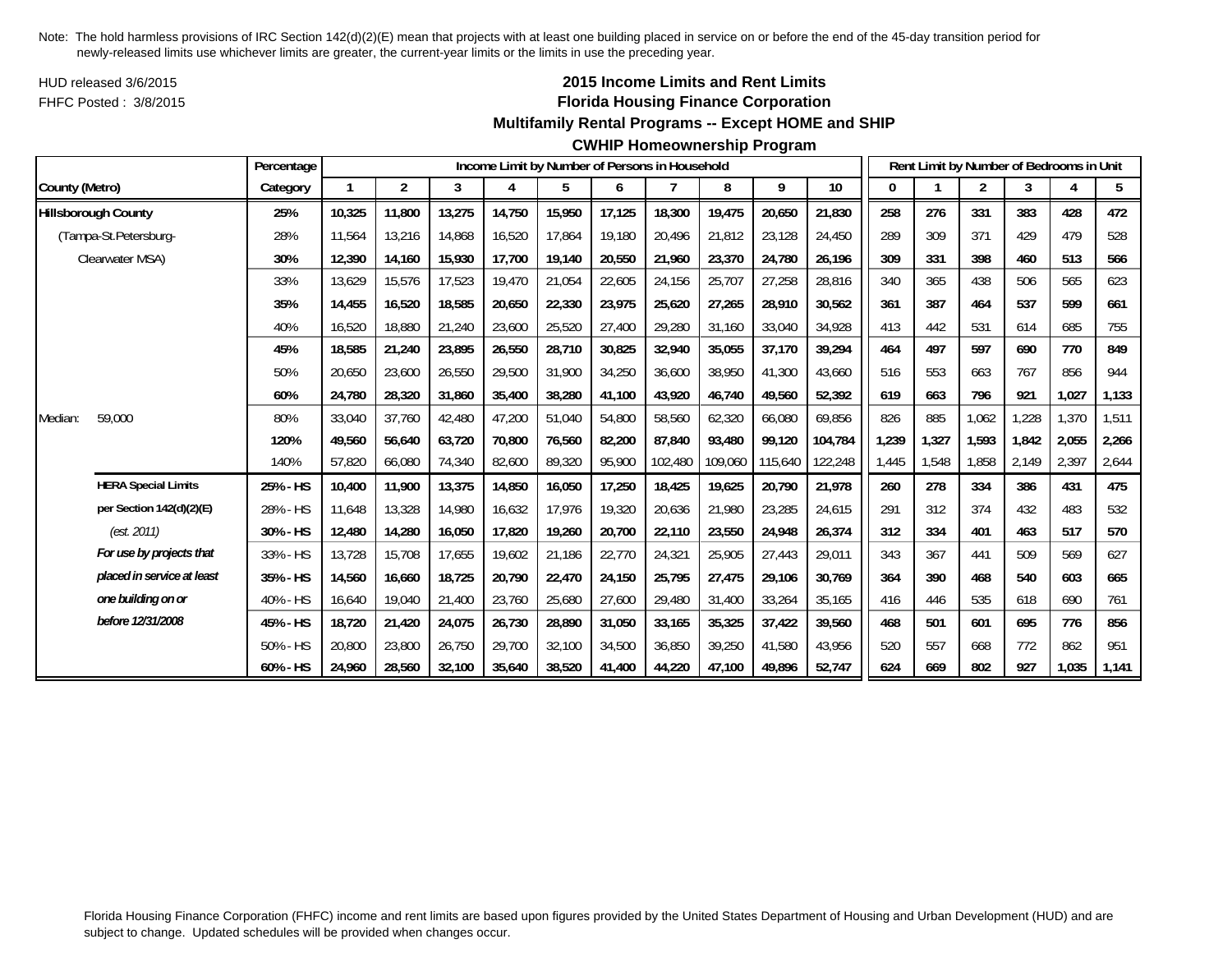HUD released 3/6/2015FHFC Posted : 3/8/2015

# **2015 Income Limits and Rent Limits Florida Housing Finance Corporation**

## **Multifamily Rental Programs -- Except HOME and SHIP**

# **CWHIP Homeownership Program**

|                      |                            | Percentage |              |                |        | Income Limit by Number of Persons in Household |        |        |        |        |        |        |          |       | Rent Limit by Number of Bedrooms in Unit |       |       |       |
|----------------------|----------------------------|------------|--------------|----------------|--------|------------------------------------------------|--------|--------|--------|--------|--------|--------|----------|-------|------------------------------------------|-------|-------|-------|
| County (Metro)       |                            | Category   | $\mathbf{1}$ | $\overline{2}$ | 3      | 4                                              | 5      | 6      | 7      | 8      | 9      | 10     | $\Omega$ |       | $\overline{2}$                           | 3     | 4     | 5     |
| <b>Holmes County</b> |                            | 25%        | 8,350        | 9,550          | 10,750 | 11,925                                         | 12,900 | 13,850 | 14,800 | 15,750 | 16,695 | 17,649 | 208      | 223   | 268                                      | 310   | 346   | 381   |
|                      |                            | 28%        | 9,352        | 10,696         | 12,040 | 13,356                                         | 14,448 | 15,512 | 16,576 | 17,640 | 18,698 | 19,767 | 233      | 250   | 301                                      | 347   | 387   | 427   |
|                      |                            | 30%        | 10,020       | 11,460         | 12,900 | 14,310                                         | 15,480 | 16,620 | 17,760 | 18,900 | 20,034 | 21,179 | 250      | 268   | 322                                      | 372   | 415   | 458   |
|                      |                            | 33%        | 11,022       | 12,606         | 14,190 | 15,741                                         | 17,028 | 18,282 | 19,536 | 20,790 | 22,037 | 23,297 | 275      | 295   | 354                                      | 409   | 457   | 504   |
|                      |                            | 35%        | 11,690       | 13,370         | 15,050 | 16,695                                         | 18,060 | 19,390 | 20,720 | 22,050 | 23,373 | 24,709 | 292      | 313   | 376                                      | 434   | 484   | 534   |
|                      |                            | 40%        | 13,360       | 15,280         | 17,200 | 19,080                                         | 20,640 | 22,160 | 23,680 | 25,200 | 26,712 | 28,238 | 334      | 358   | 430                                      | 496   | 554   | 611   |
|                      |                            | 45%        | 15,030       | 17,190         | 19,350 | 21,465                                         | 23,220 | 24,930 | 26,640 | 28,350 | 30,051 | 31,768 | 375      | 402   | 483                                      | 558   | 623   | 687   |
|                      |                            | 50%        | 16,700       | 19,100         | 21,500 | 23,850                                         | 25,800 | 27,700 | 29,600 | 31,500 | 33,390 | 35,298 | 417      | 447   | 537                                      | 620   | 692   | 763   |
|                      |                            | 60%        | 20,040       | 22,920         | 25,800 | 28,620                                         | 30,960 | 33,240 | 35,520 | 37,800 | 40,068 | 42,358 | 501      | 537   | 645                                      | 744   | 831   | 916   |
| Median:              | 44,800                     | 80%        | 26,720       | 30,560         | 34,400 | 38,160                                         | 41,280 | 44,320 | 47,360 | 50,400 | 53,424 | 56,477 | 668      | 716   | 860                                      | 993   | 1,108 | 1,222 |
|                      |                            | 120%       | 40,080       | 45,840         | 51,600 | 57,240                                         | 61,920 | 66,480 | 71,040 | 75,600 | 80,136 | 84,715 | 1,002    | 1,074 | 1,290                                    | 1,489 | 1,662 | 1,833 |
|                      |                            | 140%       | 46,760       | 53,480         | 60,200 | 66,780                                         | 72,240 | 77,560 | 82,880 | 88,200 | 93,492 | 98,834 | 1,169    | 1,253 | 1,505                                    | 1,737 | 1,939 | 2,138 |
|                      | <b>HERA Special Limits</b> | 25% - HS   | 8,400        | 9,600          | 10,800 | 12,000                                         | 12,975 | 13,925 | 14,900 | 15,850 | 16,800 | 17,760 | 210      | 225   | 270                                      | 312   | 348   | 384   |
|                      | per Section 142(d)(2)(E)   | 28% - HS   | 9,408        | 10,752         | 12,096 | 13,440                                         | 14,532 | 15,596 | 16,688 | 17,752 | 18,816 | 19,891 | 235      | 252   | 302                                      | 349   | 389   | 430   |
|                      | (est. 2014)                | 30% - HS   | 10,080       | 11,520         | 12,960 | 14,400                                         | 15,570 | 16,710 | 17,880 | 19,020 | 20,160 | 21,312 | 252      | 270   | 324                                      | 374   | 417   | 461   |
|                      | For use by projects that   | 33% - HS   | 11,088       | 12,672         | 14,256 | 15,840                                         | 17,127 | 18,381 | 19,668 | 20,922 | 22,176 | 23,443 | 277      | 297   | 356                                      | 412   | 459   | 507   |
|                      | placed in service at least | 35% - HS   | 11,760       | 13,440         | 15,120 | 16,800                                         | 18,165 | 19,495 | 20,860 | 22,190 | 23,520 | 24,864 | 294      | 315   | 378                                      | 437   | 487   | 538   |
|                      | one building on or         | 40% - HS   | 13,440       | 15,360         | 17,280 | 19,200                                         | 20,760 | 22,280 | 23,840 | 25,360 | 26,880 | 28,416 | 336      | 360   | 432                                      | 499   | 557   | 615   |
|                      | before 12/31/2008          | 45% - HS   | 15,120       | 17,280         | 19,440 | 21,600                                         | 23,355 | 25,065 | 26,820 | 28,530 | 30,240 | 31,968 | 378      | 405   | 486                                      | 561   | 626   | 691   |
|                      |                            | 50% - HS   | 16,800       | 19,200         | 21,600 | 24,000                                         | 25,950 | 27,850 | 29,800 | 31,700 | 33,600 | 35,520 | 420      | 450   | 540                                      | 624   | 696   | 768   |
|                      |                            | 60% - HS   | 20,160       | 23,040         | 25,920 | 28,800                                         | 31,140 | 33,420 | 35,760 | 38,040 | 40,320 | 42,624 | 504      | 540   | 648                                      | 749   | 835   | 922   |
|                      | <b>USDA-Eligible</b>       | 25% - R    | 9,475        | 10,825         | 12,175 | 13,525                                         | 14,600 | 15,700 | 16,775 | 17,850 | 18,935 | 20,017 | 236      | 253   | 304                                      | 351   | 392   | 432   |
|                      | <b>Rural Addresses</b>     | 28% - R    | 10,612       | 12,124         | 13,636 | 15,148                                         | 16,352 | 17,584 | 18,788 | 19,992 | 21,207 | 22,419 | 265      | 284   | 340                                      | 393   | 439   | 484   |
|                      | per Section 42(i)(8)       | 30% - R    | 11,370       | 12,990         | 14,610 | 16,230                                         | 17,520 | 18,840 | 20,130 | 21,420 | 22,722 | 24,020 | 284      | 304   | 365                                      | 421   | 471   | 519   |
|                      |                            | 33% - R    | 12,507       | 14,289         | 16,071 | 17,853                                         | 19,272 | 20,724 | 22,143 | 23,562 | 24,994 | 26,422 | 312      | 334   | 401                                      | 464   | 518   | 571   |
|                      |                            | 35% - R    | 13,265       | 15,155         | 17,045 | 18,935                                         | 20,440 | 21,980 | 23,485 | 24,990 | 26,509 | 28,024 | 331      | 355   | 426                                      | 492   | 549   | 605   |
|                      |                            | 40% - R    | 15,160       | 17,320         | 19,480 | 21,640                                         | 23,360 | 25,120 | 26,840 | 28,560 | 30,296 | 32,027 | 379      | 406   | 487                                      | 562   | 628   | 692   |
|                      |                            | 45% - R    | 17,055       | 19,485         | 21,915 | 24,345                                         | 26,280 | 28,260 | 30,195 | 32,130 | 34,083 | 36,031 | 426      | 456   | 547                                      | 632   | 706   | 779   |
|                      |                            | $50% - R$  | 18,950       | 21,650         | 24,350 | 27,050                                         | 29,200 | 31,400 | 33,550 | 35,700 | 37,870 | 40,034 | 473      | 507   | 608                                      | 703   | 785   | 865   |
|                      |                            | $60% - R$  | 22,740       | 25,980         | 29,220 | 32,460                                         | 35,040 | 37,680 | 40,260 | 42,840 | 45,444 | 48,041 | 568      | 609   | 730                                      | 843   | 942   | 1,038 |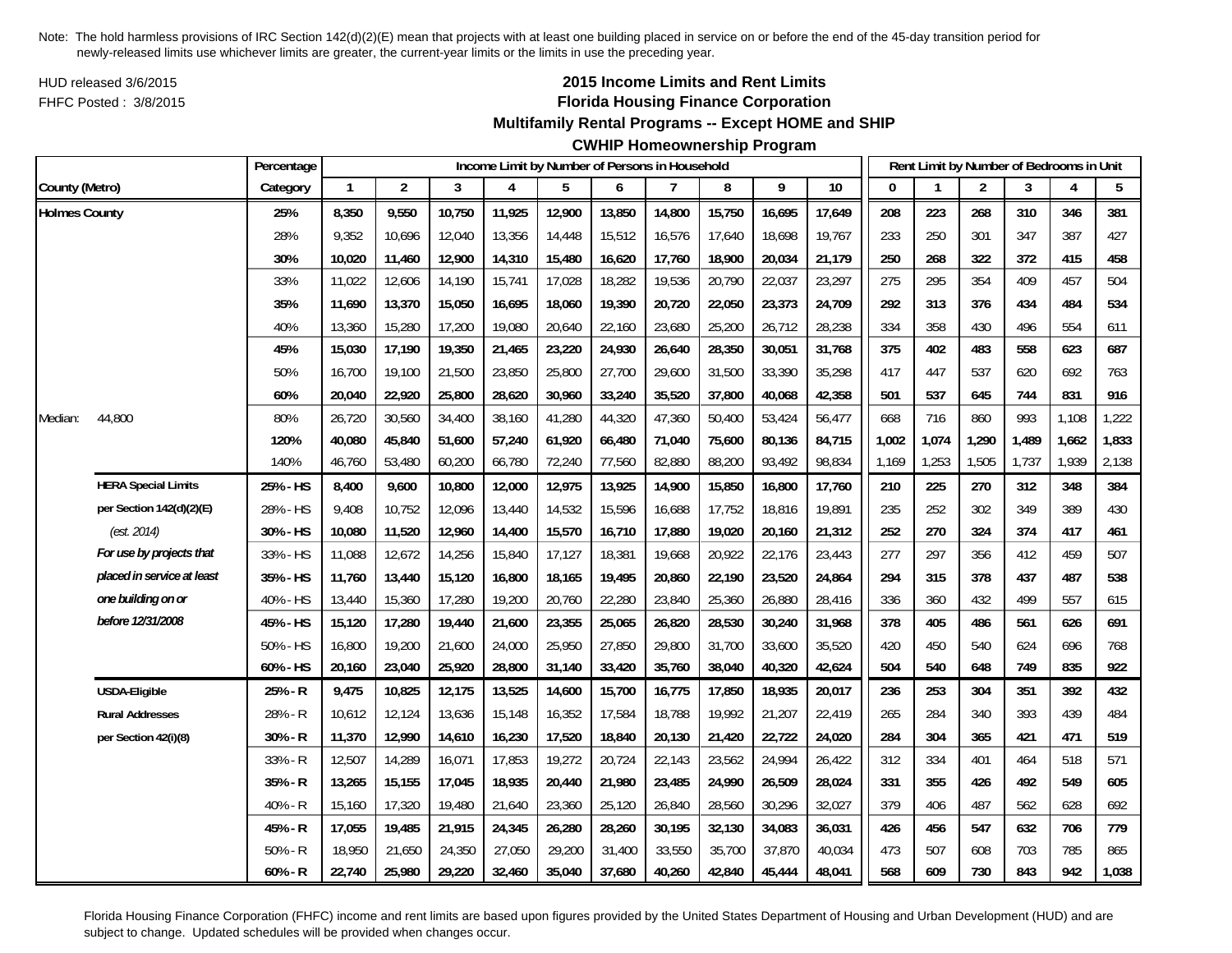HUD released 3/6/2015FHFC Posted : 3/8/2015

## **2015 Income Limits and Rent Limits Florida Housing Finance Corporation**

#### **Multifamily Rental Programs -- Except HOME and SHIP**

|                |                            | Percentage  |              |                |        |        |        |        | Income Limit by Number of Persons in Household |         |         |         |       |       | Rent Limit by Number of Bedrooms in Unit |       |       |       |
|----------------|----------------------------|-------------|--------------|----------------|--------|--------|--------|--------|------------------------------------------------|---------|---------|---------|-------|-------|------------------------------------------|-------|-------|-------|
| County (Metro) |                            | Category    | $\mathbf{1}$ | $\overline{2}$ | 3      | 4      | 5      | 6      | 7                                              | 8       | 9       | 10      | 0     |       | $\overline{2}$                           | 3     | 4     | 5     |
|                | <b>Indian River County</b> | 25%         | 10.150       | 11,600         | 13,050 | 14,475 | 15,650 | 16,800 | 17,950                                         | 19,125  | 20,265  | 21,423  | 253   | 271   | 326                                      | 376   | 420   | 463   |
|                | (Sebastian-Vero Beach MSA) | 28%         | 11,368       | 12,992         | 14,616 | 16,212 | 17,528 | 18,816 | 20,104                                         | 21,420  | 22,697  | 23,994  | 284   | 304   | 365                                      | 421   | 470   | 519   |
|                |                            | 30%         | 12,180       | 13,920         | 15,660 | 17,370 | 18,780 | 20,160 | 21,540                                         | 22,950  | 24,318  | 25,708  | 304   | 326   | 391                                      | 451   | 504   | 556   |
|                |                            | 33%         | 13,398       | 15,312         | 17,226 | 19,107 | 20,658 | 22,176 | 23,694                                         | 25,245  | 26,750  | 28,278  | 334   | 358   | 430                                      | 497   | 554   | 611   |
|                |                            | 35%         | 14,210       | 16,240         | 18,270 | 20,265 | 21,910 | 23,520 | 25,130                                         | 26,775  | 28,371  | 29,992  | 355   | 380   | 456                                      | 527   | 588   | 648   |
|                |                            | 40%         | 16,240       | 18,560         | 20,880 | 23,160 | 25,040 | 26,880 | 28,720                                         | 30,600  | 32,424  | 34,277  | 406   | 435   | 522                                      | 602   | 672   | 741   |
|                |                            | 45%         | 18,270       | 20,880         | 23,490 | 26,055 | 28,170 | 30,240 | 32,310                                         | 34,425  | 36,477  | 38,561  | 456   | 489   | 587                                      | 677   | 756   | 834   |
|                |                            | 50%         | 20,300       | 23,200         | 26,100 | 28,950 | 31,300 | 33,600 | 35,900                                         | 38,250  | 40,530  | 42,846  | 507   | 543   | 652                                      | 753   | 840   | 926   |
|                |                            | 55%         | 22,330       | 25,520         | 28,710 | 31,845 | 34,430 | 36,960 | 39,490                                         | 42,075  | 44,583  | 47,131  | 558   | 598   | 717                                      | 828   | 924   | 1,019 |
|                |                            | 60%         | 24,360       | 27,840         | 31,320 | 34,740 | 37,560 | 40,320 | 43,080                                         | 45,900  | 48,636  | 51,415  | 609   | 652   | 783                                      | 903   | 1,008 | 1,112 |
| Median:        | 59,000                     | 80%         | 32,480       | 37,120         | 41.760 | 46,320 | 50,080 | 53,760 | 57.440                                         | 61,200  | 64,848  | 68,554  | 812   | 870   | 1,044                                    | 1.205 | 1,344 | 1,483 |
|                |                            | 120%        | 48,720       | 55,680         | 62,640 | 69,480 | 75,120 | 80,640 | 86,160                                         | 91,800  | 97,272  | 102,830 | 1,218 | 1,305 | 1,566                                    | 1,807 | 2,016 | 2,224 |
|                |                            | 140%        | 56,840       | 64,960         | 73,080 | 81,060 | 87,640 | 94,080 | 100,520                                        | 107,100 | 113,484 | 119,969 | 1,421 | 1,522 | 1,827                                    | 2,108 | 2,352 | 2,595 |
|                | <b>HERA Special Limits</b> | 25% - HS    | 10,600       | 12,100         | 13,625 | 15,125 | 16,350 | 17,550 | 18,775                                         | 19,975  | 21,175  | 22,385  | 265   | 283   | 340                                      | 393   | 438   | 484   |
|                | per Section 142(d)(2)(E)   | 28% - HS    | 11,872       | 13,552         | 15,260 | 16,940 | 18,312 | 19,656 | 21,028                                         | 22,372  | 23,716  | 25,071  | 296   | 317   | 381                                      | 440   | 491   | 542   |
|                | (est. 2011)                | 30% - HS    | 12,720       | 14,520         | 16,350 | 18,150 | 19,620 | 21,060 | 22,530                                         | 23,970  | 25,410  | 26,862  | 318   | 340   | 408                                      | 472   | 526   | 581   |
|                | For use by projects that   | 33% - HS    | 13,992       | 15,972         | 17,985 | 19,965 | 21,582 | 23,166 | 24,783                                         | 26,367  | 27,951  | 29,548  | 349   | 374   | 449                                      | 519   | 579   | 639   |
|                | placed in service at least | 35% - HS    | 14,840       | 16,940         | 19,075 | 21,175 | 22,890 | 24,570 | 26,285                                         | 27,965  | 29,645  | 31,339  | 371   | 397   | 476                                      | 550   | 614   | 678   |
|                | one building on or         | 40% - HS    | 16,960       | 19,360         | 21,800 | 24,200 | 26,160 | 28,080 | 30,040                                         | 31,960  | 33,880  | 35,816  | 424   | 454   | 545                                      | 629   | 702   | 775   |
|                | before 12/31/2008          | 45% - HS    | 19,080       | 21,780         | 24,525 | 27,225 | 29,430 | 31,590 | 33,795                                         | 35,955  | 38,115  | 40,293  | 477   | 510   | 613                                      | 708   | 789   | 871   |
|                |                            | 50% - HS    | 21,200       | 24,200         | 27,250 | 30,250 | 32,700 | 35,100 | 37,550                                         | 39,950  | 42,350  | 44,770  | 530   | 567   | 681                                      | 786   | 877   | 968   |
|                |                            | 55% - HS    | 23,320       | 26,620         | 29,975 | 33,275 | 35,970 | 38,610 | 41,305                                         | 43,945  | 46,585  | 49,247  | 583   | 624   | 749                                      | 865   | 965   | 1,065 |
|                |                            | $60\% - HS$ | 25.440       | 29,040         | 32,700 | 36,300 | 39,240 | 42,120 | 45,060                                         | 47.940  | 50,820  | 53,724  | 636   | 681   | 817                                      | 944   | 1,053 | 1,162 |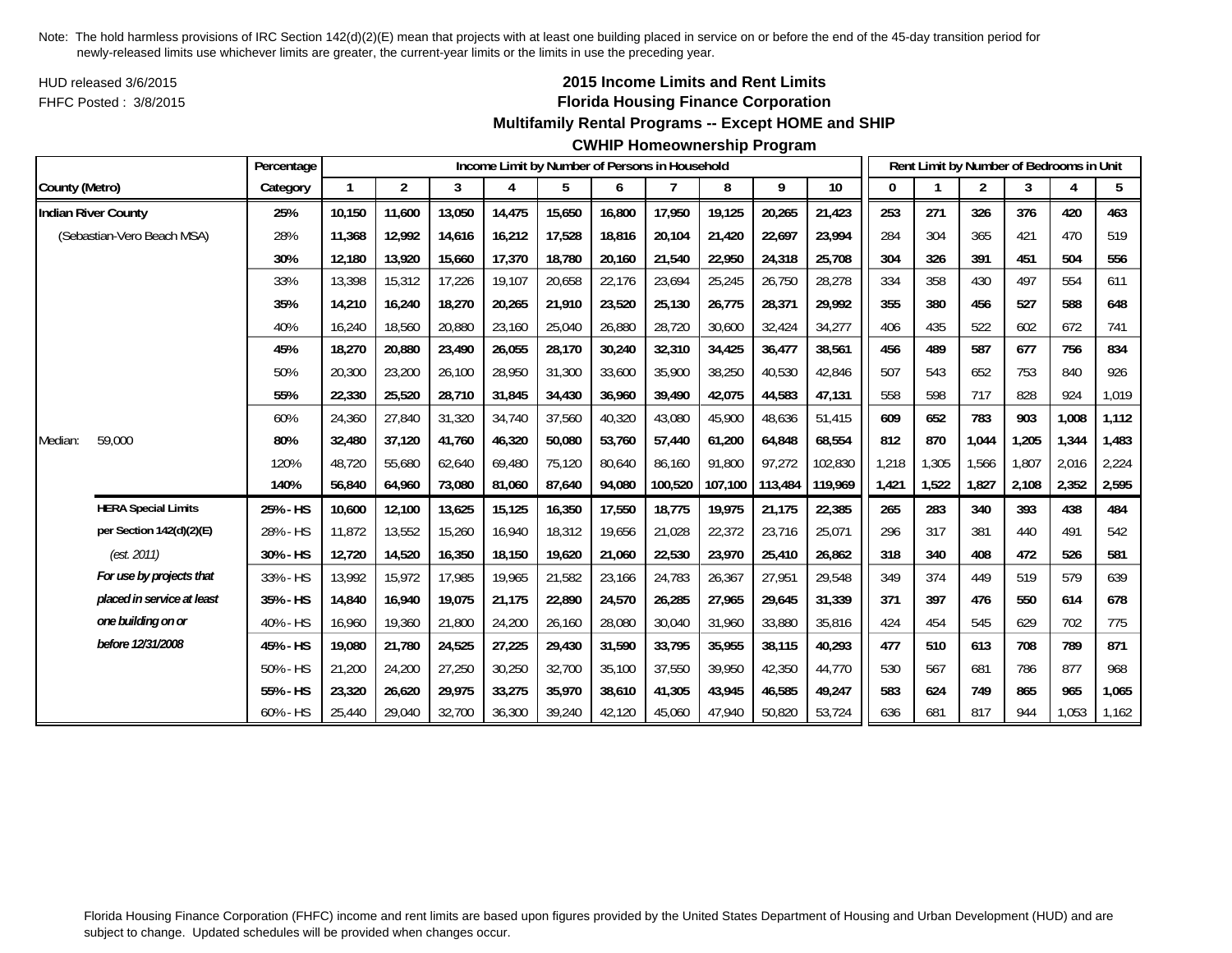HUD released 3/6/2015FHFC Posted : 3/8/2015

# **2015 Income Limits and Rent Limits Florida Housing Finance Corporation**

#### **Multifamily Rental Programs -- Except HOME and SHIP**

#### **CWHIP Homeownership Program**

|                |                        | Percentage |        |                |        |        |        |        | Income Limit by Number of Persons in Household |         |         |         |       |       | Rent Limit by Number of Bedrooms in Unit |       |       |       |
|----------------|------------------------|------------|--------|----------------|--------|--------|--------|--------|------------------------------------------------|---------|---------|---------|-------|-------|------------------------------------------|-------|-------|-------|
| County (Metro) |                        | Category   | 1      | $\overline{2}$ | 3      | 4      | 5      | 6      | 7                                              | 8       | 9       | 10      | 0     |       | 2                                        | 3     | 4     | 5     |
| Jackson County |                        | 25%        | 9,575  | 10,950         | 12,325 | 13,675 | 14,775 | 15,875 | 16,975                                         | 18,075  | 19,145  | 20,239  | 239   | 256   | 308                                      | 355   | 396   | 438   |
|                |                        | 28%        | 10.724 | 12.264         | 13,804 | 15,316 | 16,548 | 17.780 | 19,012                                         | 20,244  | 21.442  | 22,668  | 268   | 287   | 345                                      | 398   | 444   | 490   |
|                |                        | 30%        | 11,490 | 13,140         | 14,790 | 16,410 | 17,730 | 19,050 | 20,370                                         | 21,690  | 22,974  | 24,287  | 287   | 307   | 369                                      | 426   | 476   | 525   |
|                |                        | 33%        | 12,639 | 14,454         | 16,269 | 18,051 | 19,503 | 20,955 | 22,407                                         | 23,859  | 25,271  | 26,715  | 315   | 338   | 406                                      | 469   | 523   | 578   |
|                |                        | 35%        | 13,405 | 15,330         | 17,255 | 19,145 | 20,685 | 22,225 | 23,765                                         | 25,305  | 26,803  | 28,335  | 335   | 359   | 431                                      | 497   | 555   | 613   |
|                |                        | 40%        | 15,320 | 17,520         | 19,720 | 21,880 | 23,640 | 25,400 | 27,160                                         | 28,920  | 30,632  | 32,382  | 383   | 410   | 493                                      | 569   | 635   | 701   |
|                |                        | 45%        | 17,235 | 19,710         | 22,185 | 24,615 | 26,595 | 28,575 | 30,555                                         | 32,535  | 34,461  | 36,430  | 430   | 461   | 554                                      | 640   | 714   | 788   |
|                |                        | 50%        | 19,150 | 21,900         | 24,650 | 27,350 | 29,550 | 31,750 | 33,950                                         | 36,150  | 38,290  | 40,478  | 478   | 513   | 616                                      | 711   | 793   | 876   |
|                |                        | 60%        | 22,980 | 26,280         | 29,580 | 32,820 | 35,460 | 38,100 | 40,740                                         | 43,380  | 45,948  | 48,574  | 574   | 615   | 739                                      | 853   | 952   | 1,051 |
| Median:        | 54,700                 | 80%        | 30,640 | 35,040         | 39,440 | 43,760 | 47,280 | 50,800 | 54,320                                         | 57,840  | 61,264  | 64,765  | 766   | 821   | 986                                      | 1,138 | 1,270 | 1,402 |
|                |                        | 120%       | 45.960 | 52,560         | 59.160 | 65,640 | 70,920 | 76,200 | 81.480                                         | 86,760  | 91.896  | 97.147  | 1.149 | 1,231 | 1.479                                    | 1.707 | 1,905 | 2,103 |
|                |                        | 140%       | 53,620 | 61,320         | 69,020 | 76,580 | 82,740 | 88,900 | 95,060                                         | 101,220 | 107,212 | 113,338 | 1,340 | 1,436 | 1,725                                    | 1,991 | 2,222 | 2,453 |
|                | <b>USDA-Eligible</b>   | 25% - R    | 9,475  | 10,825         | 12,175 | 13,525 | 14,600 | 15,700 | 16,775                                         | 17,850  | 18,935  | 20,017  | 236   | 253   | 304                                      | 351   | 392   | 432   |
|                | <b>Rural Addresses</b> | 28% - R    | 10,612 | 12,124         | 13,636 | 15,148 | 16,352 | 17,584 | 18,788                                         | 19,992  | 21,207  | 22,419  | 265   | 284   | 340                                      | 393   | 439   | 484   |
|                | per Section 42(i)(8)   | $30% - R$  | 11,370 | 12.990         | 14,610 | 16,230 | 17,520 | 18,840 | 20,130                                         | 21,420  | 22,722  | 24,020  | 284   | 304   | 365                                      | 421   | 471   | 519   |
|                |                        | $33% - R$  | 12,507 | 14,289         | 16,071 | 17,853 | 19,272 | 20,724 | 22,143                                         | 23,562  | 24,994  | 26,422  | 312   | 334   | 401                                      | 464   | 518   | 571   |
|                |                        | $35% - R$  | 13,265 | 15,155         | 17,045 | 18,935 | 20,440 | 21,980 | 23,485                                         | 24,990  | 26,509  | 28,024  | 331   | 355   | 426                                      | 492   | 549   | 605   |
|                |                        | $40% - R$  | 15,160 | 17,320         | 19,480 | 21,640 | 23,360 | 25,120 | 26,840                                         | 28,560  | 30,296  | 32,027  | 379   | 406   | 487                                      | 562   | 628   | 692   |
|                |                        | 45% - R    | 17,055 | 19,485         | 21,915 | 24,345 | 26,280 | 28,260 | 30,195                                         | 32,130  | 34,083  | 36,031  | 426   | 456   | 547                                      | 632   | 706   | 779   |
|                |                        | $50% - R$  | 18,950 | 21,650         | 24,350 | 27,050 | 29,200 | 31,400 | 33,550                                         | 35,700  | 37,870  | 40,034  | 473   | 507   | 608                                      | 703   | 785   | 865   |
|                |                        | $60% - R$  | 22,740 | 25,980         | 29,220 | 32,460 | 35,040 | 37,680 | 40,260                                         | 42,840  | 45,444  | 48,041  | 568   | 609   | 730                                      | 843   | 942   | 1,038 |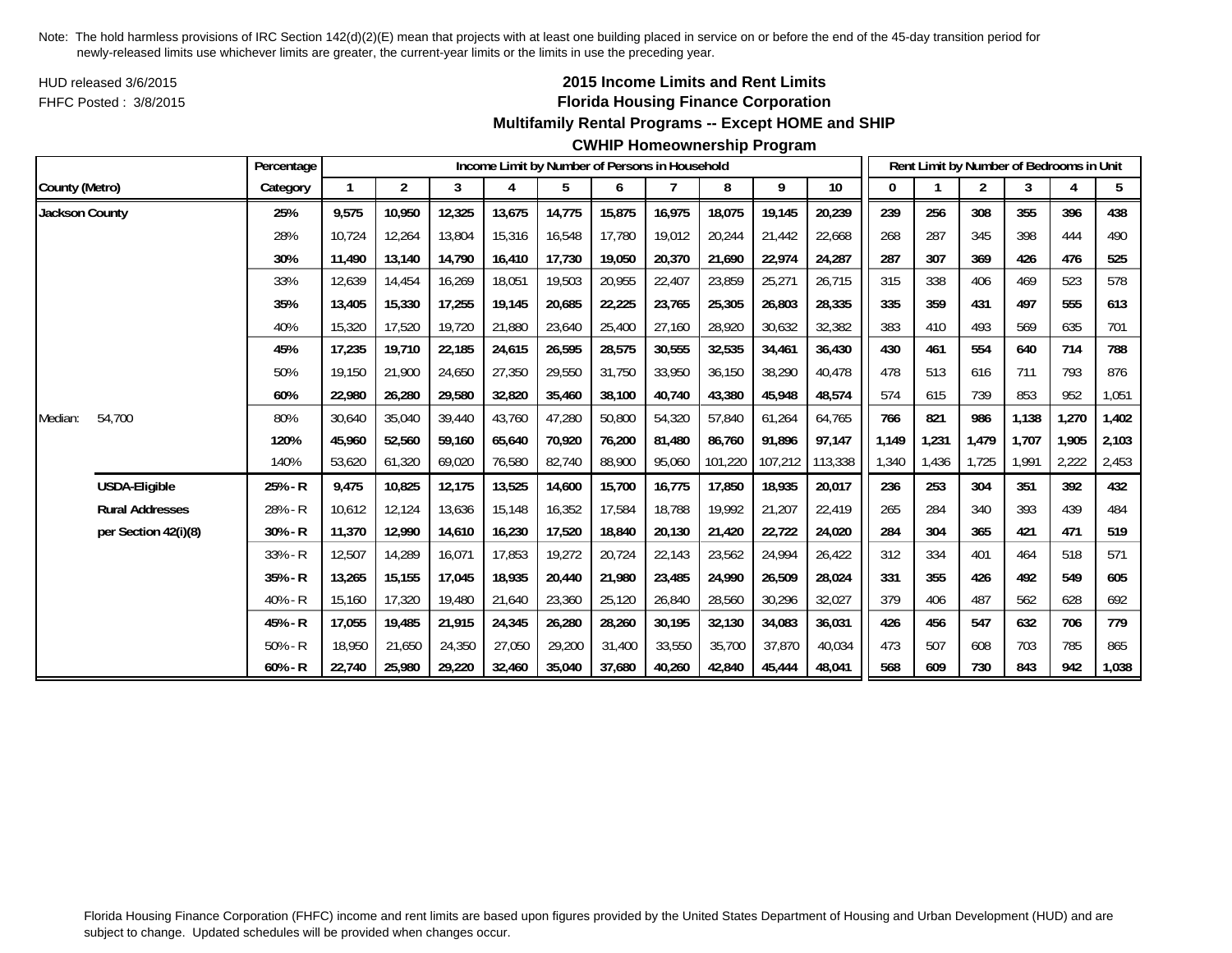HUD released 3/6/2015FHFC Posted : 3/8/2015

# **2015 Income Limits and Rent Limits Florida Housing Finance Corporation Multifamily Rental Programs -- Except HOME and SHIP**

|                   | Percentage |        |        |        |        | Income Limit by Number of Persons in Household |         |         |         |         |         |      |       |       | Rent Limit by Number of Bedrooms in Unit |       |        |
|-------------------|------------|--------|--------|--------|--------|------------------------------------------------|---------|---------|---------|---------|---------|------|-------|-------|------------------------------------------|-------|--------|
| County (Metro)    | Category   |        |        |        |        |                                                | o       |         |         | a       | 10      |      |       |       |                                          |       |        |
| Jefferson County  | 25%        | 11,400 | 13,025 | 14,650 | 16,275 | 17.600                                         | 18,900  | 20,200  | 21,500  | 22,785  | 24,087  | 285  | 305   | 366   | 423                                      | 472   | 521    |
| (Tallahassee MSA) | 28%        | 12,768 | 14,588 | 16,408 | 18,228 | 19,712                                         | 21,168  | 22,624  | 24,080  | 25,519  | 26,977  | 319  | 341   | 410   | 474                                      | 529   | 583    |
|                   | 30%        | 13,680 | 15,630 | 17,580 | 19,530 | 21,120                                         | 22,680  | 24,240  | 25,800  | 27,342  | 28,904  | 342  | 366   | 439   | 508                                      | 567   | 625    |
|                   | 33%        | 15,048 | 17.193 | 19,338 | 21,483 | 23,232                                         | 24,948  | 26,664  | 28,380  | 30,076  | 31,795  | 376  | 403   | 483   | 558                                      | 623   | 688    |
|                   | 35%        | 15,960 | 18,235 | 20,510 | 22,785 | 24,640                                         | 26,460  | 28,280  | 30,100  | 31,899  | 33,722  | 399  | 427   | 512   | 592                                      | 661   | 729    |
|                   | 40%        | 18,240 | 20,840 | 23,440 | 26,040 | 28,160                                         | 30,240  | 32,320  | 34,400  | 36,456  | 38,539  | 456  | 488   | 586   | 677                                      | 756   | 834    |
|                   | 45%        | 20,520 | 23,445 | 26,370 | 29,295 | 31,680                                         | 34,020  | 36,360  | 38,700  | 41,013  | 43,357  | 513  | 549   | 659   | 762                                      | 850   | 938    |
|                   | 50%        | 22,800 | 26,050 | 29,300 | 32,550 | 35,200                                         | 37,800  | 40,400  | 43,000  | 45,570  | 48,174  | 570  | 610   | 732   | 846                                      | 945   | 042, ا |
|                   | 60%        | 27,360 | 31,260 | 35.160 | 39,060 | 42,240                                         | 45,360  | 48.480  | 51,600  | 54,684  | 57,809  | 684  | 732   | 879   | 1,016                                    | 1,134 | 1,251  |
| 65,100<br>Median: | 80%        | 36,480 | 41,680 | 46,880 | 52,080 | 56,320                                         | 60,480  | 64,640  | 68,800  | 72,912  | 77,078  | 912  | 977   | 1.172 | .355                                     | 1,512 | 668, ا |
|                   | 120%       | 54,720 | 62,520 | 70,320 | 78,120 | 84,480                                         | 90,720  | 96,960  | 103,200 | 109,368 | 115,618 | .368 | 1,465 | 1,758 | 2,032                                    | 2,268 | 2,502  |
|                   | 140%       | 63,840 | 72,940 | 82,040 | 91,140 | 98,560                                         | 105,840 | 113,120 | 120,400 | 127,596 | 134,887 | .596 | 1,709 | 2,051 | 2,371                                    | 2,646 | 2,919  |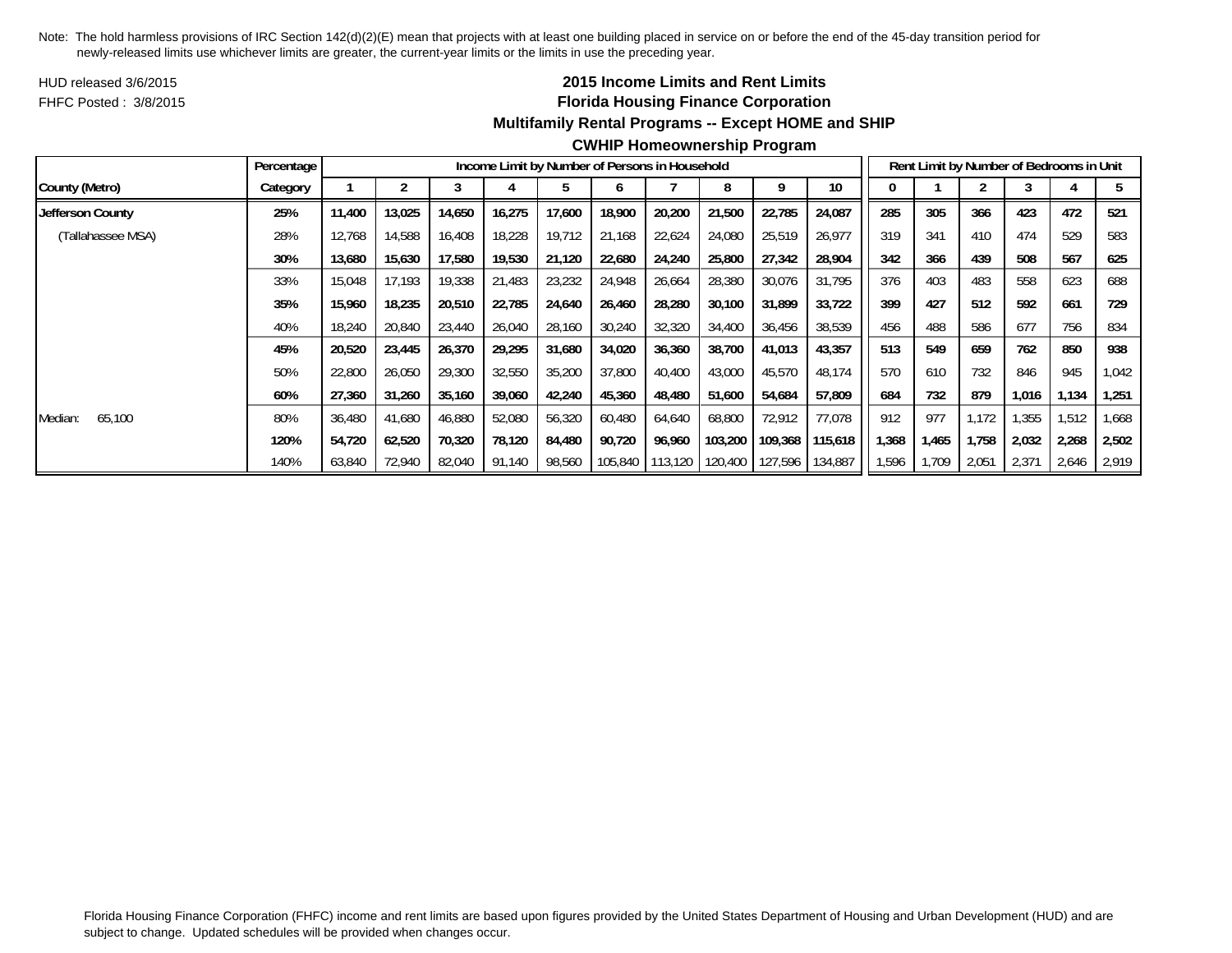HUD released 3/6/2015FHFC Posted : 3/8/2015

# **2015 Income Limits and Rent Limits Florida Housing Finance Corporation**

**Multifamily Rental Programs -- Except HOME and SHIP**

**CWHIP Homeownership Program**

|                  |                            | Percentage |              |                |        |        | Income Limit by Number of Persons in Household |        |        |         |         |         |       | Rent Limit by Number of Bedrooms in Unit |                |       |       |       |
|------------------|----------------------------|------------|--------------|----------------|--------|--------|------------------------------------------------|--------|--------|---------|---------|---------|-------|------------------------------------------|----------------|-------|-------|-------|
| County (Metro)   |                            | Category   | $\mathbf{1}$ | $\overline{2}$ | 3      | 4      | 5                                              | 6      | 7      | 8       | 9       | 10      | O     |                                          | $\overline{2}$ | 3     | 4     | 5     |
| Lafayette County |                            | 25%        | 9,525        | 10,875         | 12,225 | 13,575 | 14,675                                         | 15,750 | 16,850 | 17,925  | 19,005  | 20,091  | 238   | 255                                      | 305            | 353   | 393   | 434   |
|                  |                            | 28%        | 10,668       | 12,180         | 13,692 | 15,204 | 16,436                                         | 17,640 | 18,872 | 20,076  | 21,286  | 22,502  | 266   | 285                                      | 342            | 395   | 441   | 486   |
|                  |                            | 30%        | 11,430       | 13,050         | 14,670 | 16,290 | 17,610                                         | 18,900 | 20,220 | 21,510  | 22,806  | 24,109  | 285   | 306                                      | 366            | 423   | 472   | 521   |
|                  |                            | 33%        | 12,573       | 14,355         | 16,137 | 17,919 | 19,371                                         | 20,790 | 22,242 | 23,661  | 25,087  | 26,520  | 314   | 336                                      | 403            | 466   | 519   | 573   |
|                  |                            | 35%        | 13,335       | 15,225         | 17,115 | 19,005 | 20,545                                         | 22,050 | 23,590 | 25,095  | 26,607  | 28,127  | 333   | 357                                      | 427            | 494   | 551   | 608   |
|                  |                            | 40%        | 15,240       | 17,400         | 19,560 | 21,720 | 23,480                                         | 25,200 | 26,960 | 28,680  | 30,408  | 32,146  | 381   | 408                                      | 489            | 565   | 630   | 695   |
|                  |                            | 45%        | 17,145       | 19,575         | 22,005 | 24,435 | 26,415                                         | 28,350 | 30,330 | 32,265  | 34,209  | 36,164  | 428   | 459                                      | 550            | 635   | 708   | 782   |
|                  |                            | 50%        | 19,050       | 21,750         | 24,450 | 27,150 | 29,350                                         | 31,500 | 33,700 | 35,850  | 38,010  | 40,182  | 476   | 510                                      | 611            | 706   | 787   | 869   |
|                  |                            | 60%        | 22,860       | 26,100         | 29,340 | 32,580 | 35,220                                         | 37,800 | 40,440 | 43,020  | 45,612  | 48,218  | 571   | 612                                      | 733            | 847   | 945   | 1,043 |
| Median:          | 53,200                     | 80%        | 30,480       | 34,800         | 39,120 | 43,440 | 46,960                                         | 50,400 | 53,920 | 57,360  | 60,816  | 64,291  | 762   | 816                                      | 978            | 1,130 | 1,260 | 1,391 |
|                  |                            | 120%       | 45,720       | 52,200         | 58,680 | 65,160 | 70,440                                         | 75,600 | 80,880 | 86,040  | 91,224  | 96,437  | 1,143 | 1,224                                    | 1,467          | 1,695 | 1,890 | 2,086 |
|                  |                            | 140%       | 53,340       | 60,900         | 68,460 | 76,020 | 82,180                                         | 88,200 | 94,360 | 100,380 | 106,428 | 112,510 | 1,333 | 1,428                                    | 1,711          | 1,977 | 2,205 | 2,434 |
|                  | <b>HERA Special Limits</b> | 25% - HS   | 10,550       | 12,050         | 13,550 | 15,050 | 16,275                                         | 17,475 | 18,675 | 19,875  | 21,070  | 22,274  | 263   | 282                                      | 338            | 391   | 436   | 481   |
|                  | per Section 142(d)(2)(E)   | 28% - HS   | 11,816       | 13,496         | 15,176 | 16,856 | 18,228                                         | 19,572 | 20,916 | 22,260  | 23,598  | 24,947  | 295   | 316                                      | 379            | 438   | 489   | 539   |
|                  | (est. 2011)                | 30% - HS   | 12,660       | 14,460         | 16,260 | 18,060 | 19,530                                         | 20,970 | 22,410 | 23,850  | 25,284  | 26,729  | 316   | 339                                      | 406            | 469   | 524   | 578   |
|                  | For use by projects that   | 33% - HS   | 13,926       | 15,906         | 17,886 | 19,866 | 21,483                                         | 23,067 | 24,651 | 26,235  | 27,812  | 29,402  | 348   | 372                                      | 447            | 516   | 576   | 636   |
|                  | placed in service at least | 35% - HS   | 14,770       | 16,870         | 18,970 | 21,070 | 22,785                                         | 24,465 | 26,145 | 27,825  | 29,498  | 31,184  | 369   | 395                                      | 474            | 548   | 611   | 674   |
|                  | one building on or         | 40% - HS   | 16,880       | 19,280         | 21,680 | 24,080 | 26,040                                         | 27,960 | 29,880 | 31,800  | 33,712  | 35,638  | 422   | 452                                      | 542            | 626   | 699   | 771   |
|                  | before 12/31/2008          | 45% - HS   | 18,990       | 21,690         | 24,390 | 27,090 | 29,295                                         | 31,455 | 33,615 | 35,775  | 37,926  | 40,093  | 474   | 508                                      | 609            | 704   | 786   | 867   |
|                  |                            | 50% - HS   | 21,100       | 24,100         | 27,100 | 30,100 | 32,550                                         | 34,950 | 37,350 | 39,750  | 42,140  | 44,548  | 527   | 565                                      | 677            | 783   | 873   | 963   |
|                  |                            | 60% - HS   | 25,320       | 28,920         | 32,520 | 36,120 | 39,060                                         | 41,940 | 44,820 | 47,700  | 50,568  | 53,458  | 633   | 678                                      | 813            | 939   | 1,048 | 1,156 |
|                  | <b>USDA-Eligible</b>       | 25% - R    | 9,475        | 10,825         | 12,175 | 13,525 | 14,600                                         | 15,700 | 16,775 | 17,850  | 18,935  | 20,017  | 236   | 253                                      | 304            | 351   | 392   | 432   |
|                  | <b>Rural Addresses</b>     | 28% - R    | 10,612       | 12,124         | 13,636 | 15,148 | 16,352                                         | 17,584 | 18,788 | 19,992  | 21,207  | 22,419  | 265   | 284                                      | 340            | 393   | 439   | 484   |
|                  | per Section 42(i)(8)       | 30% - R    | 11,370       | 12,990         | 14,610 | 16,230 | 17,520                                         | 18,840 | 20,130 | 21,420  | 22,722  | 24,020  | 284   | 304                                      | 365            | 421   | 471   | 519   |
|                  |                            | 33% - R    | 12,507       | 14,289         | 16,071 | 17,853 | 19,272                                         | 20,724 | 22,143 | 23,562  | 24,994  | 26,422  | 312   | 334                                      | 401            | 464   | 518   | 571   |
|                  |                            | 35% - R    | 13,265       | 15,155         | 17,045 | 18,935 | 20,440                                         | 21,980 | 23,485 | 24,990  | 26,509  | 28,024  | 331   | 355                                      | 426            | 492   | 549   | 605   |
|                  |                            | 40% - R    | 15,160       | 17,320         | 19,480 | 21,640 | 23,360                                         | 25,120 | 26,840 | 28,560  | 30,296  | 32,027  | 379   | 406                                      | 487            | 562   | 628   | 692   |
|                  |                            | 45% - R    | 17,055       | 19,485         | 21,915 | 24,345 | 26,280                                         | 28,260 | 30,195 | 32,130  | 34,083  | 36,031  | 426   | 456                                      | 547            | 632   | 706   | 779   |
|                  |                            | $50% - R$  | 18,950       | 21,650         | 24,350 | 27,050 | 29,200                                         | 31,400 | 33,550 | 35,700  | 37,870  | 40,034  | 473   | 507                                      | 608            | 703   | 785   | 865   |
|                  |                            | $60% - R$  | 22,740       | 25,980         | 29,220 | 32,460 | 35,040                                         | 37,680 | 40,260 | 42,840  | 45,444  | 48,041  | 568   | 609                                      | 730            | 843   | 942   | 1,038 |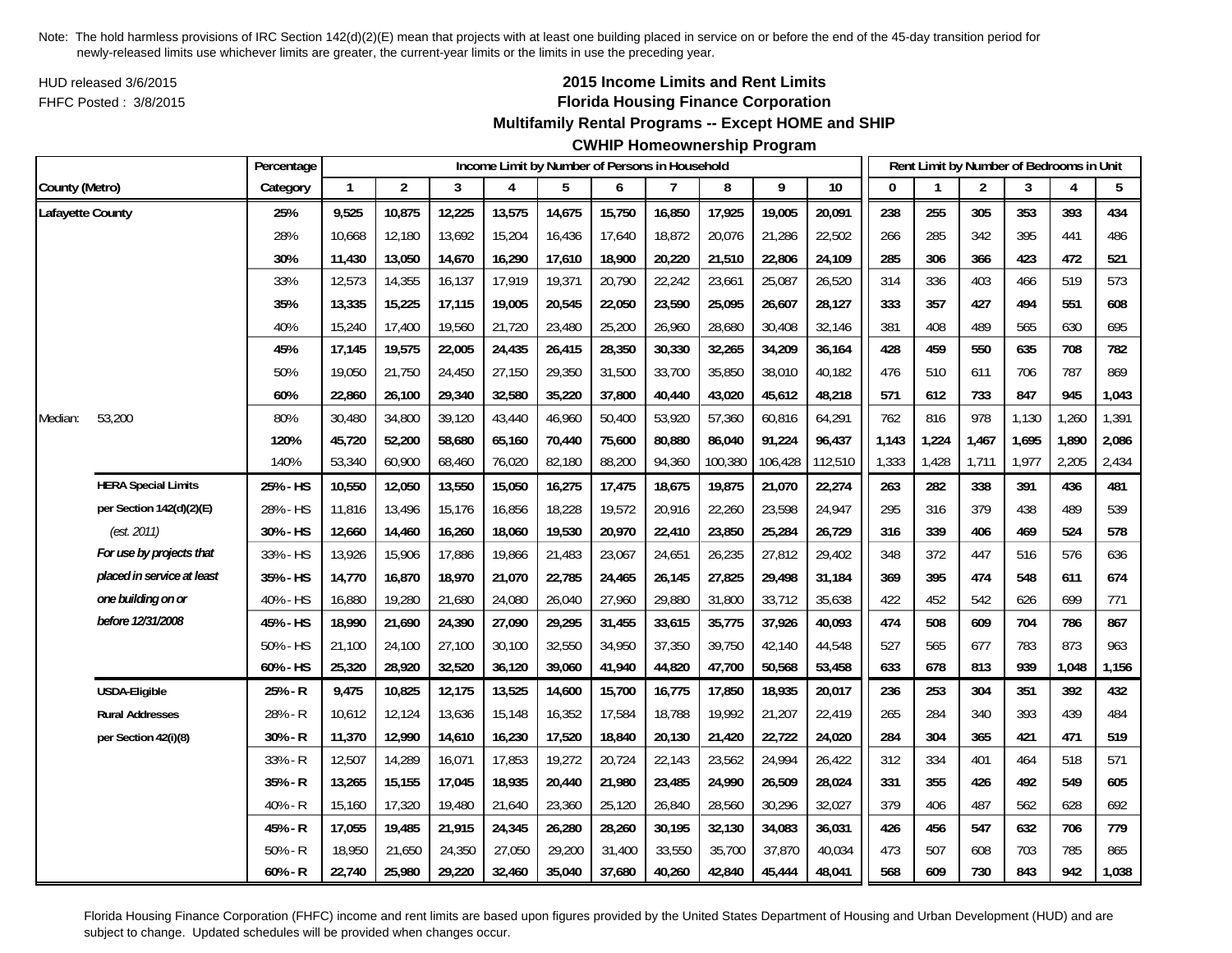HUD released 3/6/2015FHFC Posted : 3/8/2015

# **2015 Income Limits and Rent Limits Florida Housing Finance Corporation**

## **Multifamily Rental Programs -- Except HOME and SHIP**

#### **CWHIP Homeownership Program**

|                    |                            | Percentage |        |                |        |        |        |        | Income Limit by Number of Persons in Household |         |         |         |       |       | Rent Limit by Number of Bedrooms in Unit |       |       |       |
|--------------------|----------------------------|------------|--------|----------------|--------|--------|--------|--------|------------------------------------------------|---------|---------|---------|-------|-------|------------------------------------------|-------|-------|-------|
| County (Metro)     |                            | Category   |        | $\overline{2}$ | 3      | 4      | 5      | 6      |                                                | 8       | 9       | 10      | 0     |       | 2                                        | 3     | 4     | 5     |
| <b>Lake County</b> |                            | 25%        | 10,225 | 11,675         | 13,125 | 14,575 | 15,750 | 16,925 | 18,075                                         | 19,250  | 20,405  | 21,571  | 255   | 273   | 328                                      | 379   | 423   | 466   |
|                    | (Orlando-Kissimmee-        | 28%        | 11,452 | 13,076         | 14,700 | 16,324 | 17,640 | 18,956 | 20,244                                         | 21,560  | 22,854  | 24,160  | 286   | 306   | 367                                      | 424   | 473   | 522   |
|                    | Sanford MSA)               | 30%        | 12,270 | 14,010         | 15,750 | 17,490 | 18,900 | 20,310 | 21,690                                         | 23,100  | 24,486  | 25,885  | 306   | 328   | 393                                      | 454   | 507   | 559   |
|                    |                            | 33%        | 13,497 | 15,411         | 17,325 | 19,239 | 20,790 | 22,341 | 23,859                                         | 25,410  | 26,935  | 28,474  | 337   | 361   | 433                                      | 500   | 558   | 615   |
|                    |                            | 35%        | 14,315 | 16,345         | 18,375 | 20,405 | 22,050 | 23,695 | 25,305                                         | 26,950  | 28,567  | 30,199  | 357   | 383   | 459                                      | 530   | 592   | 653   |
|                    |                            | 40%        | 16,360 | 18,680         | 21,000 | 23,320 | 25,200 | 27,080 | 28,920                                         | 30,800  | 32,648  | 34,514  | 409   | 438   | 525                                      | 606   | 677   | 746   |
|                    |                            | 45%        | 18,405 | 21,015         | 23,625 | 26,235 | 28,350 | 30,465 | 32,535                                         | 34,650  | 36,729  | 38,828  | 460   | 492   | 590                                      | 682   | 761   | 839   |
|                    |                            | 50%        | 20,450 | 23,350         | 26,250 | 29,150 | 31,500 | 33,850 | 36,150                                         | 38,500  | 40,810  | 43,142  | 511   | 547   | 656                                      | 758   | 846   | 933   |
|                    |                            | 60%        | 24,540 | 28,020         | 31,500 | 34,980 | 37,800 | 40,620 | 43,380                                         | 46,200  | 48,972  | 51,770  | 613   | 657   | 787                                      | 909   | 1,015 | 1,119 |
| Median:            | 58,300                     | 80%        | 32,720 | 37,360         | 42,000 | 46,640 | 50,400 | 54,160 | 57,840                                         | 61,600  | 65,296  | 69,027  | 818   | 876   | 1,050                                    | 1,213 | 1,354 | 1,493 |
|                    |                            | 120%       | 49,080 | 56,040         | 63,000 | 69,960 | 75,600 | 81,240 | 86,760                                         | 92,400  | 97,944  | 103,541 | 1,227 | 1,314 | 1,575                                    | 1,819 | 2,031 | 2,239 |
|                    |                            | 140%       | 57,260 | 65,380         | 73,500 | 81,620 | 88,200 | 94,780 | 101,220                                        | 107,800 | 114,268 | 120,798 | 1,431 | 1,533 | 1,837                                    | 2,122 | 2,369 | 2,612 |
|                    | <b>HERA Special Limits</b> | 25% - HS   | 10,750 | 12,275         | 13,800 | 15,325 | 16,575 | 17,800 | 19,025                                         | 20,250  | 21,455  | 22,681  | 268   | 287   | 345                                      | 398   | 445   | 490   |
|                    | per Section 142(d)(2)(E)   | 28% - HS   | 12,040 | 13,748         | 15,456 | 17,164 | 18,564 | 19,936 | 21,308                                         | 22,680  | 24,030  | 25,403  | 301   | 322   | 386                                      | 446   | 498   | 549   |
|                    | (est. 2011)                | 30% - HS   | 12,900 | 14.730         | 16,560 | 18,390 | 19,890 | 21,360 | 22,830                                         | 24,300  | 25,746  | 27,217  | 322   | 345   | 414                                      | 478   | 534   | 589   |
|                    | For use by projects that   | 33% - HS   | 14.190 | 16,203         | 18,216 | 20,229 | 21,879 | 23,496 | 25,113                                         | 26,730  | 28,321  | 29,939  | 354   | 379   | 455                                      | 526   | 587   | 648   |
|                    | placed in service at least | 35% - HS   | 15,050 | 17,185         | 19,320 | 21,455 | 23,205 | 24,920 | 26,635                                         | 28,350  | 30,037  | 31,753  | 376   | 402   | 483                                      | 558   | 623   | 687   |
|                    | one building on or         | 40% - HS   | 17,200 | 19,640         | 22,080 | 24,520 | 26,520 | 28,480 | 30,440                                         | 32,400  | 34,328  | 36,290  | 430   | 460   | 552                                      | 638   | 712   | 785   |
|                    | before 12/31/2008          | 45% - HS   | 19,350 | 22,095         | 24,840 | 27,585 | 29,835 | 32,040 | 34,245                                         | 36,450  | 38,619  | 40,826  | 483   | 518   | 621                                      | 717   | 801   | 883   |
|                    |                            | 50% - HS   | 21,500 | 24,550         | 27,600 | 30,650 | 33,150 | 35,600 | 38,050                                         | 40.500  | 42,910  | 45,362  | 537   | 575   | 690                                      | 797   | 890   | 981   |
|                    |                            | 60% - HS   | 25,800 | 29,460         | 33,120 | 36,780 | 39,780 | 42,720 | 45.660                                         | 48,600  | 51,492  | 54,434  | 645   | 690   | 828                                      | 957   | 1,068 | 1,178 |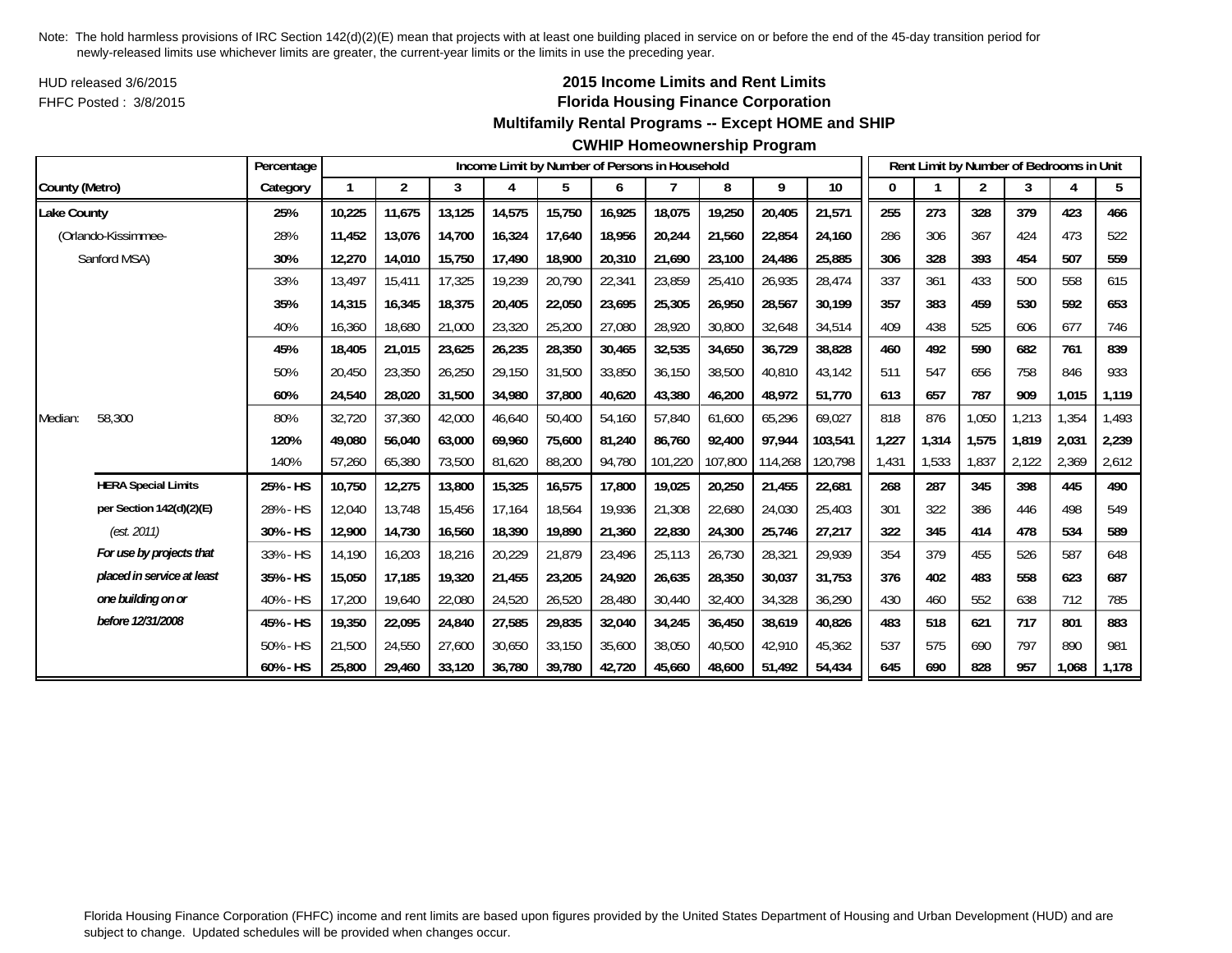HUD released 3/6/2015FHFC Posted : 3/8/2015

# **2015 Income Limits and Rent Limits Florida Housing Finance Corporation**

#### **Multifamily Rental Programs -- Except HOME and SHIP**

#### **CWHIP Homeownership Program**

|                |                             | Percentage |        |        |        |        |        |        | Income Limit by Number of Persons in Household |         |         |         |       |       | Rent Limit by Number of Bedrooms in Unit |       |       |       |
|----------------|-----------------------------|------------|--------|--------|--------|--------|--------|--------|------------------------------------------------|---------|---------|---------|-------|-------|------------------------------------------|-------|-------|-------|
| County (Metro) |                             | Category   |        | 2      | 3      | 4      | 5      | 6      |                                                | 8       | 9       | 10      | 0     |       | $\overline{c}$                           | 3     |       | 5     |
| Lee County     |                             | 25%        | 10,100 | 11,525 | 12,975 | 14,400 | 15,575 | 16,725 | 17,875                                         | 19,025  | 20,160  | 21,312  | 252   | 270   | 324                                      | 374   | 418   | 461   |
|                | (Cape Coral-Fort Myers MSA) | 28%        | 11,312 | 12,908 | 14,532 | 16,128 | 17,444 | 18,732 | 20,020                                         | 21,308  | 22,579  | 23,869  | 282   | 302   | 363                                      | 419   | 468   | 516   |
|                |                             | 30%        | 12,120 | 13,830 | 15,570 | 17,280 | 18,690 | 20,070 | 21,450                                         | 22,830  | 24,192  | 25,574  | 303   | 324   | 389                                      | 449   | 501   | 553   |
|                |                             | 33%        | 13,332 | 15,213 | 17,127 | 19,008 | 20,559 | 22,077 | 23,595                                         | 25,113  | 26,611  | 28,132  | 333   | 356   | 428                                      | 494   | 551   | 608   |
|                |                             | 35%        | 14.140 | 16.135 | 18.165 | 20.160 | 21,805 | 23,415 | 25,025                                         | 26,635  | 28,224  | 29,837  | 353   | 378   | 454                                      | 524   | 585   | 645   |
|                |                             | 40%        | 16.160 | 18,440 | 20,760 | 23,040 | 24,920 | 26,760 | 28,600                                         | 30,440  | 32,256  | 34,099  | 404   | 432   | 519                                      | 599   | 669   | 738   |
|                |                             | 45%        | 18.180 | 20,745 | 23,355 | 25,920 | 28,035 | 30,105 | 32,175                                         | 34,245  | 36,288  | 38,362  | 454   | 486   | 583                                      | 674   | 752   | 830   |
|                |                             | 50%        | 20,200 | 23,050 | 25,950 | 28,800 | 31,150 | 33,450 | 35,750                                         | 38,050  | 40,320  | 42,624  | 505   | 540   | 648                                      | 749   | 836   | 922   |
|                |                             | 60%        | 24,240 | 27,660 | 31,140 | 34,560 | 37,380 | 40,140 | 42,900                                         | 45,660  | 48,384  | 51,149  | 606   | 648   | 778                                      | 899   | 1,003 | 1,107 |
| Median:        | 57,600                      | 80%        | 32,320 | 36,880 | 41,520 | 46,080 | 49,840 | 53,520 | 57,200                                         | 60,880  | 64,512  | 68,198  | 808   | 865   | 1,038                                    | 1,199 | 1,338 | 1,476 |
|                |                             | 120%       | 48.480 | 55,320 | 62,280 | 69,120 | 74,760 | 80,280 | 85,800                                         | 91,320  | 96.768  | 102,298 | 1,212 | 1,297 | 1.557                                    | 1.798 | 2,007 | 2,214 |
|                |                             | 140%       | 56,560 | 64,540 | 72,660 | 80,640 | 87,220 | 93,660 | 100,100                                        | 106,540 | 112,896 | 119,347 | 1,414 | 1,513 | 1,816                                    | 2,098 | 2,341 | 2,583 |
|                | <b>HERA Special Limits</b>  | 25% - HS   | 10,800 | 12,325 | 13,875 | 15,400 | 16,650 | 17,875 | 19,100                                         | 20,350  | 21,560  | 22,792  | 270   | 289   | 346                                      | 400   | 446   | 493   |
|                | per Section 142(d)(2)(E)    | 28% - HS   | 12,096 | 13,804 | 15,540 | 17,248 | 18,648 | 20,020 | 21,392                                         | 22,792  | 24,147  | 25,527  | 302   | 323   | 388                                      | 448   | 500   | 552   |
|                | (est. 2011)                 | 30% - HS   | 12,960 | 14,790 | 16,650 | 18,480 | 19,980 | 21,450 | 22,920                                         | 24,420  | 25,872  | 27,350  | 324   | 346   | 416                                      | 480   | 536   | 591   |
|                | For use by projects that    | 33% - HS   | 14,256 | 16.269 | 18,315 | 20,328 | 21,978 | 23,595 | 25,212                                         | 26,862  | 28,459  | 30.085  | 356   | 381   | 457                                      | 528   | 589   | 650   |
|                | placed in service at least  | 35% - HS   | 15,120 | 17,255 | 19,425 | 21,560 | 23,310 | 25,025 | 26,740                                         | 28,490  | 30,184  | 31,909  | 378   | 404   | 485                                      | 560   | 625   | 690   |
|                | one building on or          | 40% - HS   | 17,280 | 19,720 | 22,200 | 24,640 | 26,640 | 28,600 | 30,560                                         | 32,560  | 34,496  | 36,467  | 432   | 462   | 555                                      | 641   | 715   | 789   |
|                | before 12/31/2008           | 45% - HS   | 19,440 | 22,185 | 24,975 | 27,720 | 29,970 | 32,175 | 34,380                                         | 36,630  | 38,808  | 41,026  | 486   | 520   | 624                                      | 721   | 804   | 887   |
|                |                             | 50% - HS   | 21,600 | 24,650 | 27,750 | 30,800 | 33,300 | 35,750 | 38,200                                         | 40.700  | 43,120  | 45,584  | 540   | 578   | 693                                      | 801   | 893   | 986   |
|                |                             | 60% - HS   | 25,920 | 29.580 | 33,300 | 36,960 | 39,960 | 42,900 | 45.840                                         | 48.840  | 51,744  | 54,701  | 648   | 693   | 832                                      | 961   | 1,072 | 1,183 |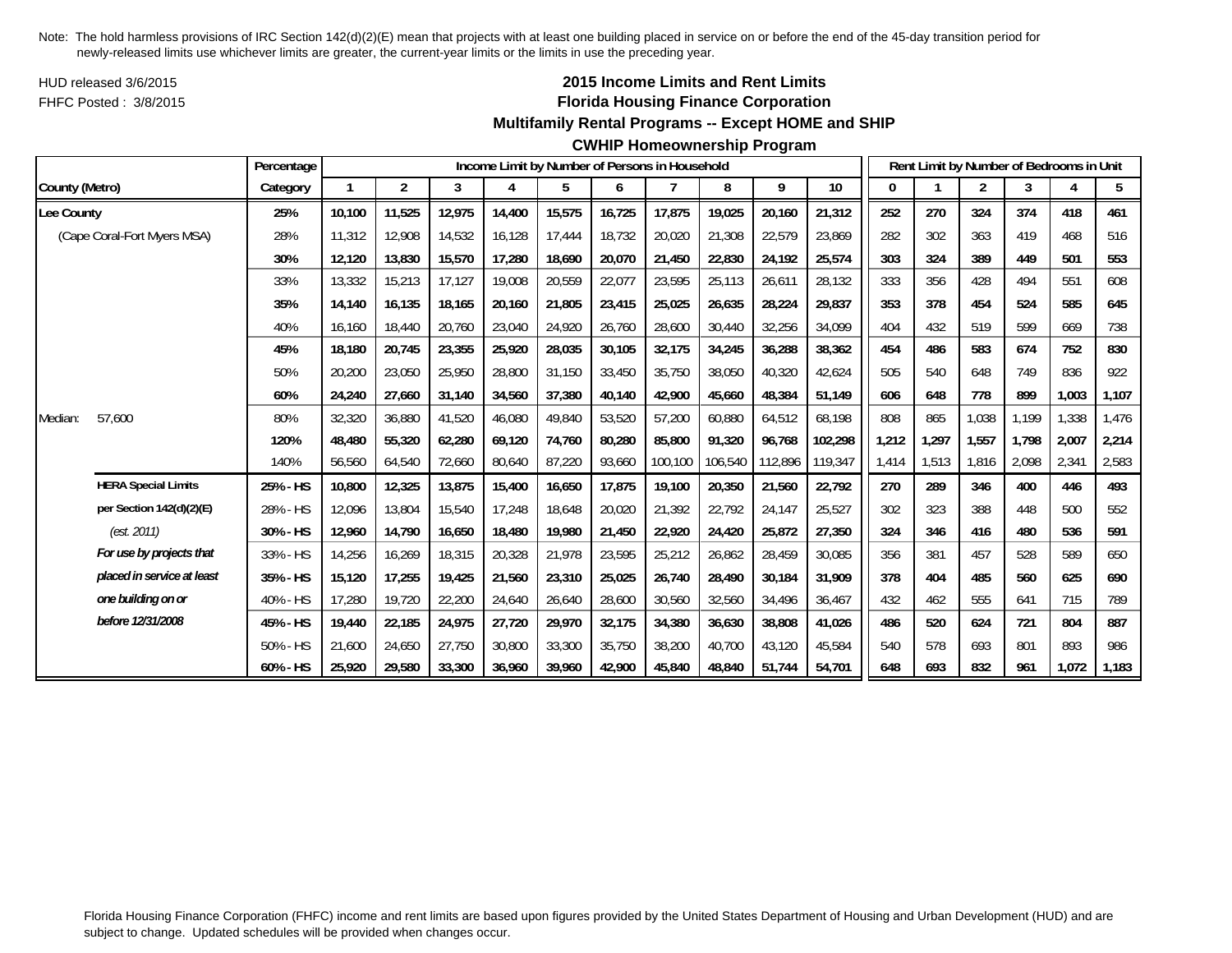HUD released 3/6/2015FHFC Posted : 3/8/2015

# **2015 Income Limits and Rent Limits Florida Housing Finance Corporation Multifamily Rental Programs -- Except HOME and SHIP**

|                    | Percentage |        |        |        |        |         |         | Income Limit by Number of Persons in Household |                   |         |                 |       |       |       | Rent Limit by Number of Bedrooms in Unit |       |       |
|--------------------|------------|--------|--------|--------|--------|---------|---------|------------------------------------------------|-------------------|---------|-----------------|-------|-------|-------|------------------------------------------|-------|-------|
| County (Metro)     | Category   |        |        |        |        |         | o       |                                                | 8                 | q       | 10 <sup>°</sup> |       |       |       |                                          |       |       |
| <b>Leon County</b> | 25%        | 11,400 | 13,025 | 14,650 | 16,275 | 17,600  | 18,900  | 20,200                                         | 21,500            | 22,785  | 24,087          | 285   | 305   | 366   | 423                                      | 472   | 521   |
| (Tallahassee HMFA; | 28%        | 12,768 | 14,588 | 16,408 | 18,228 | 19,712  | 21,168  | 22,624                                         | 24,080            | 25,519  | 26,977          | 319   | 341   | 410   | 474                                      | 529   | 583   |
| Tallahassee MSA)   | 30%        | 13,680 | 15,630 | 17,580 | 19,530 | 21,120  | 22,680  | 24,240                                         | 25,800            | 27,342  | 28,904          | 342   | 366   | 439   | 508                                      | 567   | 625   |
|                    | 33%        | 15,048 | 17.193 | 19,338 | 21,483 | 23,232  | 24,948  | 26,664                                         | 28,380            | 30,076  | 31,795          | 376   | 403   | 483   | 558                                      | 623   | 688   |
|                    | 35%        | 15,960 | 18,235 | 20,510 | 22,785 | 24,640  | 26,460  | 28,280                                         | 30,100            | 31,899  | 33,722          | 399   | 427   | 512   | 592                                      | 661   | 729   |
|                    | 40%        | 18,240 | 20,840 | 23,440 | 26,040 | 28,160  | 30,240  | 32,320                                         | 34,400            | 36,456  | 38,539          | 456   | 488   | 586   | 677                                      | 756   | 834   |
|                    | 45%        | 20,520 | 23,445 | 26,370 | 29,295 | 31,680  | 34,020  | 36,360                                         | 38,700            | 41,013  | 43,357          | 513   | 549   | 659   | 762                                      | 850   | 938   |
|                    | 50%        | 22,800 | 26,050 | 29,300 | 32,550 | 35,200  | 37,800  | 40,400                                         | 43,000            | 45,570  | 48,174          | 570   | 610   | 732   | 846                                      | 945   | 1,042 |
|                    | 60%        | 27,360 | 31,260 | 35,160 | 39,060 | 42,240  | 45,360  | 48,480                                         | 51,600            | 54,684  | 57,809          | 684   | 732   | 879   | 1,016                                    | 1,134 | 1,251 |
| 65,100<br>Median:  | 80%        | 36,480 | 41,680 | 46,880 | 52,080 | 56,320  | 60,480  | 64,640                                         | 68,800            | 72,912  | 77,078          | 912   | 977   | 1,172 | .355                                     | 1,512 | 668,  |
|                    | 120%       | 54,720 | 62,520 | 70,320 | 78,120 | 84,480  | 90,720  | 96,960                                         | 103,200           | 109,368 | 115,618         | .368  | 1,465 | 1,758 | 2,032                                    | 2,268 | 2,502 |
|                    | 140%       | 63,840 | 72,940 | 82,040 | 91,140 | 98,560  | 105,840 | 113,120                                        | 120,400           | 127,596 | 134,887         | .596  | 1,709 | 2,051 | 2,371                                    | 2,646 | 2,919 |
|                    | 150%       | 68,400 | 78,150 | 87,900 | 97,650 | 105,600 | 113,400 |                                                | 121,200   129,000 | 136,710 | 144,522         | 1,710 | 1,831 | 2,197 | 2,540                                    | 2,835 | 3,127 |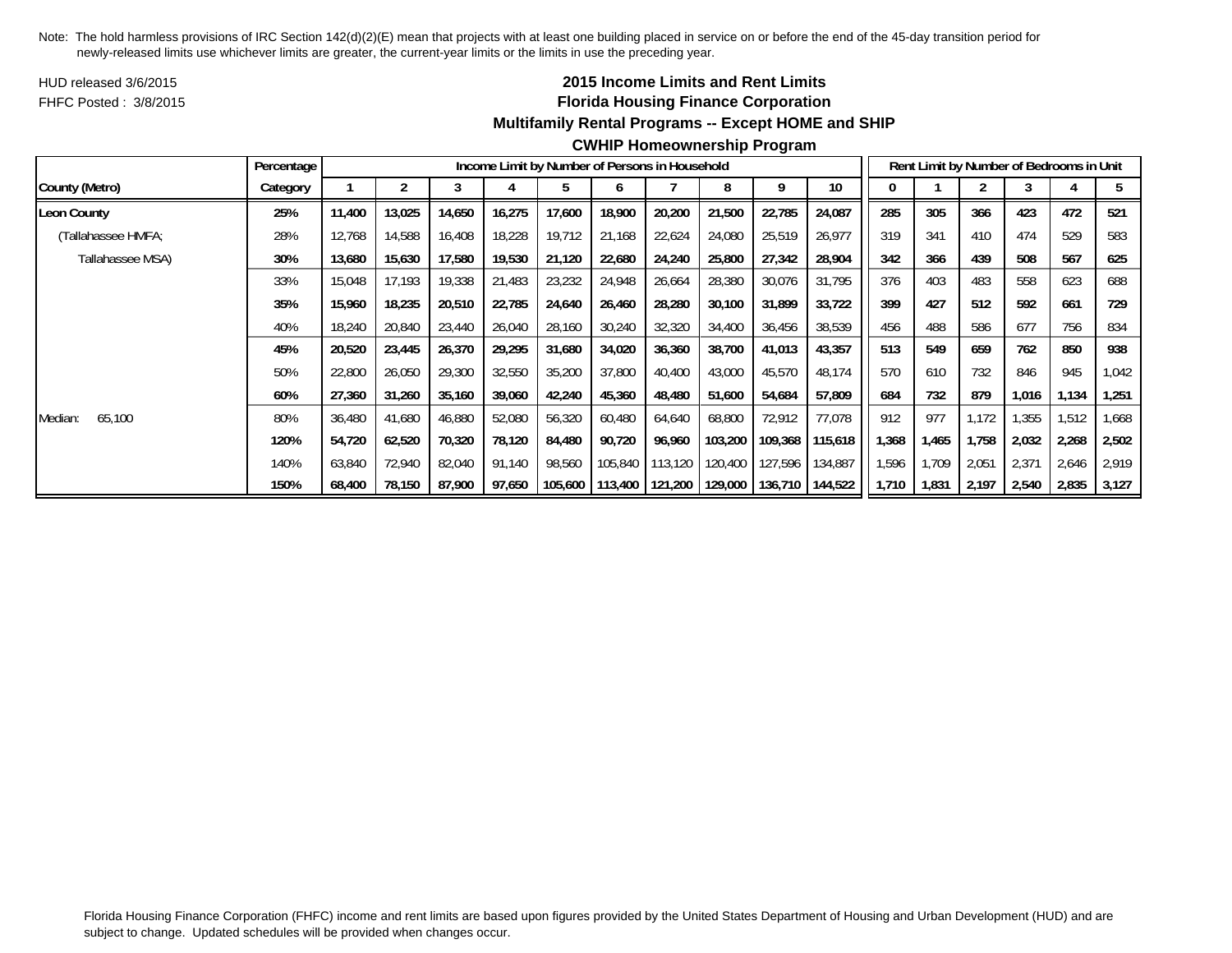HUD released 3/6/2015FHFC Posted : 3/8/2015

# **2015 Income Limits and Rent Limits Florida Housing Finance Corporation**

## **Multifamily Rental Programs -- Except HOME and SHIP**

# **CWHIP Homeownership Program**

|                |                            | Percentage |              |                |        | Income Limit by Number of Persons in Household |        |        |        |        |        |        |       |       | Rent Limit by Number of Bedrooms in Unit |       |       |       |
|----------------|----------------------------|------------|--------------|----------------|--------|------------------------------------------------|--------|--------|--------|--------|--------|--------|-------|-------|------------------------------------------|-------|-------|-------|
| County (Metro) |                            | Category   | $\mathbf{1}$ | $\overline{2}$ | 3      | $\overline{4}$                                 | 5      | 6      | 7      | 8      | 9      | 10     |       |       | $\overline{2}$                           | 3     | 4     | 5     |
| Levy County    |                            | 25%        | 8,350        | 9,550          | 10,750 | 11,925                                         | 12,900 | 13,850 | 14,800 | 15,750 | 16,695 | 17,649 | 208   | 223   | 268                                      | 310   | 346   | 381   |
|                |                            | 28%        | 9,352        | 10,696         | 12,040 | 13,356                                         | 14,448 | 15,512 | 16,576 | 17,640 | 18,698 | 19,767 | 233   | 250   | 301                                      | 347   | 387   | 427   |
|                |                            | 30%        | 10,020       | 11,460         | 12,900 | 14,310                                         | 15,480 | 16,620 | 17,760 | 18,900 | 20,034 | 21.179 | 250   | 268   | 322                                      | 372   | 415   | 458   |
|                |                            | 33%        | 11,022       | 12,606         | 14,190 | 15,741                                         | 17,028 | 18,282 | 19,536 | 20,790 | 22,037 | 23,297 | 275   | 295   | 354                                      | 409   | 457   | 504   |
|                |                            | 35%        | 11,690       | 13,370         | 15,050 | 16,695                                         | 18,060 | 19,390 | 20,720 | 22,050 | 23,373 | 24,709 | 292   | 313   | 376                                      | 434   | 484   | 534   |
|                |                            | 40%        | 13,360       | 15,280         | 17,200 | 19,080                                         | 20,640 | 22,160 | 23,680 | 25,200 | 26,712 | 28,238 | 334   | 358   | 430                                      | 496   | 554   | 611   |
|                |                            | 45%        | 15,030       | 17,190         | 19,350 | 21,465                                         | 23,220 | 24,930 | 26,640 | 28,350 | 30,051 | 31,768 | 375   | 402   | 483                                      | 558   | 623   | 687   |
|                |                            | 50%        | 16,700       | 19,100         | 21,500 | 23,850                                         | 25,800 | 27,700 | 29,600 | 31,500 | 33,390 | 35,298 | 417   | 447   | 537                                      | 620   | 692   | 763   |
|                |                            | 60%        | 20,040       | 22,920         | 25,800 | 28,620                                         | 30,960 | 33,240 | 35,520 | 37,800 | 40,068 | 42,358 | 501   | 537   | 645                                      | 744   | 831   | 916   |
| Median:        | 46,800                     | 80%        | 26,720       | 30,560         | 34,400 | 38,160                                         | 41,280 | 44,320 | 47,360 | 50,400 | 53,424 | 56,477 | 668   | 716   | 860                                      | 993   | 1,108 | 1,222 |
|                |                            | 120%       | 40,080       | 45,840         | 51,600 | 57,240                                         | 61,920 | 66,480 | 71,040 | 75,600 | 80,136 | 84,715 | 1,002 | 1,074 | 1,290                                    | 1,489 | 1,662 | 1,833 |
|                |                            | 140%       | 46,760       | 53,480         | 60,200 | 66,780                                         | 72,240 | 77,560 | 82,880 | 88,200 | 93,492 | 98,834 | 1,169 | 1,253 | 1,505                                    | 1,737 | 1,939 | 2,138 |
|                | <b>HERA Special Limits</b> | 25% - HS   | 9,700        | 11,075         | 12,450 | 13,825                                         | 14,950 | 16,050 | 17,150 | 18,250 | 19,355 | 20,461 | 242   | 259   | 311                                      | 359   | 401   | 442   |
|                | per Section 142(d)(2)(E)   | 28% - HS   | 10,864       | 12,404         | 13,944 | 15,484                                         | 16,744 | 17,976 | 19,208 | 20,440 | 21,678 | 22,916 | 271   | 290   | 348                                      | 402   | 449   | 495   |
|                | (est. 2009)                | 30% - HS   | 11,640       | 13,290         | 14,940 | 16,590                                         | 17,940 | 19,260 | 20,580 | 21,900 | 23,226 | 24,553 | 291   | 311   | 373                                      | 431   | 481   | 531   |
|                | For use by projects that   | 33% - HS   | 12,804       | 14,619         | 16,434 | 18,249                                         | 19,734 | 21,186 | 22,638 | 24,090 | 25,549 | 27,009 | 320   | 342   | 410                                      | 474   | 529   | 584   |
|                | placed in service at least | 35% - HS   | 13,580       | 15,505         | 17,430 | 19,355                                         | 20,930 | 22,470 | 24,010 | 25,550 | 27,097 | 28,645 | 339   | 363   | 435                                      | 503   | 561   | 619   |
|                | one building on or         | 40% - HS   | 15,520       | 17,720         | 19,920 | 22,120                                         | 23,920 | 25,680 | 27,440 | 29,200 | 30,968 | 32,738 | 388   | 415   | 498                                      | 575   | 642   | 708   |
|                | before 12/31/2008          | 45% - HS   | 17,460       | 19,935         | 22,410 | 24,885                                         | 26,910 | 28,890 | 30,870 | 32,850 | 34,839 | 36,830 | 436   | 467   | 560                                      | 647   | 722   | 796   |
|                |                            | 50% - HS   | 19,400       | 22,150         | 24,900 | 27,650                                         | 29,900 | 32,100 | 34,300 | 36,500 | 38,710 | 40,922 | 485   | 519   | 622                                      | 719   | 802   | 885   |
|                |                            | 60% - HS   | 23,280       | 26,580         | 29,880 | 33,180                                         | 35,880 | 38,520 | 41,160 | 43,800 | 46,452 | 49,106 | 582   | 623   | 747                                      | 863   | 963   | 1,062 |
|                | <b>USDA-Eligible</b>       | 25% - R    | 9,475        | 10,825         | 12,175 | 13,525                                         | 14,600 | 15,700 | 16,775 | 17,850 | 18,935 | 20,017 | 236   | 253   | 304                                      | 351   | 392   | 432   |
|                | <b>Rural Addresses</b>     | 28% - R    | 10,612       | 12,124         | 13,636 | 15,148                                         | 16,352 | 17,584 | 18,788 | 19,992 | 21,207 | 22,419 | 265   | 284   | 340                                      | 393   | 439   | 484   |
|                | per Section 42(i)(8)       | 30% - R    | 11,370       | 12,990         | 14,610 | 16,230                                         | 17,520 | 18,840 | 20,130 | 21,420 | 22,722 | 24,020 | 284   | 304   | 365                                      | 421   | 471   | 519   |
|                |                            | 33% - R    | 12,507       | 14,289         | 16,071 | 17,853                                         | 19,272 | 20,724 | 22,143 | 23,562 | 24,994 | 26,422 | 312   | 334   | 401                                      | 464   | 518   | 571   |
|                |                            | 35% - R    | 13,265       | 15,155         | 17,045 | 18,935                                         | 20,440 | 21,980 | 23,485 | 24,990 | 26,509 | 28,024 | 331   | 355   | 426                                      | 492   | 549   | 605   |
|                |                            | 40% - R    | 15,160       | 17,320         | 19,480 | 21,640                                         | 23,360 | 25,120 | 26,840 | 28,560 | 30,296 | 32,027 | 379   | 406   | 487                                      | 562   | 628   | 692   |
|                |                            | 45% - R    | 17,055       | 19,485         | 21,915 | 24,345                                         | 26,280 | 28,260 | 30,195 | 32,130 | 34,083 | 36,031 | 426   | 456   | 547                                      | 632   | 706   | 779   |
|                |                            | $50% - R$  | 18,950       | 21,650         | 24,350 | 27,050                                         | 29,200 | 31,400 | 33,550 | 35,700 | 37,870 | 40,034 | 473   | 507   | 608                                      | 703   | 785   | 865   |
|                |                            | $60% - R$  | 22,740       | 25,980         | 29,220 | 32,460                                         | 35,040 | 37,680 | 40,260 | 42,840 | 45,444 | 48,041 | 568   | 609   | 730                                      | 843   | 942   | 1,038 |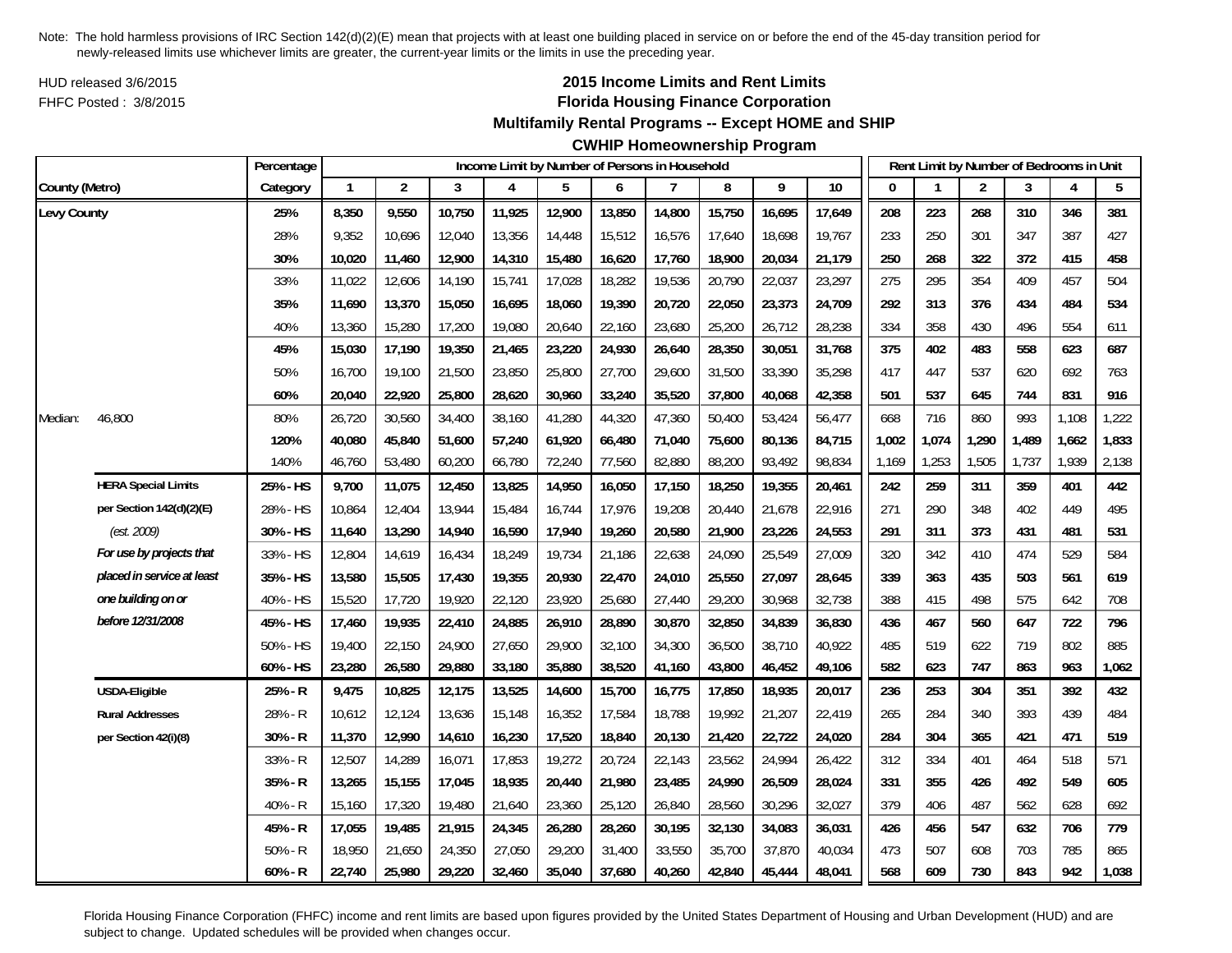HUD released 3/6/2015FHFC Posted : 3/8/2015

# **2015 Income Limits and Rent Limits Florida Housing Finance Corporation**

**Multifamily Rental Programs -- Except HOME and SHIP**

**CWHIP Homeownership Program**

|                       |                            | Percentage |        |                |        |        |        |        | Income Limit by Number of Persons in Household |         |         |                 |       | Rent Limit by Number of Bedrooms in Unit |                |       |       |       |
|-----------------------|----------------------------|------------|--------|----------------|--------|--------|--------|--------|------------------------------------------------|---------|---------|-----------------|-------|------------------------------------------|----------------|-------|-------|-------|
| County (Metro)        |                            | Category   | 1      | $\overline{2}$ | 3      | 4      | 5      | 6      | $\overline{7}$                                 | 8       | 9       | $\overline{10}$ | 0     |                                          | $\overline{2}$ | 3     | 4     | 5     |
| <b>Liberty County</b> |                            | 25%        | 9,925  | 11,350         | 12,775 | 14,175 | 15,325 | 16,450 | 17,600                                         | 18,725  | 19,845  | 20,979          | 248   | 265                                      | 319            | 368   | 411   | 454   |
|                       |                            | 28%        | 11,116 | 12,712         | 14,308 | 15,876 | 17,164 | 18,424 | 19,712                                         | 20,972  | 22,226  | 23,496          | 277   | 297                                      | 357            | 413   | 460   | 508   |
|                       |                            | 30%        | 11,910 | 13,620         | 15,330 | 17,010 | 18,390 | 19,740 | 21,120                                         | 22,470  | 23,814  | 25,175          | 297   | 319                                      | 383            | 442   | 493   | 544   |
|                       |                            | 33%        | 13,101 | 14,982         | 16,863 | 18,711 | 20,229 | 21,714 | 23,232                                         | 24,717  | 26,195  | 27,692          | 327   | 351                                      | 421            | 486   | 542   | 599   |
|                       |                            | 35%        | 13,895 | 15,890         | 17,885 | 19,845 | 21,455 | 23,030 | 24,640                                         | 26,215  | 27,783  | 29,371          | 347   | 372                                      | 447            | 516   | 575   | 635   |
|                       |                            | 40%        | 15,880 | 18,160         | 20,440 | 22,680 | 24,520 | 26,320 | 28,160                                         | 29,960  | 31,752  | 33,566          | 397   | 425                                      | 511            | 590   | 658   | 726   |
|                       |                            | 45%        | 17,865 | 20,430         | 22,995 | 25,515 | 27,585 | 29,610 | 31,680                                         | 33,705  | 35,721  | 37,762          | 446   | 478                                      | 574            | 663   | 740   | 817   |
|                       |                            | 50%        | 19,850 | 22,700         | 25,550 | 28,350 | 30,650 | 32,900 | 35,200                                         | 37,450  | 39,690  | 41,958          | 496   | 531                                      | 638            | 737   | 822   | 908   |
|                       |                            | 60%        | 23,820 | 27,240         | 30,660 | 34,020 | 36,780 | 39,480 | 42,240                                         | 44,940  | 47,628  | 50,350          | 595   | 638                                      | 766            | 885   | 987   | 1,089 |
| Median:               | 56,800                     | 80%        | 31,760 | 36,320         | 40,880 | 45,360 | 49,040 | 52,640 | 56,320                                         | 59,920  | 63,504  | 67,133          | 794   | 851                                      | 1,022          | 1,180 | 1,316 | 1,453 |
|                       |                            | 120%       | 47,640 | 54,480         | 61,320 | 68,040 | 73,560 | 78,960 | 84,480                                         | 89,880  | 95,256  | 100,699         | 1,191 | 1,276                                    | 1,533          | 1,770 | 1,974 | 2,179 |
|                       |                            | 140%       | 55,580 | 63,560         | 71,540 | 79,380 | 85,820 | 92,120 | 98,560                                         | 104,860 | 111,132 | 117,482         | 1,389 | 1,489                                    | 1,788          | 2,065 | 2,303 | 2,542 |
|                       | <b>HERA Special Limits</b> | 25% - HS   | 10,500 | 12,000         | 13,500 | 15,000 | 16,200 | 17,400 | 18,600                                         | 19,800  | 21,000  | 22,200          | 262   | 281                                      | 337            | 390   | 435   | 480   |
|                       | per Section 142(d)(2)(E)   | 28% - HS   | 11,760 | 13,440         | 15,120 | 16,800 | 18,144 | 19,488 | 20,832                                         | 22,176  | 23,520  | 24,864          | 294   | 315                                      | 378            | 436   | 487   | 537   |
|                       | (est. 2011)                | 30% - HS   | 12,600 | 14,400         | 16,200 | 18,000 | 19,440 | 20,880 | 22,320                                         | 23,760  | 25,200  | 26,640          | 315   | 337                                      | 405            | 468   | 522   | 576   |
|                       | For use by projects that   | 33% - HS   | 13,860 | 15,840         | 17,820 | 19,800 | 21,384 | 22,968 | 24,552                                         | 26,136  | 27,720  | 29,304          | 346   | 371                                      | 445            | 514   | 574   | 633   |
|                       | placed in service at least | 35% - HS   | 14,700 | 16,800         | 18,900 | 21,000 | 22,680 | 24,360 | 26,040                                         | 27,720  | 29,400  | 31,080          | 367   | 393                                      | 472            | 546   | 609   | 672   |
|                       | one building on or         | 40% - HS   | 16,800 | 19,200         | 21,600 | 24,000 | 25,920 | 27,840 | 29,760                                         | 31,680  | 33,600  | 35,520          | 420   | 450                                      | 540            | 624   | 696   | 768   |
|                       | before 12/31/2008          | 45% - HS   | 18,900 | 21,600         | 24,300 | 27,000 | 29,160 | 31,320 | 33,480                                         | 35,640  | 37,800  | 39,960          | 472   | 506                                      | 607            | 702   | 783   | 864   |
|                       |                            | 50% - HS   | 21,000 | 24,000         | 27,000 | 30,000 | 32,400 | 34,800 | 37,200                                         | 39,600  | 42,000  | 44,400          | 525   | 562                                      | 675            | 780   | 870   | 960   |
|                       |                            | 60% - HS   | 25,200 | 28,800         | 32,400 | 36,000 | 38,880 | 41,760 | 44,640                                         | 47,520  | 50,400  | 53,280          | 630   | 675                                      | 810            | 936   | 1,044 | 1,152 |
|                       | USDA-Eligible              | 25% - R    | 9,475  | 10,825         | 12,175 | 13,525 | 14,600 | 15,700 | 16,775                                         | 17,850  | 18,935  | 20,017          | 236   | 253                                      | 304            | 351   | 392   | 432   |
|                       | <b>Rural Addresses</b>     | 28% - R    | 10,612 | 12,124         | 13,636 | 15,148 | 16,352 | 17,584 | 18,788                                         | 19,992  | 21,207  | 22,419          | 265   | 284                                      | 340            | 393   | 439   | 484   |
|                       | per Section 42(i)(8)       | 30% - R    | 11,370 | 12,990         | 14,610 | 16,230 | 17,520 | 18,840 | 20,130                                         | 21,420  | 22,722  | 24,020          | 284   | 304                                      | 365            | 421   | 471   | 519   |
|                       |                            | 33% - R    | 12,507 | 14,289         | 16,071 | 17,853 | 19,272 | 20,724 | 22,143                                         | 23,562  | 24,994  | 26,422          | 312   | 334                                      | 401            | 464   | 518   | 571   |
|                       |                            | 35% - R    | 13,265 | 15,155         | 17,045 | 18,935 | 20,440 | 21,980 | 23,485                                         | 24,990  | 26,509  | 28,024          | 331   | 355                                      | 426            | 492   | 549   | 605   |
|                       |                            | 40% - R    | 15,160 | 17,320         | 19,480 | 21,640 | 23,360 | 25,120 | 26,840                                         | 28,560  | 30,296  | 32,027          | 379   | 406                                      | 487            | 562   | 628   | 692   |
|                       |                            | 45% - R    | 17,055 | 19,485         | 21,915 | 24,345 | 26,280 | 28,260 | 30,195                                         | 32,130  | 34,083  | 36,031          | 426   | 456                                      | 547            | 632   | 706   | 779   |
|                       |                            | $50% - R$  | 18,950 | 21,650         | 24,350 | 27,050 | 29,200 | 31,400 | 33,550                                         | 35,700  | 37,870  | 40,034          | 473   | 507                                      | 608            | 703   | 785   | 865   |
|                       |                            | $60% - R$  | 22,740 | 25,980         | 29,220 | 32,460 | 35,040 | 37,680 | 40,260                                         | 42,840  | 45,444  | 48,041          | 568   | 609                                      | 730            | 843   | 942   | 1,038 |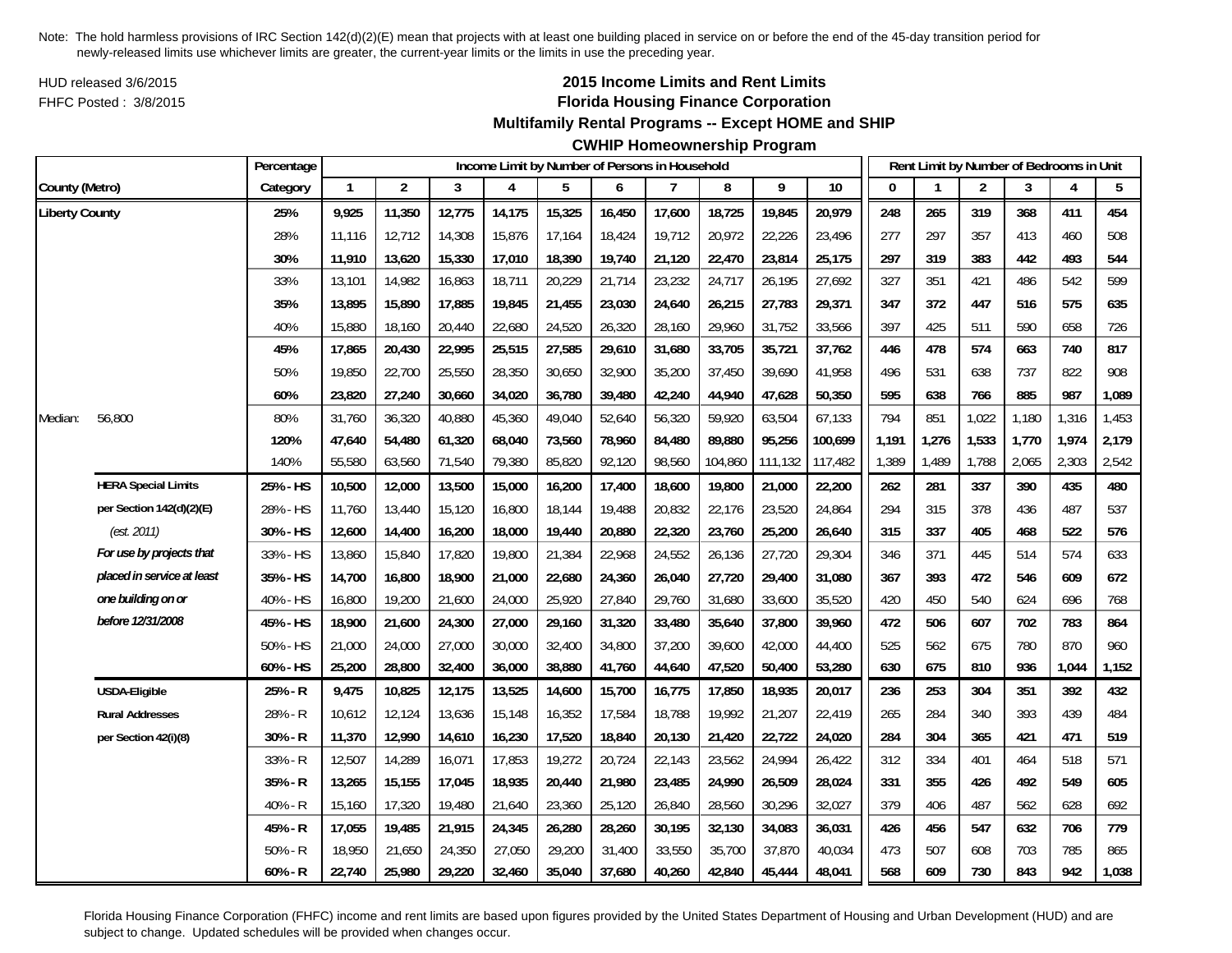HUD released 3/6/2015FHFC Posted : 3/8/2015

## **2015 Income Limits and Rent Limits Florida Housing Finance Corporation**

**Multifamily Rental Programs -- Except HOME and SHIP**

**CWHIP Homeownership Program**

|                       |                            | Percentage |              |                |        | Income Limit by Number of Persons in Household |        |        |        |        |        |        |       | Rent Limit by Number of Bedrooms in Unit |       |       |       |       |
|-----------------------|----------------------------|------------|--------------|----------------|--------|------------------------------------------------|--------|--------|--------|--------|--------|--------|-------|------------------------------------------|-------|-------|-------|-------|
| County (Metro)        |                            | Category   | $\mathbf{1}$ | $\overline{2}$ | 3      | 4                                              | 5      | 6      | 7      | 8      | 9      | 10     | O     |                                          | 2     | 3     | 4     | 5     |
| <b>Madison County</b> |                            | 25%        | 8,350        | 9,550          | 10,750 | 11,925                                         | 12,900 | 13,850 | 14,800 | 15,750 | 16,695 | 17,649 | 208   | 223                                      | 268   | 310   | 346   | 381   |
|                       |                            | 28%        | 9,352        | 10,696         | 12,040 | 13,356                                         | 14,448 | 15,512 | 16,576 | 17,640 | 18,698 | 19,767 | 233   | 250                                      | 301   | 347   | 387   | 427   |
|                       |                            | 30%        | 10,020       | 11,460         | 12,900 | 14,310                                         | 15,480 | 16,620 | 17,760 | 18,900 | 20,034 | 21,179 | 250   | 268                                      | 322   | 372   | 415   | 458   |
|                       |                            | 33%        | 11,022       | 12,606         | 14,190 | 15,741                                         | 17,028 | 18,282 | 19,536 | 20,790 | 22,037 | 23,297 | 275   | 295                                      | 354   | 409   | 457   | 504   |
|                       |                            | 35%        | 11,690       | 13,370         | 15,050 | 16,695                                         | 18,060 | 19,390 | 20,720 | 22,050 | 23,373 | 24,709 | 292   | 313                                      | 376   | 434   | 484   | 534   |
|                       |                            | 40%        | 13,360       | 15,280         | 17,200 | 19,080                                         | 20,640 | 22,160 | 23,680 | 25,200 | 26,712 | 28,238 | 334   | 358                                      | 430   | 496   | 554   | 611   |
|                       |                            | 45%        | 15,030       | 17,190         | 19,350 | 21,465                                         | 23,220 | 24,930 | 26,640 | 28,350 | 30,051 | 31,768 | 375   | 402                                      | 483   | 558   | 623   | 687   |
|                       |                            | 50%        | 16,700       | 19,100         | 21,500 | 23,850                                         | 25,800 | 27,700 | 29,600 | 31,500 | 33,390 | 35,298 | 417   | 447                                      | 537   | 620   | 692   | 763   |
|                       |                            | 60%        | 20,040       | 22,920         | 25,800 | 28,620                                         | 30,960 | 33,240 | 35,520 | 37,800 | 40,068 | 42,358 | 501   | 537                                      | 645   | 744   | 831   | 916   |
| Median:               | 40,900                     | 80%        | 26,720       | 30,560         | 34,400 | 38,160                                         | 41,280 | 44,320 | 47,360 | 50,400 | 53,424 | 56,477 | 668   | 716                                      | 860   | 993   | 1,108 | 1,222 |
|                       |                            | 120%       | 40,080       | 45,840         | 51,600 | 57,240                                         | 61,920 | 66,480 | 71,040 | 75,600 | 80,136 | 84,715 | 1,002 | 1,074                                    | 1,290 | 1,489 | 1,662 | 1,833 |
|                       |                            | 140%       | 46,760       | 53,480         | 60,200 | 66,780                                         | 72,240 | 77,560 | 82,880 | 88,200 | 93,492 | 98,834 | 1,169 | 1,253                                    | 1,505 | 1,737 | 1,939 | 2,138 |
|                       | <b>HERA Special Limits</b> | 25% - HS   | 9,875        | 11,300         | 12,700 | 14,100                                         | 15,250 | 16,375 | 17,500 | 18,625 | 19,740 | 20,868 | 246   | 264                                      | 317   | 366   | 409   | 451   |
|                       | per Section 142(d)(2)(E)   | 28% - HS   | 11,060       | 12,656         | 14,224 | 15,792                                         | 17,080 | 18,340 | 19,600 | 20,860 | 22,109 | 23,372 | 276   | 296                                      | 355   | 410   | 458   | 505   |
|                       | (est. 2011)                | 30% - HS   | 11,850       | 13,560         | 15,240 | 16,920                                         | 18,300 | 19,650 | 21,000 | 22,350 | 23,688 | 25,042 | 296   | 317                                      | 381   | 440   | 491   | 541   |
|                       | For use by projects that   | 33% - HS   | 13,035       | 14,916         | 16,764 | 18,612                                         | 20,130 | 21,615 | 23,100 | 24,585 | 26,057 | 27,546 | 325   | 349                                      | 419   | 484   | 540   | 596   |
|                       | placed in service at least | 35% - HS   | 13,825       | 15,820         | 17,780 | 19,740                                         | 21,350 | 22,925 | 24,500 | 26,075 | 27,636 | 29,215 | 345   | 370                                      | 444   | 513   | 573   | 632   |
|                       | one building on or         | 40% - HS   | 15,800       | 18,080         | 20,320 | 22,560                                         | 24,400 | 26,200 | 28,000 | 29,800 | 31,584 | 33,389 | 395   | 423                                      | 508   | 587   | 655   | 722   |
|                       | before 12/31/2008          | 45% - HS   | 17,775       | 20,340         | 22,860 | 25,380                                         | 27,450 | 29,475 | 31,500 | 33,525 | 35,532 | 37,562 | 444   | 476                                      | 571   | 660   | 736   | 812   |
|                       |                            | 50% - HS   | 19,750       | 22,600         | 25,400 | 28,200                                         | 30,500 | 32,750 | 35,000 | 37,250 | 39,480 | 41,736 | 493   | 529                                      | 635   | 733   | 818   | 903   |
|                       |                            | 60% - HS   | 23,700       | 27,120         | 30,480 | 33,840                                         | 36,600 | 39,300 | 42,000 | 44,700 | 47,376 | 50,083 | 592   | 635                                      | 762   | 880   | 982   | 1,083 |
|                       | <b>USDA-Eligible</b>       | 25% - R    | 9,475        | 10,825         | 12,175 | 13,525                                         | 14,600 | 15,700 | 16,775 | 17,850 | 18,935 | 20,017 | 236   | 253                                      | 304   | 351   | 392   | 432   |
|                       | <b>Rural Addresses</b>     | 28% - R    | 10,612       | 12,124         | 13,636 | 15,148                                         | 16,352 | 17,584 | 18,788 | 19,992 | 21,207 | 22,419 | 265   | 284                                      | 340   | 393   | 439   | 484   |
|                       | per Section 42(i)(8)       | 30% - R    | 11,370       | 12,990         | 14,610 | 16,230                                         | 17,520 | 18,840 | 20,130 | 21,420 | 22,722 | 24,020 | 284   | 304                                      | 365   | 421   | 471   | 519   |
|                       |                            | 33% - R    | 12,507       | 14,289         | 16,071 | 17,853                                         | 19,272 | 20,724 | 22,143 | 23,562 | 24,994 | 26,422 | 312   | 334                                      | 401   | 464   | 518   | 571   |
|                       |                            | 35% - R    | 13,265       | 15,155         | 17,045 | 18,935                                         | 20,440 | 21,980 | 23,485 | 24,990 | 26,509 | 28,024 | 331   | 355                                      | 426   | 492   | 549   | 605   |
|                       |                            | 40% - R    | 15,160       | 17,320         | 19,480 | 21,640                                         | 23,360 | 25,120 | 26,840 | 28,560 | 30,296 | 32,027 | 379   | 406                                      | 487   | 562   | 628   | 692   |
|                       |                            | 45% - R    | 17,055       | 19,485         | 21,915 | 24,345                                         | 26,280 | 28,260 | 30,195 | 32,130 | 34,083 | 36,031 | 426   | 456                                      | 547   | 632   | 706   | 779   |
|                       |                            | $50% - R$  | 18,950       | 21,650         | 24,350 | 27,050                                         | 29,200 | 31,400 | 33,550 | 35,700 | 37,870 | 40,034 | 473   | 507                                      | 608   | 703   | 785   | 865   |
|                       |                            | $60% - R$  | 22,740       | 25,980         | 29,220 | 32,460                                         | 35,040 | 37,680 | 40,260 | 42,840 | 45,444 | 48,041 | 568   | 609                                      | 730   | 843   | 942   | 1,038 |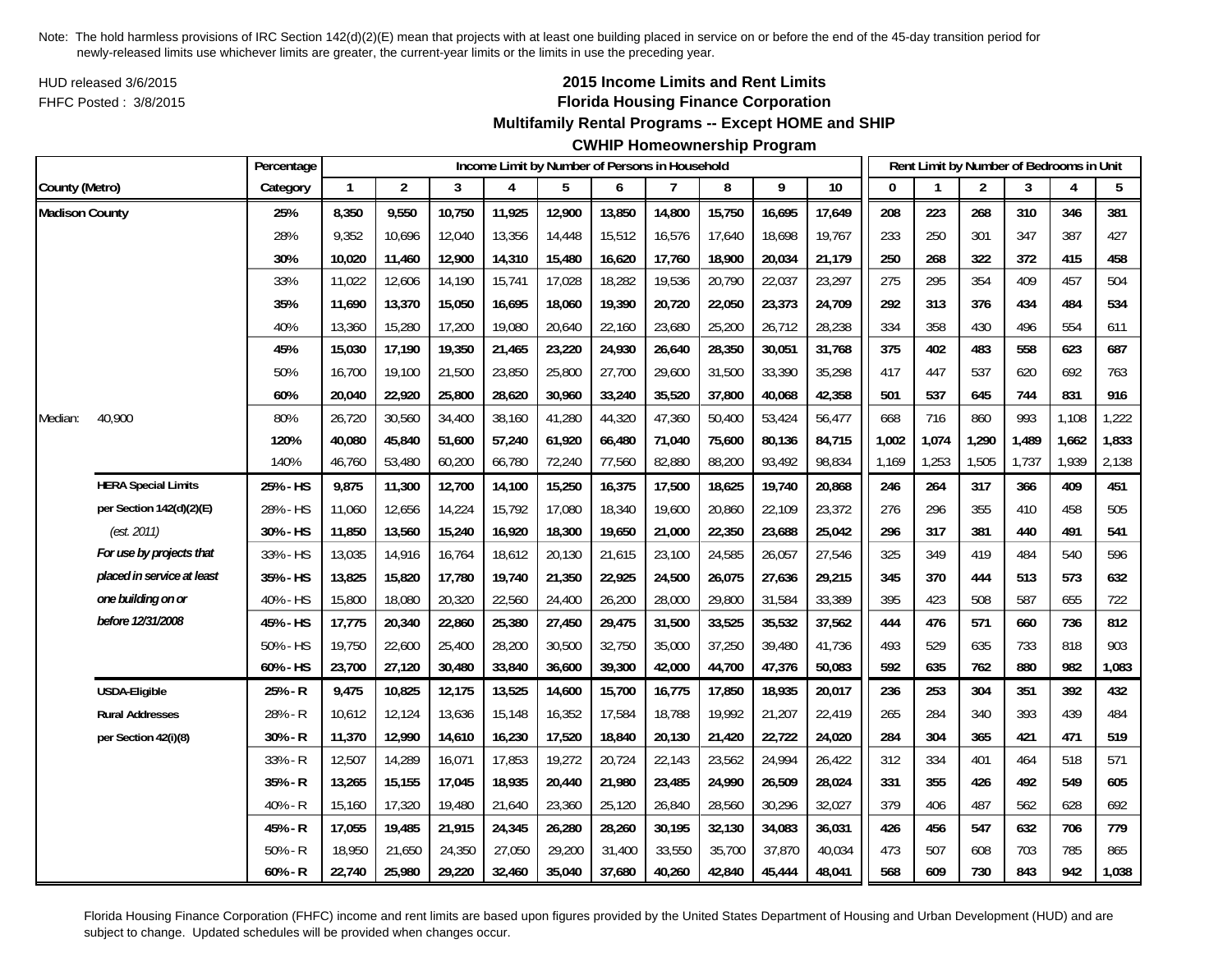HUD released 3/6/2015FHFC Posted : 3/8/2015

# **2015 Income Limits and Rent Limits Florida Housing Finance Corporation**

## **Multifamily Rental Programs -- Except HOME and SHIP**

#### **CWHIP Homeownership Program**

|                       |                            | Percentage |        |        |        |        | Income Limit by Number of Persons in Household |        |         |         |         |         |       |       | Rent Limit by Number of Bedrooms in Unit |       |       |       |
|-----------------------|----------------------------|------------|--------|--------|--------|--------|------------------------------------------------|--------|---------|---------|---------|---------|-------|-------|------------------------------------------|-------|-------|-------|
| County (Metro)        |                            | Category   |        | 2      | 3      | 4      | 5                                              | 6      |         | 8       | 9       | 10      | 0     |       | $\overline{c}$                           | 3     | 4     | 5     |
| <b>Manatee County</b> |                            | 25%        | 10,625 | 12,150 | 13,675 | 15,175 | 16,400                                         | 17,625 | 18,825  | 20,050  | 21,245  | 22,459  | 265   | 284   | 341                                      | 394   | 440   | 485   |
|                       | (North Port-Bradenton-     | 28%        | 11,900 | 13,608 | 15,316 | 16,996 | 18,368                                         | 19,740 | 21,084  | 22,456  | 23,794  | 25,154  | 297   | 318   | 382                                      | 442   | 493   | 544   |
|                       | Sarasota MSA)              | 30%        | 12,750 | 14,580 | 16,410 | 18,210 | 19,680                                         | 21,150 | 22,590  | 24,060  | 25,494  | 26,951  | 318   | 341   | 410                                      | 473   | 528   | 583   |
|                       |                            | 33%        | 14,025 | 16,038 | 18,051 | 20,031 | 21,648                                         | 23,265 | 24,849  | 26,466  | 28,043  | 29,646  | 350   | 375   | 451                                      | 520   | 581   | 641   |
|                       |                            | 35%        | 14.875 | 17.010 | 19.145 | 21,245 | 22,960                                         | 24,675 | 26.355  | 28,070  | 29,743  | 31,443  | 371   | 398   | 478                                      | 552   | 616   | 680   |
|                       |                            | 40%        | 17,000 | 19,440 | 21,880 | 24,280 | 26,240                                         | 28,200 | 30,120  | 32,080  | 33,992  | 35,934  | 425   | 455   | 547                                      | 631   | 705   | 777   |
|                       |                            | 45%        | 19.125 | 21,870 | 24,615 | 27,315 | 29,520                                         | 31,725 | 33,885  | 36,090  | 38,241  | 40,426  | 478   | 512   | 615                                      | 710   | 793   | 874   |
|                       |                            | 50%        | 21,250 | 24,300 | 27,350 | 30,350 | 32,800                                         | 35,250 | 37,650  | 40,100  | 42,490  | 44,918  | 531   | 569   | 683                                      | 789   | 881   | 971   |
|                       |                            | 60%        | 25,500 | 29,160 | 32,820 | 36,420 | 39,360                                         | 42,300 | 45,180  | 48,120  | 50,988  | 53,902  | 637   | 683   | 820                                      | 947   | 1,057 | 1,166 |
| Median:               | 62,300                     | 80%        | 34,000 | 38,880 | 43,760 | 48,560 | 52,480                                         | 56,400 | 60,240  | 64,160  | 67,984  | 71,869  | 850   | 911   | 1,094                                    | 1,263 | 1,410 | 1,555 |
|                       |                            | 120%       | 51.000 | 58,320 | 65,640 | 72,840 | 78,720                                         | 84.600 | 90.360  | 96,240  | 101.976 | 107.803 | 1,275 | 1.366 | 1,641                                    | 1.894 | 2,115 | 2,332 |
|                       |                            | 140%       | 59,500 | 68,040 | 76,580 | 84,980 | 91,840                                         | 98,700 | 105,420 | 112,280 | 118,972 | 125,770 | 1,487 | 1,594 | 1,914                                    | 2,210 | 2,467 | 2,721 |
|                       | <b>HERA Special Limits</b> | 25% - HS   | 11,450 | 13,100 | 14,725 | 16,350 | 17,675                                         | 18,975 | 20,275  | 21,600  | 22,890  | 24,198  | 286   | 306   | 368                                      | 425   | 474   | 523   |
|                       | per Section 142(d)(2)(E)   | 28% - HS   | 12,824 | 14,672 | 16,492 | 18,312 | 19,796                                         | 21,252 | 22,708  | 24,192  | 25,637  | 27,102  | 320   | 343   | 412                                      | 476   | 531   | 586   |
|                       | (est. 2011)                | 30% - HS   | 13,740 | 15,720 | 17,670 | 19,620 | 21,210                                         | 22,770 | 24,330  | 25,920  | 27,468  | 29,038  | 343   | 368   | 441                                      | 510   | 569   | 628   |
|                       | For use by projects that   | 33% - HS   | 15.114 | 17.292 | 19,437 | 21,582 | 23,331                                         | 25,047 | 26,763  | 28,512  | 30,215  | 31,941  | 377   | 405   | 485                                      | 561   | 626   | 690   |
|                       | placed in service at least | 35% - HS   | 16,030 | 18,340 | 20,615 | 22,890 | 24,745                                         | 26,565 | 28,385  | 30,240  | 32,046  | 33,877  | 400   | 429   | 515                                      | 595   | 664   | 732   |
|                       | one building on or         | 40% - HS   | 18,320 | 20,960 | 23,560 | 26,160 | 28,280                                         | 30,360 | 32,440  | 34,560  | 36,624  | 38,717  | 458   | 491   | 589                                      | 680   | 759   | 837   |
|                       | before 12/31/2008          | 45% - HS   | 20,610 | 23,580 | 26,505 | 29,430 | 31,815                                         | 34,155 | 36,495  | 38,880  | 41,202  | 43,556  | 515   | 552   | 662                                      | 765   | 853   | 942   |
|                       |                            | 50% - HS   | 22,900 | 26,200 | 29,450 | 32,700 | 35,350                                         | 37,950 | 40,550  | 43,200  | 45,780  | 48,396  | 572   | 613   | 736                                      | 850   | 948   | 1,046 |
|                       |                            | 60% - HS   | 27.480 | 31,440 | 35,340 | 39,240 | 42,420                                         | 45,540 | 48.660  | 51,840  | 54,936  | 58,075  | 687   | 736   | 883                                      | 1.020 | 1,138 | 1,256 |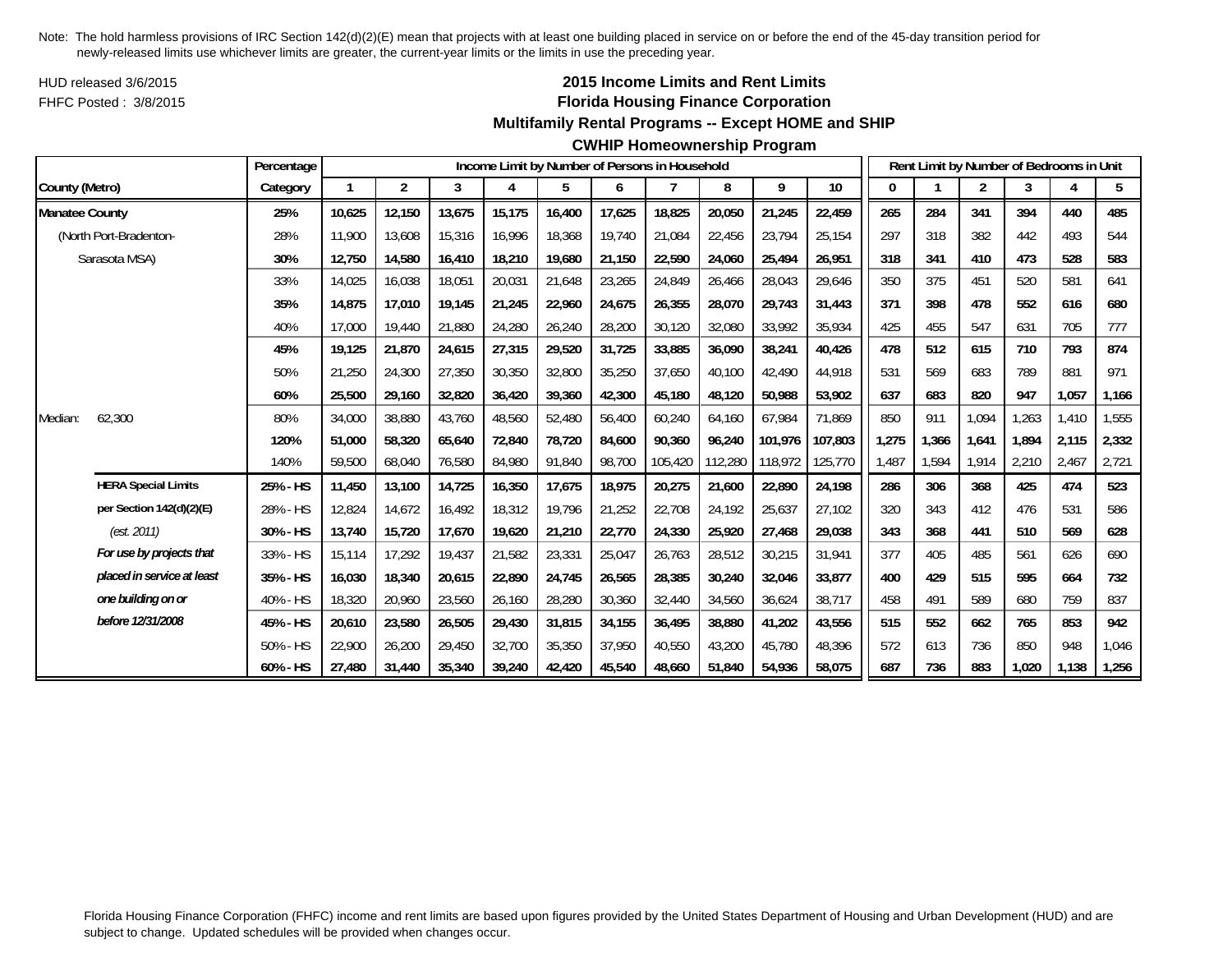HUD released 3/6/2015FHFC Posted : 3/8/2015

# **2015 Income Limits and Rent Limits Florida Housing Finance Corporation**

#### **Multifamily Rental Programs -- Except HOME and SHIP**

# **CWHIP Homeownership Program**

|                      |                            | Percentage |              |                |        | Income Limit by Number of Persons in Household |        |        |        |        |        |        |              |       | Rent Limit by Number of Bedrooms in Unit |       |       |       |
|----------------------|----------------------------|------------|--------------|----------------|--------|------------------------------------------------|--------|--------|--------|--------|--------|--------|--------------|-------|------------------------------------------|-------|-------|-------|
| County (Metro)       |                            | Category   | $\mathbf{1}$ | $\overline{2}$ | 3      | 4                                              | 5      | 6      | 7      | 8      | 9      | 10     | $\mathbf{0}$ |       | $\overline{2}$                           | 3     | 4     | 5     |
| <b>Marion County</b> |                            | 25%        | 8,350        | 9,550          | 10,750 | 11,925                                         | 12,900 | 13,850 | 14,800 | 15,750 | 16,695 | 17,649 | 208          | 223   | 268                                      | 310   | 346   | 381   |
| (Ocala MSA)          |                            | 28%        | 9,352        | 10,696         | 12,040 | 13,356                                         | 14,448 | 15,512 | 16,576 | 17,640 | 18,698 | 19,767 | 233          | 250   | 301                                      | 347   | 387   | 427   |
|                      |                            | 30%        | 10,020       | 11,460         | 12,900 | 14,310                                         | 15,480 | 16,620 | 17,760 | 18,900 | 20,034 | 21,179 | 250          | 268   | 322                                      | 372   | 415   | 458   |
|                      |                            | 33%        | 11,022       | 12,606         | 14,190 | 15,741                                         | 17,028 | 18,282 | 19,536 | 20,790 | 22,037 | 23,297 | 275          | 295   | 354                                      | 409   | 457   | 504   |
|                      |                            | 35%        | 11,690       | 13,370         | 15,050 | 16,695                                         | 18,060 | 19,390 | 20,720 | 22,050 | 23,373 | 24,709 | 292          | 313   | 376                                      | 434   | 484   | 534   |
|                      |                            | 40%        | 13,360       | 15,280         | 17,200 | 19,080                                         | 20,640 | 22,160 | 23,680 | 25,200 | 26,712 | 28,238 | 334          | 358   | 430                                      | 496   | 554   | 611   |
|                      |                            | 45%        | 15,030       | 17,190         | 19,350 | 21,465                                         | 23,220 | 24,930 | 26,640 | 28,350 | 30,051 | 31,768 | 375          | 402   | 483                                      | 558   | 623   | 687   |
|                      |                            | 50%        | 16,700       | 19,100         | 21,500 | 23,850                                         | 25,800 | 27,700 | 29,600 | 31,500 | 33,390 | 35,298 | 417          | 447   | 537                                      | 620   | 692   | 763   |
|                      |                            | 60%        | 20,040       | 22,920         | 25,800 | 28,620                                         | 30,960 | 33,240 | 35,520 | 37,800 | 40,068 | 42,358 | 501          | 537   | 645                                      | 744   | 831   | 916   |
| Median:              | 47,300                     | 80%        | 26,720       | 30,560         | 34,400 | 38,160                                         | 41,280 | 44,320 | 47,360 | 50,400 | 53,424 | 56,477 | 668          | 716   | 860                                      | 993   | 1,108 | 1,222 |
|                      |                            | 120%       | 40,080       | 45,840         | 51,600 | 57,240                                         | 61,920 | 66,480 | 71,040 | 75,600 | 80,136 | 84,715 | 1,002        | 1,074 | 1,290                                    | 1,489 | 1,662 | 1,833 |
|                      |                            | 140%       | 46,760       | 53,480         | 60,200 | 66,780                                         | 72,240 | 77,560 | 82,880 | 88,200 | 93,492 | 98,834 | 1,169        | 1,253 | 1,505                                    | 1,737 | 1,939 | 2,138 |
|                      | <b>HERA Special Limits</b> | 25% - HS   | 8,850        | 10,100         | 11,375 | 12,625                                         | 13,650 | 14,650 | 15,675 | 16,675 | 17,675 | 18,685 | 221          | 236   | 284                                      | 328   | 366   | 404   |
|                      | per Section 142(d)(2)(E)   | 28% - HS   | 9,912        | 11,312         | 12,740 | 14,140                                         | 15,288 | 16,408 | 17,556 | 18,676 | 19,796 | 20,927 | 247          | 265   | 318                                      | 367   | 410   | 452   |
|                      | (est. 2013)                | 30% - HS   | 10,620       | 12,120         | 13,650 | 15,150                                         | 16,380 | 17,580 | 18,810 | 20,010 | 21,210 | 22,422 | 265          | 284   | 341                                      | 394   | 439   | 485   |
|                      | For use by projects that   | 33% - HS   | 11,682       | 13,332         | 15,015 | 16,665                                         | 18,018 | 19,338 | 20,691 | 22,011 | 23,331 | 24,664 | 292          | 312   | 375                                      | 433   | 483   | 533   |
|                      | placed in service at least | 35% - HS   | 12,390       | 14,140         | 15,925 | 17,675                                         | 19,110 | 20,510 | 21,945 | 23,345 | 24,745 | 26,159 | 309          | 331   | 398                                      | 459   | 512   | 566   |
|                      | one building on or         | 40% - HS   | 14,160       | 16,160         | 18,200 | 20,200                                         | 21,840 | 23,440 | 25,080 | 26,680 | 28,280 | 29,896 | 354          | 379   | 455                                      | 525   | 586   | 647   |
|                      | before 12/31/2008          | 45% - HS   | 15,930       | 18,180         | 20,475 | 22,725                                         | 24,570 | 26,370 | 28,215 | 30,015 | 31,815 | 33,633 | 398          | 426   | 511                                      | 591   | 659   | 727   |
|                      |                            | 50% - HS   | 17,700       | 20,200         | 22,750 | 25,250                                         | 27,300 | 29,300 | 31,350 | 33,350 | 35,350 | 37,370 | 442          | 473   | 568                                      | 656   | 732   | 808   |
|                      |                            | 60% - HS   | 21,240       | 24,240         | 27,300 | 30,300                                         | 32,760 | 35,160 | 37,620 | 40,020 | 42,420 | 44,844 | 531          | 568   | 682                                      | 788   | 879   | 970   |
|                      | <b>USDA-Eligible</b>       | 25% - R    | 9,475        | 10,825         | 12,175 | 13,525                                         | 14,600 | 15,700 | 16,775 | 17,850 | 18,935 | 20,017 | 236          | 253   | 304                                      | 351   | 392   | 432   |
|                      | <b>Rural Addresses</b>     | 28% - R    | 10,612       | 12,124         | 13,636 | 15,148                                         | 16,352 | 17,584 | 18,788 | 19,992 | 21,207 | 22,419 | 265          | 284   | 340                                      | 393   | 439   | 484   |
|                      | per Section 42(i)(8)       | 30% - R    | 11,370       | 12,990         | 14,610 | 16,230                                         | 17,520 | 18,840 | 20,130 | 21,420 | 22,722 | 24,020 | 284          | 304   | 365                                      | 421   | 471   | 519   |
|                      |                            | 33% - R    | 12,507       | 14,289         | 16,071 | 17,853                                         | 19,272 | 20,724 | 22,143 | 23,562 | 24,994 | 26,422 | 312          | 334   | 401                                      | 464   | 518   | 571   |
|                      |                            | 35% - R    | 13,265       | 15,155         | 17,045 | 18,935                                         | 20,440 | 21,980 | 23,485 | 24,990 | 26,509 | 28,024 | 331          | 355   | 426                                      | 492   | 549   | 605   |
|                      |                            | 40% - R    | 15,160       | 17,320         | 19,480 | 21,640                                         | 23,360 | 25,120 | 26,840 | 28,560 | 30,296 | 32,027 | 379          | 406   | 487                                      | 562   | 628   | 692   |
|                      |                            | 45% - R    | 17,055       | 19,485         | 21,915 | 24,345                                         | 26,280 | 28,260 | 30,195 | 32,130 | 34,083 | 36,031 | 426          | 456   | 547                                      | 632   | 706   | 779   |
|                      |                            | $50% - R$  | 18,950       | 21,650         | 24,350 | 27,050                                         | 29,200 | 31,400 | 33,550 | 35,700 | 37,870 | 40,034 | 473          | 507   | 608                                      | 703   | 785   | 865   |
|                      |                            | 60% - R    | 22,740       | 25,980         | 29,220 | 32,460                                         | 35,040 | 37,680 | 40,260 | 42,840 | 45,444 | 48,041 | 568          | 609   | 730                                      | 843   | 942   | 1,038 |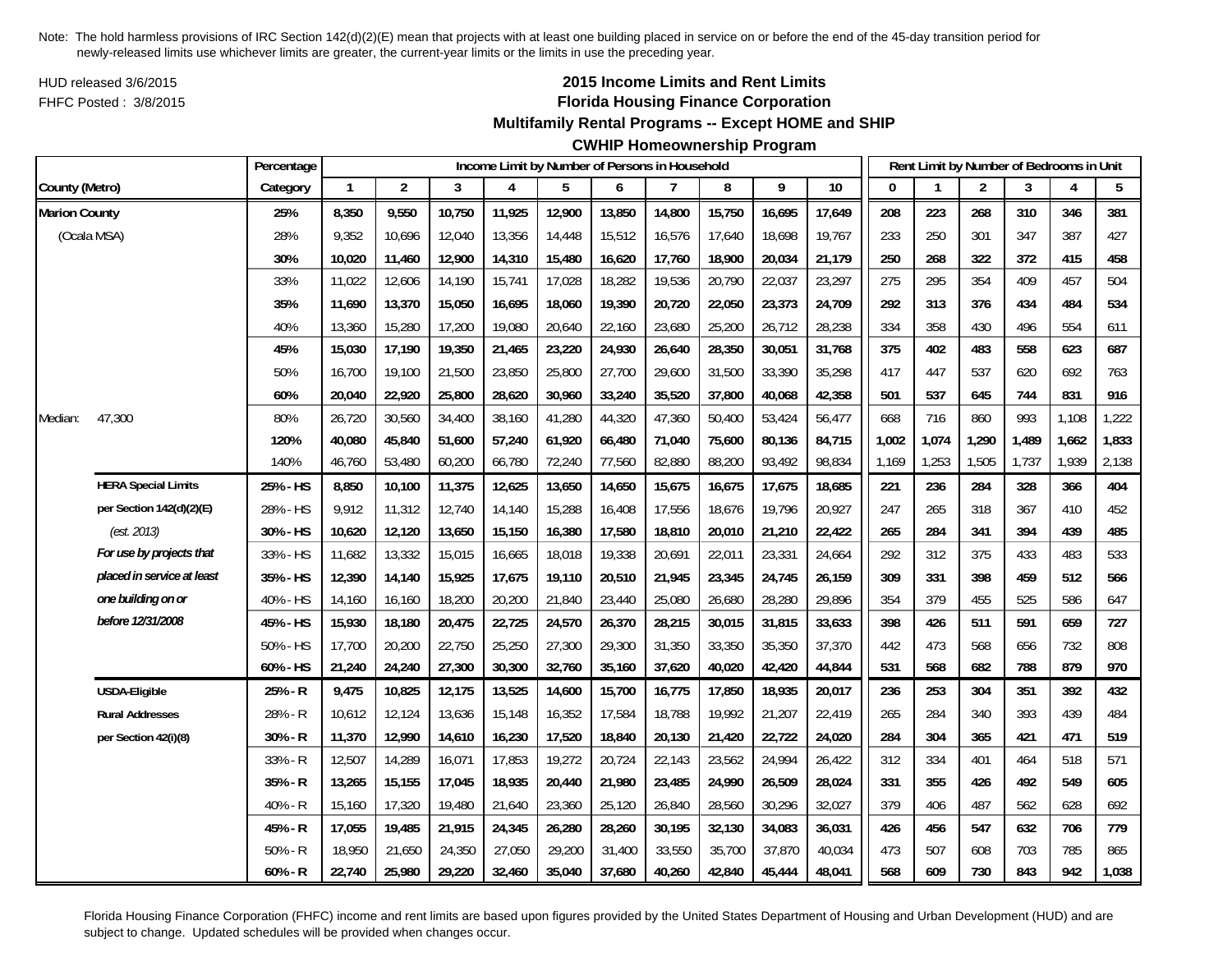HUD released 3/6/2015FHFC Posted : 3/8/2015

# **2015 Income Limits and Rent Limits Florida Housing Finance Corporation**

#### **Multifamily Rental Programs -- Except HOME and SHIP**

#### **CWHIP Homeownership Program**

|                      |                            | Percentage |        |                |        |        |        |        | Income Limit by Number of Persons in Household |         |         |         |       |       | Rent Limit by Number of Bedrooms in Unit |       |       |       |
|----------------------|----------------------------|------------|--------|----------------|--------|--------|--------|--------|------------------------------------------------|---------|---------|---------|-------|-------|------------------------------------------|-------|-------|-------|
| County (Metro)       |                            | Category   | 1      | $\overline{2}$ | 3      | 4      | 5      | 6      |                                                | 8       | 9       | $10$    |       |       | $\overline{2}$                           | 3     | 4     | 5     |
| <b>Martin County</b> |                            | 25%        | 9,575  | 10,950         | 12,325 | 13,675 | 14,775 | 15,875 | 16,975                                         | 18,075  | 19,145  | 20,239  | 239   | 256   | 308                                      | 355   | 396   | 438   |
|                      | (Port Saint Lucie MSA)     | 28%        | 10.724 | 12,264         | 13,804 | 15,316 | 16,548 | 17,780 | 19,012                                         | 20,244  | 21,442  | 22,668  | 268   | 287   | 345                                      | 398   | 444   | 490   |
|                      |                            | 30%        | 11,490 | 13,140         | 14,790 | 16,410 | 17,730 | 19,050 | 20,370                                         | 21,690  | 22,974  | 24,287  | 287   | 307   | 369                                      | 426   | 476   | 525   |
|                      |                            | 33%        | 12,639 | 14,454         | 16,269 | 18,051 | 19,503 | 20,955 | 22,407                                         | 23,859  | 25,271  | 26,715  | 315   | 338   | 406                                      | 469   | 523   | 578   |
|                      |                            | 35%        | 13,405 | 15,330         | 17,255 | 19,145 | 20,685 | 22,225 | 23,765                                         | 25,305  | 26,803  | 28,335  | 335   | 359   | 431                                      | 497   | 555   | 613   |
|                      |                            | 40%        | 15,320 | 17,520         | 19,720 | 21,880 | 23,640 | 25,400 | 27,160                                         | 28,920  | 30,632  | 32,382  | 383   | 410   | 493                                      | 569   | 635   | 701   |
|                      |                            | 45%        | 17,235 | 19,710         | 22,185 | 24,615 | 26,595 | 28,575 | 30,555                                         | 32,535  | 34,461  | 36,430  | 430   | 461   | 554                                      | 640   | 714   | 788   |
|                      |                            | 50%        | 19,150 | 21,900         | 24,650 | 27,350 | 29,550 | 31,750 | 33,950                                         | 36,150  | 38,290  | 40,478  | 478   | 513   | 616                                      | 711   | 793   | 876   |
|                      |                            | 60%        | 22,980 | 26,280         | 29,580 | 32,820 | 35,460 | 38,100 | 40,740                                         | 43,380  | 45,948  | 48,574  | 574   | 615   | 739                                      | 853   | 952   | 1,051 |
| Median:              | 53,300                     | 80%        | 30,640 | 35,040         | 39,440 | 43,760 | 47,280 | 50,800 | 54,320                                         | 57.840  | 61,264  | 64,765  | 766   | 821   | 986                                      | 1,138 | 1,270 | 1,402 |
|                      |                            | 120%       | 45,960 | 52,560         | 59,160 | 65,640 | 70,920 | 76,200 | 81,480                                         | 86,760  | 91,896  | 97,147  | 1,149 | 1,231 | 1,479                                    | 1.707 | 1,905 | 2,103 |
|                      |                            | 140%       | 53,620 | 61,320         | 69,020 | 76,580 | 82,740 | 88,900 | 95,060                                         | 101,220 | 107,212 | 113,338 | 1,340 | 1,436 | 1,725                                    | 1.991 | 2,222 | 2,453 |
|                      | <b>HERA Special Limits</b> | 25% - HS   | 10,475 | 11,975         | 13,475 | 14,950 | 16,150 | 17,350 | 18,550                                         | 19,750  | 20,930  | 22,126  | 261   | 280   | 336                                      | 388   | 433   | 478   |
|                      | per Section 142(d)(2)(E)   | 28% - HS   | 11,732 | 13,412         | 15,092 | 16,744 | 18,088 | 19,432 | 20,776                                         | 22,120  | 23,442  | 24,781  | 293   | 314   | 377                                      | 435   | 485   | 536   |
|                      | (est. 2010)                | 30% - HS   | 12,570 | 14.370         | 16.170 | 17,940 | 19,380 | 20,820 | 22,260                                         | 23,700  | 25,116  | 26,551  | 314   | 336   | 404                                      | 466   | 520   | 574   |
|                      | For use by projects that   | 33% - HS   | 13,827 | 15,807         | 17.787 | 19,734 | 21,318 | 22,902 | 24,486                                         | 26,070  | 27,628  | 29,206  | 345   | 370   | 444                                      | 513   | 572   | 631   |
|                      | placed in service at least | 35% - HS   | 14,665 | 16,765         | 18,865 | 20,930 | 22,610 | 24,290 | 25,970                                         | 27,650  | 29,302  | 30,976  | 366   | 392   | 471                                      | 544   | 607   | 670   |
|                      | one building on or         | 40% - HS   | 16,760 | 19,160         | 21,560 | 23,920 | 25,840 | 27,760 | 29,680                                         | 31,600  | 33,488  | 35,402  | 419   | 449   | 539                                      | 622   | 694   | 766   |
|                      | before 12/31/2008          | 45% - HS   | 18,855 | 21,555         | 24,255 | 26,910 | 29,070 | 31,230 | 33,390                                         | 35,550  | 37,674  | 39,827  | 471   | 505   | 606                                      | 699   | 780   | 861   |
|                      |                            | 50% - HS   | 20,950 | 23,950         | 26,950 | 29,900 | 32,300 | 34,700 | 37.100                                         | 39,500  | 41,860  | 44,252  | 523   | 561   | 673                                      | 777   | 867   | 957   |
|                      |                            | 60% - HS   | 25,140 | 28,740         | 32,340 | 35,880 | 38,760 | 41.640 | 44,520                                         | 47,400  | 50,232  | 53,102  | 628   | 673   | 808                                      | 933   | 1,041 | 1,149 |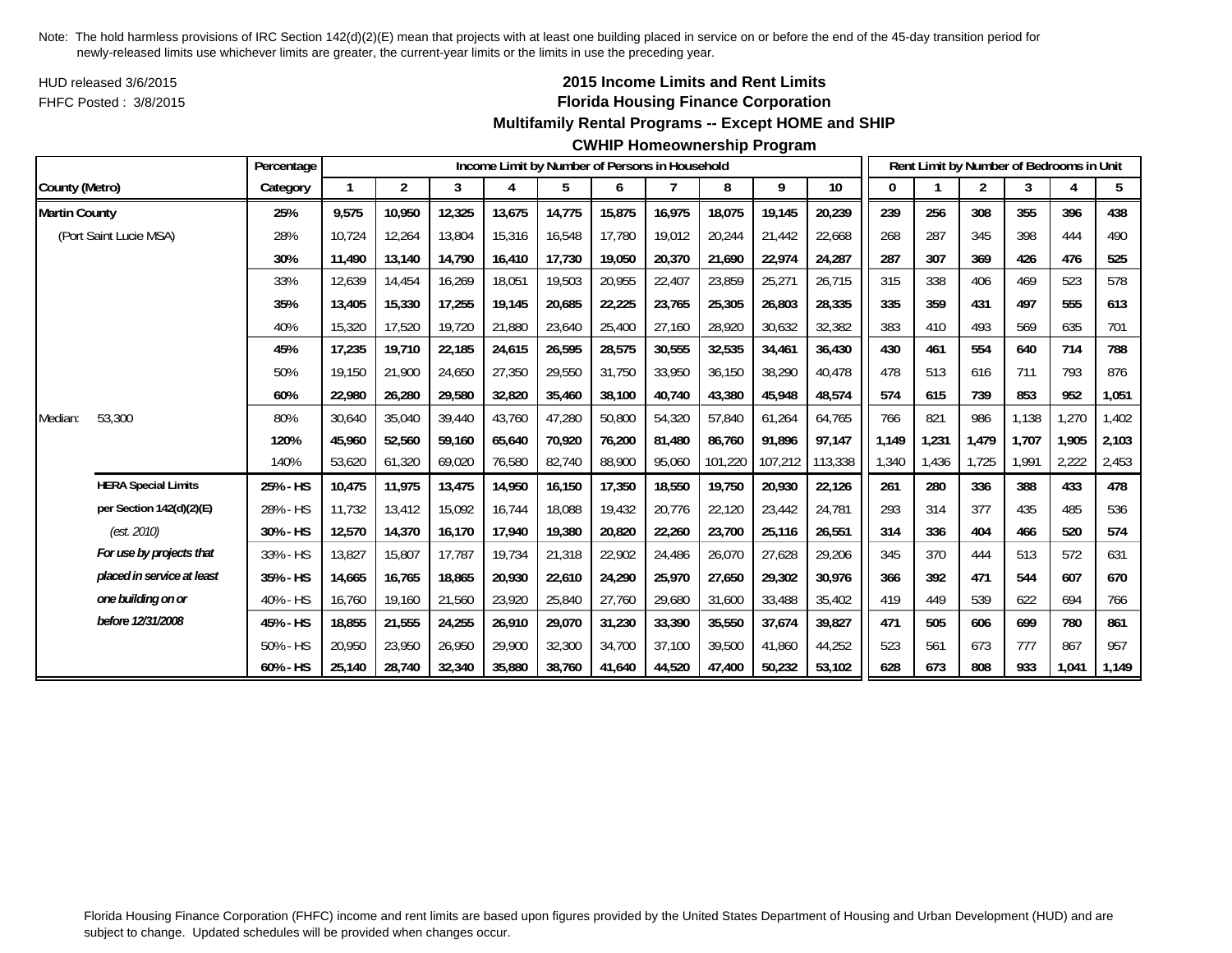HUD released 3/6/2015FHFC Posted : 3/8/2015

## **2015 Income Limits and Rent Limits Florida Housing Finance Corporation Multifamily Rental Programs -- Except HOME and SHIP**

|                        | Percentage |        |        |        |        |         |         | Income Limit by Number of Persons in Household |         |         |                 |       |       |       | Rent Limit by Number of Bedrooms in Unit |       |       |
|------------------------|------------|--------|--------|--------|--------|---------|---------|------------------------------------------------|---------|---------|-----------------|-------|-------|-------|------------------------------------------|-------|-------|
| County (Metro)         | Category   |        |        |        |        |         | n       |                                                |         | q       | 10 <sup>°</sup> |       |       |       |                                          |       |       |
| Miami-Dade County      | 25%        | 11,850 | 13,550 | 15,250 | 16,925 | 18,300  | 19,650  | 21,000                                         | 22,350  | 23,695  | 25,049          | 296   | 317   | 381   | 440                                      | 491   | 541   |
| (Miami-Miami Beach-    | 28%        | 13,272 | 15.176 | 17,080 | 18.956 | 20.496  | 22,008  | 23,520                                         | 25,032  | 26,538  | 28,055          | 331   | 355   | 427   | 493                                      | 550   | 606   |
| Kendall HMFA:          | 30%        | 14,220 | 16,260 | 18,300 | 20,310 | 21,960  | 23,580  | 25,200                                         | 26,820  | 28,434  | 30,059          | 355   | 381   | 457   | 528                                      | 589   | 650   |
| Miami-Fort Lauderdale- | 33%        | 15,642 | 17.886 | 20,130 | 22,341 | 24,156  | 25,938  | 27,720                                         | 29,502  | 31,277  | 33,065          | 391   | 419   | 503   | 581                                      | 648   | 715   |
| Pompano Beach MSA)     | 35%        | 16,590 | 18,970 | 21,350 | 23,695 | 25,620  | 27,510  | 29,400                                         | 31,290  | 33,173  | 35,069          | 414   | 444   | 533   | 616                                      | 687   | 758   |
|                        | 40%        | 18,960 | 21,680 | 24,400 | 27,080 | 29,280  | 31,440  | 33,600                                         | 35,760  | 37,912  | 40,078          | 474   | 508   | 610   | 704                                      | 786   | 867   |
|                        | 45%        | 21,330 | 24,390 | 27,450 | 30,465 | 32,940  | 35,370  | 37,800                                         | 40,230  | 42,651  | 45,088          | 533   | 571   | 686   | 792                                      | 884   | 975   |
|                        | 50%        | 23,700 | 27,100 | 30,500 | 33,850 | 36,600  | 39,300  | 42,000                                         | 44,700  | 47,390  | 50,098          | 592   | 635   | 762   | 880                                      | 982   | 1,083 |
|                        | 60%        | 28,440 | 32,520 | 36,600 | 40,620 | 43,920  | 47,160  | 50,400                                         | 53,640  | 56,868  | 60,118          | 711   | 762   | 915   | 1,056                                    | 1,179 | 1,300 |
| 49,900<br>Median:      | 80%        | 37,920 | 43,360 | 48,800 | 54,160 | 58,560  | 62,880  | 67.200                                         | 71,520  | 75,824  | 80,157          | 948   | 1,016 | 1,220 | .409                                     | 1,572 | 1,734 |
|                        | 120%       | 56,880 | 65,040 | 73,200 | 81,240 | 87,840  | 94,320  | 100,800                                        | 107,280 | 113,736 | 120,235         | 1,422 | 1,524 | 1,830 | 2,113                                    | 2,358 | 2,601 |
|                        | 140%       | 66,360 | 75,880 | 85,400 | 94,780 | 102,480 | 110,040 | 117,600                                        | 125,160 | 132,692 | 140,274         | .659  | 1.778 | 2,135 | 2.465                                    | 2,751 | 3,034 |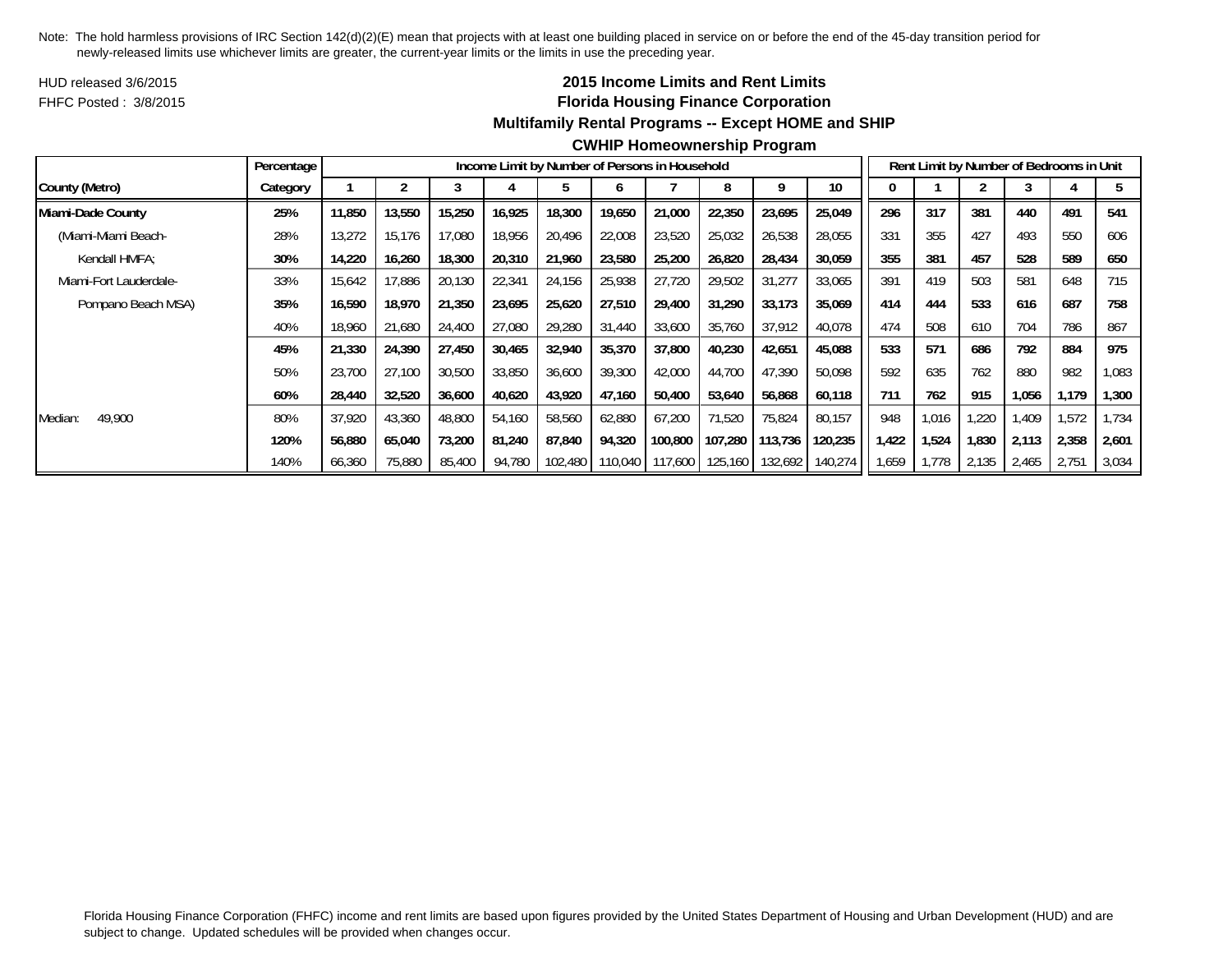HUD released 3/6/2015FHFC Posted : 3/8/2015

# **2015 Income Limits and Rent Limits Florida Housing Finance Corporation Multifamily Rental Programs -- Except HOME and SHIP**

# **CWHIP Homeownership Program**

|                      | Percentage |        |         |         |         |         |                 | Income Limit by Number of Persons in Household |                         |         |         |       |       |       | Rent Limit by Number of Bedrooms in Unit |       |       |
|----------------------|------------|--------|---------|---------|---------|---------|-----------------|------------------------------------------------|-------------------------|---------|---------|-------|-------|-------|------------------------------------------|-------|-------|
| County (Metro)       | Category   |        |         |         | 4       |         | <sub>0</sub>    |                                                | 8                       | 9       | 10      |       |       |       | 3                                        |       |       |
| <b>Monroe County</b> | 25%        | 15,300 | 17,475  | 19,650  | 21,825  | 23,575  | 25,325          | 27,075                                         | 28,825                  | 30,555  | 32,301  | 382   | 409   | 491   | 567                                      | 633   | 698   |
|                      | 28%        | 17,136 | 19,572  | 22,008  | 24,444  | 26,404  | 28,364          | 30,324                                         | 32,284                  | 34,222  | 36,177  | 428   | 458   | 550   | 635                                      | 709   | 782   |
|                      | 30%        | 18,360 | 20,970  | 23,580  | 26,190  | 28,290  | 30,390          | 32,490                                         | 34,590                  | 36,666  | 38,761  | 459   | 491   | 589   | 681                                      | 759   | 838   |
|                      | 33%        | 20,196 | 23,067  | 25,938  | 28,809  | 31,119  | 33,429          | 35,739                                         | 38,049                  | 40,333  | 42,637  | 504   | 540   | 648   | 749                                      | 835   | 922   |
|                      | 35%        | 21,420 | 24,465  | 27,510  | 30,555  | 33,005  | 35,455          | 37,905                                         | 40,355                  | 42,777  | 45,221  | 535   | 573   | 687   | 794                                      | 886   | 978   |
|                      | 40%        | 24,480 | 27,960  | 31,440  | 34,920  | 37,720  | 40,520          | 43,320                                         | 46,120                  | 48,888  | 51,682  | 612   | 655   | 786   | 908                                      | 1,013 | 1,118 |
|                      | 45%        | 27,540 | 31,455  | 35,370  | 39,285  | 42,435  | 45,585          | 48,735                                         | 51,885                  | 54,999  | 58,142  | 688   | 737   | 884   | 1,021                                    | 1,139 | 1,257 |
|                      | 50%        | 30,600 | 34,950  | 39,300  | 43,650  | 47,150  | 50,650          | 54,150                                         | 57,650                  | 61,110  | 64,602  | 765   | 819   | 982   | .135                                     | ,266  | ,397  |
|                      | 60%        | 36,720 | 41,940  | 47,160  | 52,380  | 56,580  | 60,780          | 64,980                                         | 69,180                  | 73,332  | 77,522  | 918   | 983   | 1,179 | 1,362                                    | 1,519 | 1,677 |
| 70,400<br>Median:    | 80%        | 48,960 | 55,920  | 62,880  | 69,840  | 75,440  | 81,040          | 86,640                                         | 92,240                  | 97,776  | 103,363 | 1,224 | 1,311 | 1,572 | 1,816                                    | 2,026 | 2,236 |
|                      | 120%       | 73,440 | 83,880  | 94,320  | 104.760 | 113,160 | 121,560         | 129,960                                        | 138,360                 | 146,664 | 155,045 | 1,836 | 1,966 | 2,358 | 2,724                                    | 3,039 | 3,354 |
|                      | 140%       | 85,680 | 97,860  | 110,040 | 122,220 | 132,020 | 141,820         |                                                | 151,620 161,420         | 171,108 | 180,886 | 2,142 | 2,294 | 2,751 | 3,178                                    | 3,545 | 3,913 |
|                      | 150%       | 91,800 | 104,850 | 117,900 | 130,950 |         | 141,450 151,950 |                                                | 162,450 172,950 183,330 |         | 193,806 | 2,295 | 2,458 | 2,947 | 3,405                                    | 3,798 | 4,192 |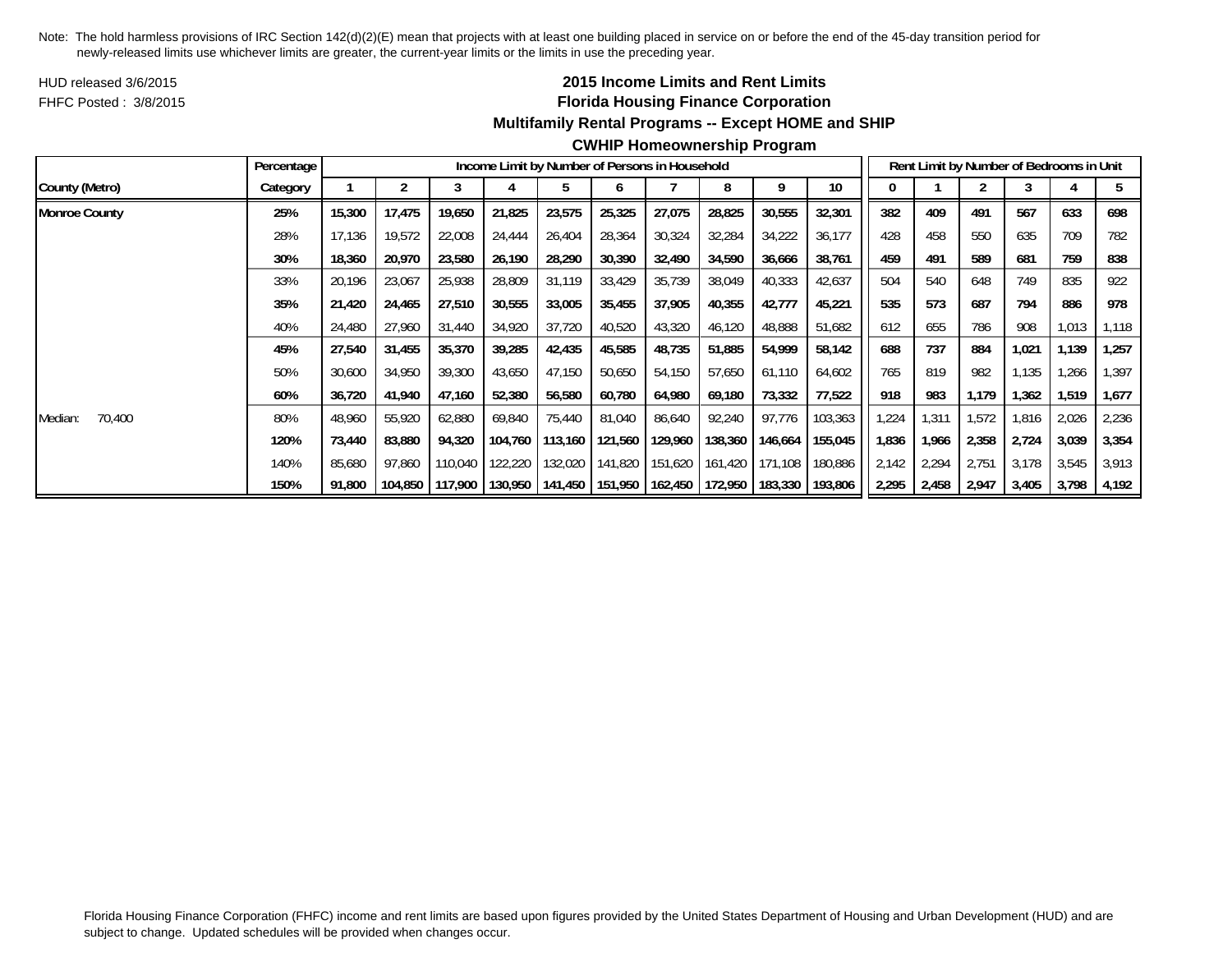HUD released 3/6/2015FHFC Posted : 3/8/2015

# **2015 Income Limits and Rent Limits Florida Housing Finance Corporation**

#### **Multifamily Rental Programs -- Except HOME and SHIP**

#### **CWHIP Homeownership Program**

|                      |                            | Percentage |        |                |        |        |        |         | Income Limit by Number of Persons in Household |         |         |         |       |       | Rent Limit by Number of Bedrooms in Unit |       |       |       |
|----------------------|----------------------------|------------|--------|----------------|--------|--------|--------|---------|------------------------------------------------|---------|---------|---------|-------|-------|------------------------------------------|-------|-------|-------|
| County (Metro)       |                            | Category   |        | $\overline{2}$ | 3      | 4      | 5      | 6       |                                                | 8       | 9       | 10      | 0     |       | 2                                        | 3     | 4     | 5     |
| <b>Nassau County</b> |                            | 25%        | 11,100 | 12,675         | 14,250 | 15,825 | 17,100 | 18,375  | 19,625                                         | 20,900  | 22,155  | 23,421  | 277   | 297   | 356                                      | 411   | 459   | 506   |
|                      | (Jacksonville MSA)         | 28%        | 12.432 | 14,196         | 15,960 | 17,724 | 19,152 | 20,580  | 21,980                                         | 23,408  | 24,814  | 26,232  | 310   | 332   | 399                                      | 460   | 514   | 567   |
|                      |                            | 30%        | 13,320 | 15,210         | 17,100 | 18,990 | 20,520 | 22,050  | 23,550                                         | 25,080  | 26,586  | 28,105  | 333   | 356   | 427                                      | 493   | 551   | 607   |
|                      |                            | 33%        | 14,652 | 16,731         | 18,810 | 20,889 | 22,572 | 24,255  | 25,905                                         | 27,588  | 29,245  | 30,916  | 366   | 392   | 470                                      | 543   | 606   | 668   |
|                      |                            | 35%        | 15,540 | 17,745         | 19,950 | 22,155 | 23,940 | 25,725  | 27,475                                         | 29,260  | 31,017  | 32,789  | 388   | 416   | 498                                      | 576   | 643   | 709   |
|                      |                            | 40%        | 17.760 | 20,280         | 22,800 | 25,320 | 27,360 | 29,400  | 31,400                                         | 33,440  | 35,448  | 37,474  | 444   | 475   | 570                                      | 658   | 735   | 810   |
|                      |                            | 45%        | 19,980 | 22,815         | 25,650 | 28,485 | 30,780 | 33,075  | 35,325                                         | 37,620  | 39,879  | 42,158  | 499   | 534   | 641                                      | 740   | 826   | 911   |
|                      |                            | 50%        | 22,200 | 25,350         | 28,500 | 31,650 | 34,200 | 36,750  | 39,250                                         | 41,800  | 44,310  | 46,842  | 555   | 594   | 712                                      | 823   | 918   | 1,013 |
|                      |                            | 60%        | 26,640 | 30,420         | 34,200 | 37,980 | 41,040 | 44,100  | 47,100                                         | 50,160  | 53,172  | 56,210  | 666   | 713   | 855                                      | 987   | 1,102 | 1,215 |
| Median:              | 63,300                     | 80%        | 35,520 | 40,560         | 45,600 | 50,640 | 54,720 | 58,800  | 62,800                                         | 66,880  | 70,896  | 74,947  | 888   | 951   | 1,140                                    | 1,317 | 1,470 | 1,621 |
|                      |                            | 120%       | 53,280 | 60,840         | 68,400 | 75,960 | 82,080 | 88,200  | 94,200                                         | 100,320 | 106,344 | 112,421 | 1,332 | 1,426 | 1,710                                    | 1.975 | 2,205 | 2,431 |
|                      |                            | 140%       | 62,160 | 70,980         | 79,800 | 88,620 | 95,760 | 102,900 | 109,900                                        | 117,040 | 124,068 | 131,158 | 1,554 | 1,664 | 1,995                                    | 2,304 | 2,572 | 2,836 |
|                      | <b>HERA Special Limits</b> | 25% - HS   | 11,800 | 13,475         | 15,150 | 16,825 | 18,175 | 19,525  | 20,875                                         | 22,225  | 23,555  | 24,901  | 295   | 315   | 378                                      | 437   | 488   | 538   |
|                      | per Section 142(d)(2)(E)   | 28% - HS   | 13,216 | 15,092         | 16,968 | 18,844 | 20,356 | 21,868  | 23,380                                         | 24,892  | 26,382  | 27,889  | 330   | 353   | 424                                      | 490   | 546   | 603   |
|                      | (est. 2013)                | 30% - HS   | 14.160 | 16.170         | 18,180 | 20,190 | 21,810 | 23,430  | 25,050                                         | 26,670  | 28,266  | 29,881  | 354   | 379   | 454                                      | 525   | 585   | 646   |
|                      | For use by projects that   | 33% - HS   | 15,576 | 17,787         | 19,998 | 22,209 | 23,991 | 25,773  | 27,555                                         | 29,337  | 31,093  | 32,869  | 389   | 417   | 499                                      | 577   | 644   | 711   |
|                      | placed in service at least | 35% - HS   | 16,520 | 18,865         | 21,210 | 23,555 | 25,445 | 27,335  | 29,225                                         | 31,115  | 32,977  | 34,861  | 413   | 442   | 530                                      | 612   | 683   | 754   |
|                      | one building on or         | 40% - HS   | 18,880 | 21,560         | 24,240 | 26,920 | 29,080 | 31,240  | 33,400                                         | 35,560  | 37,688  | 39,842  | 472   | 505   | 606                                      | 700   | 781   | 862   |
|                      | before 12/31/2008          | 45% - HS   | 21,240 | 24,255         | 27,270 | 30,285 | 32,715 | 35,145  | 37,575                                         | 40,005  | 42,399  | 44,822  | 531   | 568   | 681                                      | 787   | 878   | 969   |
|                      |                            | 50% - HS   | 23,600 | 26,950         | 30,300 | 33,650 | 36,350 | 39,050  | 41.750                                         | 44.450  | 47.110  | 49,802  | 590   | 631   | 757                                      | 875   | 976   | 1,077 |
|                      |                            | 60% - HS   | 28,320 | 32,340         | 36,360 | 40,380 | 43,620 | 46.860  | 50.100                                         | 53,340  | 56,532  | 59,762  | 708   | 758   | 909                                      | 1,050 | 1,171 | 1,293 |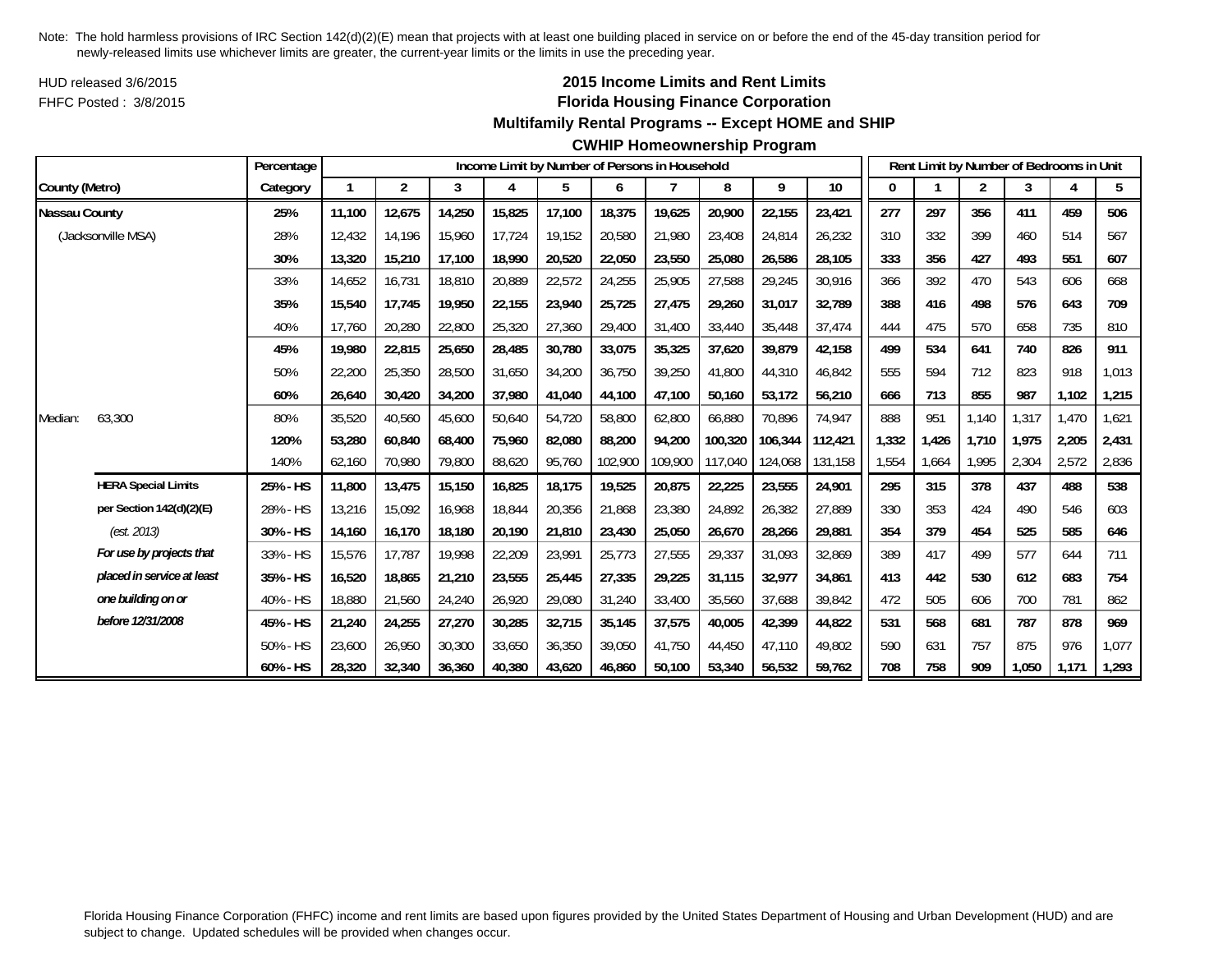HUD released 3/6/2015FHFC Posted : 3/8/2015

# **2015 Income Limits and Rent Limits Florida Housing Finance Corporation**

# **Multifamily Rental Programs -- Except HOME and SHIP**

|                               | Percentage |        |        |        |        | Income Limit by Number of Persons in Household |         |         |         |         |         |      |       |       | Rent Limit by Number of Bedrooms in Unit |       |        |
|-------------------------------|------------|--------|--------|--------|--------|------------------------------------------------|---------|---------|---------|---------|---------|------|-------|-------|------------------------------------------|-------|--------|
| County (Metro)                | Category   |        |        |        |        |                                                |         |         |         |         | 10      |      |       |       |                                          |       |        |
| Okaloosa County               | 25%        | 11,650 | 13,300 | 14,975 | 16,625 | 17,975                                         | 19,300  | 20,625  | 21,950  | 23,275  | 24,605  | 291  | 311   | 374   | 432                                      | 482   | 532    |
| (Crestview-Fort Walton Beach- | 28%        | 13,048 | 14,896 | 16,772 | 18,620 | 20,132                                         | 21,616  | 23,100  | 24,584  | 26,068  | 27,558  | 326  | 349   | 419   | 484                                      | 540   | 596    |
| Destin MSA)                   | 30%        | 13,980 | 15,960 | 17,970 | 19,950 | 21,570                                         | 23,160  | 24,750  | 26,340  | 27,930  | 29,526  | 349  | 374   | 449   | 519                                      | 579   | 638    |
|                               | 33%        | 15,378 | 17,556 | 19,767 | 21,945 | 23,727                                         | 25,476  | 27,225  | 28,974  | 30,723  | 32,479  | 384  | 411   | 494   | 570                                      | 636   | 702    |
|                               | 35%        | 16,310 | 18,620 | 20,965 | 23,275 | 25,165                                         | 27,020  | 28,875  | 30,730  | 32,585  | 34,447  | 407  | 436   | 524   | 605                                      | 675   | 745    |
|                               | 40%        | 18,640 | 21.280 | 23,960 | 26,600 | 28,760                                         | 30,880  | 33,000  | 35,120  | 37,240  | 39,368  | 466  | 499   | 599   | 692                                      | 772   | 851    |
|                               | 45%        | 20,970 | 23,940 | 26,955 | 29,925 | 32,355                                         | 34,740  | 37,125  | 39,510  | 41,895  | 44,289  | 524  | 561   | 673   | 778                                      | 868   | 957    |
|                               | 50%        | 23,300 | 26,600 | 29,950 | 33,250 | 35,950                                         | 38,600  | 41,250  | 43,900  | 46,550  | 49,210  | 582  | 623   | 748   | 865                                      | 965   | 064, ا |
|                               | 60%        | 27,960 | 31,920 | 35,940 | 39,900 | 43,140                                         | 46,320  | 49,500  | 52,680  | 55,860  | 59,052  | 699  | 748   | 898   | 1,038                                    | 1,158 | 1,277  |
| 67.500<br>Median:             | 80%        | 37,280 | 42,560 | 47,920 | 53,200 | 57,520                                         | 61.760  | 66,000  | 70.240  | 74,480  | 78,736  | 932  | 998   | 1.198 | .384                                     | 1,544 | 1,703  |
|                               | 120%       | 55,920 | 63,840 | 71,880 | 79,800 | 86,280                                         | 92,640  | 99,000  | 105,360 | 111.720 | 118,104 | ,398 | 1,497 | 1.797 | 2,076                                    | 2,316 | 2,554  |
|                               | 140%       | 65,240 | 74,480 | 83,860 | 93,100 | 100,660                                        | 108,080 | 115,500 | 122,920 | 130,340 | 137,788 | ,631 | 1,746 | 2,096 | 2,422                                    | 2,702 | 2,980  |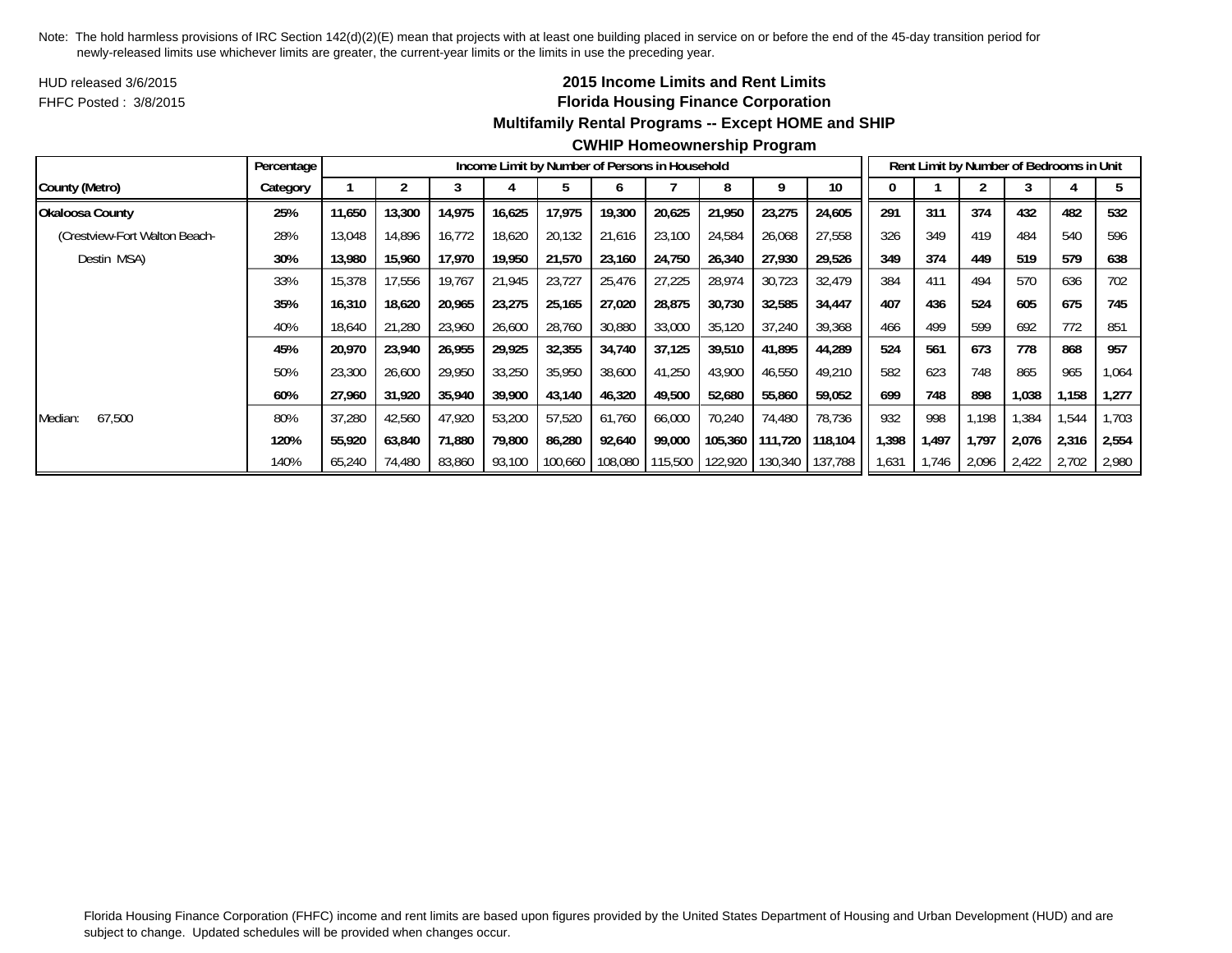HUD released 3/6/2015FHFC Posted : 3/8/2015

# **2015 Income Limits and Rent Limits Florida Housing Finance Corporation**

## **Multifamily Rental Programs -- Except HOME and SHIP**

# **CWHIP Homeownership Program**

|                |                            | Percentage |              |                |        |        | Income Limit by Number of Persons in Household |        |        |        |        |        |              |       | Rent Limit by Number of Bedrooms in Unit |       |       |       |
|----------------|----------------------------|------------|--------------|----------------|--------|--------|------------------------------------------------|--------|--------|--------|--------|--------|--------------|-------|------------------------------------------|-------|-------|-------|
| County (Metro) |                            | Category   | $\mathbf{1}$ | $\overline{c}$ | 3      | 4      | 5                                              | 6      | 7      | 8      | 9      | 10     | $\mathbf{0}$ |       | $\overline{2}$                           | 3     | 4     | 5     |
|                | Okeechobee County          | 25%        | 8,350        | 9,550          | 10,750 | 11,925 | 12,900                                         | 13,850 | 14,800 | 15,750 | 16,695 | 17,649 | 208          | 223   | 268                                      | 310   | 346   | 381   |
|                |                            | 28%        | 9,352        | 10,696         | 12,040 | 13,356 | 14,448                                         | 15,512 | 16,576 | 17,640 | 18,698 | 19,767 | 233          | 250   | 301                                      | 347   | 387   | 427   |
|                |                            | 30%        | 10,020       | 11,460         | 12,900 | 14,310 | 15,480                                         | 16,620 | 17,760 | 18,900 | 20,034 | 21,179 | 250          | 268   | 322                                      | 372   | 415   | 458   |
|                |                            | 33%        | 11,022       | 12,606         | 14,190 | 15,741 | 17,028                                         | 18,282 | 19,536 | 20,790 | 22,037 | 23,297 | 275          | 295   | 354                                      | 409   | 457   | 504   |
|                |                            | 35%        | 11,690       | 13,370         | 15,050 | 16,695 | 18,060                                         | 19,390 | 20,720 | 22,050 | 23,373 | 24,709 | 292          | 313   | 376                                      | 434   | 484   | 534   |
|                |                            | 40%        | 13,360       | 15,280         | 17,200 | 19,080 | 20,640                                         | 22,160 | 23,680 | 25,200 | 26,712 | 28,238 | 334          | 358   | 430                                      | 496   | 554   | 611   |
|                |                            | 45%        | 15,030       | 17,190         | 19,350 | 21,465 | 23,220                                         | 24,930 | 26,640 | 28,350 | 30,051 | 31,768 | 375          | 402   | 483                                      | 558   | 623   | 687   |
|                |                            | 50%        | 16,700       | 19,100         | 21,500 | 23,850 | 25,800                                         | 27,700 | 29,600 | 31,500 | 33,390 | 35,298 | 417          | 447   | 537                                      | 620   | 692   | 763   |
|                |                            | 60%        | 20,040       | 22,920         | 25,800 | 28,620 | 30,960                                         | 33,240 | 35,520 | 37,800 | 40,068 | 42,358 | 501          | 537   | 645                                      | 744   | 831   | 916   |
| Median:        | 44,200                     | 80%        | 26,720       | 30,560         | 34,400 | 38,160 | 41,280                                         | 44,320 | 47,360 | 50,400 | 53,424 | 56,477 | 668          | 716   | 860                                      | 993   | 1,108 | 1,222 |
|                |                            | 120%       | 40,080       | 45,840         | 51,600 | 57,240 | 61,920                                         | 66,480 | 71,040 | 75,600 | 80,136 | 84,715 | 1,002        | 1,074 | 1,290                                    | 1,489 | 1,662 | 1,833 |
|                |                            | 140%       | 46,760       | 53,480         | 60,200 | 66,780 | 72,240                                         | 77,560 | 82,880 | 88,200 | 93,492 | 98,834 | 1,169        | 1,253 | 1,505                                    | 1,737 | 1,939 | 2,138 |
|                | <b>HERA Special Limits</b> | 25% - HS   | 8,725        | 9,975          | 11,225 | 12,450 | 13,450                                         | 14,450 | 15,450 | 16,450 | 17,430 | 18,426 | 218          | 233   | 280                                      | 323   | 361   | 398   |
|                | per Section 142(d)(2)(E)   | 28% - HS   | 9,772        | 11,172         | 12,572 | 13,944 | 15,064                                         | 16,184 | 17,304 | 18,424 | 19,522 | 20,637 | 244          | 261   | 314                                      | 362   | 404   | 446   |
|                | (est. 2014)                | 30% - HS   | 10,470       | 11,970         | 13,470 | 14,940 | 16,140                                         | 17,340 | 18,540 | 19,740 | 20,916 | 22,111 | 261          | 280   | 336                                      | 388   | 433   | 478   |
|                | For use by projects that   | 33% - HS   | 11,517       | 13,167         | 14,817 | 16,434 | 17,754                                         | 19,074 | 20,394 | 21,714 | 23,008 | 24,322 | 287          | 308   | 370                                      | 427   | 476   | 526   |
|                | placed in service at least | 35% - HS   | 12,215       | 13,965         | 15,715 | 17,430 | 18,830                                         | 20,230 | 21,630 | 23,030 | 24,402 | 25,796 | 305          | 327   | 392                                      | 453   | 505   | 558   |
|                | one building on or         | 40% - HS   | 13,960       | 15,960         | 17,960 | 19,920 | 21,520                                         | 23,120 | 24,720 | 26,320 | 27,888 | 29,482 | 349          | 374   | 449                                      | 518   | 578   | 638   |
|                | before 12/31/2008          | 45% - HS   | 15,705       | 17,955         | 20,205 | 22,410 | 24,210                                         | 26,010 | 27,810 | 29,610 | 31,374 | 33,167 | 392          | 420   | 505                                      | 582   | 650   | 717   |
|                |                            | 50% - HS   | 17,450       | 19,950         | 22,450 | 24,900 | 26,900                                         | 28,900 | 30,900 | 32,900 | 34,860 | 36,852 | 436          | 467   | 561                                      | 647   | 722   | 797   |
|                |                            | 60% - HS   | 20,940       | 23,940         | 26,940 | 29,880 | 32,280                                         | 34,680 | 37,080 | 39,480 | 41,832 | 44,222 | 523          | 561   | 673                                      | 777   | 867   | 957   |
|                | USDA-Eligible              | 25% - R    | 9,475        | 10,825         | 12,175 | 13,525 | 14,600                                         | 15,700 | 16,775 | 17,850 | 18,935 | 20,017 | 236          | 253   | 304                                      | 351   | 392   | 432   |
|                | <b>Rural Addresses</b>     | 28% - R    | 10,612       | 12,124         | 13,636 | 15,148 | 16,352                                         | 17,584 | 18,788 | 19,992 | 21,207 | 22,419 | 265          | 284   | 340                                      | 393   | 439   | 484   |
|                | per Section 42(i)(8)       | $30% - R$  | 11,370       | 12,990         | 14,610 | 16,230 | 17,520                                         | 18,840 | 20,130 | 21,420 | 22,722 | 24,020 | 284          | 304   | 365                                      | 421   | 471   | 519   |
|                |                            | 33% - R    | 12,507       | 14,289         | 16,071 | 17,853 | 19,272                                         | 20,724 | 22,143 | 23,562 | 24,994 | 26,422 | 312          | 334   | 401                                      | 464   | 518   | 571   |
|                |                            | $35% - R$  | 13,265       | 15,155         | 17,045 | 18,935 | 20,440                                         | 21,980 | 23,485 | 24,990 | 26,509 | 28,024 | 331          | 355   | 426                                      | 492   | 549   | 605   |
|                |                            | 40% - R    | 15,160       | 17,320         | 19,480 | 21,640 | 23,360                                         | 25,120 | 26,840 | 28,560 | 30,296 | 32,027 | 379          | 406   | 487                                      | 562   | 628   | 692   |
|                |                            | 45% - R    | 17,055       | 19,485         | 21,915 | 24,345 | 26,280                                         | 28,260 | 30,195 | 32,130 | 34,083 | 36,031 | 426          | 456   | 547                                      | 632   | 706   | 779   |
|                |                            | $50% - R$  | 18,950       | 21,650         | 24,350 | 27,050 | 29,200                                         | 31,400 | 33,550 | 35,700 | 37,870 | 40,034 | 473          | 507   | 608                                      | 703   | 785   | 865   |
|                |                            | $60% - R$  | 22,740       | 25,980         | 29,220 | 32,460 | 35,040                                         | 37,680 | 40,260 | 42,840 | 45,444 | 48,041 | 568          | 609   | 730                                      | 843   | 942   | 1,038 |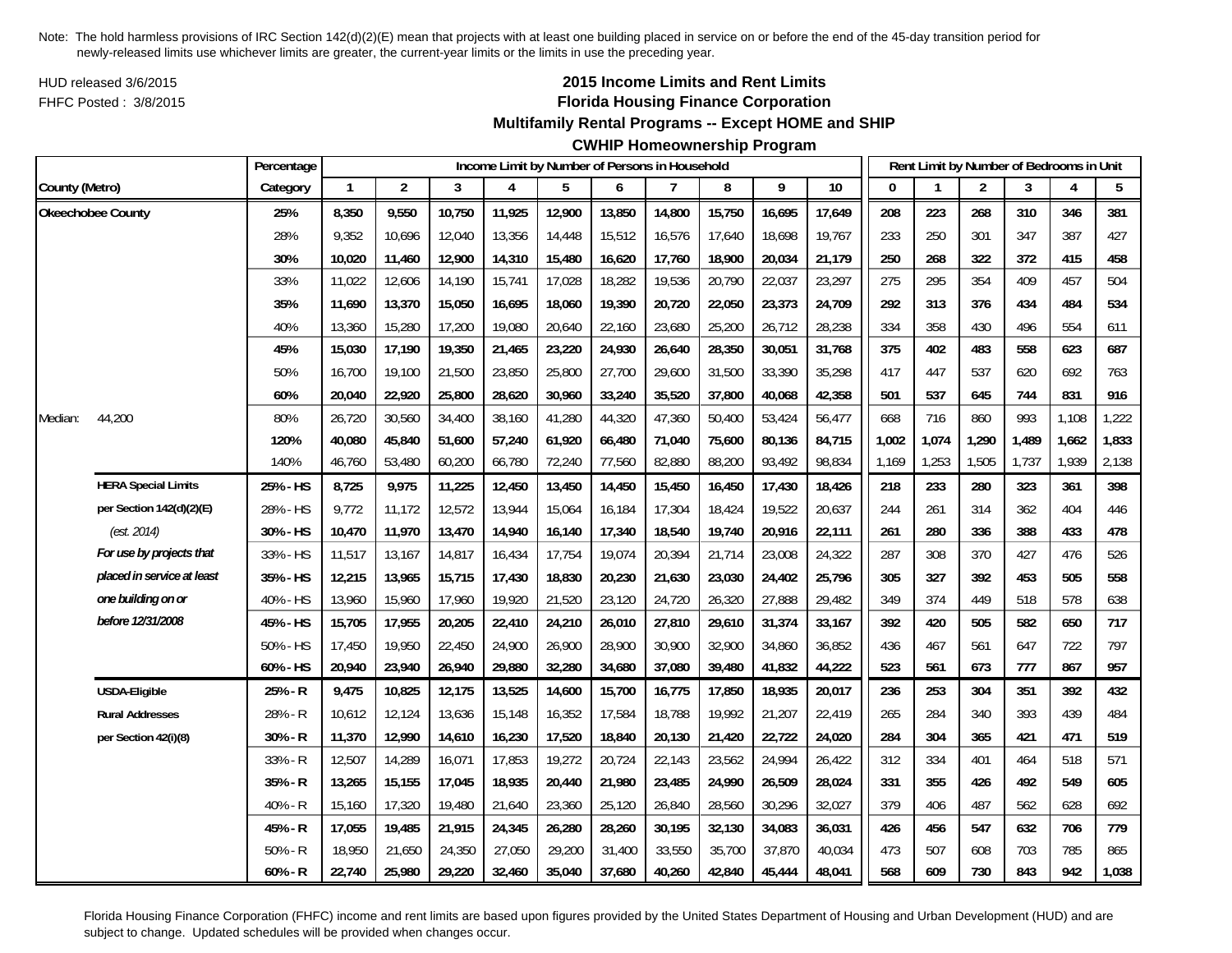HUD released 3/6/2015FHFC Posted : 3/8/2015

# **2015 Income Limits and Rent Limits Florida Housing Finance Corporation**

## **Multifamily Rental Programs -- Except HOME and SHIP**

**CWHIP Homeownership Program**

|                      |                            | Percentage |              |        |        |        |        |        | Income Limit by Number of Persons in Household |         |         |         |       | Rent Limit by Number of Bedrooms in Unit |       |       |       |       |
|----------------------|----------------------------|------------|--------------|--------|--------|--------|--------|--------|------------------------------------------------|---------|---------|---------|-------|------------------------------------------|-------|-------|-------|-------|
| County (Metro)       |                            | Category   | $\mathbf{1}$ | 2      | 3      | 4      | 5      | 6      | 7                                              | 8       | 9       | $10$    | 0     |                                          | 2     | 3     | 4     | 5     |
| <b>Orange County</b> |                            | 25%        | 10,225       | 11,675 | 13,125 | 14,575 | 15,750 | 16,925 | 18,075                                         | 19,250  | 20,405  | 21,571  | 255   | 273                                      | 328   | 379   | 423   | 466   |
|                      | (Orlando-Kissimmee-        | 28%        | 11.452       | 13,076 | 14,700 | 16,324 | 17,640 | 18,956 | 20,244                                         | 21,560  | 22,854  | 24.160  | 286   | 306                                      | 367   | 424   | 473   | 522   |
|                      | Sanford MSA)               | 30%        | 12,270       | 14,010 | 15,750 | 17,490 | 18,900 | 20,310 | 21,690                                         | 23,100  | 24,486  | 25,885  | 306   | 328                                      | 393   | 454   | 507   | 559   |
|                      |                            | 33%        | 13.497       | 15,411 | 17,325 | 19,239 | 20,790 | 22,341 | 23,859                                         | 25,410  | 26,935  | 28,474  | 337   | 361                                      | 433   | 500   | 558   | 615   |
|                      |                            | 35%        | 14,315       | 16,345 | 18,375 | 20,405 | 22,050 | 23,695 | 25,305                                         | 26,950  | 28,567  | 30,199  | 357   | 383                                      | 459   | 530   | 592   | 653   |
|                      |                            | 40%        | 16,360       | 18,680 | 21,000 | 23,320 | 25,200 | 27,080 | 28,920                                         | 30,800  | 32,648  | 34,514  | 409   | 438                                      | 525   | 606   | 677   | 746   |
|                      |                            | 45%        | 18,405       | 21,015 | 23,625 | 26,235 | 28,350 | 30,465 | 32,535                                         | 34,650  | 36,729  | 38,828  | 460   | 492                                      | 590   | 682   | 761   | 839   |
|                      |                            | 50%        | 20,450       | 23,350 | 26,250 | 29,150 | 31,500 | 33,850 | 36,150                                         | 38,500  | 40,810  | 43,142  | 511   | 547                                      | 656   | 758   | 846   | 933   |
|                      |                            | 55%        | 22,495       | 25,685 | 28,875 | 32,065 | 34,650 | 37,235 | 39,765                                         | 42,350  | 44,891  | 47,456  | 562   | 602                                      | 721   | 833   | 930   | 1,026 |
|                      |                            | 60%        | 24,540       | 28,020 | 31,500 | 34,980 | 37,800 | 40,620 | 43,380                                         | 46,200  | 48,972  | 51,770  | 613   | 657                                      | 787   | 909   | 1,015 | 1,119 |
| Median:              | 58,300                     | 80%        | 32,720       | 37,360 | 42,000 | 46,640 | 50,400 | 54,160 | 57,840                                         | 61,600  | 65,296  | 69,027  | 818   | 876                                      | 1,050 | 1,213 | 1,354 | 1,493 |
|                      |                            | 120%       | 49.080       | 56.040 | 63,000 | 69,960 | 75,600 | 81,240 | 86,760                                         | 92,400  | 97,944  | 103,541 | 1,227 | 1,314                                    | 1,575 | 1.819 | 2,031 | 2,239 |
|                      |                            | 140%       | 57,260       | 65,380 | 73,500 | 81,620 | 88,200 | 94,780 | 101,220                                        | 107,800 | 114,268 | 120,798 | 1,431 | 1,533                                    | 1,837 | 2,122 | 2,369 | 2,612 |
|                      | <b>HERA Special Limits</b> | 25% - HS   | 10,750       | 12,275 | 13,800 | 15,325 | 16,575 | 17,800 | 19,025                                         | 20,250  | 21,455  | 22,681  | 268   | 287                                      | 345   | 398   | 445   | 490   |
|                      | per Section 142(d)(2)(E)   | 28% - HS   | 12,040       | 13.748 | 15.456 | 17,164 | 18,564 | 19,936 | 21,308                                         | 22,680  | 24,030  | 25,403  | 301   | 322                                      | 386   | 446   | 498   | 549   |
|                      | (est. 2011)                | 30% - HS   | 12,900       | 14,730 | 16,560 | 18,390 | 19,890 | 21,360 | 22,830                                         | 24,300  | 25,746  | 27,217  | 322   | 345                                      | 414   | 478   | 534   | 589   |
|                      | For use by projects that   | 33% - HS   | 14,190       | 16,203 | 18,216 | 20,229 | 21,879 | 23,496 | 25,113                                         | 26,730  | 28,321  | 29,939  | 354   | 379                                      | 455   | 526   | 587   | 648   |
|                      | placed in service at least | 35% - HS   | 15,050       | 17,185 | 19,320 | 21,455 | 23,205 | 24,920 | 26,635                                         | 28,350  | 30,037  | 31,753  | 376   | 402                                      | 483   | 558   | 623   | 687   |
|                      | one building on or         | 40% - HS   | 17,200       | 19,640 | 22,080 | 24,520 | 26,520 | 28,480 | 30,440                                         | 32,400  | 34,328  | 36,290  | 430   | 460                                      | 552   | 638   | 712   | 785   |
|                      | before 12/31/2008          | 45% - HS   | 19,350       | 22,095 | 24,840 | 27,585 | 29,835 | 32,040 | 34,245                                         | 36,450  | 38,619  | 40,826  | 483   | 518                                      | 621   | 717   | 801   | 883   |
|                      |                            | 50% - HS   | 21,500       | 24,550 | 27,600 | 30,650 | 33,150 | 35,600 | 38,050                                         | 40,500  | 42,910  | 45,362  | 537   | 575                                      | 690   | 797   | 890   | 981   |
|                      |                            | 55% - HS   | 23,650       | 27,005 | 30,360 | 33,715 | 36,465 | 39,160 | 41,855                                         | 44,550  | 47,201  | 49,898  | 591   | 633                                      | 759   | 877   | 979   | 1,080 |
|                      |                            | 60% - HS   | 25,800       | 29,460 | 33,120 | 36,780 | 39,780 | 42,720 | 45,660                                         | 48,600  | 51.492  | 54,434  | 645   | 690                                      | 828   | 957   | 1,068 | 1,178 |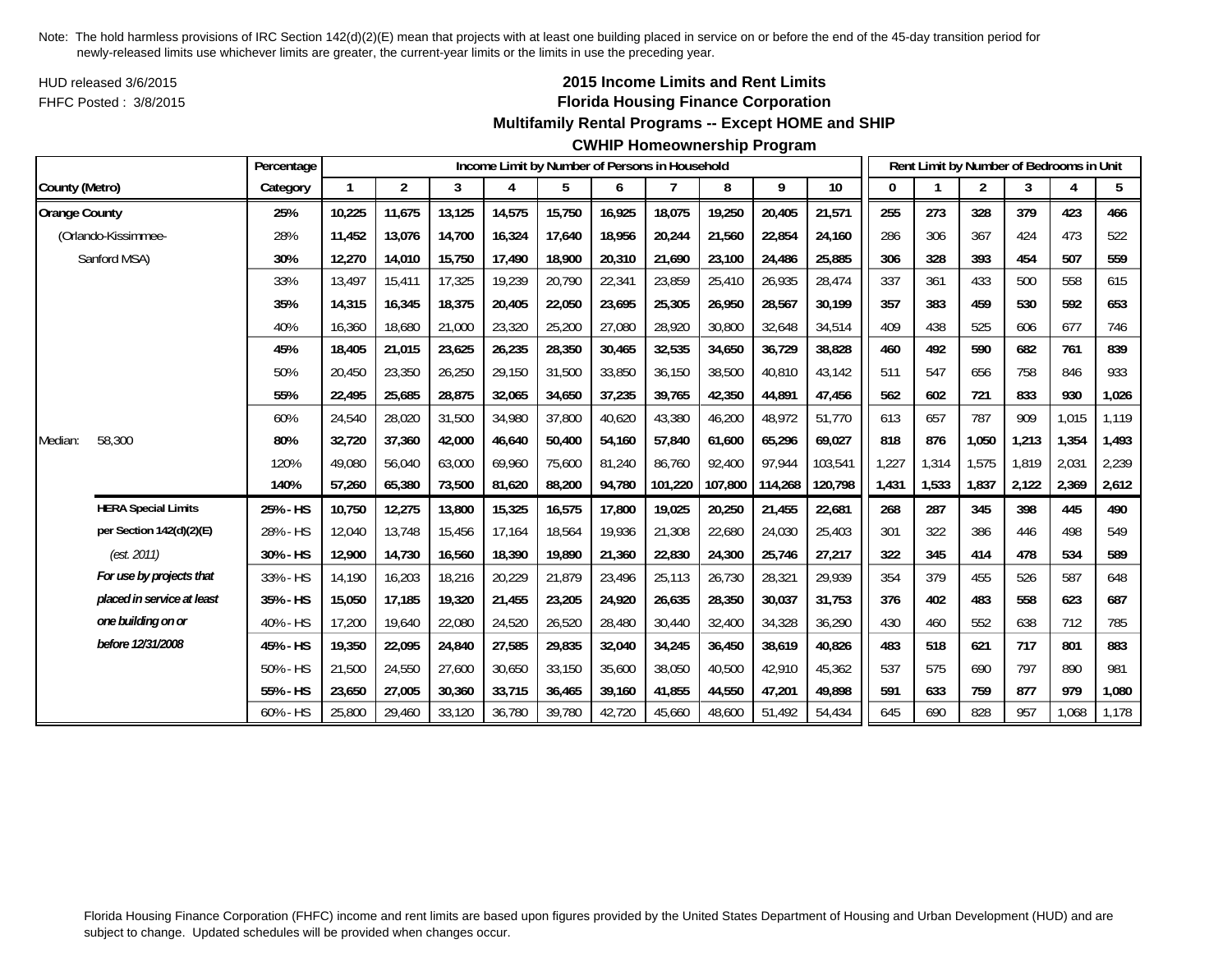HUD released 3/6/2015FHFC Posted : 3/8/2015

# **2015 Income Limits and Rent Limits Florida Housing Finance Corporation**

## **Multifamily Rental Programs -- Except HOME and SHIP**

#### **CWHIP Homeownership Program**

|                       |                            | Percentage |        |                |        |        |        |        | Income Limit by Number of Persons in Household |         |         |         |       |       | Rent Limit by Number of Bedrooms in Unit |       |       |       |
|-----------------------|----------------------------|------------|--------|----------------|--------|--------|--------|--------|------------------------------------------------|---------|---------|---------|-------|-------|------------------------------------------|-------|-------|-------|
| County (Metro)        |                            | Category   |        | $\overline{2}$ | 3      | 4      | 5      | 6      |                                                | 8       | 9       | 10      | 0     |       | 2                                        | 3     | 4     | 5     |
| <b>Osceola County</b> |                            | 25%        | 10,225 | 11,675         | 13,125 | 14,575 | 15,750 | 16,925 | 18,075                                         | 19,250  | 20,405  | 21,571  | 255   | 273   | 328                                      | 379   | 423   | 466   |
|                       | (Orlando-Kissimmee-        | 28%        | 11,452 | 13,076         | 14,700 | 16,324 | 17,640 | 18,956 | 20,244                                         | 21,560  | 22,854  | 24,160  | 286   | 306   | 367                                      | 424   | 473   | 522   |
|                       | Sanford MSA)               | 30%        | 12,270 | 14,010         | 15,750 | 17,490 | 18,900 | 20,310 | 21,690                                         | 23,100  | 24,486  | 25,885  | 306   | 328   | 393                                      | 454   | 507   | 559   |
|                       |                            | 33%        | 13,497 | 15,411         | 17,325 | 19,239 | 20,790 | 22,341 | 23,859                                         | 25,410  | 26,935  | 28,474  | 337   | 361   | 433                                      | 500   | 558   | 615   |
|                       |                            | 35%        | 14,315 | 16,345         | 18,375 | 20,405 | 22,050 | 23,695 | 25,305                                         | 26,950  | 28,567  | 30,199  | 357   | 383   | 459                                      | 530   | 592   | 653   |
|                       |                            | 40%        | 16,360 | 18,680         | 21,000 | 23,320 | 25,200 | 27,080 | 28,920                                         | 30,800  | 32,648  | 34,514  | 409   | 438   | 525                                      | 606   | 677   | 746   |
|                       |                            | 45%        | 18,405 | 21,015         | 23,625 | 26,235 | 28,350 | 30,465 | 32,535                                         | 34,650  | 36,729  | 38,828  | 460   | 492   | 590                                      | 682   | 761   | 839   |
|                       |                            | 50%        | 20,450 | 23,350         | 26,250 | 29,150 | 31,500 | 33,850 | 36,150                                         | 38,500  | 40,810  | 43,142  | 511   | 547   | 656                                      | 758   | 846   | 933   |
|                       |                            | 60%        | 24,540 | 28,020         | 31,500 | 34,980 | 37,800 | 40,620 | 43,380                                         | 46,200  | 48,972  | 51,770  | 613   | 657   | 787                                      | 909   | 1,015 | 1,119 |
| Median:               | 58,300                     | 80%        | 32,720 | 37,360         | 42,000 | 46,640 | 50,400 | 54,160 | 57,840                                         | 61,600  | 65,296  | 69,027  | 818   | 876   | 1,050                                    | 1,213 | 1,354 | 1,493 |
|                       |                            | 120%       | 49,080 | 56,040         | 63,000 | 69,960 | 75,600 | 81,240 | 86,760                                         | 92,400  | 97,944  | 103,541 | 1,227 | 1,314 | 1,575                                    | 1,819 | 2,031 | 2,239 |
|                       |                            | 140%       | 57,260 | 65,380         | 73,500 | 81,620 | 88,200 | 94,780 | 101,220                                        | 107,800 | 114,268 | 120,798 | 1,431 | 1,533 | 1,837                                    | 2,122 | 2,369 | 2,612 |
|                       | <b>HERA Special Limits</b> | 25% - HS   | 10,750 | 12,275         | 13,800 | 15,325 | 16,575 | 17,800 | 19,025                                         | 20,250  | 21,455  | 22,681  | 268   | 287   | 345                                      | 398   | 445   | 490   |
|                       | per Section 142(d)(2)(E)   | 28% - HS   | 12,040 | 13,748         | 15,456 | 17,164 | 18,564 | 19,936 | 21,308                                         | 22,680  | 24,030  | 25,403  | 301   | 322   | 386                                      | 446   | 498   | 549   |
|                       | (est. 2011)                | 30% - HS   | 12,900 | 14.730         | 16,560 | 18,390 | 19,890 | 21,360 | 22,830                                         | 24,300  | 25,746  | 27,217  | 322   | 345   | 414                                      | 478   | 534   | 589   |
|                       | For use by projects that   | 33% - HS   | 14.190 | 16,203         | 18,216 | 20,229 | 21,879 | 23,496 | 25,113                                         | 26,730  | 28,321  | 29,939  | 354   | 379   | 455                                      | 526   | 587   | 648   |
|                       | placed in service at least | 35% - HS   | 15,050 | 17,185         | 19,320 | 21,455 | 23,205 | 24,920 | 26,635                                         | 28,350  | 30,037  | 31,753  | 376   | 402   | 483                                      | 558   | 623   | 687   |
|                       | one building on or         | 40% - HS   | 17,200 | 19,640         | 22,080 | 24,520 | 26,520 | 28,480 | 30,440                                         | 32,400  | 34,328  | 36,290  | 430   | 460   | 552                                      | 638   | 712   | 785   |
|                       | before 12/31/2008          | 45% - HS   | 19,350 | 22,095         | 24,840 | 27,585 | 29,835 | 32,040 | 34,245                                         | 36,450  | 38,619  | 40,826  | 483   | 518   | 621                                      | 717   | 801   | 883   |
|                       |                            | 50% - HS   | 21,500 | 24,550         | 27,600 | 30,650 | 33,150 | 35,600 | 38,050                                         | 40.500  | 42,910  | 45,362  | 537   | 575   | 690                                      | 797   | 890   | 981   |
|                       |                            | 60% - HS   | 25,800 | 29,460         | 33,120 | 36,780 | 39,780 | 42,720 | 45.660                                         | 48,600  | 51,492  | 54,434  | 645   | 690   | 828                                      | 957   | 1,068 | 1,178 |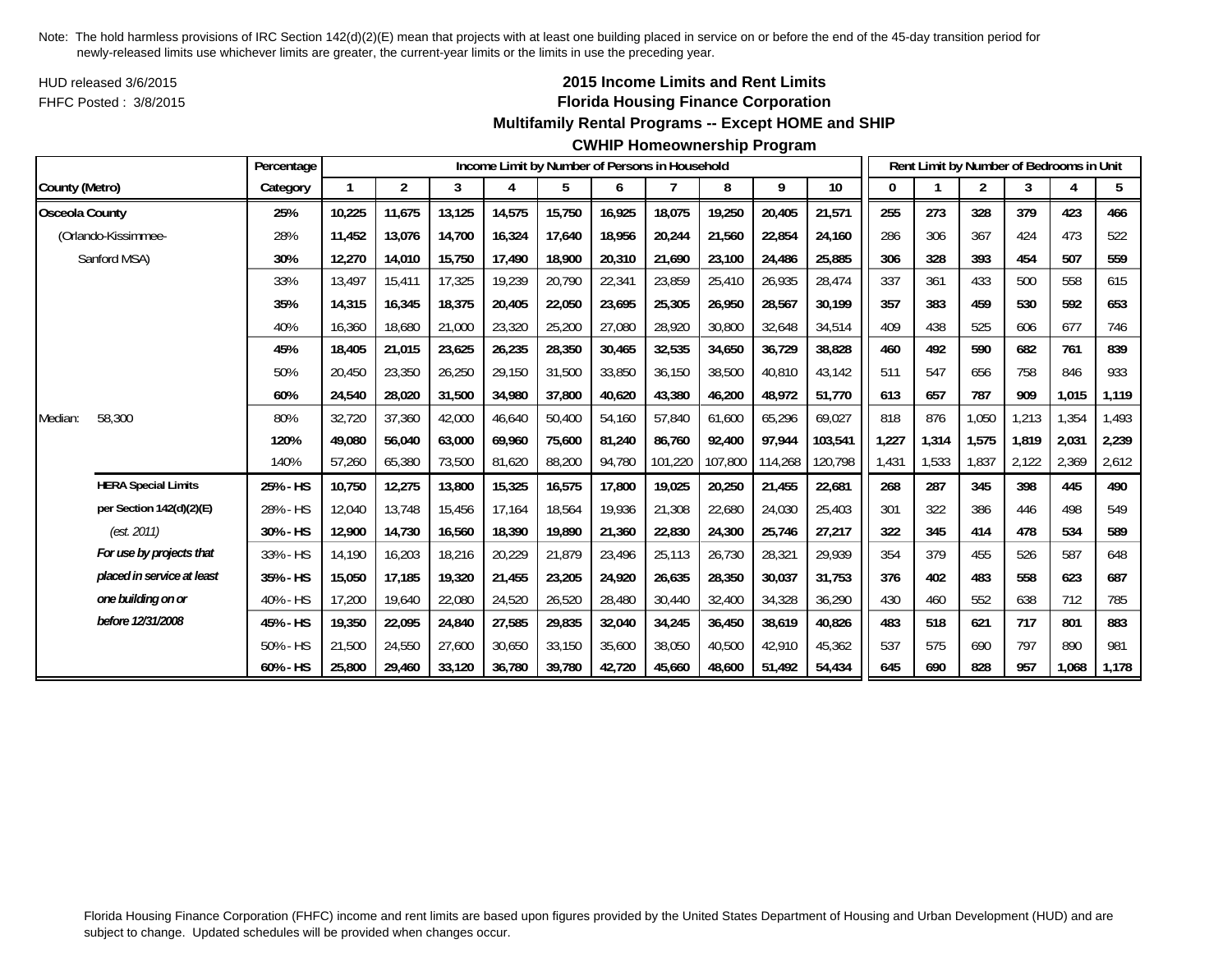HUD released 3/6/2015FHFC Posted : 3/8/2015

# **2015 Income Limits and Rent Limits Florida Housing Finance Corporation**

# **Multifamily Rental Programs -- Except HOME and SHIP**

|                            | Percentage |        |                |        |         |         |         | Income Limit by Number of Persons in Household |         |         |         |       |       |                | Rent Limit by Number of Bedrooms in Unit |       |       |
|----------------------------|------------|--------|----------------|--------|---------|---------|---------|------------------------------------------------|---------|---------|---------|-------|-------|----------------|------------------------------------------|-------|-------|
| County (Metro)             | Category   |        | $\overline{2}$ | 3      | 4       | 5       | 6       | 7                                              | 8       | 9       | $10$    | 0     |       | $\overline{2}$ | 3                                        | 4     | 5     |
| Palm Beach County          | 25%        | 11,500 | 13,125         | 14,775 | 16,400  | 17,725  | 19,025  | 20,350                                         | 21,650  | 22,960  | 24,272  | 287   | 307   | 369            | 426                                      | 475   | 525   |
| (West Palm Beach-          | 28%        | 12,880 | 14,700         | 16,548 | 18,368  | 19,852  | 21,308  | 22,792                                         | 24,248  | 25,715  | 27,185  | 322   | 344   | 413            | 477                                      | 532   | 588   |
| Boca Raton HMFA:           | 30%        | 13,800 | 15,750         | 17,730 | 19,680  | 21,270  | 22,830  | 24,420                                         | 25,980  | 27,552  | 29,126  | 345   | 369   | 443            | 511                                      | 570   | 630   |
| Miami-Fort Lauderdale-     | 33%        | 15,180 | 17,325         | 19,503 | 21,648  | 23,397  | 25,113  | 26,862                                         | 28,578  | 30,307  | 32,039  | 379   | 406   | 487            | 563                                      | 627   | 693   |
| Pompano Beach MSA)         | 35%        | 16.100 | 18,375         | 20,685 | 22,960  | 24,815  | 26,635  | 28,490                                         | 30,310  | 32,144  | 33,981  | 402   | 430   | 517            | 597                                      | 665   | 735   |
|                            | 40%        | 18,400 | 21,000         | 23,640 | 26,240  | 28,360  | 30,440  | 32,560                                         | 34,640  | 36,736  | 38,835  | 460   | 492   | 591            | 682                                      | 761   | 840   |
|                            | 45%        | 20,700 | 23,625         | 26,595 | 29,520  | 31,905  | 34,245  | 36,630                                         | 38,970  | 41,328  | 43,690  | 517   | 554   | 664            | 767                                      | 856   | 945   |
|                            | 50%        | 23,000 | 26,250         | 29,550 | 32,800  | 35,450  | 38,050  | 40,700                                         | 43,300  | 45,920  | 48,544  | 575   | 615   | 738            | 853                                      | 951   | 1,050 |
|                            | 60%        | 27.600 | 31,500         | 35,460 | 39,360  | 42,540  | 45,660  | 48.840                                         | 51,960  | 55,104  | 58,253  | 690   | 738   | 886            | 1.023                                    | 1,141 | 1,260 |
| 64,900<br>Median:          | 80%        | 36,800 | 42,000         | 47,280 | 52,480  | 56,720  | 60,880  | 65,120                                         | 69,280  | 73,472  | 77,670  | 920   | 985   | 1,182          | ,365                                     | 1,522 | 1,680 |
|                            | 120%       | 55,200 | 63,000         | 70,920 | 78,720  | 85,080  | 91,320  | 97,680                                         | 103,920 | 110,208 | 116,506 | 1,380 | 1,477 | 1,773          | 2,047                                    | 2,283 | 2,520 |
|                            | 140%       | 64,400 | 73,500         | 82,740 | 91,840  | 99,260  | 106,540 | 113,960                                        | 121,240 | 128,576 | 135,923 | 1,610 | 1,723 | 2,068          | 2,388                                    | 2,663 | 2,940 |
| <b>HERA Special Limits</b> | 25% - HS   | 13,325 | 15,225         | 17,125 | 19,025  | 20,550  | 22,075  | 23,600                                         | 25,125  | 26,635  | 28,157  | 333   | 356   | 428            | 494                                      | 551   | 609   |
| per Section 142(d)(2)(E)   | 28% - HS   | 14.924 | 17.052         | 19.180 | 21,308  | 23,016  | 24,724  | 26,432                                         | 28,140  | 29,831  | 31,536  | 373   | 399   | 479            | 554                                      | 618   | 682   |
| (est. 2012)                | 30% - HS   | 15,990 | 18,270         | 20,550 | 22,830  | 24,660  | 26,490  | 28,320                                         | 30,150  | 31,962  | 33,788  | 399   | 428   | 513            | 593                                      | 662   | 730   |
| For use by projects that   | 33% - HS   | 17,589 | 20,097         | 22,605 | 25,113  | 27,126  | 29,139  | 31,152                                         | 33,165  | 35,158  | 37,167  | 439   | 471   | 565            | 652                                      | 728   | 803   |
| placed in service at least | 35% - HS   | 18,655 | 21,315         | 23.975 | 26,635  | 28,770  | 30,905  | 33,040                                         | 35.175  | 37,289  | 39,420  | 466   | 499   | 599            | 692                                      | 772   | 852   |
| one building on or         | 40% - HS   | 21,320 | 24,360         | 27,400 | 30,440  | 32,880  | 35,320  | 37,760                                         | 40,200  | 42,616  | 45,051  | 533   | 571   | 685            | 791                                      | 883   | 974   |
| before 12/31/2008          | 45% - HS   | 23,985 | 27,405         | 30,825 | 34,245  | 36,990  | 39,735  | 42,480                                         | 45,225  | 47,943  | 50,683  | 599   | 642   | 770            | 890                                      | 993   | 1,096 |
|                            | 50% - HS   | 26,650 | 30,450         | 34,250 | 38,050  | 41,100  | 44,150  | 47,200                                         | 50,250  | 53,270  | 56,314  | 666   | 713   | 856            | 989                                      | 1,103 | 1,218 |
|                            | 60% - HS   | 31,980 | 36,540         | 41,100 | 45,660  | 49,320  | 52,980  | 56,640                                         | 60,300  | 63,924  | 67,577  | 799   | 856   | 1,027          | 1.187                                    | 1,324 | 1,461 |
|                            | 140% - HS  | 74,620 | 85,260         | 95,900 | 106,540 | 115,080 | 123,620 | 132,160                                        | 140,700 | 149,156 | 157,679 | 1,865 | 1,998 | 2,397          | 2,770                                    | 3,090 | 3,410 |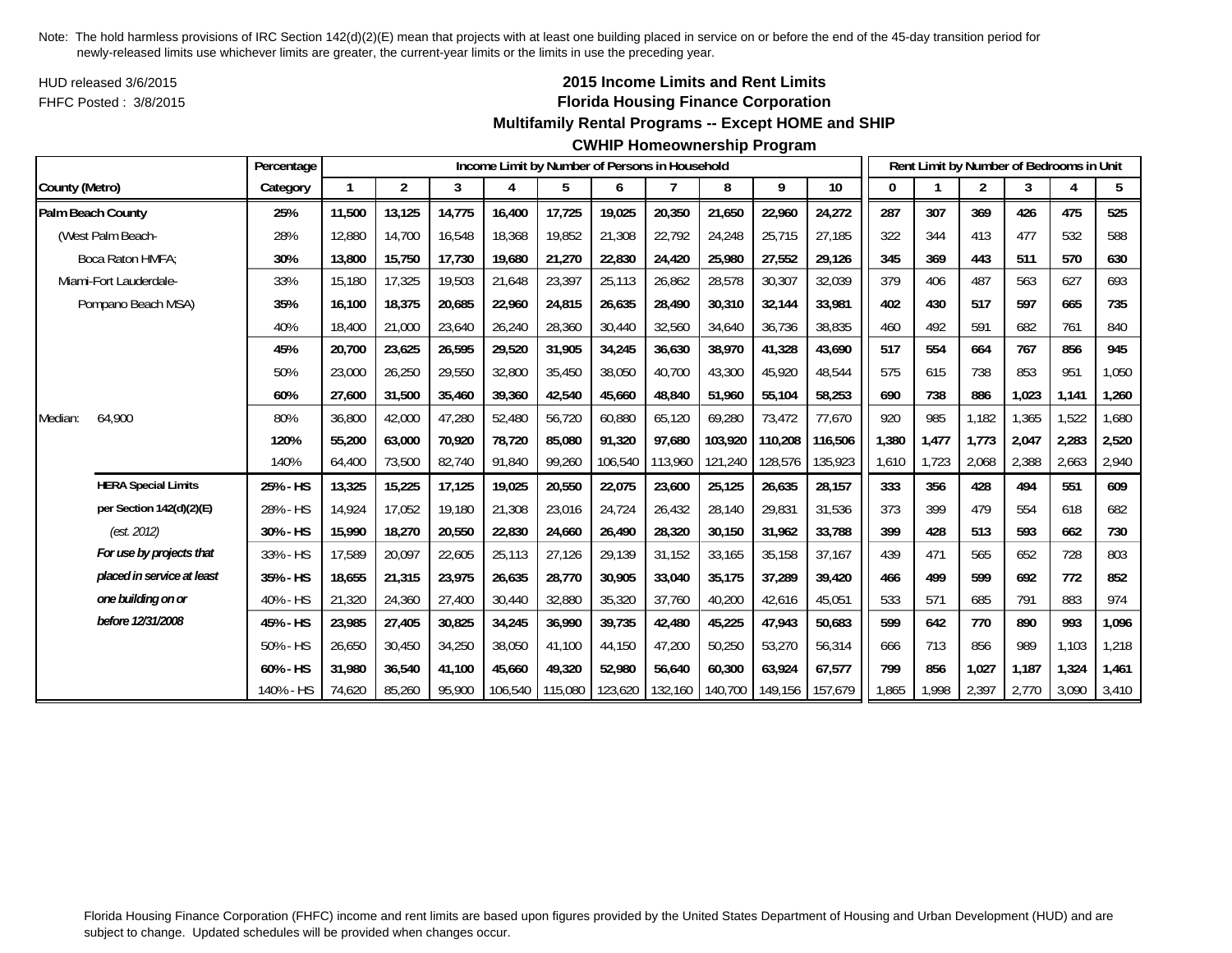HUD released 3/6/2015FHFC Posted : 3/8/2015

# **2015 Income Limits and Rent Limits Florida Housing Finance Corporation**

#### **Multifamily Rental Programs -- Except HOME and SHIP**

#### **CWHIP Homeownership Program**

|                |                            | Percentage |        |        |        |        |        |        | Income Limit by Number of Persons in Household |         |         |         |       |       | Rent Limit by Number of Bedrooms in Unit |       |       |       |
|----------------|----------------------------|------------|--------|--------|--------|--------|--------|--------|------------------------------------------------|---------|---------|---------|-------|-------|------------------------------------------|-------|-------|-------|
| County (Metro) |                            | Category   |        | 2      | 3      | 4      | 5      | 6      |                                                | 8       | 9       | 10      | 0     |       | $\overline{2}$                           | 3     | 4     | 5     |
| Pasco County   |                            | 25%        | 10,325 | 11,800 | 13,275 | 14,750 | 15,950 | 17,125 | 18,300                                         | 19,475  | 20,650  | 21,830  | 258   | 276   | 331                                      | 383   | 428   | 472   |
|                | (Tampa-St.Petersburg-      | 28%        | 11,564 | 13,216 | 14,868 | 16,520 | 17,864 | 19,180 | 20,496                                         | 21,812  | 23,128  | 24,450  | 289   | 309   | 371                                      | 429   | 479   | 528   |
|                | Clearwater MSA)            | 30%        | 12,390 | 14,160 | 15,930 | 17,700 | 19,140 | 20,550 | 21,960                                         | 23,370  | 24,780  | 26,196  | 309   | 331   | 398                                      | 460   | 513   | 566   |
|                |                            | 33%        | 13,629 | 15,576 | 17,523 | 19,470 | 21,054 | 22,605 | 24,156                                         | 25,707  | 27,258  | 28,816  | 340   | 365   | 438                                      | 506   | 565   | 623   |
|                |                            | 35%        | 14.455 | 16,520 | 18.585 | 20.650 | 22,330 | 23,975 | 25,620                                         | 27.265  | 28,910  | 30,562  | 361   | 387   | 464                                      | 537   | 599   | 661   |
|                |                            | 40%        | 16,520 | 18,880 | 21,240 | 23,600 | 25,520 | 27,400 | 29,280                                         | 31,160  | 33,040  | 34,928  | 413   | 442   | 531                                      | 614   | 685   | 755   |
|                |                            | 45%        | 18,585 | 21,240 | 23,895 | 26,550 | 28,710 | 30,825 | 32,940                                         | 35,055  | 37,170  | 39,294  | 464   | 497   | 597                                      | 690   | 770   | 849   |
|                |                            | 50%        | 20,650 | 23,600 | 26,550 | 29,500 | 31,900 | 34,250 | 36,600                                         | 38,950  | 41,300  | 43,660  | 516   | 553   | 663                                      | 767   | 856   | 944   |
|                |                            | 60%        | 24,780 | 28,320 | 31,860 | 35,400 | 38,280 | 41,100 | 43,920                                         | 46,740  | 49,560  | 52,392  | 619   | 663   | 796                                      | 921   | 1,027 | 1,133 |
| Median:        | 59,000                     | 80%        | 33,040 | 37,760 | 42,480 | 47,200 | 51,040 | 54,800 | 58,560                                         | 62,320  | 66,080  | 69,856  | 826   | 885   | 1,062                                    | 1,228 | 1,370 | 1,511 |
|                |                            | 120%       | 49.560 | 56.640 | 63,720 | 70,800 | 76,560 | 82,200 | 87.840                                         | 93,480  | 99.120  | 104,784 | 1,239 | 1,327 | 1,593                                    | 1.842 | 2,055 | 2,266 |
|                |                            | 140%       | 57,820 | 66,080 | 74,340 | 82,600 | 89,320 | 95,900 | 102,480                                        | 109,060 | 115,640 | 122,248 | 1,445 | 1,548 | 1,858                                    | 2,149 | 2,397 | 2,644 |
|                | <b>HERA Special Limits</b> | 25% - HS   | 10,400 | 11,900 | 13,375 | 14,850 | 16,050 | 17,250 | 18,425                                         | 19,625  | 20,790  | 21,978  | 260   | 278   | 334                                      | 386   | 431   | 475   |
|                | per Section 142(d)(2)(E)   | 28% - HS   | 11,648 | 13,328 | 14,980 | 16,632 | 17,976 | 19,320 | 20,636                                         | 21,980  | 23,285  | 24,615  | 291   | 312   | 374                                      | 432   | 483   | 532   |
|                | (est. 2011)                | 30% - HS   | 12,480 | 14,280 | 16,050 | 17,820 | 19,260 | 20,700 | 22,110                                         | 23,550  | 24,948  | 26,374  | 312   | 334   | 401                                      | 463   | 517   | 570   |
|                | For use by projects that   | 33% - HS   | 13.728 | 15,708 | 17.655 | 19.602 | 21,186 | 22,770 | 24,321                                         | 25,905  | 27,443  | 29,011  | 343   | 367   | 441                                      | 509   | 569   | 627   |
|                | placed in service at least | 35% - HS   | 14,560 | 16,660 | 18,725 | 20,790 | 22,470 | 24,150 | 25,795                                         | 27,475  | 29,106  | 30,769  | 364   | 390   | 468                                      | 540   | 603   | 665   |
|                | one building on or         | 40% - HS   | 16,640 | 19,040 | 21,400 | 23,760 | 25,680 | 27,600 | 29,480                                         | 31,400  | 33,264  | 35,165  | 416   | 446   | 535                                      | 618   | 690   | 761   |
|                | before 12/31/2008          | 45% - HS   | 18,720 | 21,420 | 24,075 | 26,730 | 28,890 | 31,050 | 33,165                                         | 35,325  | 37,422  | 39,560  | 468   | 501   | 601                                      | 695   | 776   | 856   |
|                |                            | 50% - HS   | 20,800 | 23,800 | 26,750 | 29,700 | 32,100 | 34,500 | 36,850                                         | 39,250  | 41,580  | 43,956  | 520   | 557   | 668                                      | 772   | 862   | 951   |
|                |                            | 60% - HS   | 24,960 | 28,560 | 32,100 | 35,640 | 38,520 | 41,400 | 44,220                                         | 47,100  | 49,896  | 52,747  | 624   | 669   | 802                                      | 927   | 1,035 | 1,141 |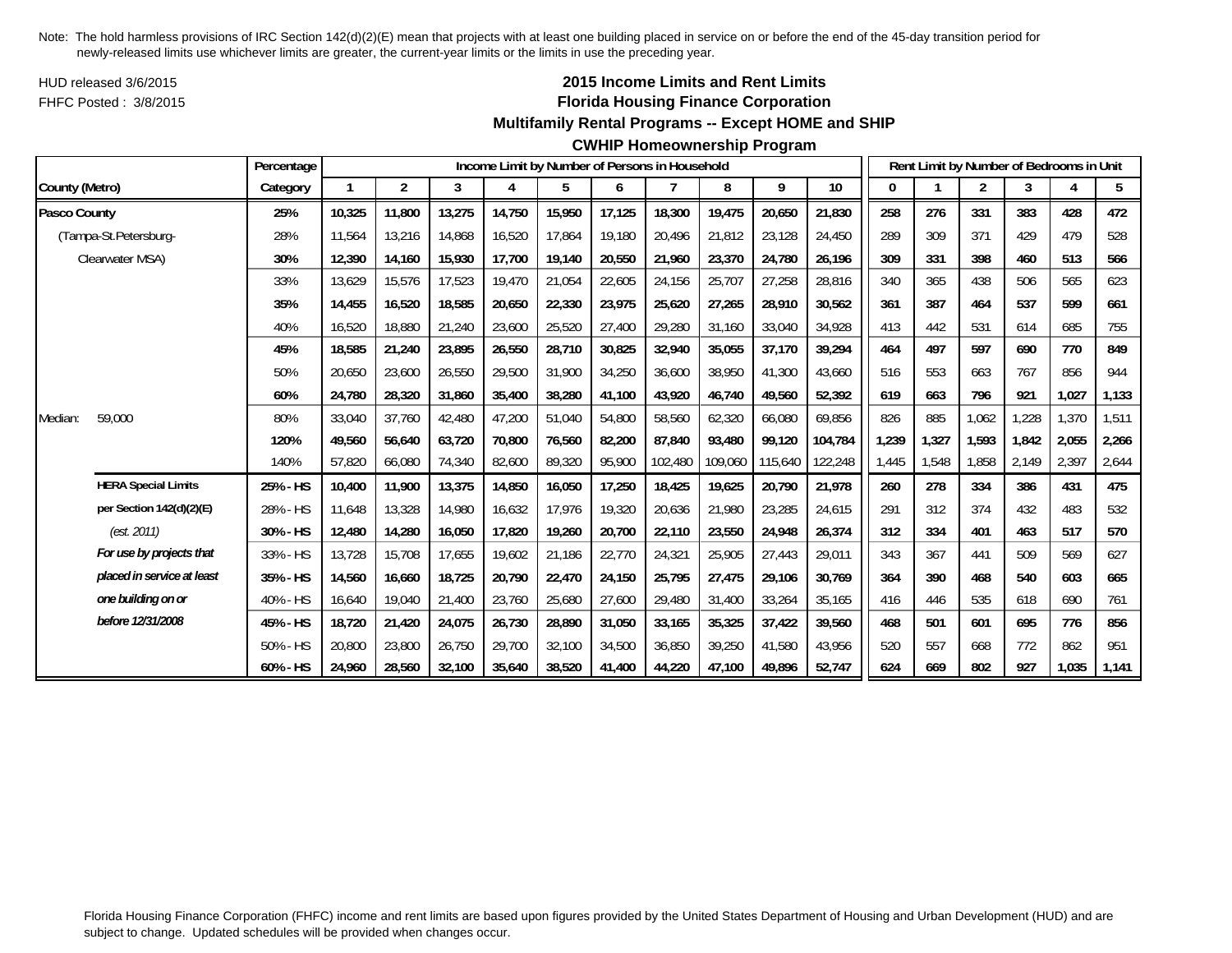HUD released 3/6/2015FHFC Posted : 3/8/2015

# **2015 Income Limits and Rent Limits Florida Housing Finance Corporation**

**Multifamily Rental Programs -- Except HOME and SHIP**

**CWHIP Homeownership Program**

|                        |                            | Percentage |        |                |        | Income Limit by Number of Persons in Household |        |        |                |         |         |         |       | Rent Limit by Number of Bedrooms in Unit |       |       |       |       |
|------------------------|----------------------------|------------|--------|----------------|--------|------------------------------------------------|--------|--------|----------------|---------|---------|---------|-------|------------------------------------------|-------|-------|-------|-------|
| County (Metro)         |                            | Category   | 1      | $\overline{2}$ | 3      | 4                                              | 5      | 6      | $\overline{7}$ | 8       | 9       | $10\,$  | 0     |                                          | 2     | 3     | 4     | 5     |
| <b>Pinellas County</b> |                            | 20%        | 8,260  | 9,440          | 10,620 | 11,800                                         | 12,760 | 13,700 | 14,640         | 15,580  | 16,520  | 17,464  | 206   | 221                                      | 265   | 307   | 342   | 377   |
|                        | (Tampa-St.Petersburg-      | 25%        | 10,325 | 11,800         | 13,275 | 14,750                                         | 15,950 | 17,125 | 18,300         | 19,475  | 20,650  | 21,830  | 258   | 276                                      | 331   | 383   | 428   | 472   |
|                        | Clearwater MSA)            | 28%        | 11,564 | 13,216         | 14,868 | 16,520                                         | 17,864 | 19,180 | 20,496         | 21,812  | 23,128  | 24,450  | 289   | 309                                      | 371   | 429   | 479   | 528   |
|                        |                            | 30%        | 12,390 | 14,160         | 15,930 | 17,700                                         | 19,140 | 20,550 | 21,960         | 23,370  | 24,780  | 26,196  | 309   | 331                                      | 398   | 460   | 513   | 566   |
|                        |                            | 33%        | 13,629 | 15,576         | 17,523 | 19,470                                         | 21,054 | 22,605 | 24,156         | 25,707  | 27,258  | 28,816  | 340   | 365                                      | 438   | 506   | 565   | 623   |
|                        |                            | 35%        | 14,455 | 16,520         | 18,585 | 20,650                                         | 22,330 | 23,975 | 25,620         | 27,265  | 28,910  | 30,562  | 361   | 387                                      | 464   | 537   | 599   | 661   |
|                        |                            | 40%        | 16,520 | 18,880         | 21,240 | 23,600                                         | 25,520 | 27,400 | 29,280         | 31,160  | 33,040  | 34,928  | 413   | 442                                      | 531   | 614   | 685   | 755   |
|                        |                            | 45%        | 18,585 | 21,240         | 23,895 | 26,550                                         | 28,710 | 30,825 | 32,940         | 35,055  | 37,170  | 39,294  | 464   | 497                                      | 597   | 690   | 770   | 849   |
|                        |                            | 50%        | 20,650 | 23,600         | 26,550 | 29,500                                         | 31,900 | 34,250 | 36,600         | 38,950  | 41,300  | 43,660  | 516   | 553                                      | 663   | 767   | 856   | 944   |
|                        |                            | 60%        | 24,780 | 28,320         | 31,860 | 35,400                                         | 38,280 | 41,100 | 43,920         | 46,740  | 49,560  | 52,392  | 619   | 663                                      | 796   | 921   | 1,027 | 1,133 |
| Median:                | 59,000                     | 80%        | 33,040 | 37,760         | 42.480 | 47,200                                         | 51,040 | 54,800 | 58,560         | 62,320  | 66,080  | 69,856  | 826   | 885                                      | 1,062 | ,228  | 1,370 | 1,511 |
|                        |                            | 120%       | 49,560 | 56,640         | 63,720 | 70,800                                         | 76,560 | 82,200 | 87,840         | 93,480  | 99,120  | 104,784 | 1,239 | 1,327                                    | 1,593 | 1,842 | 2,055 | 2,266 |
|                        |                            | 140%       | 57,820 | 66,080         | 74,340 | 82,600                                         | 89,320 | 95,900 | 102,480        | 109,060 | 115,640 | 122,248 | 1,445 | 1,548                                    | 1,858 | 2,149 | 2,397 | 2,644 |
|                        | <b>HERA Special Limits</b> | 20% - HS   | 8,320  | 9,520          | 10,700 | 11,880                                         | 12,840 | 13,800 | 14,740         | 15,700  | 16,632  | 17,582  | 208   | 223                                      | 267   | 309   | 345   | 380   |
|                        | per Section 142(d)(2)(E)   | 25% - HS   | 10,400 | 11,900         | 13,375 | 14,850                                         | 16,050 | 17,250 | 18,425         | 19,625  | 20,790  | 21,978  | 260   | 278                                      | 334   | 386   | 431   | 475   |
|                        | (est. 2011)                | 28% - HS   | 11,648 | 13,328         | 14,980 | 16,632                                         | 17,976 | 19,320 | 20,636         | 21,980  | 23,285  | 24,615  | 291   | 312                                      | 374   | 432   | 483   | 532   |
|                        | For use by projects that   | 30% - HS   | 12,480 | 14,280         | 16,050 | 17,820                                         | 19,260 | 20,700 | 22,110         | 23,550  | 24,948  | 26,374  | 312   | 334                                      | 401   | 463   | 517   | 570   |
|                        | placed in service at least | 33% - HS   | 13,728 | 15,708         | 17,655 | 19,602                                         | 21,186 | 22,770 | 24,321         | 25,905  | 27,443  | 29,011  | 343   | 367                                      | 441   | 509   | 569   | 627   |
|                        | one building on or         | 35% - HS   | 14,560 | 16,660         | 18,725 | 20,790                                         | 22,470 | 24,150 | 25,795         | 27,475  | 29,106  | 30,769  | 364   | 390                                      | 468   | 540   | 603   | 665   |
|                        | before 12/31/2008          | 40% - HS   | 16,640 | 19,040         | 21,400 | 23,760                                         | 25,680 | 27,600 | 29,480         | 31,400  | 33,264  | 35,165  | 416   | 446                                      | 535   | 618   | 690   | 761   |
|                        |                            | 45% - HS   | 18,720 | 21,420         | 24,075 | 26,730                                         | 28,890 | 31,050 | 33,165         | 35,325  | 37,422  | 39,560  | 468   | 501                                      | 601   | 695   | 776   | 856   |
|                        |                            | 50% - HS   | 20,800 | 23,800         | 26,750 | 29,700                                         | 32,100 | 34,500 | 36,850         | 39,250  | 41,580  | 43,956  | 520   | 557                                      | 668   | 772   | 862   | 951   |
|                        |                            | 60% - HS   | 24,960 | 28,560         | 32,100 | 35,640                                         | 38,520 | 41,400 | 44,220         | 47,100  | 49,896  | 52,747  | 624   | 669                                      | 802   | 927   | 1,035 | 1,141 |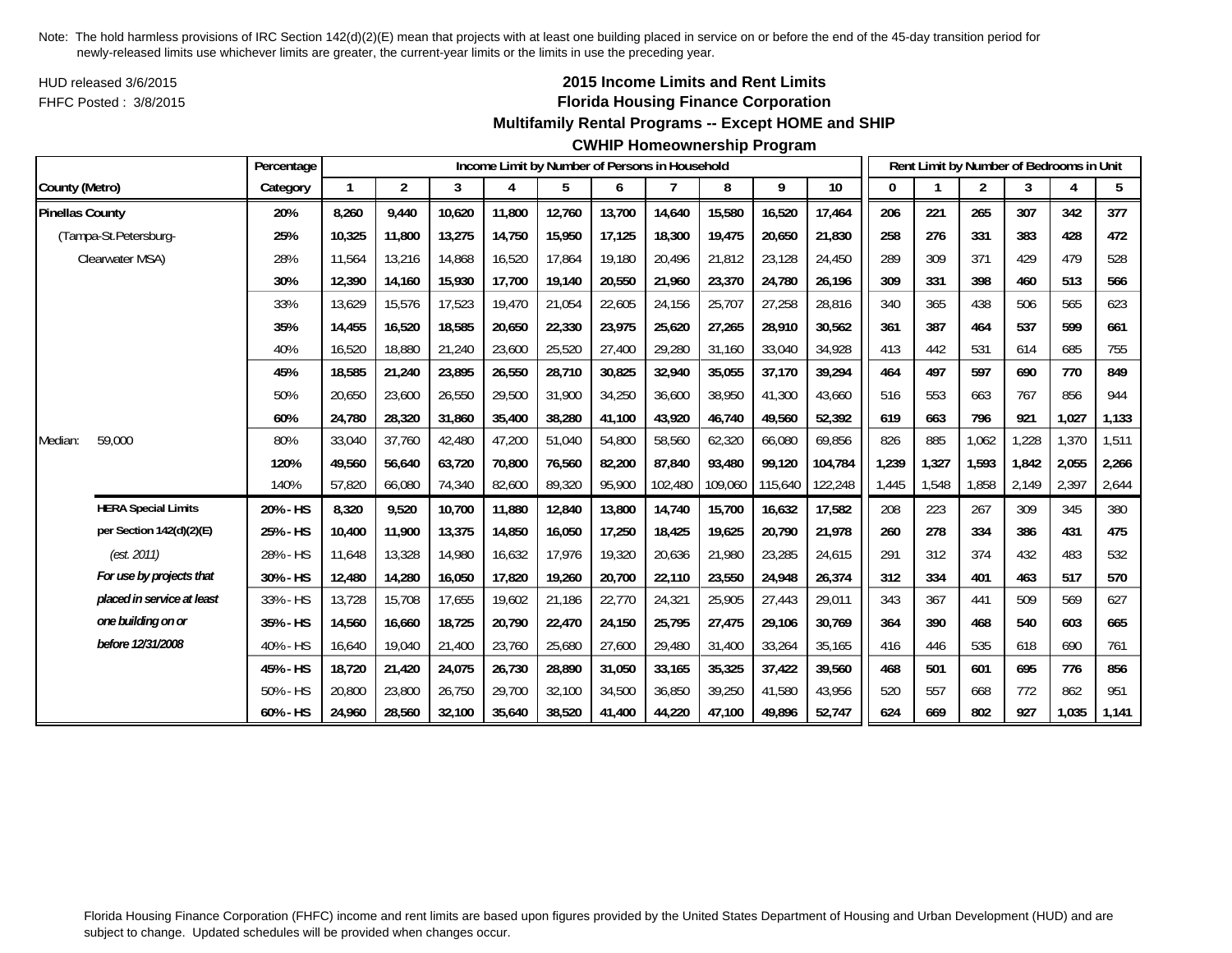HUD released 3/6/2015FHFC Posted : 3/8/2015

## **2015 Income Limits and Rent Limits Florida Housing Finance Corporation**

#### **Multifamily Rental Programs -- Except HOME and SHIP**

#### **CWHIP Homeownership Program**

|                    |                             | Percentage |        |                |        |        |        |        | Income Limit by Number of Persons in Household |        |        |         |       |       |                | Rent Limit by Number of Bedrooms in Unit |       |       |
|--------------------|-----------------------------|------------|--------|----------------|--------|--------|--------|--------|------------------------------------------------|--------|--------|---------|-------|-------|----------------|------------------------------------------|-------|-------|
| County (Metro)     |                             | Category   |        | $\overline{2}$ | 3      | 4      | 5      | 6      |                                                | 8      | 9      | 10      | 0     |       | $\overline{c}$ | 3                                        |       | 5     |
| <b>Polk County</b> |                             | 25%        | 8,825  | 10,075         | 11,325 | 12,575 | 13,600 | 14,600 | 15,600                                         | 16,600 | 17,605 | 18,611  | 220   | 236   | 283            | 327                                      | 365   | 402   |
|                    | (Lakeland-Winter Haven MSA) | 28%        | 9,884  | 11,284         | 12,684 | 14,084 | 15,232 | 16,352 | 17,472                                         | 18,592 | 19,718 | 20,844  | 247   | 264   | 317            | 366                                      | 408   | 450   |
|                    |                             | 30%        | 10,590 | 12,090         | 13,590 | 15,090 | 16,320 | 17,520 | 18,720                                         | 19,920 | 21,126 | 22,333  | 264   | 283   | 339            | 392                                      | 438   | 483   |
|                    |                             | 33%        | 11,649 | 13,299         | 14,949 | 16,599 | 17,952 | 19,272 | 20,592                                         | 21,912 | 23,239 | 24,567  | 291   | 311   | 373            | 431                                      | 481   | 531   |
|                    |                             | 35%        | 12,355 | 14.105         | 15,855 | 17,605 | 19,040 | 20.440 | 21.840                                         | 23,240 | 24,647 | 26,055  | 308   | 330   | 396            | 458                                      | 511   | 563   |
|                    |                             | 40%        | 14,120 | 16,120         | 18,120 | 20,120 | 21,760 | 23,360 | 24,960                                         | 26,560 | 28,168 | 29,778  | 353   | 378   | 453            | 523                                      | 584   | 644   |
|                    |                             | 45%        | 15,885 | 18,135         | 20,385 | 22,635 | 24,480 | 26,280 | 28,080                                         | 29,880 | 31,689 | 33,500  | 397   | 425   | 509            | 588                                      | 657   | 724   |
|                    |                             | 50%        | 17,650 | 20,150         | 22,650 | 25,150 | 27,200 | 29,200 | 31,200                                         | 33,200 | 35,210 | 37,222  | 441   | 472   | 566            | 654                                      | 730   | 805   |
|                    |                             | 60%        | 21,180 | 24,180         | 27,180 | 30,180 | 32,640 | 35,040 | 37,440                                         | 39,840 | 42,252 | 44,666  | 529   | 567   | 679            | 785                                      | 876   | 966   |
| Median:            | 50,300                      | 80%        | 28,240 | 32,240         | 36,240 | 40,240 | 43,520 | 46,720 | 49,920                                         | 53,120 | 56,336 | 59,555  | 706   | 756   | 906            | 1,047                                    | 1,168 | 1,288 |
|                    |                             | 120%       | 42.360 | 48.360         | 54,360 | 60,360 | 65,280 | 70.080 | 74.880                                         | 79,680 | 84,504 | 89.333  | 1.059 | 1,134 | 1.359          | 1,570                                    | 1,752 | 1,932 |
|                    |                             | 140%       | 49,420 | 56,420         | 63,420 | 70,420 | 76,160 | 81,760 | 87,360                                         | 92,960 | 98,588 | 104,222 | ,235  | 1,323 | 1,585          | 1,832                                    | 2,044 | 2,254 |
|                    | <b>HERA Special Limits</b>  | 25% - HS   | 9,550  | 10,900         | 12,275 | 13,625 | 14,725 | 15,825 | 16,900                                         | 18,000 | 19,075 | 20,165  | 238   | 255   | 306            | 354                                      | 395   | 436   |
|                    | per Section 142(d)(2)(E)    | 28% - HS   | 10,696 | 12,208         | 13,748 | 15,260 | 16,492 | 17,724 | 18,928                                         | 20,160 | 21,364 | 22,585  | 267   | 286   | 343            | 396                                      | 443   | 488   |
|                    | (est. 2013)                 | 30% - HS   | 11,460 | 13,080         | 14,730 | 16,350 | 17,670 | 18,990 | 20,280                                         | 21,600 | 22,890 | 24,198  | 286   | 306   | 368            | 425                                      | 474   | 523   |
|                    | For use by projects that    | 33% - HS   | 12,606 | 14,388         | 16,203 | 17,985 | 19,437 | 20,889 | 22,308                                         | 23,760 | 25,179 | 26,618  | 315   | 337   | 405            | 467                                      | 522   | 575   |
|                    | placed in service at least  | 35% - HS   | 13,370 | 15,260         | 17,185 | 19,075 | 20,615 | 22,155 | 23,660                                         | 25,200 | 26,705 | 28,231  | 334   | 357   | 429            | 496                                      | 553   | 610   |
|                    | one building on or          | 40% - HS   | 15,280 | 17,440         | 19,640 | 21,800 | 23,560 | 25,320 | 27,040                                         | 28,800 | 30,520 | 32,264  | 382   | 409   | 491            | 567                                      | 633   | 698   |
|                    | before 12/31/2008           | 45% - HS   | 17,190 | 19,620         | 22,095 | 24,525 | 26,505 | 28,485 | 30,420                                         | 32,400 | 34,335 | 36,297  | 429   | 460   | 552            | 637                                      | 712   | 785   |
|                    |                             | 50% - HS   | 19,100 | 21,800         | 24,550 | 27,250 | 29,450 | 31,650 | 33,800                                         | 36,000 | 38,150 | 40,330  | 477   | 511   | 613            | 708                                      | 791   | 872   |
|                    |                             | 60% - HS   | 22,920 | 26.160         | 29,460 | 32,700 | 35,340 | 37,980 | 40.560                                         | 43,200 | 45.780 | 48,396  | 573   | 613   | 736            | 850                                      | 949   | 1,047 |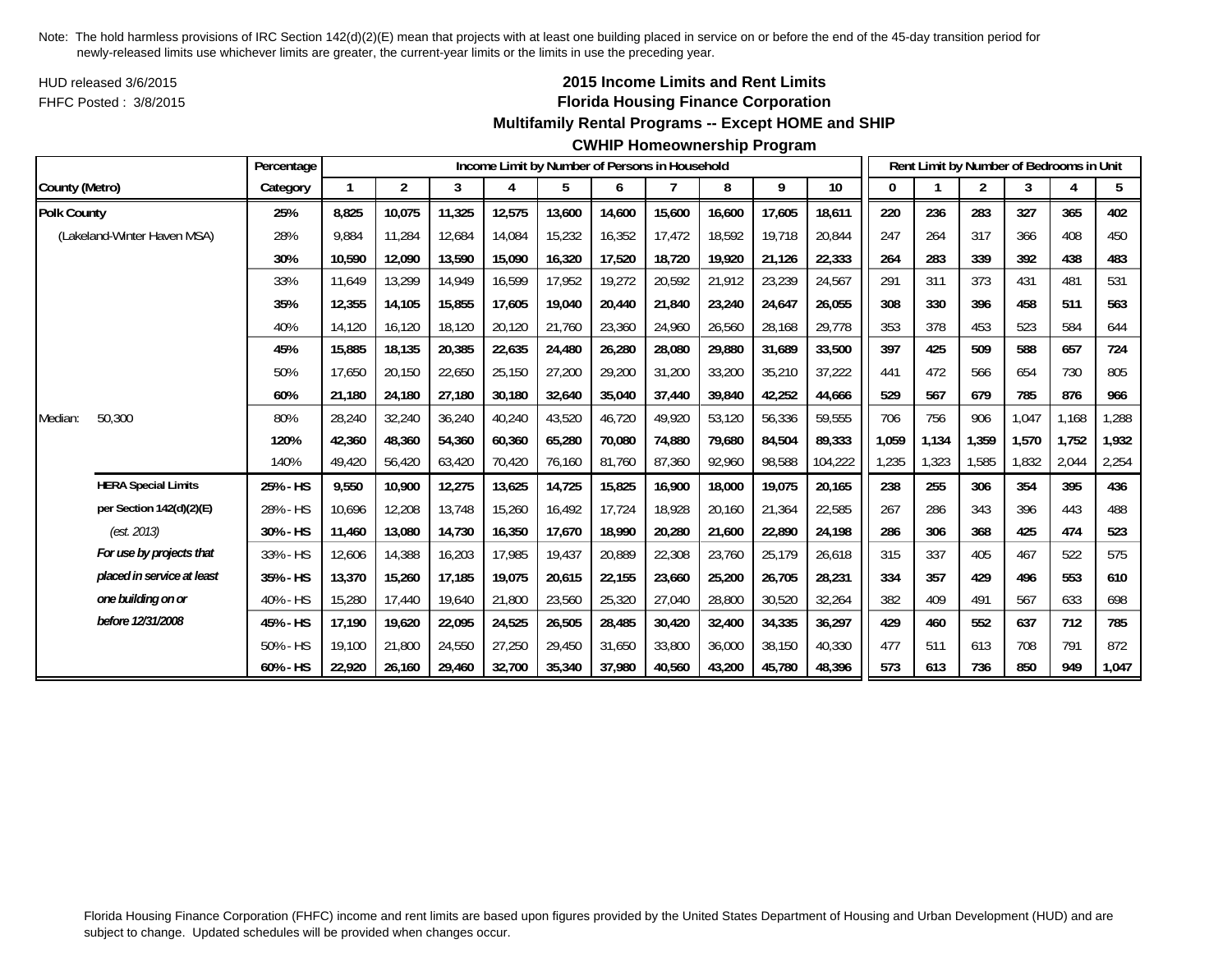HUD released 3/6/2015FHFC Posted : 3/8/2015

# **2015 Income Limits and Rent Limits Florida Housing Finance Corporation**

## **Multifamily Rental Programs -- Except HOME and SHIP**

# **CWHIP Homeownership Program**

|                      |                            | Percentage |              |                |        | Income Limit by Number of Persons in Household |        |        |        |        |        |        |          |       | Rent Limit by Number of Bedrooms in Unit |       |       |       |
|----------------------|----------------------------|------------|--------------|----------------|--------|------------------------------------------------|--------|--------|--------|--------|--------|--------|----------|-------|------------------------------------------|-------|-------|-------|
| County (Metro)       |                            | Category   | $\mathbf{1}$ | $\overline{2}$ | 3      | 4                                              | 5      | 6      | 7      | 8      | 9      | 10     | $\Omega$ |       | $\overline{2}$                           | 3     | 4     | 5     |
| <b>Putnam County</b> |                            | 25%        | 8,350        | 9,550          | 10,750 | 11,925                                         | 12,900 | 13,850 | 14,800 | 15,750 | 16,695 | 17,649 | 208      | 223   | 268                                      | 310   | 346   | 381   |
|                      |                            | 28%        | 9,352        | 10,696         | 12,040 | 13,356                                         | 14,448 | 15,512 | 16,576 | 17,640 | 18,698 | 19,767 | 233      | 250   | 301                                      | 347   | 387   | 427   |
|                      |                            | 30%        | 10,020       | 11,460         | 12,900 | 14,310                                         | 15,480 | 16,620 | 17,760 | 18,900 | 20,034 | 21,179 | 250      | 268   | 322                                      | 372   | 415   | 458   |
|                      |                            | 33%        | 11,022       | 12,606         | 14,190 | 15,741                                         | 17,028 | 18,282 | 19,536 | 20,790 | 22,037 | 23,297 | 275      | 295   | 354                                      | 409   | 457   | 504   |
|                      |                            | 35%        | 11,690       | 13,370         | 15,050 | 16,695                                         | 18,060 | 19,390 | 20,720 | 22,050 | 23,373 | 24,709 | 292      | 313   | 376                                      | 434   | 484   | 534   |
|                      |                            | 40%        | 13,360       | 15,280         | 17,200 | 19,080                                         | 20,640 | 22,160 | 23,680 | 25,200 | 26,712 | 28,238 | 334      | 358   | 430                                      | 496   | 554   | 611   |
|                      |                            | 45%        | 15,030       | 17,190         | 19,350 | 21,465                                         | 23,220 | 24,930 | 26,640 | 28,350 | 30,051 | 31,768 | 375      | 402   | 483                                      | 558   | 623   | 687   |
|                      |                            | 50%        | 16,700       | 19,100         | 21,500 | 23,850                                         | 25,800 | 27,700 | 29,600 | 31,500 | 33,390 | 35,298 | 417      | 447   | 537                                      | 620   | 692   | 763   |
|                      |                            | 60%        | 20,040       | 22,920         | 25,800 | 28,620                                         | 30,960 | 33,240 | 35,520 | 37,800 | 40,068 | 42,358 | 501      | 537   | 645                                      | 744   | 831   | 916   |
| Median:              | 43,000                     | 80%        | 26,720       | 30,560         | 34,400 | 38,160                                         | 41,280 | 44,320 | 47,360 | 50,400 | 53,424 | 56,477 | 668      | 716   | 860                                      | 993   | 1,108 | 1,222 |
|                      |                            | 120%       | 40,080       | 45,840         | 51,600 | 57,240                                         | 61,920 | 66,480 | 71,040 | 75,600 | 80,136 | 84,715 | 1,002    | 1,074 | 1,290                                    | 1,489 | 1,662 | 1,833 |
|                      |                            | 140%       | 46,760       | 53,480         | 60,200 | 66,780                                         | 72,240 | 77,560 | 82,880 | 88,200 | 93,492 | 98,834 | 1,169    | 1,253 | 1,505                                    | 1,737 | 1,939 | 2,138 |
|                      | <b>HERA Special Limits</b> | 25% - HS   | 8,400        | 9,600          | 10,800 | 12,000                                         | 12,975 | 13,925 | 14,900 | 15,850 | 16,800 | 17,760 | 210      | 225   | 270                                      | 312   | 348   | 384   |
|                      | per Section 142(d)(2)(E)   | 28% - HS   | 9,408        | 10,752         | 12,096 | 13,440                                         | 14,532 | 15,596 | 16,688 | 17,752 | 18,816 | 19,891 | 235      | 252   | 302                                      | 349   | 389   | 430   |
|                      | (est. 2014)                | 30% - HS   | 10,080       | 11,520         | 12,960 | 14,400                                         | 15,570 | 16,710 | 17,880 | 19,020 | 20,160 | 21,312 | 252      | 270   | 324                                      | 374   | 417   | 461   |
|                      | For use by projects that   | 33% - HS   | 11,088       | 12,672         | 14,256 | 15,840                                         | 17,127 | 18,381 | 19,668 | 20,922 | 22,176 | 23,443 | 277      | 297   | 356                                      | 412   | 459   | 507   |
|                      | placed in service at least | 35% - HS   | 11,760       | 13,440         | 15,120 | 16,800                                         | 18,165 | 19,495 | 20,860 | 22,190 | 23,520 | 24,864 | 294      | 315   | 378                                      | 437   | 487   | 538   |
|                      | one building on or         | 40% - HS   | 13,440       | 15,360         | 17,280 | 19,200                                         | 20,760 | 22,280 | 23,840 | 25,360 | 26,880 | 28,416 | 336      | 360   | 432                                      | 499   | 557   | 615   |
|                      | before 12/31/2008          | 45% - HS   | 15,120       | 17,280         | 19,440 | 21,600                                         | 23,355 | 25,065 | 26,820 | 28,530 | 30,240 | 31,968 | 378      | 405   | 486                                      | 561   | 626   | 691   |
|                      |                            | 50% - HS   | 16,800       | 19,200         | 21,600 | 24,000                                         | 25,950 | 27,850 | 29,800 | 31,700 | 33,600 | 35,520 | 420      | 450   | 540                                      | 624   | 696   | 768   |
|                      |                            | 60% - HS   | 20,160       | 23,040         | 25,920 | 28,800                                         | 31,140 | 33,420 | 35,760 | 38,040 | 40,320 | 42,624 | 504      | 540   | 648                                      | 749   | 835   | 922   |
|                      | <b>USDA-Eligible</b>       | 25% - R    | 9,475        | 10,825         | 12,175 | 13,525                                         | 14,600 | 15,700 | 16,775 | 17,850 | 18,935 | 20,017 | 236      | 253   | 304                                      | 351   | 392   | 432   |
|                      | <b>Rural Addresses</b>     | 28% - R    | 10,612       | 12,124         | 13,636 | 15,148                                         | 16,352 | 17,584 | 18,788 | 19,992 | 21,207 | 22,419 | 265      | 284   | 340                                      | 393   | 439   | 484   |
|                      | per Section 42(i)(8)       | 30% - R    | 11,370       | 12,990         | 14,610 | 16,230                                         | 17,520 | 18,840 | 20,130 | 21,420 | 22,722 | 24,020 | 284      | 304   | 365                                      | 421   | 471   | 519   |
|                      |                            | 33% - R    | 12,507       | 14,289         | 16,071 | 17,853                                         | 19,272 | 20,724 | 22,143 | 23,562 | 24,994 | 26,422 | 312      | 334   | 401                                      | 464   | 518   | 571   |
|                      |                            | 35% - R    | 13,265       | 15,155         | 17,045 | 18,935                                         | 20,440 | 21,980 | 23,485 | 24,990 | 26,509 | 28,024 | 331      | 355   | 426                                      | 492   | 549   | 605   |
|                      |                            | 40% - R    | 15,160       | 17,320         | 19,480 | 21,640                                         | 23,360 | 25,120 | 26,840 | 28,560 | 30,296 | 32,027 | 379      | 406   | 487                                      | 562   | 628   | 692   |
|                      |                            | 45% - R    | 17,055       | 19,485         | 21,915 | 24,345                                         | 26,280 | 28,260 | 30,195 | 32,130 | 34,083 | 36,031 | 426      | 456   | 547                                      | 632   | 706   | 779   |
|                      |                            | $50% - R$  | 18,950       | 21,650         | 24,350 | 27,050                                         | 29,200 | 31,400 | 33,550 | 35,700 | 37,870 | 40,034 | 473      | 507   | 608                                      | 703   | 785   | 865   |
|                      |                            | $60% - R$  | 22,740       | 25,980         | 29,220 | 32,460                                         | 35,040 | 37,680 | 40,260 | 42,840 | 45,444 | 48,041 | 568      | 609   | 730                                      | 843   | 942   | 1,038 |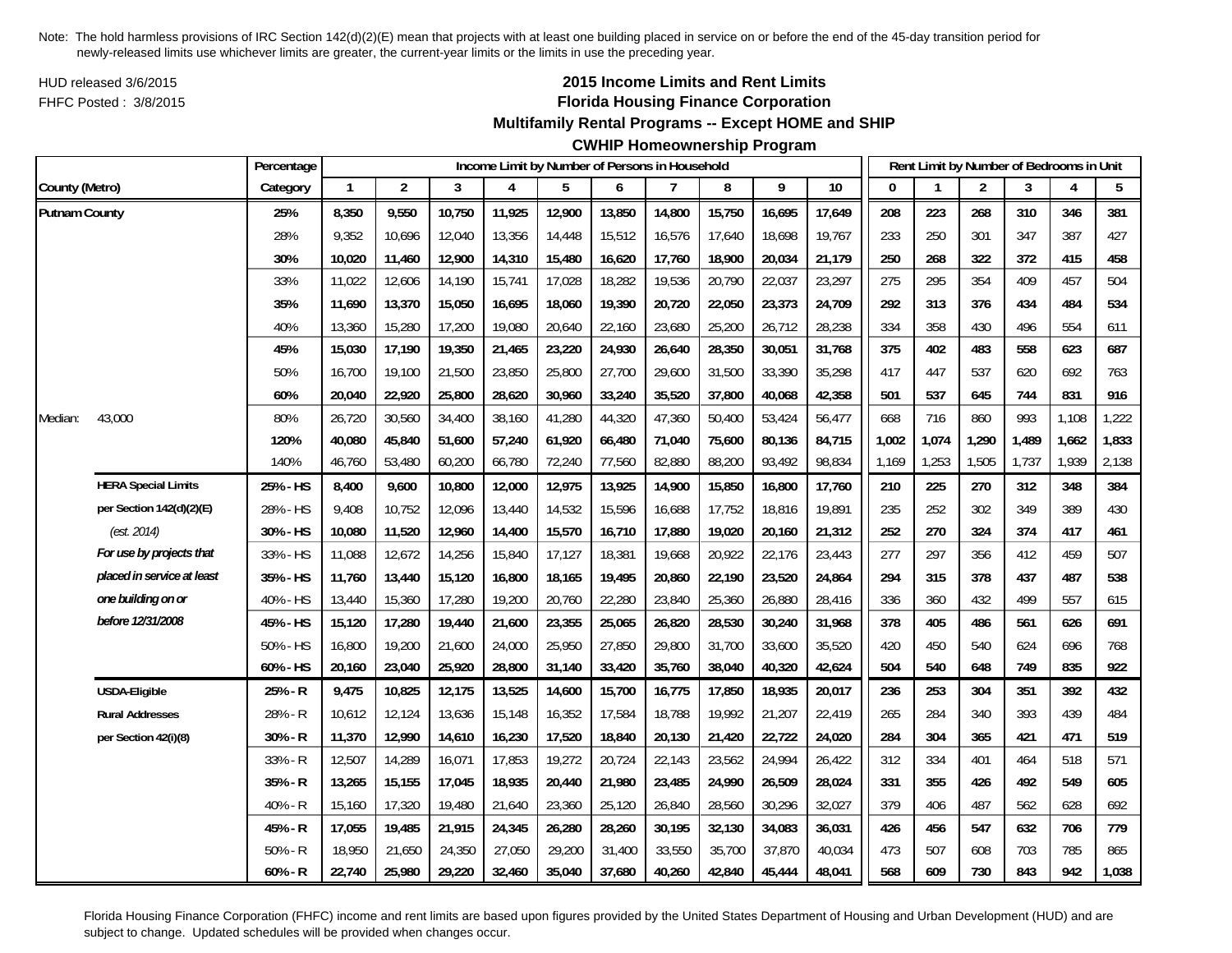HUD released 3/6/2015FHFC Posted : 3/8/2015

## **2015 Income Limits and Rent Limits Florida Housing Finance Corporation**

#### **Multifamily Rental Programs -- Except HOME and SHIP**

#### **CWHIP Homeownership Program**

|                |                            | Percentage |        |                |        |        |        |         | Income Limit by Number of Persons in Household |         |         |         |       |       | Rent Limit by Number of Bedrooms in Unit |       |       |       |
|----------------|----------------------------|------------|--------|----------------|--------|--------|--------|---------|------------------------------------------------|---------|---------|---------|-------|-------|------------------------------------------|-------|-------|-------|
| County (Metro) |                            | Category   | 1      | $\overline{2}$ | 3      | 4      | 5      | 6       |                                                | 8       | 9       | 10      | 0     |       | $\overline{2}$                           | 3     | 4     | 5     |
|                | Saint Johns County         | 25%        | 11,100 | 12,675         | 14,250 | 15,825 | 17,100 | 18,375  | 19,625                                         | 20,900  | 22,155  | 23,421  | 277   | 297   | 356                                      | 411   | 459   | 506   |
|                | (Jacksonville MSA)         | 28%        | 12.432 | 14.196         | 15.960 | 17.724 | 19.152 | 20,580  | 21,980                                         | 23,408  | 24,814  | 26,232  | 310   | 332   | 399                                      | 460   | 514   | 567   |
|                |                            | 30%        | 13,320 | 15,210         | 17,100 | 18,990 | 20,520 | 22,050  | 23,550                                         | 25,080  | 26,586  | 28,105  | 333   | 356   | 427                                      | 493   | 551   | 607   |
|                |                            | 33%        | 14,652 | 16,731         | 18,810 | 20,889 | 22,572 | 24,255  | 25,905                                         | 27,588  | 29,245  | 30,916  | 366   | 392   | 470                                      | 543   | 606   | 668   |
|                |                            | 35%        | 15,540 | 17,745         | 19,950 | 22,155 | 23,940 | 25,725  | 27,475                                         | 29,260  | 31,017  | 32,789  | 388   | 416   | 498                                      | 576   | 643   | 709   |
|                |                            | 40%        | 17,760 | 20,280         | 22,800 | 25,320 | 27,360 | 29,400  | 31,400                                         | 33,440  | 35,448  | 37,474  | 444   | 475   | 570                                      | 658   | 735   | 810   |
|                |                            | 45%        | 19.980 | 22,815         | 25,650 | 28,485 | 30,780 | 33,075  | 35,325                                         | 37,620  | 39,879  | 42.158  | 499   | 534   | 641                                      | 740   | 826   | 911   |
|                |                            | 50%        | 22,200 | 25,350         | 28,500 | 31,650 | 34,200 | 36,750  | 39,250                                         | 41,800  | 44,310  | 46,842  | 555   | 594   | 712                                      | 823   | 918   | 1,013 |
|                |                            | 60%        | 26,640 | 30,420         | 34,200 | 37,980 | 41,040 | 44,100  | 47,100                                         | 50,160  | 53,172  | 56,210  | 666   | 713   | 855                                      | 987   | 1,102 | 1,215 |
| Median:        | 63,300                     | 80%        | 35,520 | 40,560         | 45,600 | 50,640 | 54,720 | 58,800  | 62,800                                         | 66,880  | 70,896  | 74,947  | 888   | 951   | 1,140                                    | 1,317 | 1,470 | 1,621 |
|                |                            | 120%       | 53,280 | 60,840         | 68,400 | 75,960 | 82,080 | 88,200  | 94,200                                         | 100,320 | 106,344 | 112,421 | 1,332 | 1,426 | 1,710                                    | 1.975 | 2,205 | 2,431 |
|                |                            | 140%       | 62,160 | 70,980         | 79,800 | 88,620 | 95,760 | 102,900 | 109,900                                        | 117,040 | 124,068 | 131,158 | 1,554 | 1,664 | 1,995                                    | 2,304 | 2,572 | 2,836 |
|                | <b>HERA Special Limits</b> | 25% - HS   | 11,800 | 13,475         | 15,150 | 16,825 | 18,175 | 19,525  | 20,875                                         | 22,225  | 23,555  | 24,901  | 295   | 315   | 378                                      | 437   | 488   | 538   |
|                | per Section 142(d)(2)(E)   | 28% - HS   | 13,216 | 15,092         | 16,968 | 18,844 | 20,356 | 21,868  | 23,380                                         | 24,892  | 26,382  | 27,889  | 330   | 353   | 424                                      | 490   | 546   | 603   |
|                | (est. 2013)                | 30% - HS   | 14,160 | 16,170         | 18,180 | 20,190 | 21,810 | 23,430  | 25,050                                         | 26,670  | 28,266  | 29,881  | 354   | 379   | 454                                      | 525   | 585   | 646   |
|                | For use by projects that   | 33% - HS   | 15,576 | 17,787         | 19,998 | 22,209 | 23,991 | 25,773  | 27,555                                         | 29,337  | 31,093  | 32,869  | 389   | 417   | 499                                      | 577   | 644   | 711   |
|                | placed in service at least | 35% - HS   | 16,520 | 18,865         | 21,210 | 23,555 | 25,445 | 27,335  | 29,225                                         | 31,115  | 32,977  | 34,861  | 413   | 442   | 530                                      | 612   | 683   | 754   |
|                | one building on or         | 40% - HS   | 18,880 | 21,560         | 24,240 | 26,920 | 29,080 | 31,240  | 33,400                                         | 35,560  | 37,688  | 39,842  | 472   | 505   | 606                                      | 700   | 781   | 862   |
|                | before 12/31/2008          | 45% - HS   | 21,240 | 24,255         | 27,270 | 30,285 | 32,715 | 35,145  | 37,575                                         | 40,005  | 42,399  | 44,822  | 531   | 568   | 681                                      | 787   | 878   | 969   |
|                |                            | 50% - HS   | 23,600 | 26,950         | 30,300 | 33,650 | 36,350 | 39,050  | 41,750                                         | 44,450  | 47,110  | 49,802  | 590   | 631   | 757                                      | 875   | 976   | 1,077 |
|                |                            | 60% - HS   | 28,320 | 32,340         | 36,360 | 40,380 | 43,620 | 46,860  | 50,100                                         | 53,340  | 56,532  | 59,762  | 708   | 758   | 909                                      | 1,050 | 1,171 | 1,293 |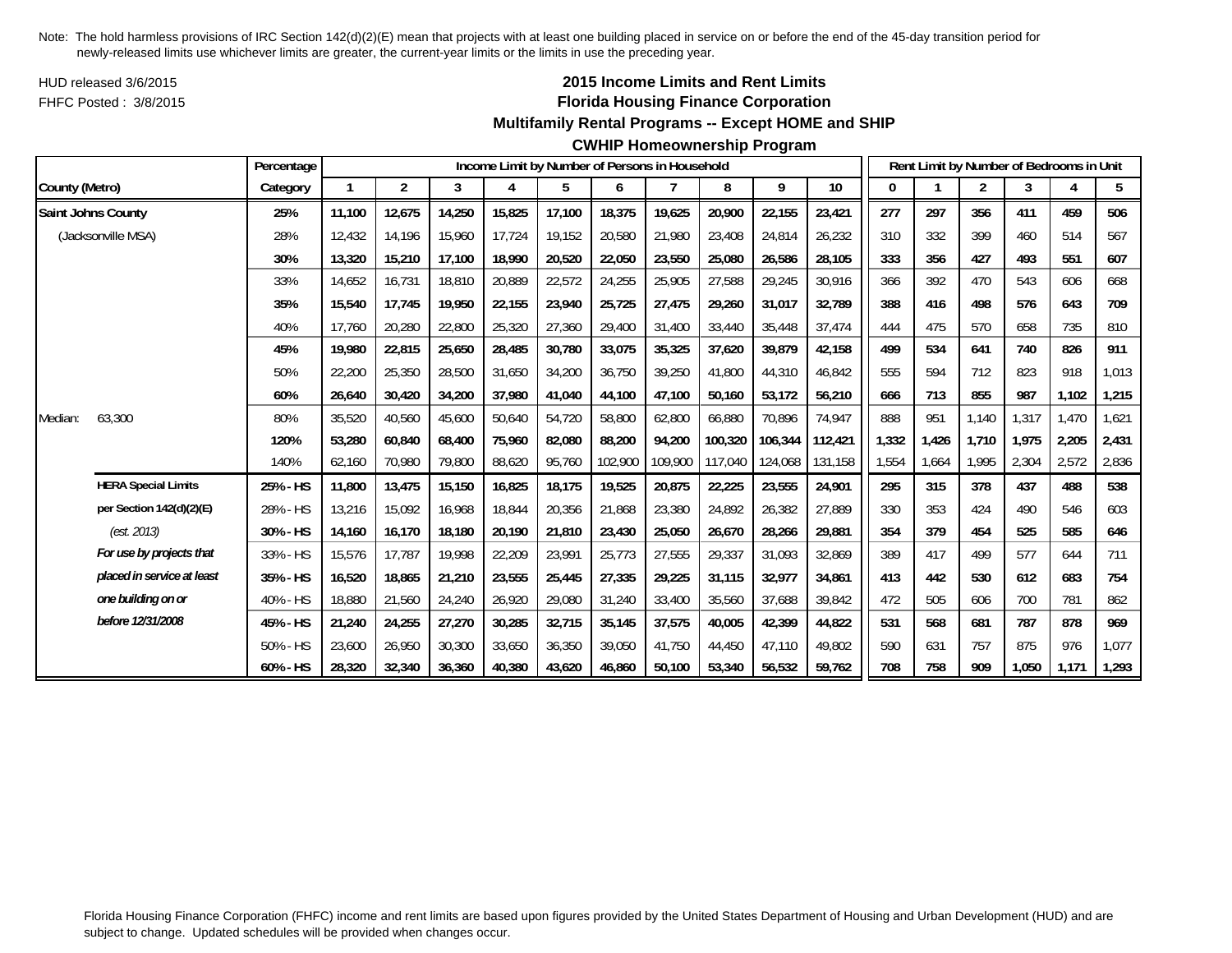HUD released 3/6/2015FHFC Posted : 3/8/2015

## **2015 Income Limits and Rent Limits Florida Housing Finance Corporation**

#### **Multifamily Rental Programs -- Except HOME and SHIP**

#### **CWHIP Homeownership Program**

|                |                            | Percentage |        |                |        |        |        |        | Income Limit by Number of Persons in Household |         |         |         |       |       | Rent Limit by Number of Bedrooms in Unit |       |       |       |
|----------------|----------------------------|------------|--------|----------------|--------|--------|--------|--------|------------------------------------------------|---------|---------|---------|-------|-------|------------------------------------------|-------|-------|-------|
| County (Metro) |                            | Category   | 1      | $\overline{2}$ | 3      | 4      | 5      | 6      |                                                | 8       | 9       | 10      | 0     |       | $\overline{2}$                           | 3     | 4     | 5     |
|                | <b>Saint Lucie County</b>  | 25%        | 9,575  | 10,950         | 12,325 | 13,675 | 14,775 | 15,875 | 16,975                                         | 18,075  | 19,145  | 20,239  | 239   | 256   | 308                                      | 355   | 396   | 438   |
|                | (Port Saint Lucie MSA)     | 28%        | 10.724 | 12.264         | 13,804 | 15,316 | 16,548 | 17.780 | 19.012                                         | 20,244  | 21.442  | 22,668  | 268   | 287   | 345                                      | 398   | 444   | 490   |
|                |                            | 30%        | 11,490 | 13,140         | 14,790 | 16,410 | 17,730 | 19,050 | 20,370                                         | 21,690  | 22,974  | 24,287  | 287   | 307   | 369                                      | 426   | 476   | 525   |
|                |                            | 33%        | 12,639 | 14,454         | 16,269 | 18,051 | 19,503 | 20,955 | 22,407                                         | 23,859  | 25,271  | 26,715  | 315   | 338   | 406                                      | 469   | 523   | 578   |
|                |                            | 35%        | 13,405 | 15,330         | 17,255 | 19,145 | 20,685 | 22,225 | 23,765                                         | 25,305  | 26,803  | 28,335  | 335   | 359   | 431                                      | 497   | 555   | 613   |
|                |                            | 40%        | 15,320 | 17,520         | 19,720 | 21,880 | 23,640 | 25,400 | 27,160                                         | 28,920  | 30,632  | 32,382  | 383   | 410   | 493                                      | 569   | 635   | 701   |
|                |                            | 45%        | 17.235 | 19.710         | 22,185 | 24,615 | 26,595 | 28,575 | 30,555                                         | 32,535  | 34,461  | 36.430  | 430   | 461   | 554                                      | 640   | 714   | 788   |
|                |                            | 50%        | 19,150 | 21,900         | 24,650 | 27,350 | 29,550 | 31,750 | 33,950                                         | 36,150  | 38,290  | 40,478  | 478   | 513   | 616                                      | 711   | 793   | 876   |
|                |                            | 60%        | 22,980 | 26,280         | 29,580 | 32,820 | 35,460 | 38,100 | 40,740                                         | 43,380  | 45,948  | 48,574  | 574   | 615   | 739                                      | 853   | 952   | 1,051 |
| Median:        | 53,300                     | 80%        | 30,640 | 35,040         | 39,440 | 43,760 | 47,280 | 50,800 | 54,320                                         | 57,840  | 61,264  | 64,765  | 766   | 821   | 986                                      | 1,138 | 1,270 | 1,402 |
|                |                            | 120%       | 45,960 | 52,560         | 59,160 | 65,640 | 70,920 | 76,200 | 81.480                                         | 86,760  | 91,896  | 97,147  | 1,149 | 1,231 | 1,479                                    | 1.707 | 1,905 | 2,103 |
|                |                            | 140%       | 53,620 | 61,320         | 69,020 | 76,580 | 82,740 | 88,900 | 95,060                                         | 101,220 | 107,212 | 113,338 | 1,340 | 1,436 | 1,725                                    | 1.991 | 2,222 | 2,453 |
|                | <b>HERA Special Limits</b> | 25% - HS   | 10,475 | 11,975         | 13,475 | 14,950 | 16,150 | 17,350 | 18,550                                         | 19,750  | 20,930  | 22,126  | 261   | 280   | 336                                      | 388   | 433   | 478   |
|                | per Section 142(d)(2)(E)   | 28% - HS   | 11.732 | 13,412         | 15,092 | 16,744 | 18,088 | 19,432 | 20,776                                         | 22,120  | 23,442  | 24,781  | 293   | 314   | 377                                      | 435   | 485   | 536   |
|                | (est. 2010)                | 30% - HS   | 12,570 | 14,370         | 16,170 | 17,940 | 19,380 | 20,820 | 22,260                                         | 23,700  | 25,116  | 26,551  | 314   | 336   | 404                                      | 466   | 520   | 574   |
|                | For use by projects that   | 33% - HS   | 13,827 | 15,807         | 17.787 | 19,734 | 21,318 | 22,902 | 24,486                                         | 26,070  | 27,628  | 29,206  | 345   | 370   | 444                                      | 513   | 572   | 631   |
|                | placed in service at least | 35% - HS   | 14,665 | 16,765         | 18,865 | 20,930 | 22,610 | 24,290 | 25,970                                         | 27,650  | 29,302  | 30,976  | 366   | 392   | 471                                      | 544   | 607   | 670   |
|                | one building on or         | 40% - HS   | 16,760 | 19,160         | 21,560 | 23,920 | 25,840 | 27,760 | 29,680                                         | 31,600  | 33,488  | 35,402  | 419   | 449   | 539                                      | 622   | 694   | 766   |
|                | before 12/31/2008          | 45% - HS   | 18,855 | 21,555         | 24,255 | 26,910 | 29,070 | 31,230 | 33,390                                         | 35,550  | 37,674  | 39,827  | 471   | 505   | 606                                      | 699   | 780   | 861   |
|                |                            | 50% - HS   | 20,950 | 23,950         | 26,950 | 29,900 | 32,300 | 34,700 | 37,100                                         | 39,500  | 41,860  | 44,252  | 523   | 561   | 673                                      | 777   | 867   | 957   |
|                |                            | 60% - HS   | 25,140 | 28,740         | 32,340 | 35,880 | 38,760 | 41,640 | 44,520                                         | 47,400  | 50,232  | 53,102  | 628   | 673   | 808                                      | 933   | 1,041 | 1,149 |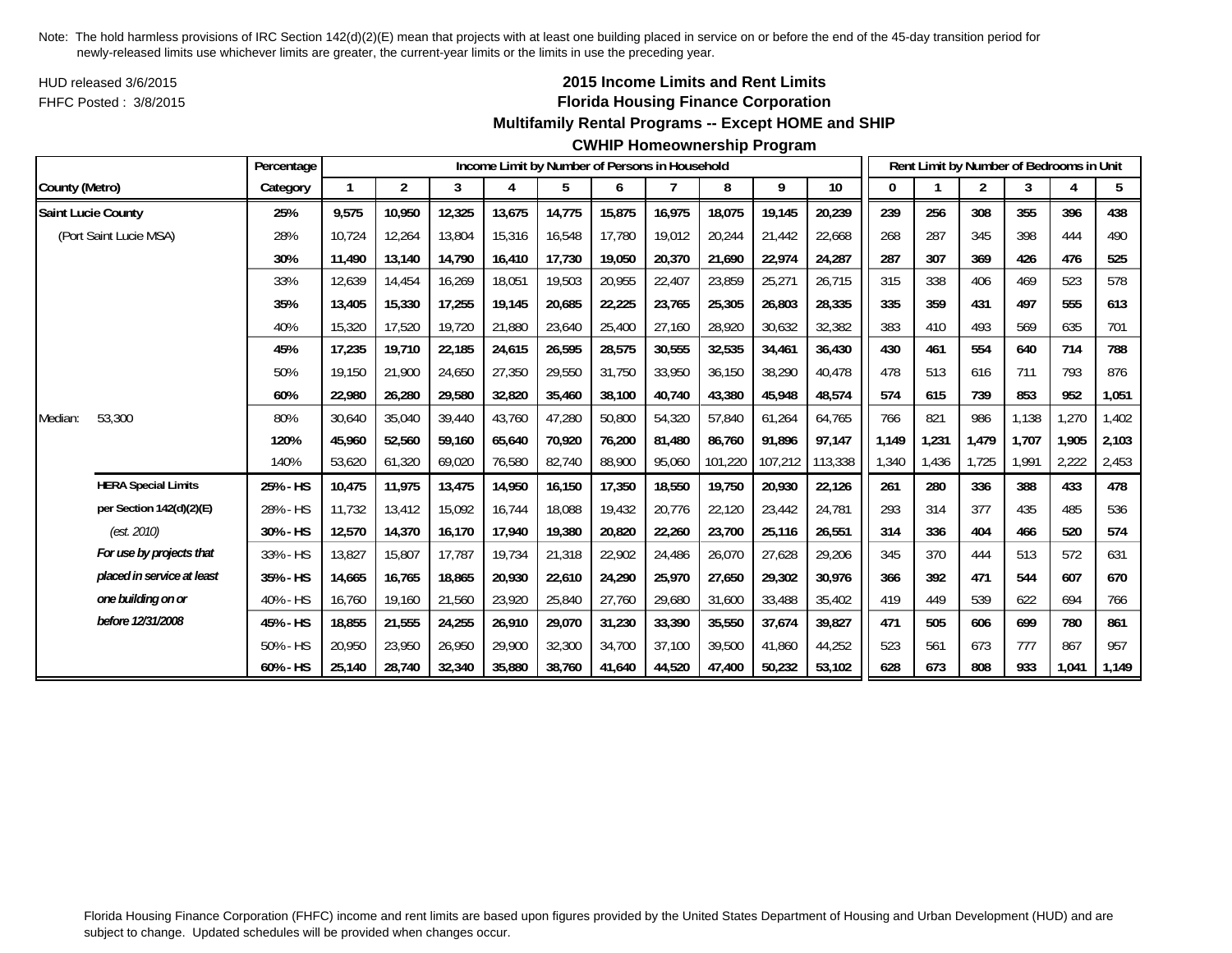HUD released 3/6/2015FHFC Posted : 3/8/2015

# **2015 Income Limits and Rent Limits Florida Housing Finance Corporation Multifamily Rental Programs -- Except HOME and SHIP**

|                        | Percentage |        |        |        | Income Limit by Number of Persons in Household |        |         |         |         |         |         |       |       | Rent Limit by Number of Bedrooms in Unit |       |       |       |
|------------------------|------------|--------|--------|--------|------------------------------------------------|--------|---------|---------|---------|---------|---------|-------|-------|------------------------------------------|-------|-------|-------|
| County (Metro)         | Category   |        |        |        |                                                |        |         |         | 8       |         | 10      |       |       |                                          |       |       |       |
| Santa Rosa County      | 25%        | 10,825 | 12,375 | 13,925 | 15,450                                         | 16,700 | 17,925  | 19,175  | 20,400  | 21,630  | 22,866  | 270   | 290   | 348                                      | 401   | 448   | 494   |
| (Pensacola-Ferry Pass- | 28%        | 12,124 | 13,860 | 15,596 | 17,304                                         | 18,704 | 20,076  | 21,476  | 22,848  | 24,226  | 25,610  | 303   | 324   | 389                                      | 450   | 501   | 554   |
| Brent MSA)             | 30%        | 12,990 | 14,850 | 16,710 | 18,540                                         | 20,040 | 21,510  | 23,010  | 24,480  | 25,956  | 27,439  | 324   | 348   | 417                                      | 482   | 537   | 593   |
|                        | 33%        | 14,289 | 16,335 | 18,381 | 20,394                                         | 22,044 | 23,661  | 25,31'  | 26,928  | 28,552  | 30,183  | 357   | 382   | 459                                      | 530   | 591   | 652   |
|                        | 35%        | 15,155 | 17,325 | 19,495 | 21,630                                         | 23,380 | 25,095  | 26,845  | 28,560  | 30,282  | 32,012  | 378   | 406   | 487                                      | 562   | 627   | 692   |
|                        | 40%        | 17,320 | 19,800 | 22,280 | 24,720                                         | 26,720 | 28,680  | 30,680  | 32,640  | 34,608  | 36,586  | 433   | 464   | 557                                      | 643   | 717   | 791   |
|                        | 45%        | 19,485 | 22,275 | 25,065 | 27,810                                         | 30,060 | 32,265  | 34,515  | 36,720  | 38,934  | 41,159  | 487   | 522   | 626                                      | 723   | 806   | 890   |
|                        | 50%        | 21,650 | 24,750 | 27,850 | 30,900                                         | 33,400 | 35,850  | 38,350  | 40,800  | 43,260  | 45,732  | 541   | 580   | 696                                      | 803   | 896   | 989   |
|                        | 60%        | 25,980 | 29,700 | 33,420 | 37,080                                         | 40,080 | 43,020  | 46,020  | 48,960  | 51,912  | 54,878  | 649   | 696   | 835                                      | 964   | 1,075 | 1,187 |
| 63,300<br>Median:      | 80%        | 34,640 | 39,600 | 44,560 | 49,440                                         | 53,440 | 57,360  | 61,360  | 65,280  | 69,216  | 73,171  | 866   | 928   | 1.114                                    | .286  | .434  | 1,583 |
|                        | 120%       | 51,960 | 59,400 | 66,840 | 74,160                                         | 80,160 | 86,040  | 92,040  | 97,920  | 103,824 | 109,757 | 1,299 | 1,392 | 1,671                                    | 1.929 | 2,151 | 2,374 |
|                        | 140%       | 60,620 | 69,300 | 77,980 | 86,520                                         | 93,520 | 100,380 | 107,380 | 114,240 | 121,128 | 128,050 | 1,515 | 1,624 | 1,949                                    | 2,250 | 2,509 | 2,770 |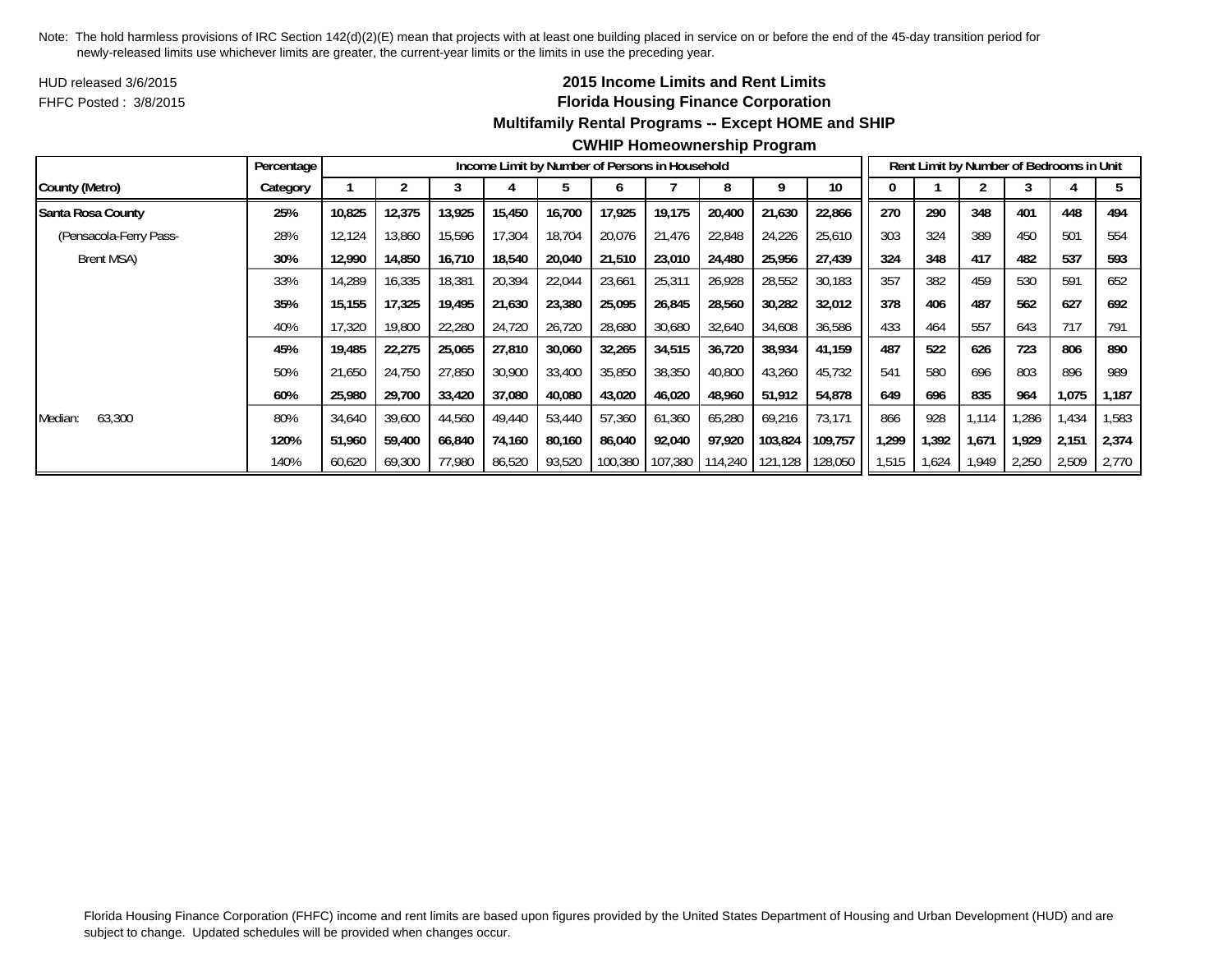HUD released 3/6/2015FHFC Posted : 3/8/2015

# **2015 Income Limits and Rent Limits Florida Housing Finance Corporation**

#### **Multifamily Rental Programs -- Except HOME and SHIP**

**CWHIP Homeownership Program**

|                 |                            | Percentage |              |                |        |        |        |        | Income Limit by Number of Persons in Household |         |         |         |       |       | Rent Limit by Number of Bedrooms in Unit |       |       |       |
|-----------------|----------------------------|------------|--------------|----------------|--------|--------|--------|--------|------------------------------------------------|---------|---------|---------|-------|-------|------------------------------------------|-------|-------|-------|
| County (Metro)  |                            | Category   | $\mathbf{1}$ | $\overline{2}$ | 3      | 4      | 5      | 6      |                                                | 8       | 9       | 10      | 0     |       | $\overline{2}$                           | 3     | 4     | 5     |
| Sarasota County |                            | 25%        | 10,625       | 12,150         | 13,675 | 15,175 | 16,400 | 17,625 | 18,825                                         | 20,050  | 21,245  | 22,459  | 265   | 284   | 341                                      | 394   | 440   | 485   |
|                 | (North Port-Bradenton-     | 28%        | 11,900       | 13,608         | 15,316 | 16,996 | 18,368 | 19.740 | 21.084                                         | 22,456  | 23,794  | 25,154  | 297   | 318   | 382                                      | 442   | 493   | 544   |
|                 | Sarasota MSA)              | 30%        | 12,750       | 14,580         | 16,410 | 18,210 | 19,680 | 21,150 | 22,590                                         | 24,060  | 25,494  | 26,951  | 318   | 341   | 410                                      | 473   | 528   | 583   |
|                 |                            | 33%        | 14,025       | 16,038         | 18,051 | 20,031 | 21,648 | 23,265 | 24,849                                         | 26,466  | 28,043  | 29,646  | 350   | 375   | 451                                      | 520   | 581   | 641   |
|                 |                            | 35%        | 14,875       | 17,010         | 19,145 | 21,245 | 22,960 | 24,675 | 26,355                                         | 28,070  | 29,743  | 31,443  | 371   | 398   | 478                                      | 552   | 616   | 680   |
|                 |                            | 40%        | 17,000       | 19,440         | 21,880 | 24,280 | 26,240 | 28,200 | 30,120                                         | 32,080  | 33,992  | 35,934  | 425   | 455   | 547                                      | 631   | 705   | 777   |
|                 |                            | 45%        | 19,125       | 21,870         | 24,615 | 27,315 | 29,520 | 31,725 | 33,885                                         | 36,090  | 38,241  | 40,426  | 478   | 512   | 615                                      | 710   | 793   | 874   |
|                 |                            | 50%        | 21,250       | 24,300         | 27,350 | 30,350 | 32,800 | 35,250 | 37.650                                         | 40,100  | 42,490  | 44,918  | 531   | 569   | 683                                      | 789   | 881   | 971   |
|                 |                            | 60%        | 25,500       | 29,160         | 32,820 | 36,420 | 39,360 | 42,300 | 45,180                                         | 48,120  | 50,988  | 53,902  | 637   | 683   | 820                                      | 947   | 1,057 | 1,166 |
| Median:         | 62,300                     | 80%        | 34,000       | 38,880         | 43,760 | 48,560 | 52,480 | 56,400 | 60,240                                         | 64,160  | 67,984  | 71,869  | 850   | 911   | 1,094                                    | 1,263 | 1,410 | 1,555 |
|                 |                            | 120%       | 51,000       | 58,320         | 65,640 | 72,840 | 78,720 | 84,600 | 90.360                                         | 96,240  | 101.976 | 107,803 | 1,275 | 1,366 | 1,641                                    | 1,894 | 2,115 | 2,332 |
|                 |                            | 140%       | 59,500       | 68,040         | 76,580 | 84,980 | 91,840 | 98,700 | 105,420                                        | 112,280 | 118,972 | 125,770 | 1,487 | 1,594 | 1,914                                    | 2,210 | 2,467 | 2,721 |
|                 | <b>HERA Special Limits</b> | 25% - HS   | 11,450       | 13,100         | 14,725 | 16,350 | 17,675 | 18,975 | 20,275                                         | 21,600  | 22,890  | 24,198  | 286   | 306   | 368                                      | 425   | 474   | 523   |
|                 | per Section 142(d)(2)(E)   | 28% - HS   | 12,824       | 14,672         | 16,492 | 18,312 | 19,796 | 21,252 | 22,708                                         | 24,192  | 25,637  | 27,102  | 320   | 343   | 412                                      | 476   | 531   | 586   |
|                 | (est. 2011)                | 30% - HS   | 13,740       | 15,720         | 17,670 | 19,620 | 21,210 | 22,770 | 24,330                                         | 25,920  | 27,468  | 29,038  | 343   | 368   | 441                                      | 510   | 569   | 628   |
|                 | For use by projects that   | 33% - HS   | 15,114       | 17,292         | 19,437 | 21,582 | 23,331 | 25,047 | 26,763                                         | 28,512  | 30,215  | 31,941  | 377   | 405   | 485                                      | 561   | 626   | 690   |
|                 | placed in service at least | 35% - HS   | 16,030       | 18,340         | 20,615 | 22,890 | 24,745 | 26,565 | 28,385                                         | 30,240  | 32,046  | 33,877  | 400   | 429   | 515                                      | 595   | 664   | 732   |
|                 | one building on or         | 40% - HS   | 18,320       | 20,960         | 23,560 | 26,160 | 28,280 | 30,360 | 32,440                                         | 34,560  | 36,624  | 38,717  | 458   | 491   | 589                                      | 680   | 759   | 837   |
|                 | before 12/31/2008          | 45% - HS   | 20,610       | 23,580         | 26,505 | 29,430 | 31,815 | 34,155 | 36,495                                         | 38,880  | 41,202  | 43,556  | 515   | 552   | 662                                      | 765   | 853   | 942   |
|                 |                            | 50% - HS   | 22,900       | 26,200         | 29,450 | 32,700 | 35,350 | 37.950 | 40.550                                         | 43,200  | 45,780  | 48.396  | 572   | 613   | 736                                      | 850   | 948   | 1,046 |
|                 |                            | 60% - HS   | 27.480       | 31,440         | 35,340 | 39,240 | 42,420 | 45,540 | 48.660                                         | 51,840  | 54,936  | 58,075  | 687   | 736   | 883                                      | 1.020 | 1,138 | 1,256 |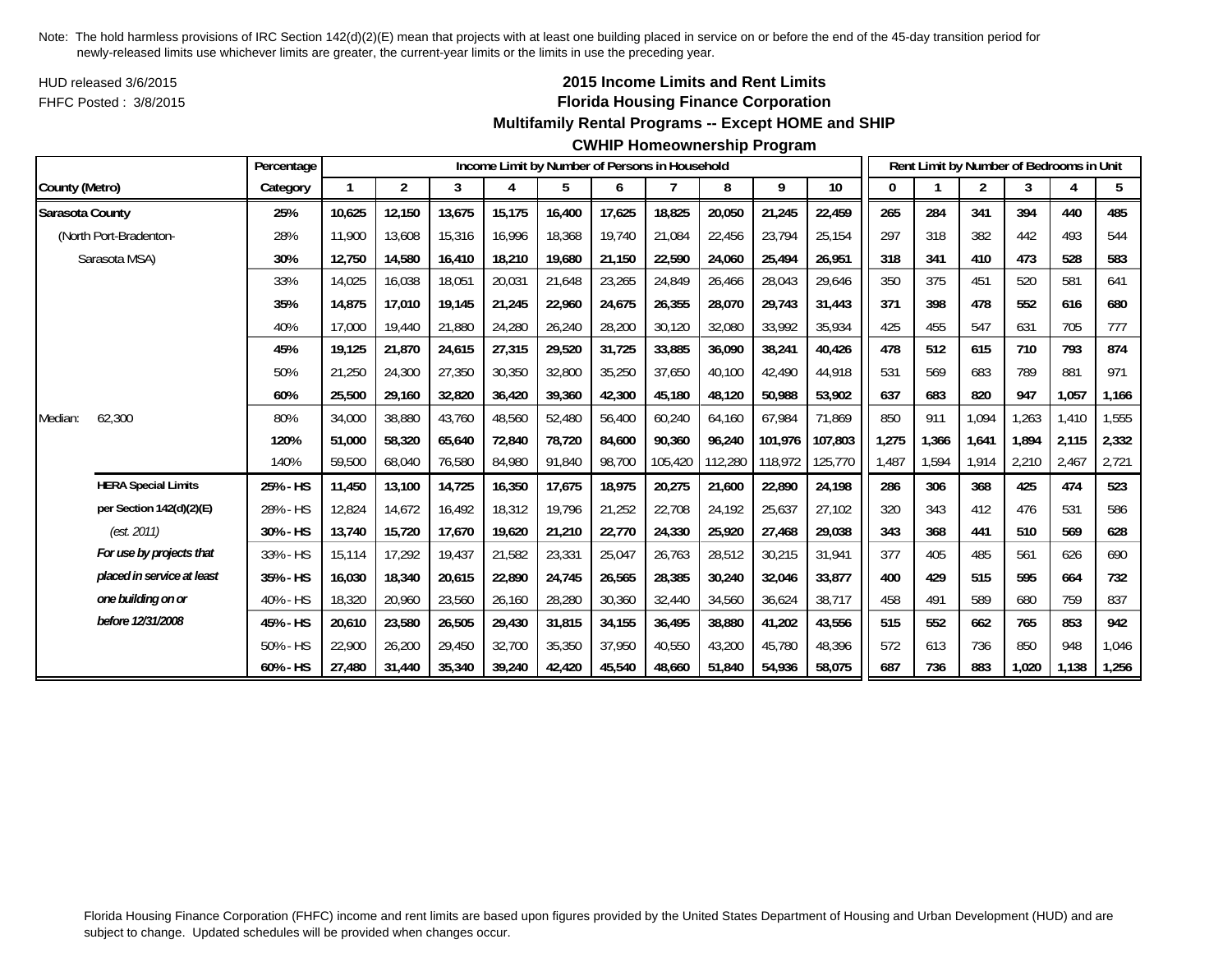HUD released 3/6/2015FHFC Posted : 3/8/2015

## **2015 Income Limits and Rent Limits Florida Housing Finance Corporation**

#### **Multifamily Rental Programs -- Except HOME and SHIP**

#### **CWHIP Homeownership Program**

|                        |                            | Percentage |        |                |        |        |        |        | Income Limit by Number of Persons in Household |         |         |         |       |       | Rent Limit by Number of Bedrooms in Unit |       |       |       |
|------------------------|----------------------------|------------|--------|----------------|--------|--------|--------|--------|------------------------------------------------|---------|---------|---------|-------|-------|------------------------------------------|-------|-------|-------|
| County (Metro)         |                            | Category   |        | $\overline{2}$ | 3      | 4      | 5      | 6      |                                                | 8       | 9       | 10      | 0     |       | $\overline{2}$                           | 3     | 4     | 5     |
| <b>Seminole County</b> |                            | 25%        | 10,225 | 11,675         | 13,125 | 14,575 | 15,750 | 16,925 | 18,075                                         | 19,250  | 20,405  | 21,571  | 255   | 273   | 328                                      | 379   | 423   | 466   |
|                        | (Orlando-Kissimmee-        | 28%        | 11.452 | 13.076         | 14,700 | 16,324 | 17,640 | 18,956 | 20,244                                         | 21,560  | 22,854  | 24,160  | 286   | 306   | 367                                      | 424   | 473   | 522   |
|                        | Sanford MSA)               | 30%        | 12,270 | 14,010         | 15,750 | 17,490 | 18,900 | 20,310 | 21,690                                         | 23,100  | 24,486  | 25,885  | 306   | 328   | 393                                      | 454   | 507   | 559   |
|                        |                            | 33%        | 13.497 | 15,411         | 17,325 | 19,239 | 20,790 | 22,341 | 23,859                                         | 25,410  | 26,935  | 28,474  | 337   | 361   | 433                                      | 500   | 558   | 615   |
|                        |                            | 35%        | 14,315 | 16,345         | 18,375 | 20,405 | 22,050 | 23,695 | 25,305                                         | 26,950  | 28,567  | 30,199  | 357   | 383   | 459                                      | 530   | 592   | 653   |
|                        |                            | 40%        | 16,360 | 18,680         | 21,000 | 23,320 | 25,200 | 27,080 | 28,920                                         | 30,800  | 32,648  | 34,514  | 409   | 438   | 525                                      | 606   | 677   | 746   |
|                        |                            | 45%        | 18.405 | 21,015         | 23,625 | 26,235 | 28,350 | 30,465 | 32,535                                         | 34,650  | 36,729  | 38.828  | 460   | 492   | 590                                      | 682   | 761   | 839   |
|                        |                            | 50%        | 20,450 | 23,350         | 26,250 | 29,150 | 31,500 | 33,850 | 36,150                                         | 38,500  | 40,810  | 43,142  | 511   | 547   | 656                                      | 758   | 846   | 933   |
|                        |                            | 60%        | 24,540 | 28,020         | 31,500 | 34,980 | 37,800 | 40,620 | 43,380                                         | 46,200  | 48,972  | 51,770  | 613   | 657   | 787                                      | 909   | 1,015 | 1,119 |
| Median:                | 58,300                     | 80%        | 32,720 | 37,360         | 42,000 | 46,640 | 50,400 | 54,160 | 57,840                                         | 61,600  | 65,296  | 69,027  | 818   | 876   | 1,050                                    | 1,213 | 1,354 | 1,493 |
|                        |                            | 120%       | 49,080 | 56,040         | 63,000 | 69,960 | 75,600 | 81,240 | 86.760                                         | 92,400  | 97,944  | 103,541 | 1,227 | 1,314 | 1,575                                    | 1.819 | 2,031 | 2,239 |
|                        |                            | 140%       | 57,260 | 65,380         | 73,500 | 81,620 | 88,200 | 94,780 | 101,220                                        | 107,800 | 114,268 | 120,798 | 1,431 | 1,533 | 1,837                                    | 2,122 | 2,369 | 2,612 |
|                        | <b>HERA Special Limits</b> | 25% - HS   | 10,750 | 12,275         | 13,800 | 15,325 | 16,575 | 17,800 | 19,025                                         | 20,250  | 21,455  | 22,681  | 268   | 287   | 345                                      | 398   | 445   | 490   |
|                        | per Section 142(d)(2)(E)   | 28% - HS   | 12,040 | 13,748         | 15,456 | 17,164 | 18,564 | 19,936 | 21,308                                         | 22,680  | 24,030  | 25,403  | 301   | 322   | 386                                      | 446   | 498   | 549   |
|                        | (est. 2011)                | 30% - HS   | 12,900 | 14,730         | 16,560 | 18,390 | 19,890 | 21,360 | 22,830                                         | 24,300  | 25,746  | 27,217  | 322   | 345   | 414                                      | 478   | 534   | 589   |
|                        | For use by projects that   | 33% - HS   | 14,190 | 16,203         | 18,216 | 20,229 | 21,879 | 23,496 | 25,113                                         | 26,730  | 28,321  | 29,939  | 354   | 379   | 455                                      | 526   | 587   | 648   |
|                        | placed in service at least | 35% - HS   | 15,050 | 17,185         | 19,320 | 21,455 | 23,205 | 24,920 | 26,635                                         | 28,350  | 30,037  | 31,753  | 376   | 402   | 483                                      | 558   | 623   | 687   |
|                        | one building on or         | 40% - HS   | 17,200 | 19,640         | 22,080 | 24,520 | 26,520 | 28,480 | 30,440                                         | 32,400  | 34,328  | 36,290  | 430   | 460   | 552                                      | 638   | 712   | 785   |
|                        | before 12/31/2008          | 45% - HS   | 19,350 | 22,095         | 24,840 | 27,585 | 29,835 | 32,040 | 34,245                                         | 36,450  | 38,619  | 40,826  | 483   | 518   | 621                                      | 717   | 801   | 883   |
|                        |                            | 50% - HS   | 21,500 | 24,550         | 27,600 | 30,650 | 33,150 | 35,600 | 38,050                                         | 40,500  | 42,910  | 45,362  | 537   | 575   | 690                                      | 797   | 890   | 981   |
|                        |                            | 60% - HS   | 25,800 | 29,460         | 33,120 | 36,780 | 39,780 | 42,720 | 45,660                                         | 48,600  | 51,492  | 54,434  | 645   | 690   | 828                                      | 957   | 1,068 | 1,178 |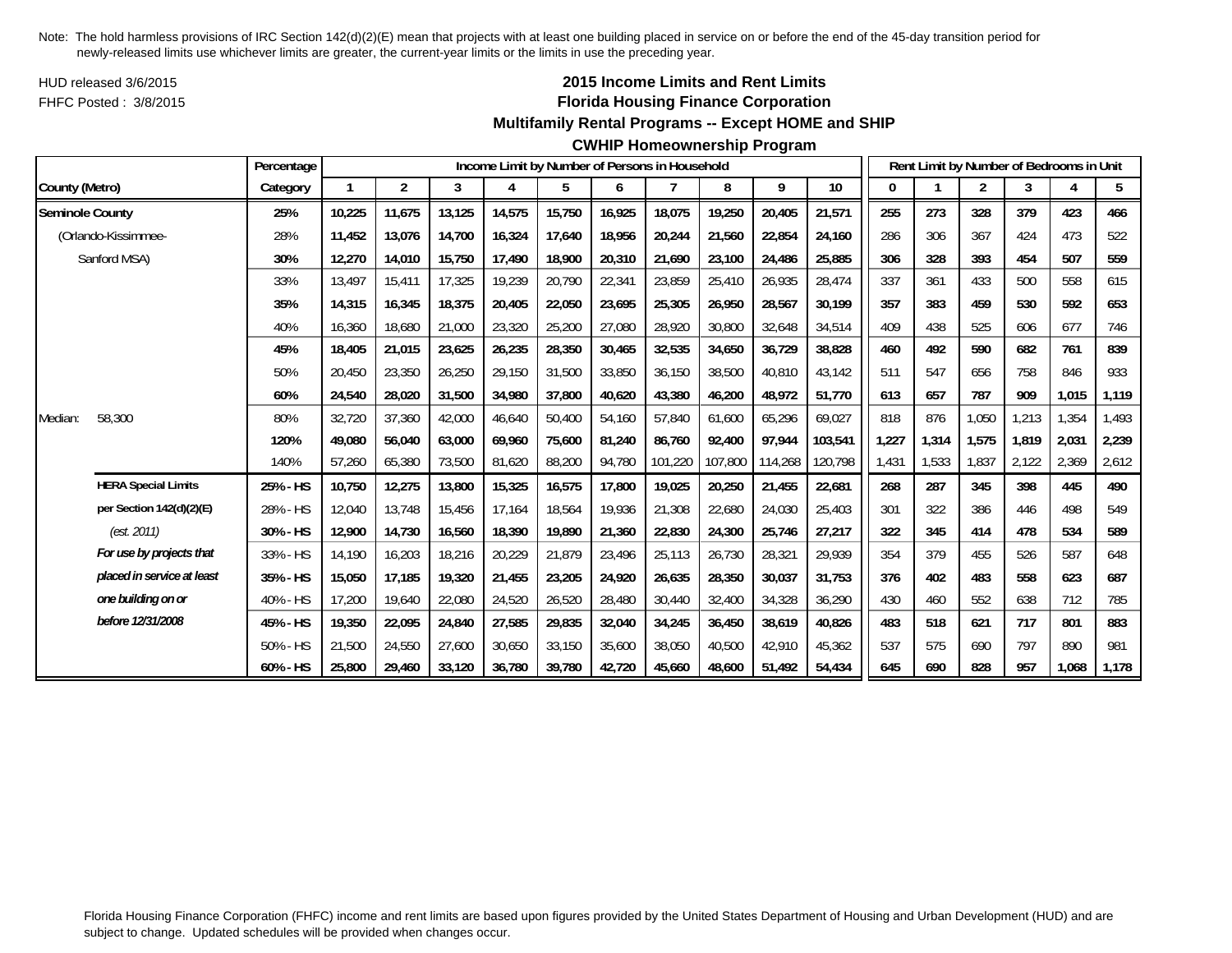HUD released 3/6/2015FHFC Posted : 3/8/2015

# **2015 Income Limits and Rent Limits Florida Housing Finance Corporation**

## **Multifamily Rental Programs -- Except HOME and SHIP**

#### **CWHIP Homeownership Program**

|                      |                        | Percentage |        |                |        |        |        |        | Income Limit by Number of Persons in Household |         |         |                 |       |       | Rent Limit by Number of Bedrooms in Unit |       |       |       |
|----------------------|------------------------|------------|--------|----------------|--------|--------|--------|--------|------------------------------------------------|---------|---------|-----------------|-------|-------|------------------------------------------|-------|-------|-------|
| County (Metro)       |                        | Category   |        | $\overline{2}$ | 3      | 4      | 5      | 6      | 7                                              | 8       | 9       | 10 <sup>°</sup> | 0     |       | $\overline{2}$                           | 3     |       | 5     |
| <b>Sumter County</b> |                        | 25%        | 9,925  | 11,350         | 12,775 | 14,175 | 15,325 | 16,450 | 17,600                                         | 18,725  | 19,845  | 20,979          | 248   | 265   | 319                                      | 368   | 411   | 454   |
|                      |                        | 28%        | 11.116 | 12,712         | 14,308 | 15,876 | 17,164 | 18,424 | 19,712                                         | 20,972  | 22,226  | 23,496          | 277   | 297   | 357                                      | 413   | 460   | 508   |
|                      |                        | 30%        | 11,910 | 13,620         | 15,330 | 17,010 | 18,390 | 19,740 | 21,120                                         | 22,470  | 23,814  | 25,175          | 297   | 319   | 383                                      | 442   | 493   | 544   |
|                      |                        | 33%        | 13,101 | 14,982         | 16,863 | 18,711 | 20,229 | 21,714 | 23,232                                         | 24,717  | 26,195  | 27,692          | 327   | 351   | 421                                      | 486   | 542   | 599   |
|                      |                        | 35%        | 13,895 | 15,890         | 17,885 | 19,845 | 21,455 | 23,030 | 24,640                                         | 26,215  | 27,783  | 29,371          | 347   | 372   | 447                                      | 516   | 575   | 635   |
|                      |                        | 40%        | 15,880 | 18.160         | 20,440 | 22,680 | 24,520 | 26,320 | 28,160                                         | 29,960  | 31,752  | 33,566          | 397   | 425   | 511                                      | 590   | 658   | 726   |
|                      |                        | 45%        | 17,865 | 20,430         | 22,995 | 25,515 | 27,585 | 29,610 | 31,680                                         | 33,705  | 35,721  | 37,762          | 446   | 478   | 574                                      | 663   | 740   | 817   |
|                      |                        | 50%        | 19,850 | 22,700         | 25,550 | 28,350 | 30,650 | 32,900 | 35,200                                         | 37,450  | 39,690  | 41,958          | 496   | 531   | 638                                      | 737   | 822   | 908   |
|                      |                        | 60%        | 23,820 | 27,240         | 30,660 | 34,020 | 36,780 | 39,480 | 42,240                                         | 44,940  | 47,628  | 50,350          | 595   | 638   | 766                                      | 885   | 987   | 1,089 |
| Median:              | 56,700                 | 80%        | 31.760 | 36,320         | 40,880 | 45,360 | 49,040 | 52,640 | 56,320                                         | 59,920  | 63,504  | 67,133          | 794   | 851   | 1,022                                    | 1.180 | 1,316 | 1,453 |
|                      |                        | 120%       | 47,640 | 54,480         | 61,320 | 68,040 | 73,560 | 78.960 | 84.480                                         | 89,880  | 95,256  | 100.699         | 1.191 | 1,276 | 1.533                                    | 1.770 | 1.974 | 2,179 |
|                      |                        | 140%       | 55,580 | 63,560         | 71,540 | 79,380 | 85,820 | 92,120 | 98,560                                         | 104,860 | 111,132 | 117,482         | 1,389 | 1,489 | 1,788                                    | 2,065 | 2,303 | 2,542 |
|                      | USDA-Eligible          | 25% - R    | 9,475  | 10,825         | 12,175 | 13,525 | 14,600 | 15,700 | 16,775                                         | 17,850  | 18,935  | 20,017          | 236   | 253   | 304                                      | 351   | 392   | 432   |
|                      | <b>Rural Addresses</b> | 28% - R    | 10,612 | 12,124         | 13,636 | 15,148 | 16,352 | 17,584 | 18,788                                         | 19,992  | 21,207  | 22,419          | 265   | 284   | 340                                      | 393   | 439   | 484   |
|                      | per Section 42(i)(8)   | $30% - R$  | 11,370 | 12,990         | 14,610 | 16,230 | 17,520 | 18,840 | 20,130                                         | 21,420  | 22,722  | 24,020          | 284   | 304   | 365                                      | 421   | 471   | 519   |
|                      |                        | $33% - R$  | 12,507 | 14,289         | 16,071 | 17,853 | 19,272 | 20,724 | 22,143                                         | 23,562  | 24,994  | 26,422          | 312   | 334   | 401                                      | 464   | 518   | 571   |
|                      |                        | $35% - R$  | 13,265 | 15,155         | 17,045 | 18,935 | 20,440 | 21,980 | 23,485                                         | 24,990  | 26,509  | 28,024          | 331   | 355   | 426                                      | 492   | 549   | 605   |
|                      |                        | $40% - R$  | 15,160 | 17,320         | 19,480 | 21,640 | 23,360 | 25,120 | 26,840                                         | 28,560  | 30,296  | 32,027          | 379   | 406   | 487                                      | 562   | 628   | 692   |
|                      |                        | 45% - R    | 17,055 | 19,485         | 21,915 | 24,345 | 26,280 | 28,260 | 30,195                                         | 32,130  | 34,083  | 36,031          | 426   | 456   | 547                                      | 632   | 706   | 779   |
|                      |                        | $50% - R$  | 18,950 | 21,650         | 24,350 | 27,050 | 29,200 | 31,400 | 33,550                                         | 35,700  | 37,870  | 40,034          | 473   | 507   | 608                                      | 703   | 785   | 865   |
|                      |                        | $60% - R$  | 22,740 | 25,980         | 29,220 | 32,460 | 35,040 | 37,680 | 40,260                                         | 42,840  | 45,444  | 48,041          | 568   | 609   | 730                                      | 843   | 942   | 1,038 |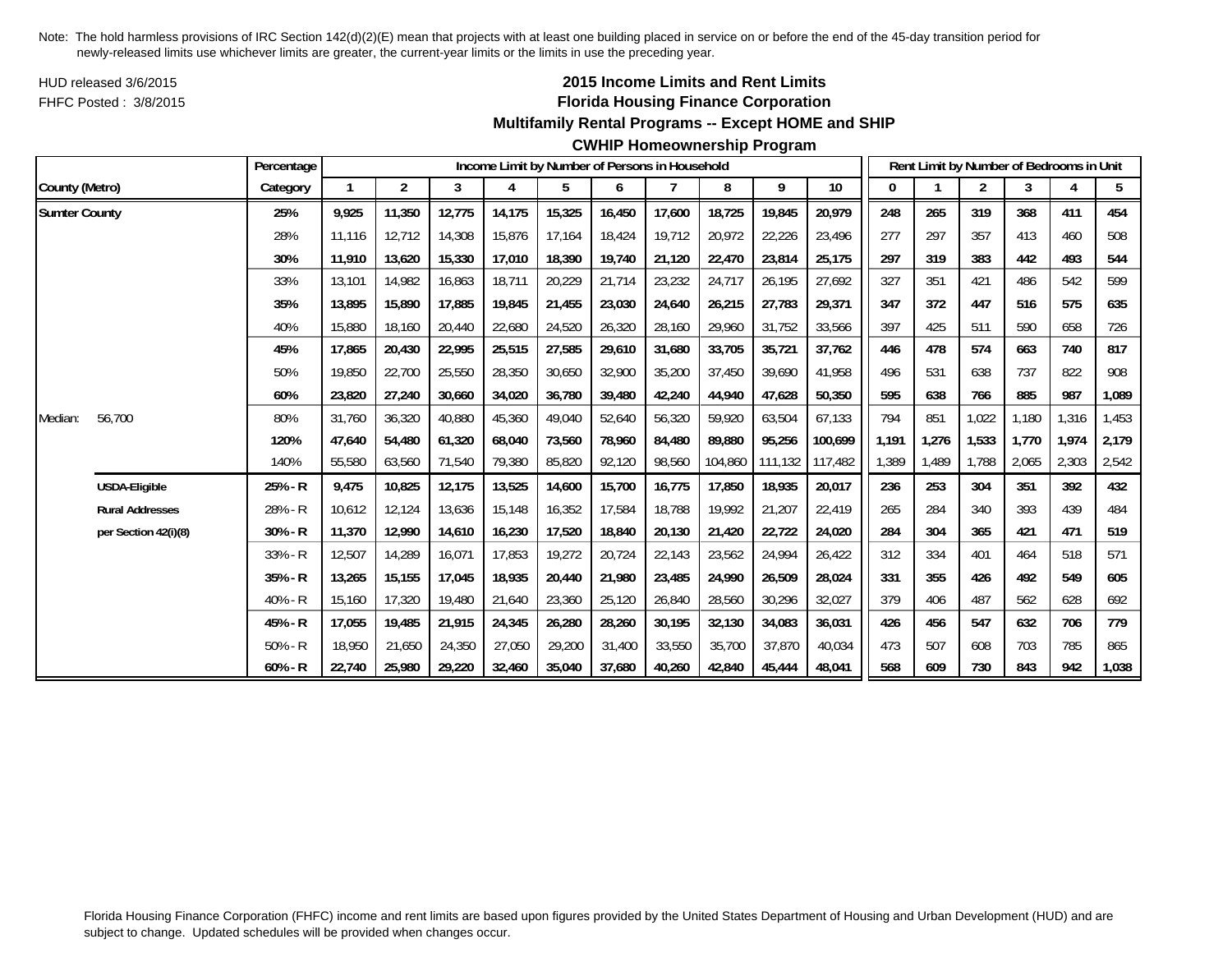HUD released 3/6/2015FHFC Posted : 3/8/2015

## **2015 Income Limits and Rent Limits Florida Housing Finance Corporation**

#### **Multifamily Rental Programs -- Except HOME and SHIP**

## **CWHIP Homeownership Program**

|                        |                            | Percentage<br>Income Limit by Number of Persons in Household |              |                |        |        |        |        |        |        |        |        |              |       | Rent Limit by Number of Bedrooms in Unit |       |       |       |
|------------------------|----------------------------|--------------------------------------------------------------|--------------|----------------|--------|--------|--------|--------|--------|--------|--------|--------|--------------|-------|------------------------------------------|-------|-------|-------|
| County (Metro)         |                            | Category                                                     | $\mathbf{1}$ | $\overline{2}$ | 3      | 4      | 5      | 6      | 7      | 8      | 9      | 10     | $\mathbf{0}$ |       | $\overline{2}$                           | 3     | 4     | 5     |
| <b>Suwannee County</b> |                            | 25%                                                          | 8,350        | 9,550          | 10,750 | 11,925 | 12,900 | 13,850 | 14,800 | 15,750 | 16,695 | 17,649 | 208          | 223   | 268                                      | 310   | 346   | 381   |
|                        |                            | 28%                                                          | 9,352        | 10,696         | 12,040 | 13,356 | 14,448 | 15,512 | 16,576 | 17,640 | 18,698 | 19,767 | 233          | 250   | 301                                      | 347   | 387   | 427   |
|                        |                            | 30%                                                          | 10,020       | 11,460         | 12,900 | 14,310 | 15,480 | 16,620 | 17,760 | 18,900 | 20,034 | 21,179 | 250          | 268   | 322                                      | 372   | 415   | 458   |
|                        |                            | 33%                                                          | 11,022       | 12,606         | 14,190 | 15,741 | 17,028 | 18,282 | 19,536 | 20,790 | 22,037 | 23,297 | 275          | 295   | 354                                      | 409   | 457   | 504   |
|                        |                            | 35%                                                          | 11,690       | 13,370         | 15,050 | 16,695 | 18,060 | 19,390 | 20,720 | 22,050 | 23,373 | 24,709 | 292          | 313   | 376                                      | 434   | 484   | 534   |
|                        |                            | 40%                                                          | 13,360       | 15,280         | 17,200 | 19,080 | 20,640 | 22,160 | 23,680 | 25,200 | 26,712 | 28,238 | 334          | 358   | 430                                      | 496   | 554   | 611   |
|                        |                            | 45%                                                          | 15,030       | 17,190         | 19,350 | 21,465 | 23,220 | 24,930 | 26,640 | 28,350 | 30,051 | 31,768 | 375          | 402   | 483                                      | 558   | 623   | 687   |
|                        |                            | 50%                                                          | 16,700       | 19,100         | 21,500 | 23,850 | 25,800 | 27,700 | 29,600 | 31,500 | 33,390 | 35,298 | 417          | 447   | 537                                      | 620   | 692   | 763   |
|                        |                            | 60%                                                          | 20,040       | 22,920         | 25,800 | 28,620 | 30,960 | 33,240 | 35,520 | 37,800 | 40,068 | 42,358 | 501          | 537   | 645                                      | 744   | 831   | 916   |
| Median:                | 47,000                     | 80%                                                          | 26,720       | 30,560         | 34,400 | 38,160 | 41,280 | 44,320 | 47,360 | 50,400 | 53,424 | 56,477 | 668          | 716   | 860                                      | 993   | 1,108 | 1,222 |
|                        |                            | 120%                                                         | 40,080       | 45,840         | 51,600 | 57,240 | 61,920 | 66,480 | 71,040 | 75,600 | 80,136 | 84,715 | 1,002        | 1,074 | 1,290                                    | 1,489 | 1,662 | 1,833 |
|                        |                            | 140%                                                         | 46,760       | 53,480         | 60,200 | 66,780 | 72,240 | 77,560 | 82,880 | 88,200 | 93,492 | 98,834 | 1,169        | 1,253 | 1,505                                    | 1,737 | 1,939 | 2,138 |
|                        | <b>HERA Special Limits</b> | 25% - HS                                                     | 8,875        | 10,150         | 11,425 | 12,675 | 13,700 | 14,725 | 15,725 | 16,750 | 17,745 | 18,759 | 221          | 237   | 285                                      | 329   | 368   | 405   |
|                        | per Section 142(d)(2)(E)   | 28% - HS                                                     | 9,940        | 11,368         | 12,796 | 14,196 | 15,344 | 16,492 | 17,612 | 18,760 | 19,874 | 21,010 | 248          | 266   | 319                                      | 369   | 412   | 454   |
|                        | (est. 2009)                | 30% - HS                                                     | 10,650       | 12,180         | 13,710 | 15,210 | 16,440 | 17,670 | 18,870 | 20,100 | 21,294 | 22,511 | 266          | 285   | 342                                      | 395   | 441   | 487   |
|                        | For use by projects that   | 33% - HS                                                     | 11,715       | 13,398         | 15,081 | 16,731 | 18,084 | 19,437 | 20,757 | 22,110 | 23,423 | 24,762 | 292          | 313   | 377                                      | 435   | 485   | 535   |
|                        | placed in service at least | 35% - HS                                                     | 12,425       | 14,210         | 15,995 | 17,745 | 19,180 | 20,615 | 22,015 | 23,450 | 24,843 | 26,263 | 310          | 332   | 399                                      | 461   | 515   | 568   |
|                        | one building on or         | 40% - HS                                                     | 14,200       | 16,240         | 18,280 | 20,280 | 21,920 | 23,560 | 25,160 | 26,800 | 28,392 | 30,014 | 355          | 380   | 457                                      | 527   | 589   | 649   |
|                        | before 12/31/2008          | 45% - HS                                                     | 15,975       | 18,270         | 20,565 | 22,815 | 24,660 | 26,505 | 28,305 | 30,150 | 31,941 | 33,766 | 399          | 428   | 514                                      | 593   | 662   | 730   |
|                        |                            | 50% - HS                                                     | 17,750       | 20,300         | 22,850 | 25,350 | 27,400 | 29,450 | 31,450 | 33,500 | 35,490 | 37,518 | 443          | 475   | 571                                      | 659   | 736   | 811   |
|                        |                            | 60% - HS                                                     | 21,300       | 24,360         | 27,420 | 30,420 | 32,880 | 35,340 | 37,740 | 40,200 | 42,588 | 45,022 | 532          | 570   | 685                                      | 791   | 883   | 974   |
|                        | <b>USDA-Eligible</b>       | 25% - R                                                      | 9,475        | 10,825         | 12,175 | 13,525 | 14,600 | 15,700 | 16,775 | 17,850 | 18,935 | 20,017 | 236          | 253   | 304                                      | 351   | 392   | 432   |
|                        | <b>Rural Addresses</b>     | 28% - R                                                      | 10,612       | 12,124         | 13,636 | 15,148 | 16,352 | 17,584 | 18,788 | 19,992 | 21,207 | 22,419 | 265          | 284   | 340                                      | 393   | 439   | 484   |
|                        | per Section 42(i)(8)       | 30% - R                                                      | 11,370       | 12,990         | 14,610 | 16,230 | 17,520 | 18,840 | 20,130 | 21,420 | 22,722 | 24,020 | 284          | 304   | 365                                      | 421   | 471   | 519   |
|                        |                            | 33% - R                                                      | 12,507       | 14,289         | 16,071 | 17,853 | 19,272 | 20,724 | 22,143 | 23,562 | 24,994 | 26,422 | 312          | 334   | 401                                      | 464   | 518   | 571   |
|                        |                            | 35% - R                                                      | 13,265       | 15,155         | 17,045 | 18,935 | 20,440 | 21,980 | 23,485 | 24,990 | 26,509 | 28,024 | 331          | 355   | 426                                      | 492   | 549   | 605   |
|                        |                            | 40% - R                                                      | 15,160       | 17,320         | 19,480 | 21,640 | 23,360 | 25,120 | 26,840 | 28,560 | 30,296 | 32,027 | 379          | 406   | 487                                      | 562   | 628   | 692   |
|                        |                            | 45% - R                                                      | 17,055       | 19,485         | 21,915 | 24,345 | 26,280 | 28,260 | 30,195 | 32,130 | 34,083 | 36,031 | 426          | 456   | 547                                      | 632   | 706   | 779   |
|                        |                            | $50% - R$                                                    | 18,950       | 21,650         | 24,350 | 27,050 | 29,200 | 31,400 | 33,550 | 35,700 | 37,870 | 40,034 | 473          | 507   | 608                                      | 703   | 785   | 865   |
|                        |                            | 60% - R                                                      | 22,740       | 25,980         | 29,220 | 32,460 | 35,040 | 37,680 | 40,260 | 42,840 | 45,444 | 48,041 | 568          | 609   | 730                                      | 843   | 942   | 1,038 |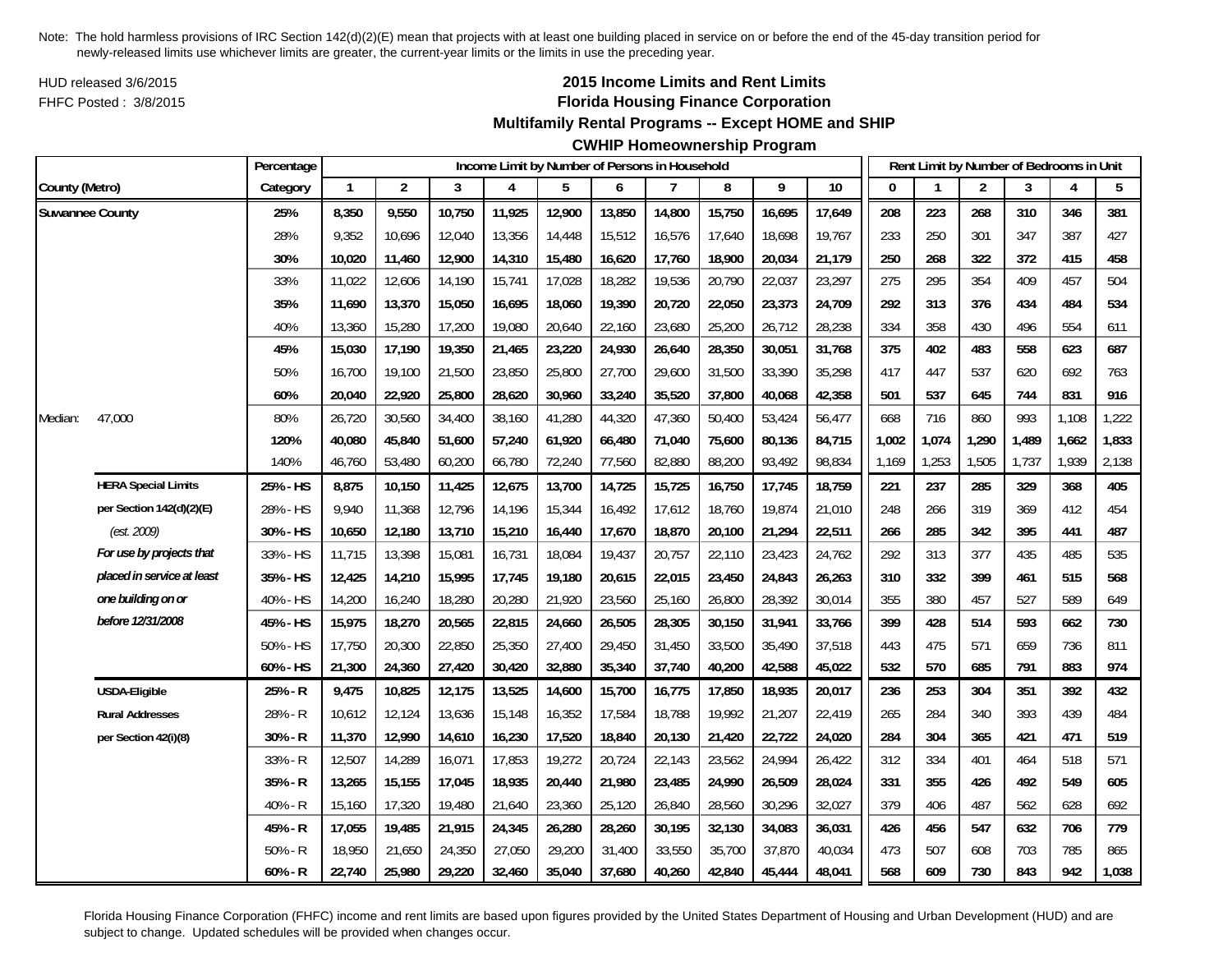HUD released 3/6/2015FHFC Posted : 3/8/2015

# **2015 Income Limits and Rent Limits Florida Housing Finance Corporation**

## **Multifamily Rental Programs -- Except HOME and SHIP**

# **CWHIP Homeownership Program**

|                      |                            | Percentage |              |                |        | Income Limit by Number of Persons in Household |        |        |        |        |        |        |          |       | Rent Limit by Number of Bedrooms in Unit |       |       |       |
|----------------------|----------------------------|------------|--------------|----------------|--------|------------------------------------------------|--------|--------|--------|--------|--------|--------|----------|-------|------------------------------------------|-------|-------|-------|
| County (Metro)       |                            | Category   | $\mathbf{1}$ | $\overline{2}$ | 3      | 4                                              | 5      | 6      | 7      | 8      | 9      | 10     | $\bf{0}$ |       | $\overline{2}$                           | 3     | 4     | 5     |
| <b>Taylor County</b> |                            | 25%        | 8,350        | 9,550          | 10,750 | 11,925                                         | 12,900 | 13,850 | 14,800 | 15,750 | 16,695 | 17,649 | 208      | 223   | 268                                      | 310   | 346   | 381   |
|                      |                            | 28%        | 9,352        | 10,696         | 12,040 | 13,356                                         | 14,448 | 15,512 | 16,576 | 17,640 | 18,698 | 19,767 | 233      | 250   | 301                                      | 347   | 387   | 427   |
|                      |                            | 30%        | 10,020       | 11,460         | 12,900 | 14,310                                         | 15,480 | 16,620 | 17,760 | 18,900 | 20,034 | 21,179 | 250      | 268   | 322                                      | 372   | 415   | 458   |
|                      |                            | 33%        | 11,022       | 12,606         | 14,190 | 15,741                                         | 17,028 | 18,282 | 19,536 | 20,790 | 22,037 | 23,297 | 275      | 295   | 354                                      | 409   | 457   | 504   |
|                      |                            | 35%        | 11,690       | 13,370         | 15,050 | 16,695                                         | 18,060 | 19,390 | 20,720 | 22,050 | 23,373 | 24,709 | 292      | 313   | 376                                      | 434   | 484   | 534   |
|                      |                            | 40%        | 13,360       | 15,280         | 17,200 | 19,080                                         | 20,640 | 22,160 | 23,680 | 25,200 | 26,712 | 28,238 | 334      | 358   | 430                                      | 496   | 554   | 611   |
|                      |                            | 45%        | 15,030       | 17,190         | 19,350 | 21,465                                         | 23,220 | 24,930 | 26,640 | 28,350 | 30,051 | 31,768 | 375      | 402   | 483                                      | 558   | 623   | 687   |
|                      |                            | 50%        | 16,700       | 19,100         | 21,500 | 23,850                                         | 25,800 | 27,700 | 29,600 | 31,500 | 33,390 | 35,298 | 417      | 447   | 537                                      | 620   | 692   | 763   |
|                      |                            | 60%        | 20,040       | 22,920         | 25,800 | 28,620                                         | 30,960 | 33,240 | 35,520 | 37,800 | 40,068 | 42,358 | 501      | 537   | 645                                      | 744   | 831   | 916   |
| Median:              | 43,500                     | 80%        | 26,720       | 30,560         | 34,400 | 38,160                                         | 41,280 | 44,320 | 47,360 | 50,400 | 53,424 | 56,477 | 668      | 716   | 860                                      | 993   | 1,108 | 1,222 |
|                      |                            | 120%       | 40,080       | 45,840         | 51,600 | 57,240                                         | 61,920 | 66,480 | 71,040 | 75,600 | 80,136 | 84,715 | 1,002    | 1,074 | 1,290                                    | 1,489 | 1,662 | 1,833 |
|                      |                            | 140%       | 46,760       | 53,480         | 60,200 | 66,780                                         | 72,240 | 77,560 | 82,880 | 88,200 | 93,492 | 98,834 | 1,169    | 1,253 | 1,505                                    | 1,737 | 1,939 | 2,138 |
|                      | <b>HERA Special Limits</b> | 25% - HS   | 9,175        | 10,500         | 11,800 | 13,100                                         | 14,150 | 15,200 | 16,250 | 17,300 | 18,340 | 19,388 | 229      | 245   | 295                                      | 340   | 380   | 419   |
|                      | per Section 142(d)(2)(E)   | 28% - HS   | 10,276       | 11,760         | 13,216 | 14,672                                         | 15,848 | 17,024 | 18,200 | 19,376 | 20,541 | 21,715 | 256      | 275   | 330                                      | 381   | 425   | 469   |
|                      | (est. 2009)                | 30% - HS   | 11,010       | 12,600         | 14,160 | 15,720                                         | 16,980 | 18,240 | 19,500 | 20,760 | 22,008 | 23,266 | 275      | 295   | 354                                      | 408   | 456   | 503   |
|                      | For use by projects that   | 33% - HS   | 12,111       | 13,860         | 15,576 | 17,292                                         | 18,678 | 20,064 | 21,450 | 22,836 | 24,209 | 25,592 | 302      | 324   | 389                                      | 449   | 501   | 553   |
|                      | placed in service at least | 35% - HS   | 12,845       | 14,700         | 16,520 | 18,340                                         | 19,810 | 21,280 | 22,750 | 24,220 | 25,676 | 27,143 | 321      | 344   | 413                                      | 476   | 532   | 587   |
|                      | one building on or         | 40% - HS   | 14,680       | 16,800         | 18,880 | 20,960                                         | 22,640 | 24,320 | 26,000 | 27,680 | 29,344 | 31,021 | 367      | 393   | 472                                      | 545   | 608   | 671   |
|                      | before 12/31/2008          | 45% - HS   | 16,515       | 18,900         | 21,240 | 23,580                                         | 25,470 | 27,360 | 29,250 | 31,140 | 33,012 | 34,898 | 412      | 442   | 531                                      | 613   | 684   | 754   |
|                      |                            | 50% - HS   | 18,350       | 21,000         | 23,600 | 26,200                                         | 28,300 | 30,400 | 32,500 | 34,600 | 36,680 | 38,776 | 458      | 491   | 590                                      | 681   | 760   | 838   |
|                      |                            | 60% - HS   | 22,020       | 25,200         | 28,320 | 31,440                                         | 33,960 | 36,480 | 39,000 | 41,520 | 44,016 | 46,531 | 550      | 590   | 708                                      | 817   | 912   | 1,006 |
|                      | <b>USDA-Eligible</b>       | 25% - R    | 9,475        | 10,825         | 12,175 | 13,525                                         | 14,600 | 15,700 | 16,775 | 17,850 | 18,935 | 20,017 | 236      | 253   | 304                                      | 351   | 392   | 432   |
|                      | <b>Rural Addresses</b>     | 28% - R    | 10,612       | 12,124         | 13,636 | 15,148                                         | 16,352 | 17,584 | 18,788 | 19,992 | 21,207 | 22,419 | 265      | 284   | 340                                      | 393   | 439   | 484   |
|                      | per Section 42(i)(8)       | 30% - R    | 11,370       | 12,990         | 14,610 | 16,230                                         | 17,520 | 18,840 | 20,130 | 21,420 | 22,722 | 24,020 | 284      | 304   | 365                                      | 421   | 471   | 519   |
|                      |                            | 33% - R    | 12,507       | 14,289         | 16,071 | 17,853                                         | 19,272 | 20,724 | 22,143 | 23,562 | 24,994 | 26,422 | 312      | 334   | 401                                      | 464   | 518   | 571   |
|                      |                            | 35% - R    | 13,265       | 15,155         | 17,045 | 18,935                                         | 20,440 | 21,980 | 23,485 | 24,990 | 26,509 | 28,024 | 331      | 355   | 426                                      | 492   | 549   | 605   |
|                      |                            | 40% - R    | 15,160       | 17,320         | 19,480 | 21,640                                         | 23,360 | 25,120 | 26,840 | 28,560 | 30,296 | 32,027 | 379      | 406   | 487                                      | 562   | 628   | 692   |
|                      |                            | 45% - R    | 17,055       | 19,485         | 21,915 | 24,345                                         | 26,280 | 28,260 | 30,195 | 32,130 | 34,083 | 36,031 | 426      | 456   | 547                                      | 632   | 706   | 779   |
|                      |                            | $50% - R$  | 18,950       | 21,650         | 24,350 | 27,050                                         | 29,200 | 31,400 | 33,550 | 35,700 | 37,870 | 40,034 | 473      | 507   | 608                                      | 703   | 785   | 865   |
|                      |                            | $60% - R$  | 22,740       | 25,980         | 29,220 | 32,460                                         | 35,040 | 37,680 | 40,260 | 42,840 | 45,444 | 48,041 | 568      | 609   | 730                                      | 843   | 942   | 1,038 |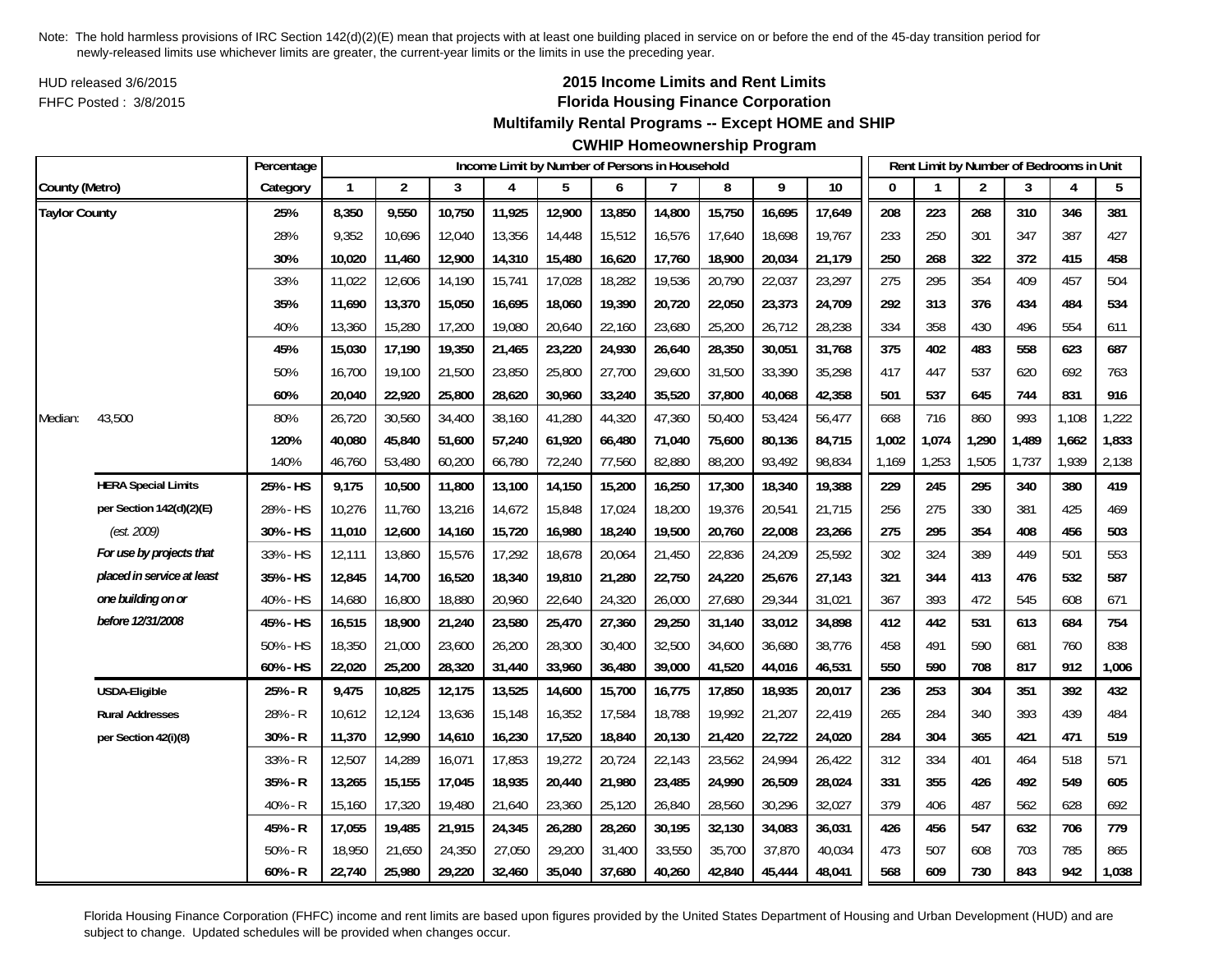HUD released 3/6/2015FHFC Posted : 3/8/2015

# **2015 Income Limits and Rent Limits Florida Housing Finance Corporation**

## **Multifamily Rental Programs -- Except HOME and SHIP**

# **CWHIP Homeownership Program**

| Percentage<br>Income Limit by Number of Persons in Household |                            |           |              |                |        |        |        |        |        |         |         |         | Rent Limit by Number of Bedrooms in Unit |       |                |       |       |       |
|--------------------------------------------------------------|----------------------------|-----------|--------------|----------------|--------|--------|--------|--------|--------|---------|---------|---------|------------------------------------------|-------|----------------|-------|-------|-------|
| County (Metro)                                               |                            | Category  | $\mathbf{1}$ | $\overline{2}$ | 3      | 4      | 5      | 6      | 7      | 8       | 9       | 10      | $\Omega$                                 |       | $\overline{c}$ | 3     | 4     | 5     |
| <b>Union County</b>                                          |                            | 25%       | 9,725        | 11,100         | 12,500 | 13,875 | 15,000 | 16,100 | 17,225 | 18,325  | 19,425  | 20,535  | 243                                      | 260   | 312            | 360   | 402   | 444   |
|                                                              |                            | 28%       | 10,892       | 12,432         | 14,000 | 15,540 | 16,800 | 18,032 | 19,292 | 20,524  | 21,756  | 22,999  | 272                                      | 291   | 350            | 404   | 450   | 497   |
|                                                              |                            | 30%       | 11,670       | 13,320         | 15,000 | 16,650 | 18,000 | 19,320 | 20,670 | 21,990  | 23,310  | 24,642  | 291                                      | 312   | 375            | 433   | 483   | 533   |
|                                                              |                            | 33%       | 12,837       | 14,652         | 16,500 | 18,315 | 19,800 | 21,252 | 22,737 | 24,189  | 25,641  | 27,106  | 320                                      | 343   | 412            | 476   | 531   | 586   |
|                                                              |                            | 35%       | 13,615       | 15,540         | 17,500 | 19,425 | 21,000 | 22,540 | 24,115 | 25,655  | 27,195  | 28,749  | 340                                      | 364   | 437            | 505   | 563   | 622   |
|                                                              |                            | 40%       | 15,560       | 17,760         | 20,000 | 22,200 | 24,000 | 25,760 | 27,560 | 29,320  | 31,080  | 32,856  | 389                                      | 416   | 500            | 577   | 644   | 711   |
|                                                              |                            | 45%       | 17,505       | 19,980         | 22,500 | 24,975 | 27,000 | 28,980 | 31,005 | 32,985  | 34,965  | 36,963  | 437                                      | 468   | 562            | 649   | 724   | 799   |
|                                                              |                            | 50%       | 19,450       | 22,200         | 25,000 | 27,750 | 30,000 | 32,200 | 34,450 | 36,650  | 38,850  | 41,070  | 486                                      | 520   | 625            | 721   | 805   | 888   |
|                                                              |                            | 60%       | 23,340       | 26,640         | 30,000 | 33,300 | 36,000 | 38,640 | 41,340 | 43,980  | 46,620  | 49,284  | 583                                      | 624   | 750            | 866   | 966   | 1,066 |
| Median:                                                      | 55,500                     | 80%       | 31,120       | 35,520         | 40,000 | 44,400 | 48,000 | 51,520 | 55,120 | 58,640  | 62,160  | 65,712  | 778                                      | 833   | 1,000          | 1,155 | 1,288 | 1,422 |
|                                                              |                            | 120%      | 46,680       | 53,280         | 60,000 | 66,600 | 72,000 | 77,280 | 82,680 | 87,960  | 93,240  | 98,568  | 1,167                                    | 1,249 | 1,500          | 1,732 | 1,932 | 2,133 |
|                                                              |                            | 140%      | 54,460       | 62,160         | 70,000 | 77,700 | 84,000 | 90,160 | 96,460 | 102,620 | 108,780 | 114,996 | 1,361                                    | 1,457 | 1,750          | 2,021 | 2,254 | 2,488 |
|                                                              | <b>HERA Special Limits</b> | 25% - HS  | 10,050       | 11,475         | 12,900 | 14,325 | 15,475 | 16,625 | 17,775 | 18,925  | 20,055  | 21,201  | 251                                      | 269   | 322            | 372   | 415   | 458   |
|                                                              | per Section 142(d)(2)(E)   | 28% - HS  | 11,256       | 12,852         | 14,448 | 16,044 | 17,332 | 18,620 | 19,908 | 21,196  | 22,462  | 23,745  | 281                                      | 301   | 361            | 417   | 465   | 513   |
|                                                              | (est. 2015)                | 30% - HS  | 12,060       | 13,770         | 15,480 | 17,190 | 18,570 | 19,950 | 21,330 | 22,710  | 24,066  | 25,441  | 301                                      | 322   | 387            | 447   | 498   | 550   |
|                                                              | For use by projects that   | 33% - HS  | 13,266       | 15,147         | 17,028 | 18,909 | 20,427 | 21,945 | 23,463 | 24,981  | 26,473  | 27,985  | 331                                      | 355   | 425            | 491   | 548   | 605   |
|                                                              | placed in service at least | 35% - HS  | 14,070       | 16,065         | 18,060 | 20,055 | 21,665 | 23,275 | 24,885 | 26,495  | 28,077  | 29,681  | 351                                      | 376   | 451            | 521   | 581   | 642   |
|                                                              | one building on or         | 40% - HS  | 16,080       | 18,360         | 20,640 | 22,920 | 24,760 | 26,600 | 28,440 | 30,280  | 32,088  | 33,922  | 402                                      | 430   | 516            | 596   | 665   | 734   |
|                                                              | before 12/31/2008          | 45% - HS  | 18,090       | 20,655         | 23,220 | 25,785 | 27,855 | 29,925 | 31,995 | 34,065  | 36,099  | 38,162  | 452                                      | 484   | 580            | 670   | 748   | 825   |
|                                                              |                            | 50% - HS  | 20,100       | 22,950         | 25,800 | 28,650 | 30,950 | 33,250 | 35,550 | 37,850  | 40,110  | 42,402  | 502                                      | 538   | 645            | 745   | 831   | 917   |
|                                                              |                            | 60% - HS  | 24,120       | 27,540         | 30,960 | 34,380 | 37,140 | 39,900 | 42,660 | 45,420  | 48,132  | 50,882  | 603                                      | 645   | 774            | 894   | 997   | 1,101 |
|                                                              | <b>USDA-Eligible</b>       | 25% - R   | 9,475        | 10,825         | 12,175 | 13,525 | 14,600 | 15,700 | 16,775 | 17,850  | 18,935  | 20,017  | 236                                      | 253   | 304            | 351   | 392   | 432   |
|                                                              | <b>Rural Addresses</b>     | 28% - R   | 10,612       | 12,124         | 13,636 | 15,148 | 16,352 | 17,584 | 18,788 | 19,992  | 21,207  | 22,419  | 265                                      | 284   | 340            | 393   | 439   | 484   |
|                                                              | per Section 42(i)(8)       | 30% - R   | 11,370       | 12,990         | 14,610 | 16,230 | 17,520 | 18,840 | 20,130 | 21,420  | 22,722  | 24,020  | 284                                      | 304   | 365            | 421   | 471   | 519   |
|                                                              |                            | 33% - R   | 12,507       | 14,289         | 16,071 | 17,853 | 19,272 | 20,724 | 22,143 | 23,562  | 24,994  | 26,422  | 312                                      | 334   | 401            | 464   | 518   | 571   |
|                                                              |                            | 35% - R   | 13,265       | 15,155         | 17,045 | 18,935 | 20,440 | 21,980 | 23,485 | 24,990  | 26,509  | 28,024  | 331                                      | 355   | 426            | 492   | 549   | 605   |
|                                                              |                            | 40% - R   | 15,160       | 17,320         | 19,480 | 21,640 | 23,360 | 25,120 | 26,840 | 28,560  | 30,296  | 32,027  | 379                                      | 406   | 487            | 562   | 628   | 692   |
|                                                              |                            | 45% - R   | 17,055       | 19,485         | 21,915 | 24,345 | 26,280 | 28,260 | 30,195 | 32,130  | 34,083  | 36,031  | 426                                      | 456   | 547            | 632   | 706   | 779   |
|                                                              |                            | $50% - R$ | 18,950       | 21,650         | 24,350 | 27,050 | 29,200 | 31,400 | 33,550 | 35,700  | 37,870  | 40,034  | 473                                      | 507   | 608            | 703   | 785   | 865   |
|                                                              |                            | $60% - R$ | 22,740       | 25,980         | 29,220 | 32,460 | 35,040 | 37,680 | 40,260 | 42,840  | 45,444  | 48,041  | 568                                      | 609   | 730            | 843   | 942   | 1,038 |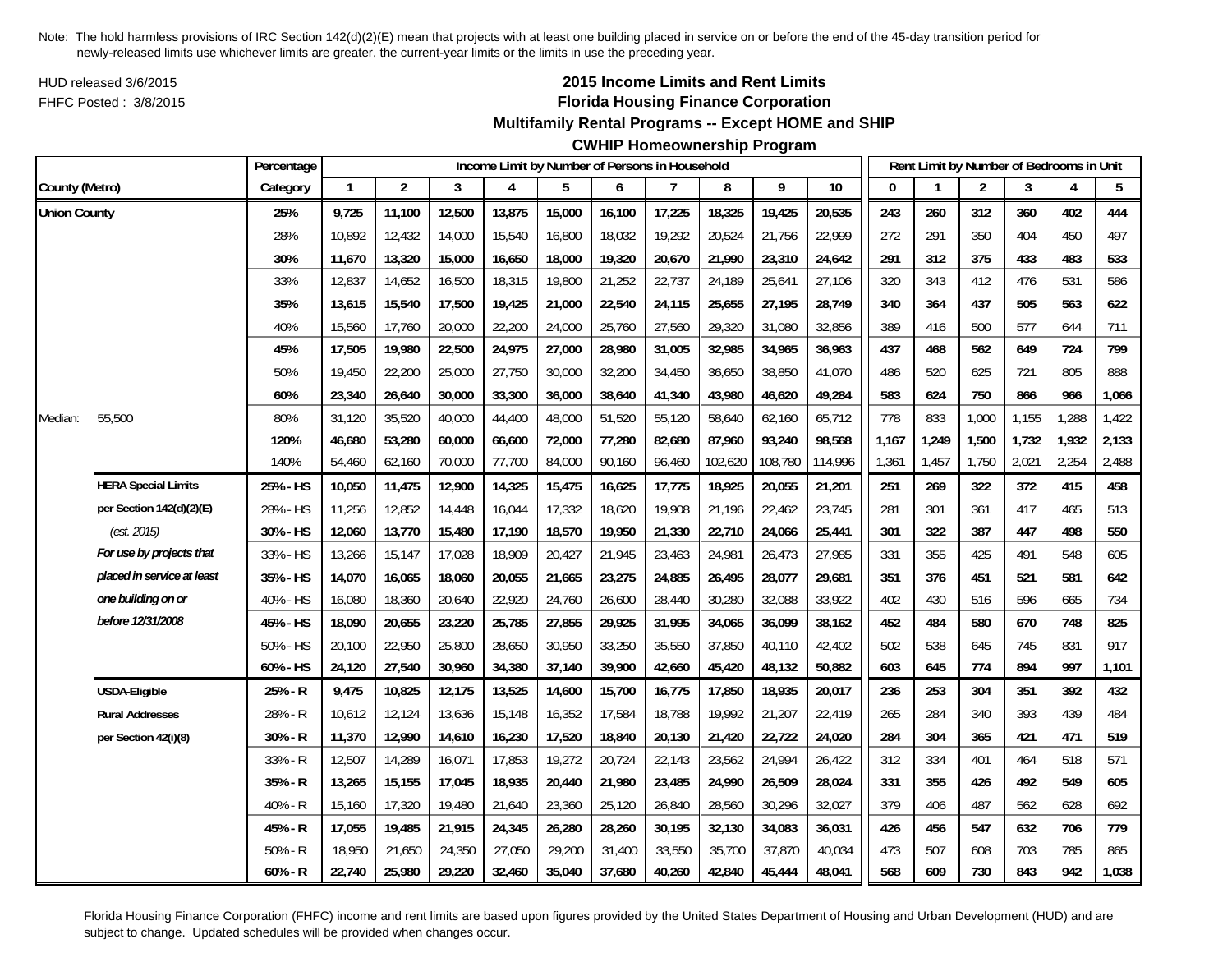HUD released 3/6/2015FHFC Posted : 3/8/2015

# **2015 Income Limits and Rent Limits Florida Housing Finance Corporation**

## **Multifamily Rental Programs -- Except HOME and SHIP**

#### **CWHIP Homeownership Program**

|                       |                            | Percentage |        |                |        |        |        |        | Income Limit by Number of Persons in Household |        |         |         |       |       | Rent Limit by Number of Bedrooms in Unit |       |       |       |
|-----------------------|----------------------------|------------|--------|----------------|--------|--------|--------|--------|------------------------------------------------|--------|---------|---------|-------|-------|------------------------------------------|-------|-------|-------|
| County (Metro)        |                            | Category   |        | $\overline{2}$ | 3      | 4      | 5      | 6      |                                                | 8      | 9       | 10      | 0     |       | 2                                        | 3     | 4     | 5     |
| <b>Volusia County</b> |                            | 25%        | 9,200  | 10,500         | 11,825 | 13,125 | 14,175 | 15,225 | 16,275                                         | 17,325 | 18,375  | 19,425  | 230   | 246   | 295                                      | 341   | 380   | 420   |
|                       | (Deltona-Daytona Beach-    | 28%        | 10,304 | 11.760         | 13,244 | 14,700 | 15,876 | 17,052 | 18,228                                         | 19,404 | 20,580  | 21,756  | 257   | 275   | 331                                      | 382   | 426   | 470   |
|                       | Ormond Beach MSA)          | 30%        | 11,040 | 12,600         | 14,190 | 15,750 | 17,010 | 18,270 | 19,530                                         | 20,790 | 22,050  | 23,310  | 276   | 295   | 354                                      | 409   | 456   | 504   |
|                       |                            | 33%        | 12,144 | 13,860         | 15,609 | 17,325 | 18,711 | 20,097 | 21,483                                         | 22,869 | 24,255  | 25,641  | 303   | 325   | 390                                      | 450   | 502   | 554   |
|                       |                            | 35%        | 12,880 | 14,700         | 16,555 | 18,375 | 19,845 | 21,315 | 22,785                                         | 24,255 | 25,725  | 27,195  | 322   | 344   | 413                                      | 477   | 532   | 588   |
|                       |                            | 40%        | 14,720 | 16,800         | 18,920 | 21,000 | 22,680 | 24,360 | 26,040                                         | 27,720 | 29,400  | 31,080  | 368   | 394   | 473                                      | 546   | 609   | 672   |
|                       |                            | 45%        | 16,560 | 18,900         | 21,285 | 23,625 | 25,515 | 27,405 | 29,295                                         | 31,185 | 33,075  | 34,965  | 414   | 443   | 532                                      | 614   | 685   | 756   |
|                       |                            | 50%        | 18,400 | 21,000         | 23,650 | 26,250 | 28,350 | 30,450 | 32,550                                         | 34,650 | 36,750  | 38,850  | 460   | 492   | 591                                      | 682   | 761   | 840   |
|                       |                            | 60%        | 22,080 | 25,200         | 28,380 | 31,500 | 34,020 | 36,540 | 39,060                                         | 41,580 | 44,100  | 46,620  | 552   | 591   | 709                                      | 819   | 913   | 1,008 |
| Median:               | 51,800                     | 80%        | 29,440 | 33,600         | 37,840 | 42,000 | 45,360 | 48,720 | 52,080                                         | 55,440 | 58,800  | 62,160  | 736   | 788   | 946                                      | 1,092 | 1,218 | 1,344 |
|                       |                            | 120%       | 44.160 | 50,400         | 56,760 | 63,000 | 68,040 | 73.080 | 78.120                                         | 83,160 | 88,200  | 93,240  | 1.104 | 1.182 | 1.419                                    | 1.638 | 1,827 | 2,016 |
|                       |                            | 140%       | 51,520 | 58,800         | 66,220 | 73,500 | 79,380 | 85,260 | 91,140                                         | 97,020 | 102,900 | 108,780 | 1,288 | 1,379 | 1,655                                    | 1.911 | 2,131 | 2,352 |
|                       | <b>HERA Special Limits</b> | 25% - HS   | 10,150 | 11,600         | 13,050 | 14,475 | 15,650 | 16,800 | 17,950                                         | 19,125 | 20,265  | 21,423  | 253   | 271   | 326                                      | 376   | 420   | 463   |
|                       | per Section 142(d)(2)(E)   | 28% - HS   | 11,368 | 12,992         | 14,616 | 16,212 | 17,528 | 18,816 | 20,104                                         | 21,420 | 22,697  | 23,994  | 284   | 304   | 365                                      | 421   | 470   | 519   |
|                       | (est. 2013)                | 30% - HS   | 12,180 | 13,920         | 15,660 | 17,370 | 18,780 | 20,160 | 21,540                                         | 22,950 | 24,318  | 25,708  | 304   | 326   | 391                                      | 451   | 504   | 556   |
|                       | For use by projects that   | 33% - HS   | 13,398 | 15,312         | 17,226 | 19,107 | 20,658 | 22,176 | 23,694                                         | 25,245 | 26,750  | 28,278  | 334   | 358   | 430                                      | 497   | 554   | 611   |
|                       | placed in service at least | 35% - HS   | 14,210 | 16,240         | 18,270 | 20,265 | 21,910 | 23,520 | 25,130                                         | 26,775 | 28,371  | 29,992  | 355   | 380   | 456                                      | 527   | 588   | 648   |
|                       | one building on or         | 40% - HS   | 16,240 | 18,560         | 20,880 | 23,160 | 25,040 | 26,880 | 28,720                                         | 30,600 | 32,424  | 34,277  | 406   | 435   | 522                                      | 602   | 672   | 741   |
|                       | before 12/31/2008          | 45% - HS   | 18,270 | 20,880         | 23,490 | 26,055 | 28,170 | 30,240 | 32,310                                         | 34,425 | 36,477  | 38,561  | 456   | 489   | 587                                      | 677   | 756   | 834   |
|                       |                            | 50% - HS   | 20,300 | 23,200         | 26,100 | 28,950 | 31,300 | 33,600 | 35,900                                         | 38,250 | 40,530  | 42,846  | 507   | 543   | 652                                      | 753   | 840   | 926   |
|                       |                            | 60% - HS   | 24.360 | 27,840         | 31,320 | 34,740 | 37,560 | 40.320 | 43.080                                         | 45,900 | 48,636  | 51,415  | 609   | 652   | 783                                      | 903   | 1,008 | 1,112 |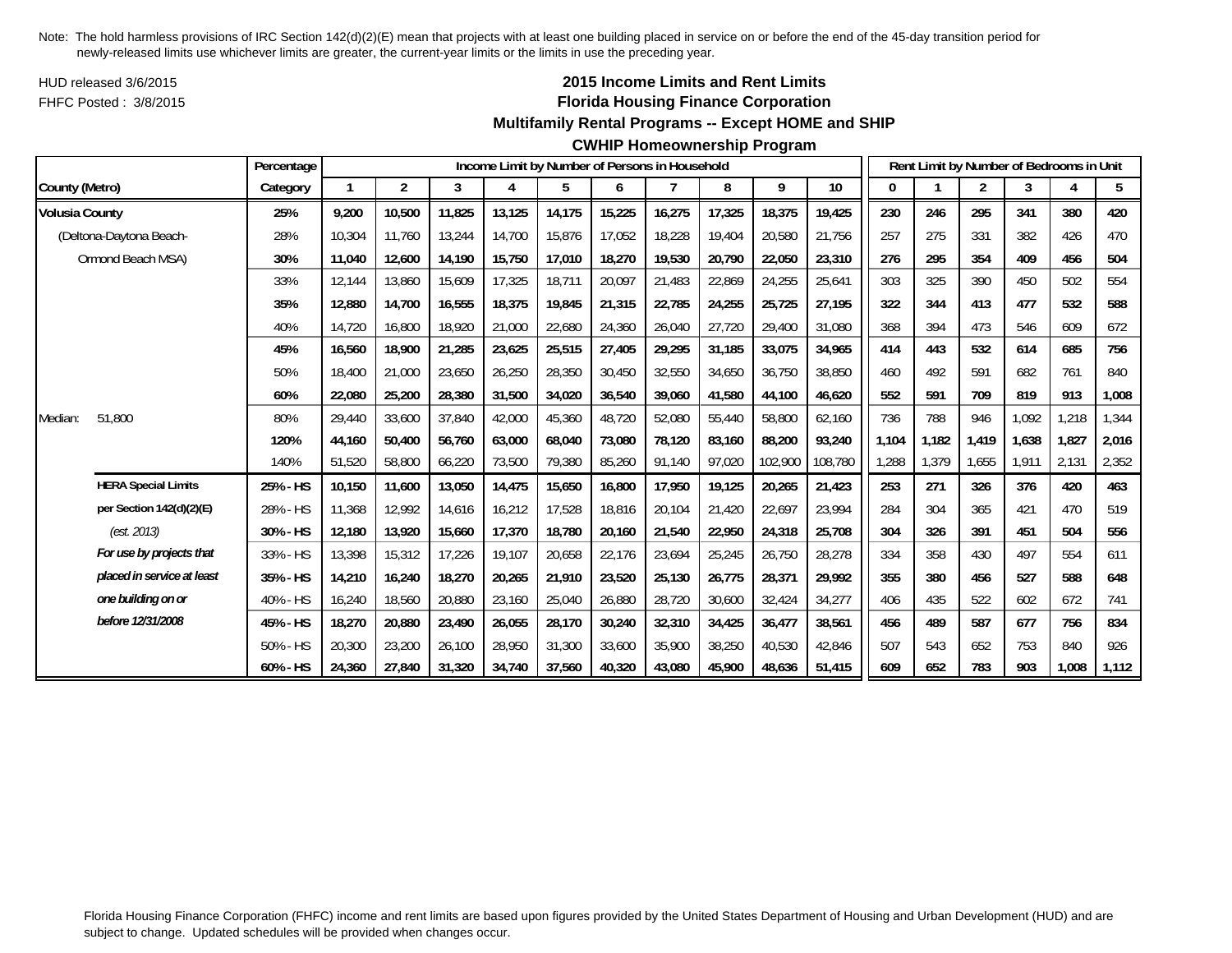HUD released 3/6/2015FHFC Posted : 3/8/2015

# **2015 Income Limits and Rent Limits Florida Housing Finance Corporation**

## **Multifamily Rental Programs -- Except HOME and SHIP**

#### **CWHIP Homeownership Program**

|                       |                            | Percentage |        |                |        |        |        |         | Income Limit by Number of Persons in Household |         |         |         |       |       |       | Rent Limit by Number of Bedrooms in Unit |       |       |
|-----------------------|----------------------------|------------|--------|----------------|--------|--------|--------|---------|------------------------------------------------|---------|---------|---------|-------|-------|-------|------------------------------------------|-------|-------|
| County (Metro)        |                            | Category   |        | $\overline{2}$ | 3      | 4      | 5      | 6       | $\overline{7}$                                 | 8       | 9       | 10      | 0     |       | 2     | 3                                        | 4     | 5     |
| <b>Wakulla County</b> |                            | 25%        | 11.450 | 13,075         | 14,700 | 16,325 | 17,650 | 18,950  | 20,250                                         | 21,550  | 22,855  | 24,161  | 286   | 306   | 367   | 424                                      | 473   | 522   |
|                       | (Wakulla County HMFA;      | 28%        | 12,824 | 14,644         | 16.464 | 18,284 | 19.768 | 21,224  | 22,680                                         | 24,136  | 25,598  | 27,060  | 320   | 343   | 411   | 475                                      | 530   | 585   |
|                       | Tallahassee MSA)           | 30%        | 13,740 | 15,690         | 17,640 | 19,590 | 21,180 | 22,740  | 24,300                                         | 25,860  | 27,426  | 28,993  | 343   | 367   | 441   | 509                                      | 568   | 627   |
|                       |                            | 33%        | 15,114 | 17,259         | 19,404 | 21,549 | 23,298 | 25,014  | 26,730                                         | 28,446  | 30,169  | 31,893  | 377   | 404   | 485   | 560                                      | 625   | 689   |
|                       |                            | 35%        | 16,030 | 18,305         | 20,580 | 22,855 | 24,710 | 26,530  | 28,350                                         | 30,170  | 31,997  | 33,825  | 400   | 429   | 514   | 594                                      | 663   | 731   |
|                       |                            | 40%        | 18,320 | 20,920         | 23,520 | 26,120 | 28,240 | 30,320  | 32,400                                         | 34,480  | 36,568  | 38,658  | 458   | 490   | 588   | 679                                      | 758   | 836   |
|                       |                            | 45%        | 20,610 | 23,535         | 26,460 | 29,385 | 31,770 | 34,110  | 36,450                                         | 38,790  | 41,139  | 43,490  | 515   | 551   | 661   | 764                                      | 852   | 940   |
|                       |                            | 50%        | 22,900 | 26,150         | 29,400 | 32,650 | 35,300 | 37,900  | 40,500                                         | 43,100  | 45,710  | 48,322  | 572   | 613   | 735   | 849                                      | 947   | 1,045 |
|                       |                            | 60%        | 27,480 | 31,380         | 35,280 | 39,180 | 42,360 | 45,480  | 48,600                                         | 51,720  | 54,852  | 57,986  | 687   | 735   | 882   | 1,019                                    | 1,137 | 1,254 |
| Median:               | 65,300                     | 80%        | 36,640 | 41,840         | 47,040 | 52,240 | 56,480 | 60,640  | 64,800                                         | 68,960  | 73,136  | 77,315  | 916   | 981   | 1,176 | 1,359                                    | 1,516 | 1,672 |
|                       |                            | 120%       | 54,960 | 62,760         | 70,560 | 78,360 | 84,720 | 90.960  | 97,200                                         | 103,440 | 109,704 | 115,973 | 1,374 | 1,471 | 1,764 | 2,038                                    | 2,274 | 2,508 |
|                       |                            | 140%       | 64,120 | 73,220         | 82,320 | 91,420 | 98,840 | 106,120 | 113,400                                        | 120,680 | 127,988 | 135,302 | 1,603 | 1,716 | 2,058 | 2,378                                    | 2,653 | 2,926 |
|                       | <b>HERA Special Limits</b> | 25% - HS   | 11,900 | 13,600         | 15,300 | 16,975 | 18,350 | 19,700  | 21,050                                         | 22,425  | 23,765  | 25,123  | 297   | 318   | 382   | 441                                      | 492   | 543   |
|                       | per Section 142(d)(2)(E)   | 28% - HS   | 13,328 | 15,232         | 17,136 | 19,012 | 20,552 | 22,064  | 23,576                                         | 25,116  | 26,617  | 28,138  | 333   | 357   | 428   | 494                                      | 551   | 608   |
|                       | (est. 2010)                | 30% - HS   | 14,280 | 16,320         | 18,360 | 20,370 | 22,020 | 23,640  | 25,260                                         | 26,910  | 28,518  | 30,148  | 357   | 382   | 459   | 529                                      | 591   | 652   |
|                       | For use by projects that   | 33% - HS   | 15,708 | 17,952         | 20,196 | 22,407 | 24,222 | 26,004  | 27,786                                         | 29,601  | 31,370  | 33,162  | 392   | 420   | 504   | 582                                      | 650   | 717   |
|                       | placed in service at least | 35% - HS   | 16,660 | 19,040         | 21,420 | 23,765 | 25,690 | 27,580  | 29.470                                         | 31.395  | 33,271  | 35,172  | 416   | 446   | 535   | 618                                      | 689   | 760   |
|                       | one building on or         | 40% - HS   | 19,040 | 21,760         | 24,480 | 27,160 | 29,360 | 31,520  | 33,680                                         | 35,880  | 38,024  | 40,197  | 476   | 510   | 612   | 706                                      | 788   | 869   |
|                       | before 12/31/2008          | 45% - HS   | 21,420 | 24,480         | 27,540 | 30,555 | 33,030 | 35,460  | 37,890                                         | 40,365  | 42,777  | 45,221  | 535   | 573   | 688   | 794                                      | 886   | 978   |
|                       |                            | 50% - HS   | 23,800 | 27.200         | 30,600 | 33,950 | 36,700 | 39,400  | 42,100                                         | 44.850  | 47,530  | 50,246  | 595   | 637   | 765   | 883                                      | 985   | 1,086 |
|                       |                            | 60% - HS   | 28,560 | 32,640         | 36,720 | 40,740 | 44,040 | 47,280  | 50,520                                         | 53,820  | 57,036  | 60,295  | 714   | 765   | 918   | 1,059                                    | 1,182 | 1,304 |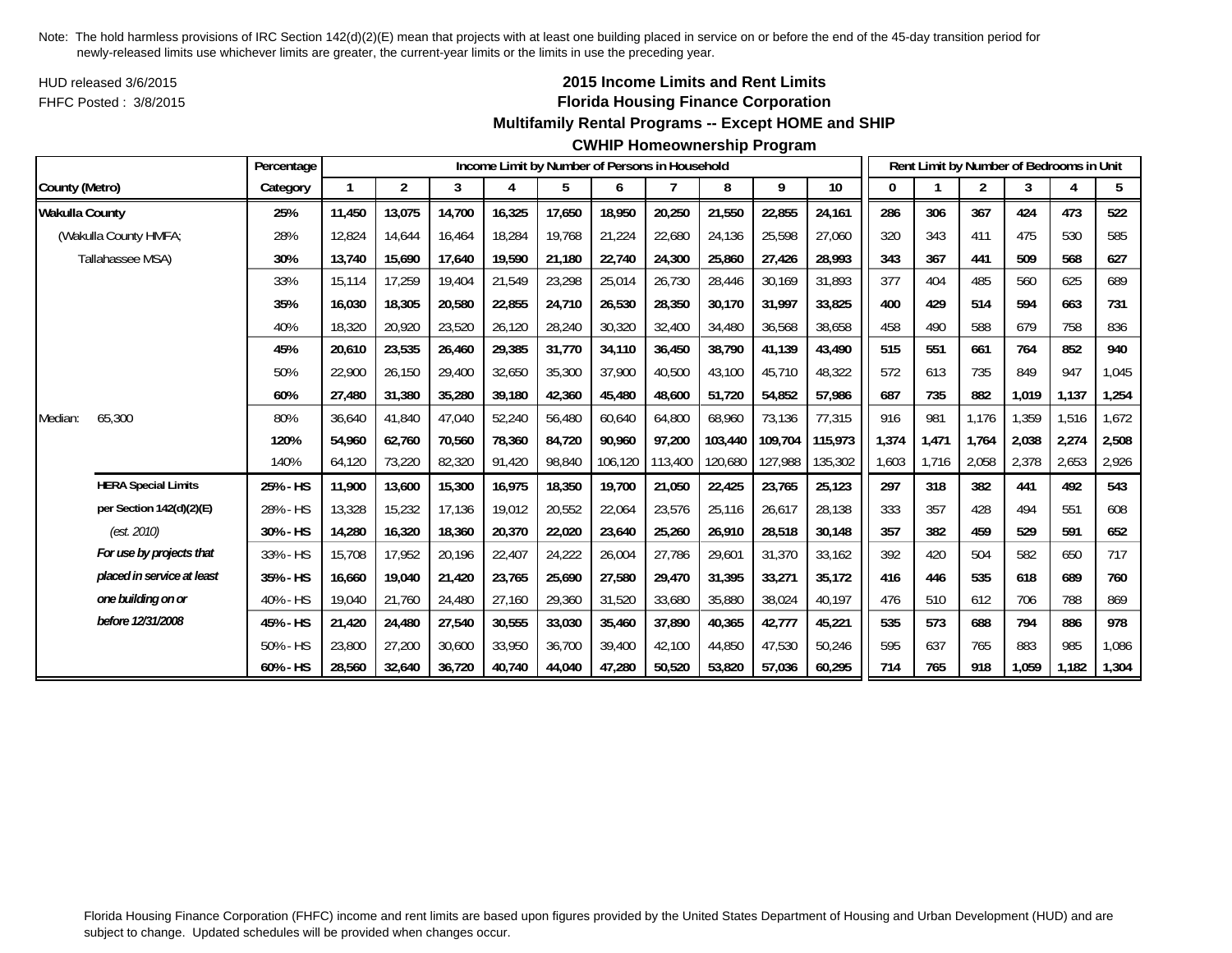HUD released 3/6/2015FHFC Posted : 3/8/2015

## **2015 Income Limits and Rent Limits Florida Housing Finance Corporation**

#### **Multifamily Rental Programs -- Except HOME and SHIP**

|                      |                            | Percentage |        |                |        |        |        |        | Income Limit by Number of Persons in Household |         |         |         |       |       | Rent Limit by Number of Bedrooms in Unit |       |       |       |
|----------------------|----------------------------|------------|--------|----------------|--------|--------|--------|--------|------------------------------------------------|---------|---------|---------|-------|-------|------------------------------------------|-------|-------|-------|
| County (Metro)       |                            | Category   |        | $\overline{2}$ | 3      | 4      | 5      | 6      | $\overline{7}$                                 | 8       | 9       | 10      | 0     |       | $\overline{2}$                           | 3     | 4     | 5     |
| <b>Walton County</b> |                            | 25%        | 10,325 | 11,800         | 13,275 | 14,750 | 15,950 | 17,125 | 18,300                                         | 19,475  | 20,650  | 21,830  | 258   | 276   | 331                                      | 383   | 428   | 472   |
|                      |                            | 28%        | 11.564 | 13,216         | 14.868 | 16,520 | 17,864 | 19,180 | 20.496                                         | 21,812  | 23,128  | 24.450  | 289   | 309   | 371                                      | 429   | 479   | 528   |
|                      |                            | 30%        | 12,390 | 14,160         | 15,930 | 17,700 | 19,140 | 20,550 | 21,960                                         | 23,370  | 24,780  | 26,196  | 309   | 331   | 398                                      | 460   | 513   | 566   |
|                      |                            | 33%        | 13,629 | 15,576         | 17,523 | 19,470 | 21,054 | 22,605 | 24,156                                         | 25,707  | 27,258  | 28,816  | 340   | 365   | 438                                      | 506   | 565   | 623   |
|                      |                            | 35%        | 14,455 | 16,520         | 18,585 | 20,650 | 22,330 | 23,975 | 25,620                                         | 27,265  | 28,910  | 30,562  | 361   | 387   | 464                                      | 537   | 599   | 661   |
|                      |                            | 40%        | 16,520 | 18,880         | 21,240 | 23,600 | 25,520 | 27,400 | 29,280                                         | 31,160  | 33,040  | 34,928  | 413   | 442   | 531                                      | 614   | 685   | 755   |
|                      |                            | 45%        | 18,585 | 21,240         | 23,895 | 26,550 | 28,710 | 30,825 | 32,940                                         | 35,055  | 37,170  | 39,294  | 464   | 497   | 597                                      | 690   | 770   | 849   |
|                      |                            | 50%        | 20,650 | 23,600         | 26,550 | 29,500 | 31,900 | 34,250 | 36,600                                         | 38,950  | 41,300  | 43,660  | 516   | 553   | 663                                      | 767   | 856   | 944   |
|                      |                            | 60%        | 24,780 | 28,320         | 31,860 | 35,400 | 38,280 | 41,100 | 43,920                                         | 46,740  | 49,560  | 52,392  | 619   | 663   | 796                                      | 921   | 1,027 | 1,133 |
| Median:              | 59,000                     | 80%        | 33,040 | 37,760         | 42,480 | 47,200 | 51,040 | 54,800 | 58,560                                         | 62,320  | 66,080  | 69,856  | 826   | 885   | 1,062                                    | ,228  | 1,370 | 1,511 |
|                      |                            | 120%       | 49.560 | 56.640         | 63.720 | 70,800 | 76,560 | 82,200 | 87.840                                         | 93,480  | 99.120  | 104.784 | 1,239 | 1,327 | 1,593                                    | 1,842 | 2,055 | 2,266 |
|                      |                            | 140%       | 57,820 | 66,080         | 74,340 | 82,600 | 89,320 | 95,900 | 102,480                                        | 109,060 | 115,640 | 122,248 | 1,445 | 1,548 | 1,858                                    | 2,149 | 2,397 | 2,644 |
|                      | <b>HERA Special Limits</b> | 25% - HS   | 10,475 | 11,975         | 13,475 | 14,950 | 16,150 | 17,350 | 18,550                                         | 19,750  | 20,930  | 22,126  | 261   | 280   | 336                                      | 388   | 433   | 478   |
|                      | per Section 142(d)(2)(E)   | 28% - HS   | 11,732 | 13,412         | 15,092 | 16,744 | 18,088 | 19,432 | 20,776                                         | 22,120  | 23,442  | 24,781  | 293   | 314   | 377                                      | 435   | 485   | 536   |
|                      | (est. 2010)                | 30% - HS   | 12,570 | 14,370         | 16,170 | 17,940 | 19,380 | 20,820 | 22,260                                         | 23,700  | 25,116  | 26,551  | 314   | 336   | 404                                      | 466   | 520   | 574   |
|                      | For use by projects that   | 33% - HS   | 13,827 | 15,807         | 17,787 | 19,734 | 21,318 | 22,902 | 24,486                                         | 26,070  | 27,628  | 29,206  | 345   | 370   | 444                                      | 513   | 572   | 631   |
|                      | placed in service at least | 35% - HS   | 14,665 | 16,765         | 18,865 | 20,930 | 22,610 | 24,290 | 25,970                                         | 27,650  | 29,302  | 30,976  | 366   | 392   | 471                                      | 544   | 607   | 670   |
|                      | one building on or         | 40% - HS   | 16,760 | 19,160         | 21,560 | 23,920 | 25,840 | 27,760 | 29,680                                         | 31,600  | 33,488  | 35,402  | 419   | 449   | 539                                      | 622   | 694   | 766   |
|                      | before 12/31/2008          | 45% - HS   | 18,855 | 21,555         | 24,255 | 26,910 | 29,070 | 31,230 | 33,390                                         | 35,550  | 37,674  | 39,827  | 471   | 505   | 606                                      | 699   | 780   | 861   |
|                      |                            | 50% - HS   | 20,950 | 23,950         | 26,950 | 29,900 | 32,300 | 34,700 | 37,100                                         | 39,500  | 41,860  | 44,252  | 523   | 561   | 673                                      | 777   | 867   | 957   |
|                      |                            | 60% - HS   | 25,140 | 28,740         | 32,340 | 35,880 | 38,760 | 41,640 | 44,520                                         | 47,400  | 50,232  | 53,102  | 628   | 673   | 808                                      | 933   | 1,041 | 1,149 |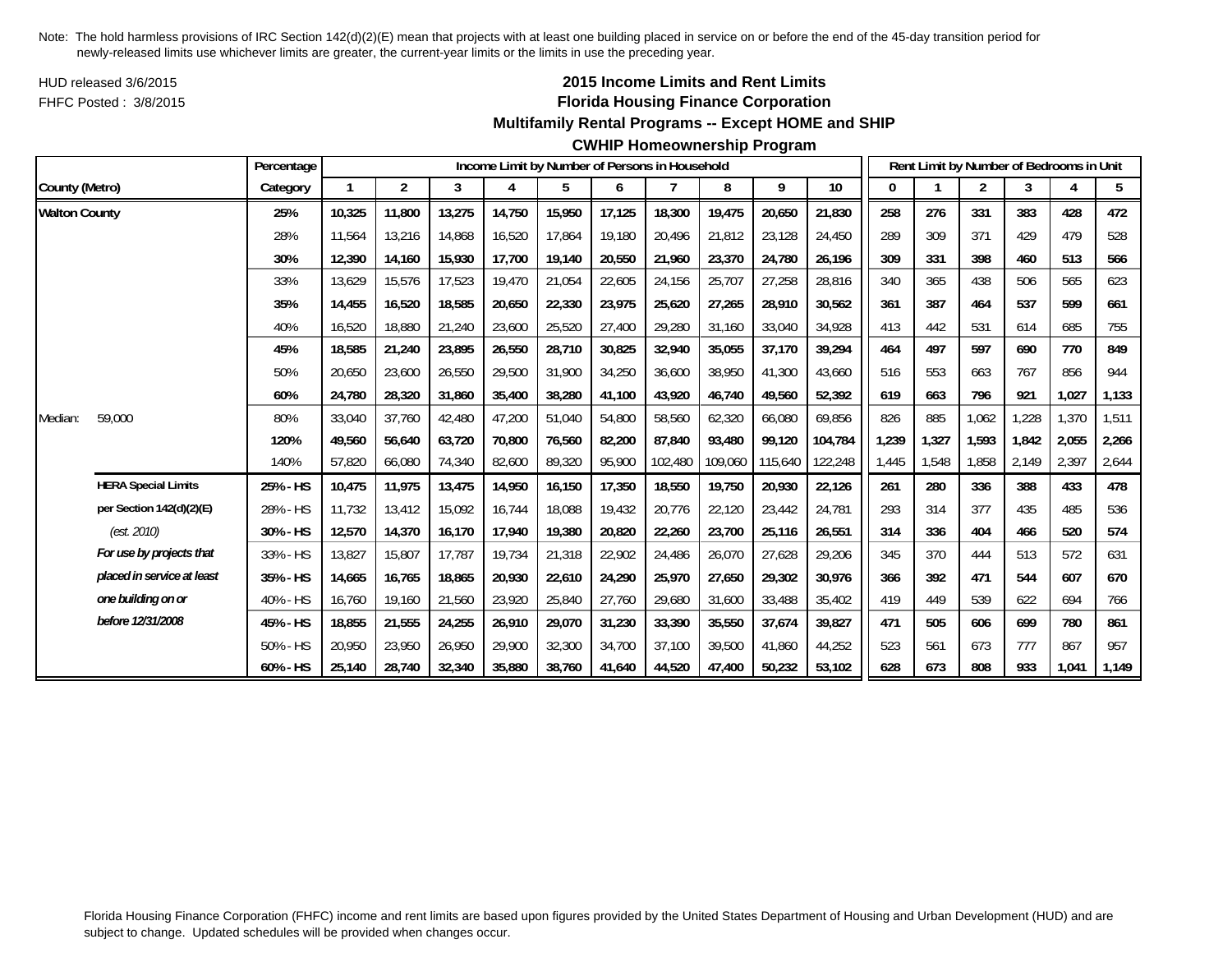HUD released 3/6/2015FHFC Posted : 3/8/2015

## **2015 Income Limits and Rent Limits Florida Housing Finance Corporation**

**Multifamily Rental Programs -- Except HOME and SHIP**

**CWHIP Homeownership Program**

|                |                            | Percentage |              | Income Limit by Number of Persons in Household |        |        |        |        |        |        |        |         |       | Rent Limit by Number of Bedrooms in Unit |                |       |       |       |
|----------------|----------------------------|------------|--------------|------------------------------------------------|--------|--------|--------|--------|--------|--------|--------|---------|-------|------------------------------------------|----------------|-------|-------|-------|
| County (Metro) |                            | Category   | $\mathbf{1}$ | $\overline{2}$                                 | 3      | 4      | 5      | 6      | 7      | 8      | 9      | 10      | 0     |                                          | $\overline{2}$ | 3     | 4     | 5     |
|                | <b>Washington County</b>   | 25%        | 8,475        | 9,700                                          | 10,900 | 12,100 | 13,075 | 14,050 | 15,025 | 15,975 | 16,940 | 17,908  | 211   | 227                                      | 272            | 314   | 351   | 387   |
|                |                            | 28%        | 9,492        | 10,864                                         | 12,208 | 13,552 | 14,644 | 15,736 | 16,828 | 17,892 | 18,973 | 20,057  | 237   | 254                                      | 305            | 352   | 393   | 434   |
|                |                            | 30%        | 10,170       | 11,640                                         | 13,080 | 14,520 | 15,690 | 16,860 | 18,030 | 19,170 | 20,328 | 21,490  | 254   | 272                                      | 327            | 377   | 421   | 465   |
|                |                            | 33%        | 11,187       | 12,804                                         | 14,388 | 15,972 | 17,259 | 18,546 | 19,833 | 21,087 | 22,361 | 23,639  | 279   | 299                                      | 359            | 415   | 463   | 511   |
|                |                            | 35%        | 11.865       | 13,580                                         | 15,260 | 16,940 | 18,305 | 19,670 | 21,035 | 22,365 | 23,716 | 25,071  | 296   | 318                                      | 381            | 440   | 491   | 542   |
|                |                            | 40%        | 13,560       | 15,520                                         | 17,440 | 19,360 | 20,920 | 22,480 | 24,040 | 25,560 | 27,104 | 28,653  | 339   | 363                                      | 436            | 503   | 562   | 620   |
|                |                            | 45%        | 15,255       | 17,460                                         | 19,620 | 21,780 | 23,535 | 25,290 | 27,045 | 28,755 | 30,492 | 32,234  | 381   | 408                                      | 490            | 566   | 632   | 697   |
|                |                            | 50%        | 16,950       | 19,400                                         | 21,800 | 24,200 | 26,150 | 28,100 | 30,050 | 31,950 | 33,880 | 35,816  | 423   | 454                                      | 545            | 629   | 702   | 775   |
|                |                            | 60%        | 20,340       | 23,280                                         | 26,160 | 29,040 | 31,380 | 33,720 | 36,060 | 38,340 | 40,656 | 42,979  | 508   | 545                                      | 654            | 755   | 843   | 930   |
| Median:        | 48,400                     | 80%        | 27,120       | 31,040                                         | 34,880 | 38,720 | 41,840 | 44,960 | 48,080 | 51,120 | 54,208 | 57,306  | 678   | 727                                      | 872            | 1,007 | 1,124 | 1,240 |
|                |                            | 120%       | 40,680       | 46,560                                         | 52,320 | 58,080 | 62,760 | 67,440 | 72,120 | 76,680 | 81,312 | 85,958  | 1,017 | 1,090                                    | 1,308          | 1,510 | 1,686 | 1,860 |
|                |                            | 140%       | 47,460       | 54,320                                         | 61,040 | 67,760 | 73,220 | 78,680 | 84,140 | 89,460 | 94,864 | 100,285 | 1,186 | 1,272                                    | 1,526          | 1,762 | 1,967 | 2,170 |
|                | <b>HERA Special Limits</b> | 25% - HS   | 9,675        | 11,050                                         | 12,425 | 13,800 | 14,925 | 16,025 | 17,125 | 18,225 | 19,320 | 20,424  | 241   | 259                                      | 310            | 359   | 400   | 441   |
|                | per Section 142(d)(2)(E)   | 28% - HS   | 10,836       | 12,376                                         | 13,916 | 15,456 | 16,716 | 17,948 | 19,180 | 20,412 | 21,638 | 22,875  | 270   | 290                                      | 347            | 402   | 448   | 494   |
|                | (est. 2009)                | 30% - HS   | 11,610       | 13,260                                         | 14,910 | 16,560 | 17,910 | 19,230 | 20,550 | 21,870 | 23,184 | 24,509  | 290   | 310                                      | 372            | 430   | 480   | 530   |
|                | For use by projects that   | 33% - HS   | 12,771       | 14,586                                         | 16,401 | 18,216 | 19,701 | 21,153 | 22,605 | 24,057 | 25,502 | 26,960  | 319   | 341                                      | 410            | 473   | 528   | 583   |
|                | placed in service at least | 35% - HS   | 13,545       | 15,470                                         | 17,395 | 19,320 | 20,895 | 22,435 | 23,975 | 25,515 | 27,048 | 28,594  | 338   | 362                                      | 434            | 502   | 560   | 618   |
|                | one building on or         | 40% - HS   | 15,480       | 17,680                                         | 19,880 | 22,080 | 23,880 | 25,640 | 27,400 | 29,160 | 30,912 | 32,678  | 387   | 414                                      | 497            | 574   | 641   | 707   |
|                | before 12/31/2008          | 45% - HS   | 17,415       | 19,890                                         | 22,365 | 24,840 | 26,865 | 28,845 | 30,825 | 32,805 | 34,776 | 36,763  | 435   | 466                                      | 559            | 646   | 721   | 795   |
|                |                            | 50% - HS   | 19,350       | 22,100                                         | 24,850 | 27,600 | 29,850 | 32,050 | 34,250 | 36,450 | 38,640 | 40,848  | 483   | 518                                      | 621            | 718   | 801   | 883   |
|                |                            | 60% - HS   | 23,220       | 26,520                                         | 29,820 | 33,120 | 35,820 | 38,460 | 41,100 | 43,740 | 46,368 | 49,018  | 580   | 621                                      | 745            | 861   | 961   | 1,060 |
|                | USDA-Eligible              | 25% - R    | 9,475        | 10,825                                         | 12,175 | 13,525 | 14,600 | 15,700 | 16,775 | 17,850 | 18,935 | 20,017  | 236   | 253                                      | 304            | 351   | 392   | 432   |
|                | <b>Rural Addresses</b>     | 28% - R    | 10,612       | 12,124                                         | 13,636 | 15,148 | 16,352 | 17,584 | 18,788 | 19,992 | 21,207 | 22,419  | 265   | 284                                      | 340            | 393   | 439   | 484   |
|                | per Section 42(i)(8)       | 30% - R    | 11,370       | 12,990                                         | 14,610 | 16,230 | 17,520 | 18,840 | 20,130 | 21,420 | 22,722 | 24,020  | 284   | 304                                      | 365            | 421   | 471   | 519   |
|                |                            | 33% - R    | 12,507       | 14,289                                         | 16,071 | 17,853 | 19,272 | 20,724 | 22,143 | 23,562 | 24,994 | 26,422  | 312   | 334                                      | 401            | 464   | 518   | 571   |
|                |                            | 35% - R    | 13,265       | 15,155                                         | 17,045 | 18,935 | 20,440 | 21,980 | 23,485 | 24,990 | 26,509 | 28,024  | 331   | 355                                      | 426            | 492   | 549   | 605   |
|                |                            | 40% - R    | 15,160       | 17,320                                         | 19,480 | 21,640 | 23,360 | 25,120 | 26,840 | 28,560 | 30,296 | 32,027  | 379   | 406                                      | 487            | 562   | 628   | 692   |
|                |                            | 45% - R    | 17,055       | 19,485                                         | 21,915 | 24,345 | 26,280 | 28,260 | 30,195 | 32,130 | 34,083 | 36,031  | 426   | 456                                      | 547            | 632   | 706   | 779   |
|                |                            | $50% - R$  | 18,950       | 21,650                                         | 24,350 | 27,050 | 29,200 | 31,400 | 33,550 | 35,700 | 37,870 | 40,034  | 473   | 507                                      | 608            | 703   | 785   | 865   |
|                |                            | $60% - R$  | 22,740       | 25,980                                         | 29,220 | 32,460 | 35,040 | 37,680 | 40,260 | 42,840 | 45,444 | 48,041  | 568   | 609                                      | 730            | 843   | 942   | 1,038 |